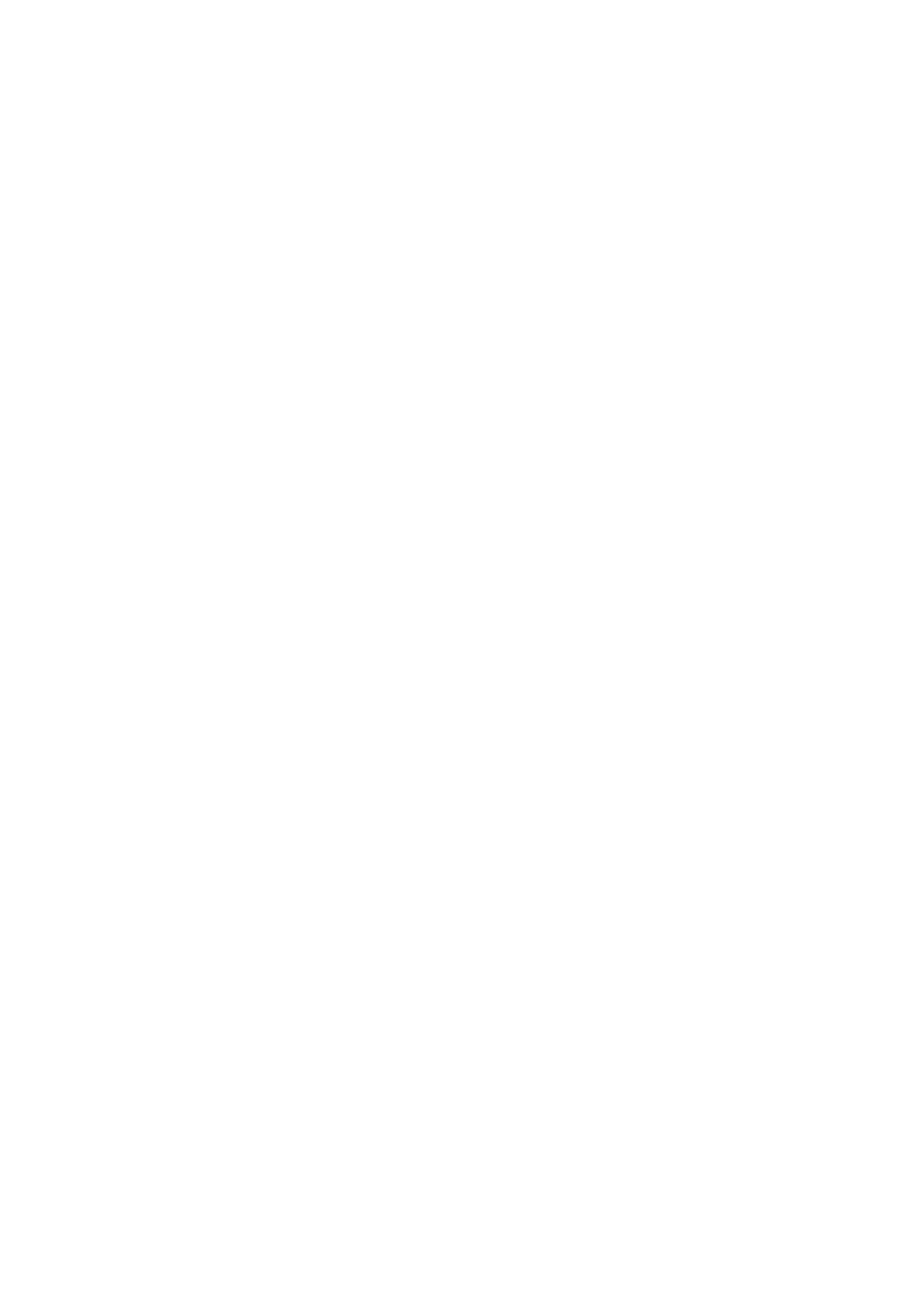# **Group**

| 01 | Approval of the annual financial statements            | 2  |
|----|--------------------------------------------------------|----|
| 02 | Compliance statement by the group company<br>secretary | 3  |
| 03 | Preparation of the annual financial statements         | 3  |
| 04 | Report of the audit committee                          | 4  |
| 05 | Directors' report                                      | 7  |
| 06 | Independent auditor's report                           | 9  |
| 07 | Statements of financial position                       | 13 |
| 08 | Income statements                                      | 14 |
| 09 | Statements of other comprehensive income               | 15 |
| 10 | Statements of cash flows                               | 16 |
| 11 | Statements of change in equity                         | 17 |
| 12 | Segmental analysis                                     | 18 |
| 13 | Accounting policies                                    | 24 |
| 14 | Notes to the financial statements                      | 42 |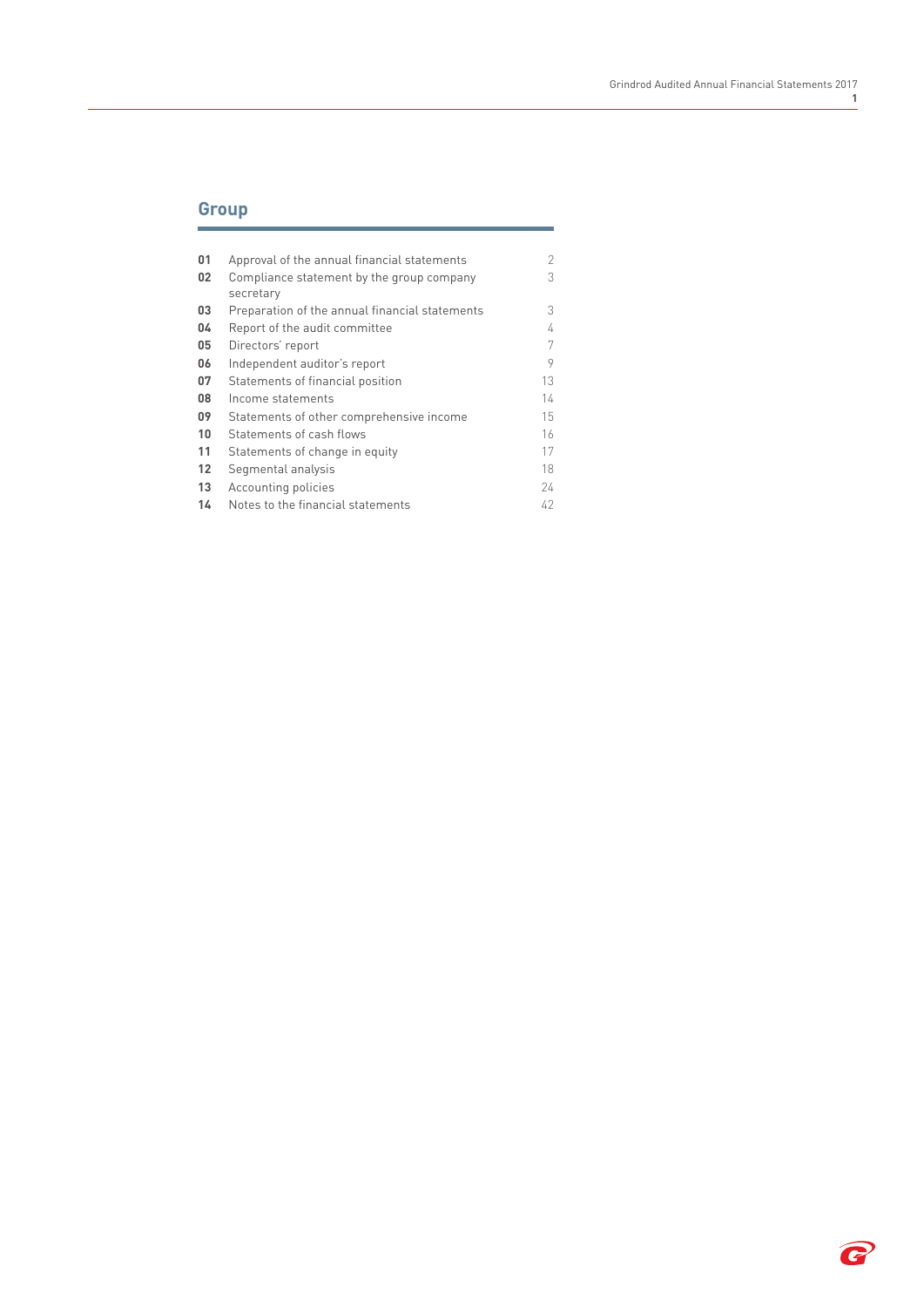# **01 Approval of the annual financial statements**

**for the year ended 31 December 2017**

The preparation of the annual financial statements that fairly represent the results of the group in accordance with the Companies Act and IFRS is ultimately the responsibility of the board. The board also ensures an independent audit of the annual financial statements by the external auditors. The board is of the opinion that the internal accounting control systems assure the adequate verification and maintenance of accountability for Grindrod's assets, and assure the integrity of the consolidated financial statements. No major breakdown in controls that could influence the reliability of the consolidated financial statements was experienced during 2017. Based on the financial results of Grindrod and the cash flow forecast for the year ended 31 December 2018, and the application of solvency and liquidity tests, the board is further of the opinion that the Grindrod group has adequate resources to continue in operation for the foreseeable future. The consolidated financial statements were consequently prepared on a going concern basis.

At the board meeting held on 23 March 2018, the board of directors approved the consolidated financial statements and further authorised Mr NL Sowazi and Mr MJ Hankinson in their respective capacities as lead independent non-executive director and executive chairman to sign off the consolidated financial statements. The annual financial statements which appear on pages 13 to 124, are therefore signed:

**NL Sowazi** Lead independent non-executive director Durban

23 March 2018

**MJ Hankinson**  Executive chairman Durban

23 March 2018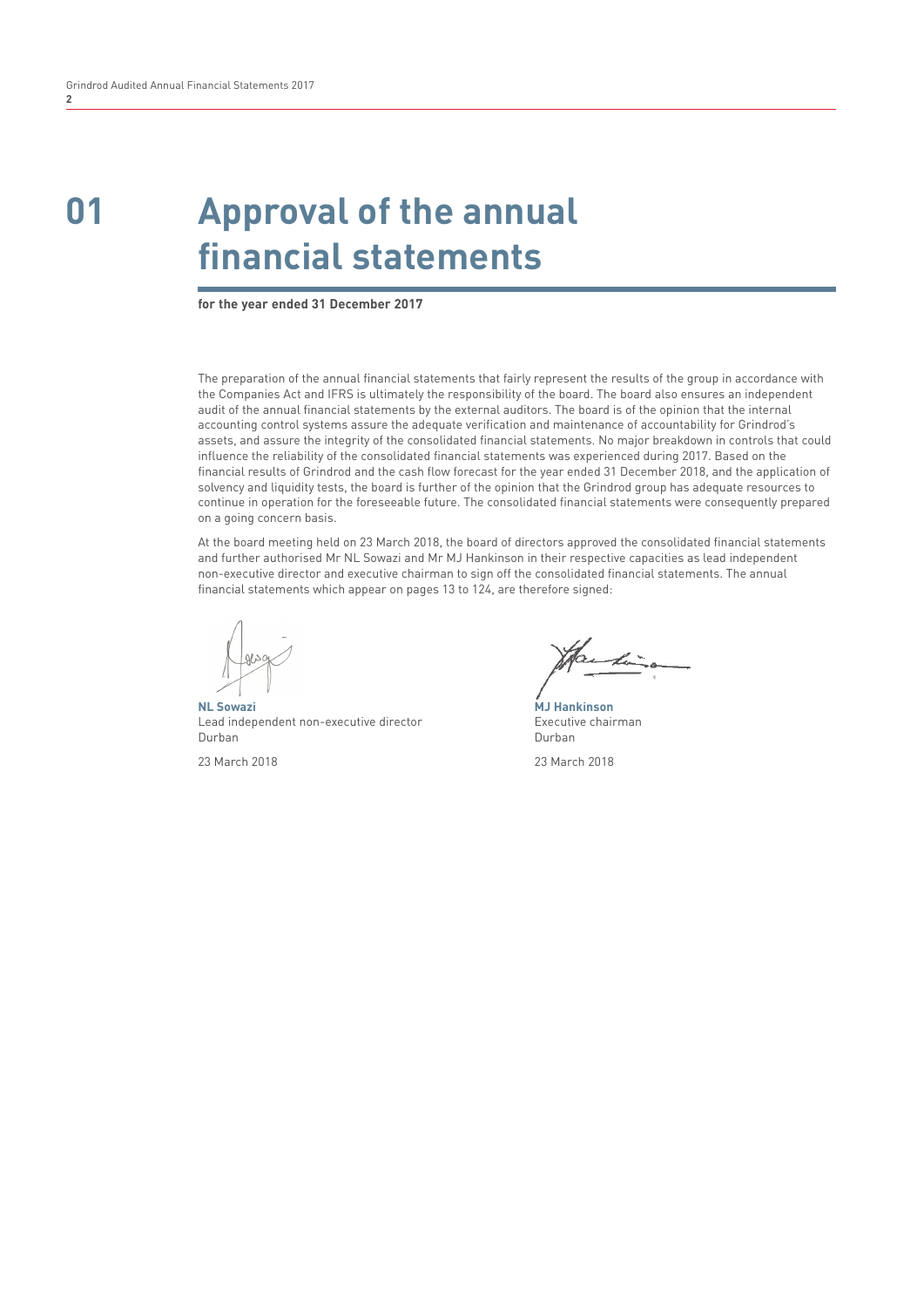# **02 Compliance statement by the group company secretary**

**for the year ended 31 December 2017**

The group company secretary of Grindrod Limited certifies that, in terms of section 88(2) of the Companies Act No.71 of 2008, as amended, the company has lodged with the Companies and Intellectual Property Commission of South Africa all such returns and notices as are required of a public company in terms of this Act and that all such returns are true, correct and up to date in respect of the financial year ended 31 December 2017.

**CI Lewis** Group company secretary Durban 23 March 2018

# **03 Preparation of the annual financial statements**

**for the year ended 31 December 2017**

The preparation of the annual financial statements for the year ended 31 December 2017, which appear on pages 13 to 124, has been supervised by the group financial director of Grindrod Limited, Mr AG Waller.

Andrew Arkeler

**AG Waller CA(SA)** Group financial director Durban

23 March 2018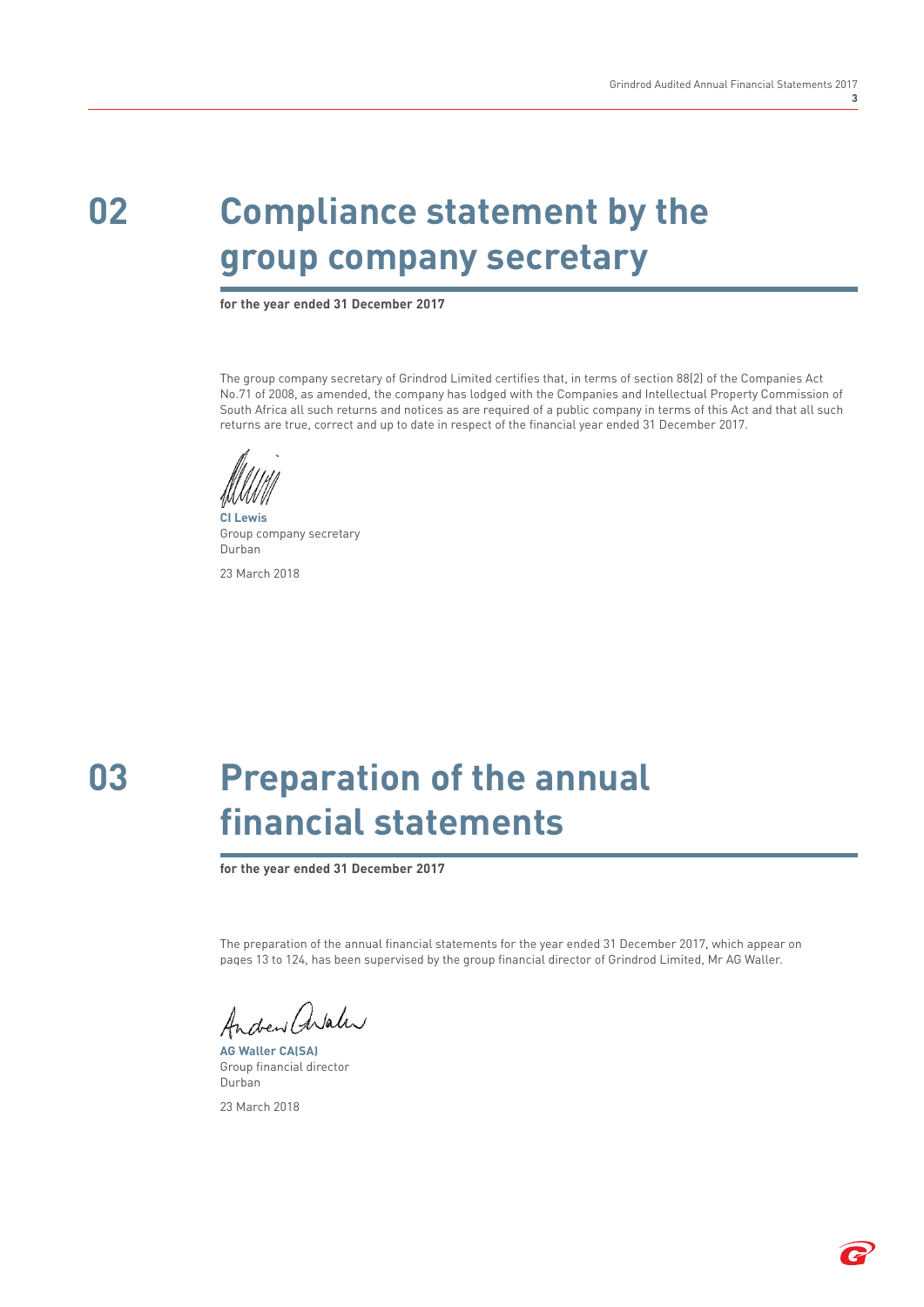# **04 Report of the audit committee**

The audit committee is a formal, statutory board sub-committee, appointed by the shareholders to assist the board in its corporate governance supervision responsibilities. The committee operates independently of management, is free of any organisational restraint or pressure and acts in accordance with its statutory duties and the delegated authority of the board, within formally approved terms of reference, reviewed and approved annually.

At its meeting held in February 2017, the committee reviewed and approved the terms of reference as amended in accordance with the provisions of King IV.

## **Role of the committee**

The audit committee ensures that accurate financial reporting and adequate systems, controls and financial risk-management policies, procedures and standards are in place. The committee is responsible to ensure appropriate corporate governance and compliance within the scope of its mandate, with a specific focus on the potential risks to the company, and for IT governance and the strategic alignment of IT with the performance and sustainability objectives of the company.

The committee is also, subject to board approval, authorised to investigate any activity within the scope of its terms of reference and to interact with the directors, management, employees and assurance providers and to obtain independent professional advice to ensure effective governance. The committee has decision-making authority regarding its statutory duties and is accountable to the board and the company's shareholders.

## **Composition and committee meetings**

The committee composition adheres to the requirements of the Companies Act, the JSE Listings Requirements and King IV. The chairman of the board may not serve as chairman or as a member of the committee.

The committee comprises three independent non-executive directors, all of whom are financially literate. During the year under review, directors serving on the committee included Grant Gelink (re-appointed 24 May 2017 and appointed as chairperson 26 November 2014), Walter Geach (re-appointed 24 May 2017) and Raymond Ndlovu (re-appointed 24 May 2017). More details of these directors are given on pages 84 to 88 of the integrated annual report.

The independence of the audit committee and performance of its members were evaluated by the nomination committee during 2017. Based on the recommendation of the committee, the board proposed the re-election of the members to the shareholders at the forthcoming annual general meeting.

The committee invites the executive chairman, the group financial director, group risk and internal audit manager and representatives of the external auditors to attend its meetings as required.

Committee members meet at scheduled meetings twice a year and at unscheduled meetings when required to address urgent matters in its scope of responsibility. No unscheduled meetings were held in 2017.

Attendance of committee members at the meetings of the committee during the year is listed on page 89 of the integrated annual report.

Fees paid to the committee members are reflected on page 110 in the remuneration report of the integrated annual report and the proposed fees for 2018 are detailed on page 143 of the integrated annual report.

The group company secretary serves as secretary to the committee.

## **Key activities**

In terms of its mandate, matters considered by the audit committee based on its annual work plan for 2017 included:

- evaluation of the independence, effectiveness and performance of the internal audit function;
- reviewing and approving the internal audit charter, annual work plan and internal audit fees;
- assessing the suitability, expertise and experience of the group financial director and the expertise, experience and resources of the company's finance function;
- reviewing the combined assurance model and the effectiveness of the process for identifying, assessing and reporting on significant internal financial-control and fraud risks as related to financial reporting;
- reviewing the group IT governance report and IT risks, and evaluation of audit assessments of IT-related controls performed by the internal and external auditors together with the appropriateness of actions taken by management to address key issues identified;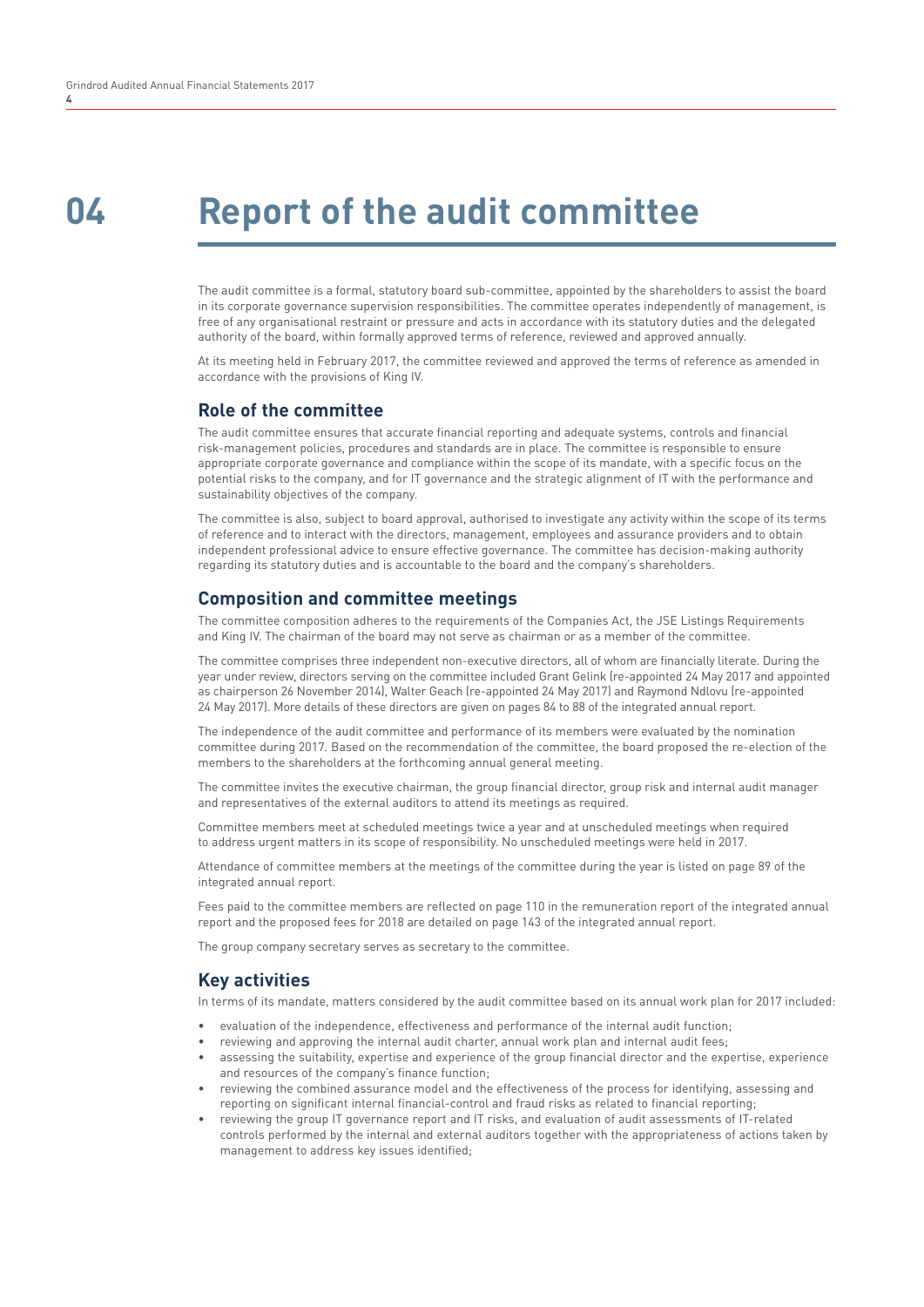- nominating for approval by shareholders at the annual general meeting, the independent external auditor and designated audit partner and the approval of their terms of engagement and fees for audit and non-audit services;
- reviewing the external auditors' work plan, staffing, independence, effectiveness, key audit risks, audit findings and external audit report;
- reviewing the internal auditors' limited assurance report;
- legislative and regulatory compliance within the scope of its mandate;
- reviewing implementation of the company's tax policy;
- reviewing and recommending to the board publicly disclosed financial information, including the interim results for the six months ended 30 June 2017;
- reviewing the annual financial statements and results for the year ended 31 December 2017 and the 2017 integrated annual report in line with applicable legislative and regulatory compliance and recommendation thereof for approval by the board of directors;
- reviewing and confirming the going concern status;
- noting the Report of the JSE on Reporting Back on Proactive Monitoring of Financial Statements in 2016, dated 13 February 2017;
- evaluating the performance of the audit committee; and
- approving its annual work plan for 2018

The functions of the committee are also performed for the subsidiaries within each division of Grindrod Limited as represented in the segmental analysis on pages 18 to 21. The external auditor was nominated for each material subsidiary company for re-appointment.

The chairman of the committee met formally with the internal and external auditors during the year. During these meetings no matters of concern were raised.

## **External audit**

Deloitte & Touche served as the company's registered external auditors for the 2017 financial year. The terms of engagement, independence, expertise, audit quality, objectivity and the appropriateness of rotation of key partners in Deloitte & Touche as the external auditor were appraised by the audit committee, which includes an annual evaluation. The committee meets with the external auditors twice a year.

The external auditors have unrestricted access to the chairman of the committee and met formally on two occasions in 2017.

In assessing the auditor's independence, the committee considered guidance contained in King IV as well as IRBA publications and the related commentary thereon. Deloitte & Touche have been auditors of the Grindrod group for fourteen years and have demonstrated an institutional knowledge, deep expertise and experience of the group in all the related countries in which the group operates. The committee is satisfied that in discharging its duties in terms of its mandate, together with the robust internal Deloitte independence processes that Deloitte & Touche's independence is maintained and has not been impacted by tenure. The Deloitte & Touche internal independence processes include periodic internal quality reviews as well as those conducted by IRBA; the rotation of the group audit partner and key component audit partners at least every five years; independence audits on all partners; established safeguards and procedures; independence training and monitoring of non-audit services. The committee is satisfied that adequate steps have been taken by Deloitte & Touche and management and concluded that the transition to the incoming group audit partner was efficient and effective.

The committee is satisfied that the auditors do not, except as external auditor or in rendering permitted non-audit services, receive any remuneration or other benefits from the company. External audit fees approved for the 2017 financial year to Deloitte & Touche amounted to R22.2 million (2016: R19.1 million); US\$252 073 (2016: US\$205 100); SGP\$1.0 million (2016: SGP\$904 000) and P819 000 (2016: P608 000).

The approved audit fee accounts for 34 audit partners in 31 countries in order to perform the 200+ global statutory audits. The total non-audit services for the 2017 financial year performed by and paid to Deloitte & Touche amounted to R3.6 million (2016: R3.0 million), of which 94 percent relates to permitted tax services. In addition the committee has satisfied itself that the auditors' independence was not prejudiced by any consultancy, advisory or other work undertaken or as a result of any previous appointment as auditor.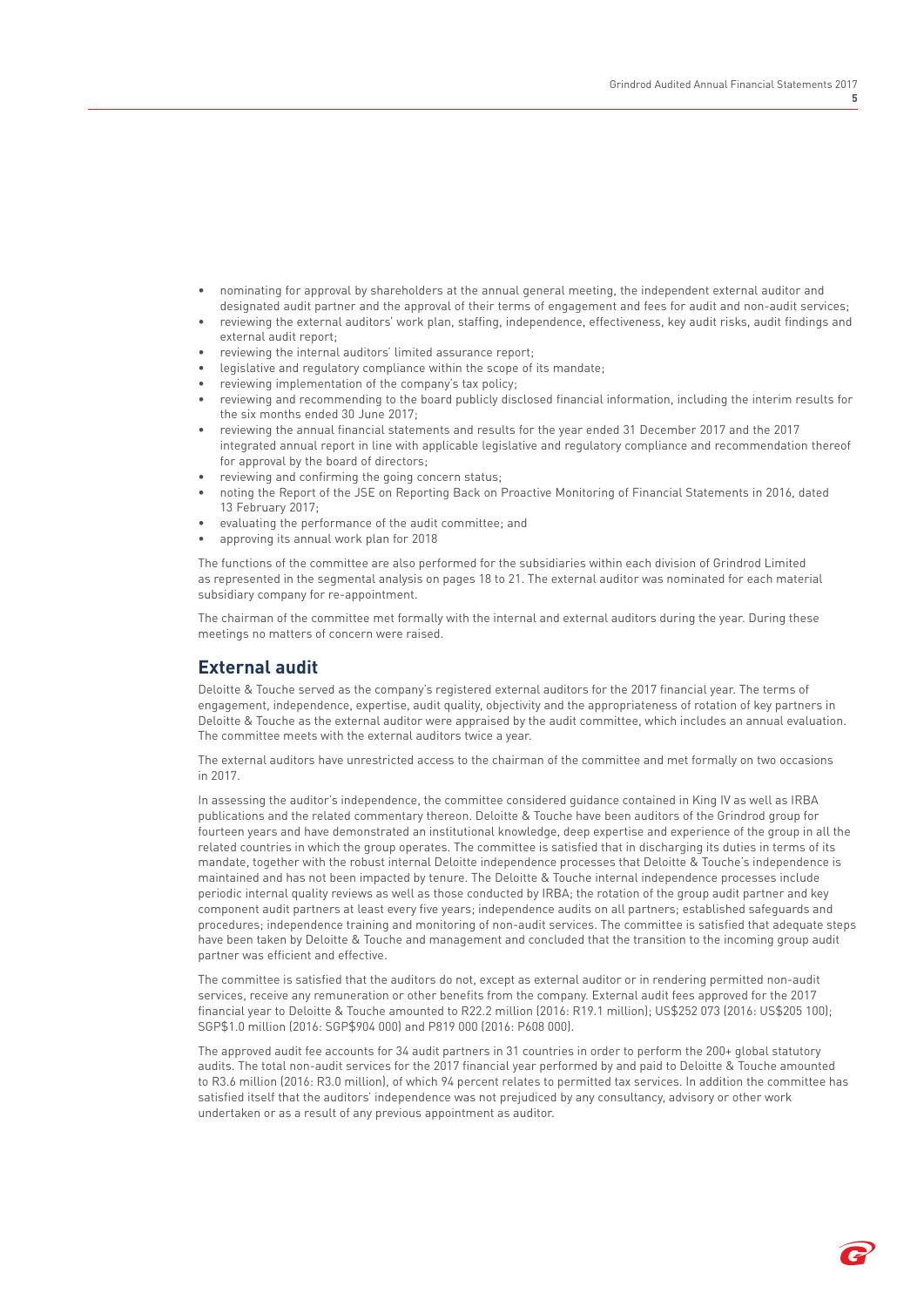**6**

# **Report of the audit committee** continued

## **Significant areas of judgement**

Many areas within the financial statements require judgement, which are set out in the accounting policies to the annual financial statements. The committee has considered the quantum of the assets and liabilities on the statement of financial position and other items that require significant judgement and the following key audit matters are highlighted:

- valuation of goodwill;
- valuation of investments in joint ventures;
- valuation of ships and bunker barges; and
- classification and measurement of non-current assets held-for-sale and discontinued operations.

Goodwill and other indeterminate useful life intangible assets are assessed annually for impairment. The key assumptions used are cash flow projections, growth rates and discount rates applied. The committee was in agreement with the impairment of the goodwill and intangible assets and that the carrying value of the goodwill is fairly stated. Please refer to the accounting policies and note 4 of the annual financial statements for further detail.

Annual impairment tests are conducted to assess the recoverability of the carrying value of the various investments in joint ventures, using discounted cash flow models and include a number of key assumptions, such as revenue growth, operating margins, exchange rate fluctuations and the discount rates applied to the projected future cash flows. The committee considered the impairment test conducted, and is in agreement that no impairment was required and that the carrying value of the investments in joint ventures is fairly stated.

Annual impairment tests are conducted to assess the valuation of ships and bunker barges using a value-in-use model as well as comparisons to traded market values. A number of key assumptions are considered, including charter-in and freight market rates, operating margins, residual value of the ships and discount rates applied to the projected future cash flows. The committee considered the impairment test conducted, and is in agreement with the impairment of ships and bunker barges and that the carrying value of ships and bunker barges is fairly stated.

Once a board decision relating to the sale or loss of control of a disposal group has been committed to, all of the assets and liabilities of such disposal group are classified as held-for-sale in terms of IFRS 5 and the classification of discontinued operations is assessed. The committee agreed with the fair value less costs to sell assessment of the disposal groups and assessed any key adjustments to net book value of the disposal groups based on the requirements of IFRS 5 subsequent measurement. In addition, the committee concurred with the classification of the discontinued operations. Please refer to note 17 of the annual financial statements.

## **Annual report**

## **Annual financial statements**

Following the committee's review of the annual financial statements for the year ended 31 December 2017, it is of the opinion that, in all material respects, they comply with the relevant provisions of the Companies Act and IFRS as issued by the IASB, and fairly present the results of operations, cash flows and the financial position of Grindrod. On this basis, the committee recommended that the board of directors approve the annual financial statements of Grindrod for the year ended 31 December 2017.

### **Integrated annual report**

The committee reviewed this report together with supplementary attachments, taking cognisance of material factors and risks that may impact the integrity thereof and recommended that the board of directors approve the integrated annual report of Grindrod for the year ended 31 December 2017.

On behalf of the audit committee

**Grant Gelink** Chairman 22 March 2018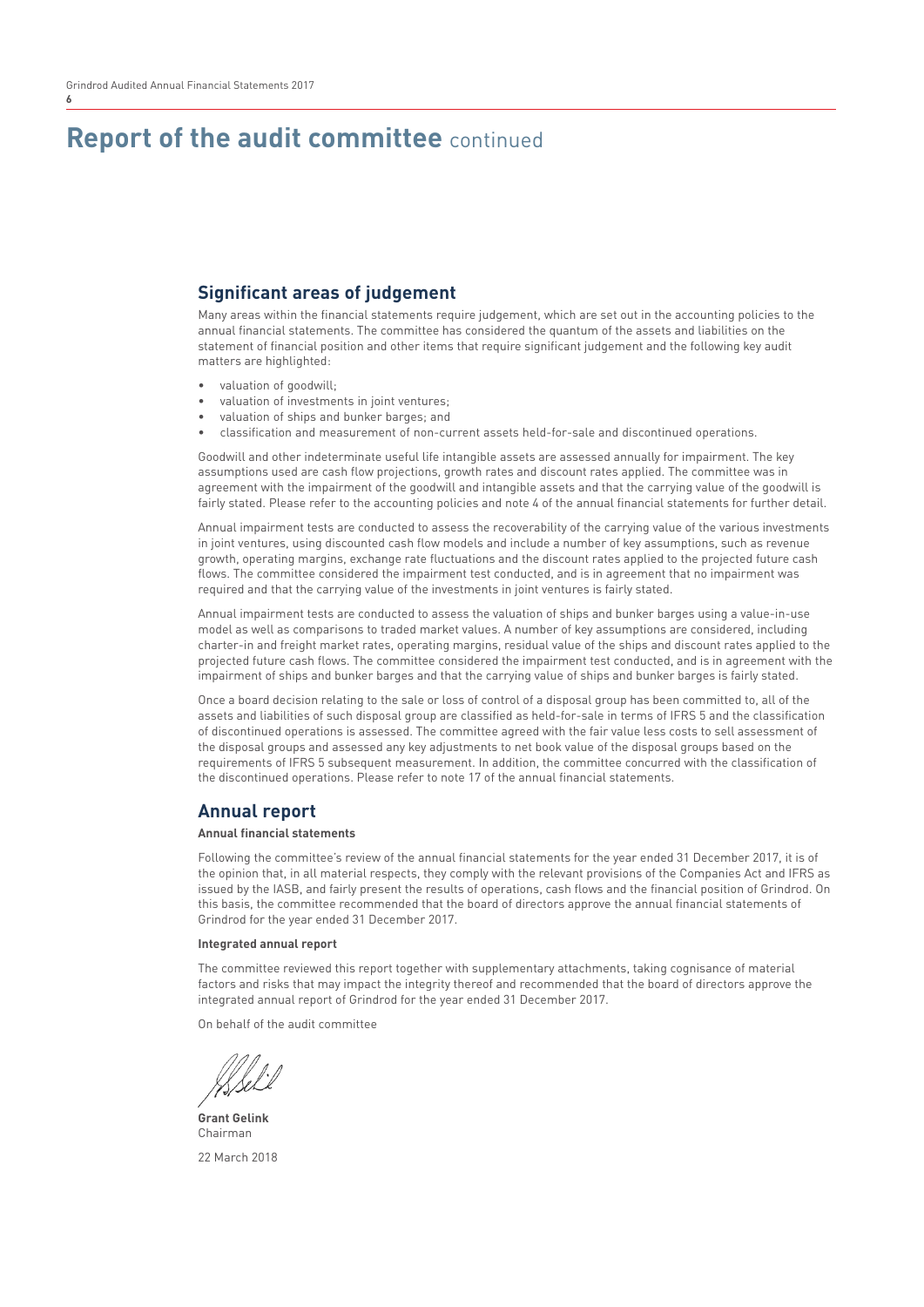# **05 Directors' report**

**for the year ended 31 December 2017**

The directors have pleasure in presenting their consolidated and separate financial statements (annual financial statements) which forms part of the annual financial statements of the company and of the group for the year ended 31 December 2017.

## **Nature of business**

The nature of the group's business is set out under the divisional reviews on pages 46 to 56 of the integrated annual report 2017.

## **Review of operations**

The financial results for the year ended 31 December 2017, including the results of operations are dealt with in the consolidated income statements, statements of comprehensive income and segmental analysis on pages 14 to 23 and operational review on pages 46 to 56 of the integrated annual report.

The year under review is fully covered in the executive chairman's and the financial director's reviews, included in the integrated annual report.

## **Acquisitions and disposals**

During the year the group acquired a controlling interest (50%) in the New Limpopo Bridge Project (NLP) Limited which effectively increased its shareholding in the strategic North South Rail corridor.

During the year the group disposed of railway construction and mineral logistics businesses. These were classified as non-current assets held-for-sale in the prior year

- 100% in Oreport (Pty) Ltd
- 100% in Grindrod Rail Construction

## **Discontinued operations**

In 2017 the board approved the strategy to unlock shareholder value which identified the spin-off of the Shipping division as a separate listed entity. In addition, the board also approved the exit of the remaining rail businesses following the decision, in the prior year, to exit the rail assembly businesses.

Consequently the rail and shipping segments have been classified as held-for-sale in terms of IFRS 6 Non-current assets held-for-sale and discontinued operations. In light of this significant change, the operating segments for the remaining Grindrod group had to be reassessed. Refer to the segmental analysis in the annual financial statements for the new segments.

## **Share capital**

Details of the authorised and issued shares are shown on page 71 and the share analysis is shown on pages 139 to 140 of the integrated annual report.

The directors propose that the general authority granted to them to repurchase ordinary shares as opportunities present themselves be renewed at the forthcoming annual general meeting.

The directors propose that a general authority be granted to them to allot and issue ordinary shares up to 10% of the number of ordinary shares in issue and that a general authority be granted to issue shares for cash.

## **Dividends**

No ordinary dividends have been declared for the current year and prior year.

The directors have also declared a dividend of 456.0 (2016: 466.0) cents per preference share which was paid on 19 March 2018.

# **Special resolutions**

Apart from special resolutions approved at the Company's annual general meeting, no other special resolutions were approved.

Special resolutions were passed by certain subsidiaries within the group to amend their memorandum of incorporation and to authorise, as a general approval, the directors of certain companies to provide financial assistance in terms of section 45 of the Companies Act 71 of 2008.

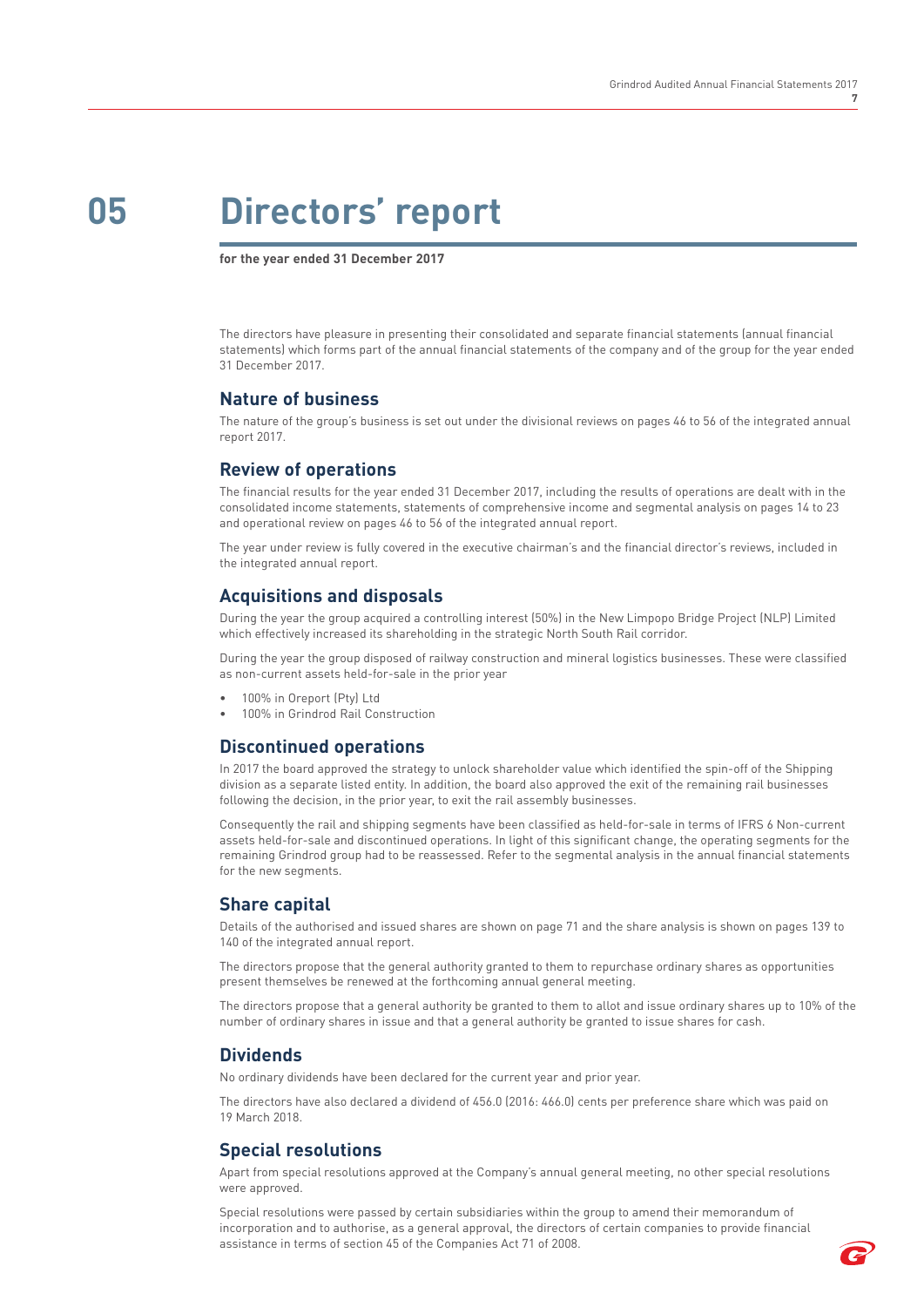# **Directors' report** continued

## **Subsidiary companies**

Information on subsidiary and associated companies is contained in notes 5, 6 and 7, respectively on pages 51 to 57. Reviews of the businesses and performance of the main operating subsidiary companies are covered in the divisional reviews on pages 46 to 56 of the integrated annual report.

# **Directorate and Company Secretary**

Brief curricula vitae of the current directors are disclosed on pages 84 to 88 of the integrated annual report. Details of directors' remuneration and the incentive schemes appear on pages 104 to 116 of the integrated annual report.

Mr AK Olivier took early retirement as CEO on 31 July 2017. Mr MJ Hankinson was appointed executive chairman and Mr NL Sowazi as lead independent non-executive director on 1 August 2017. Mr MR Wade stepped down as executive director effective 1 November 2017. According to the company's Memorandum of Incorporation, at the forthcoming annual general meeting, Messrs G Kotze and RSM Ndlovu and Ms ZN Malinga retire by rotation. All are eligible and have offered themselves for re-election.

The registered office of the company is as follows:

**Business address Postal address** Grindrod Mews PO Box 1 106 Margaret Mncadi Avenue **Durban 4000** Durban 4001 South Africa South Africa

# **Employee retirement benefit plans**

Details of the group's employee retirement benefit plans are separately disclosed in note 21 on pages 74 to 78.

# **Audit committee**

At the forthcoming annual general meeting, pursuant to the requirements of section 94(2) of the Companies Act of South Africa, shareholders will be requested to pass an ordinary resolution appointing the chairman and members of the audit committee.

# **Major shareholders**

Shareholders holding beneficially, directly or indirectly, in excess of 5% of the issued share capital of the company are detailed on pages 139 to 140 of the integrated annual report.

## **Auditors**

At the forthcoming annual general meeting, pursuant to the requirements of section 90(1), read with section 61(8)(c) of the Companies Act of South Africa, shareholders will be requested to pass an ordinary resolution re-appointing Deloitte as the company's independent registered auditors and K Peddie as designated audit partner.

# **Subsequent events**

Except for the impact to separating list the shipping business, no material change has taken place in the affairs of the group between the end of the financial year and the date of this report.

# **Going concern**

The directors consider that the group and company has adequate resources to continue operating for the foreseeable future and that it is therefore appropriate to adopt the going concern basis in preparing the group and company's financial statements. The directors have satisfied themselves that the group and company is in a sound financial position and that it has access to sufficient borrowing facilities to meet its foreseeable cash requirements.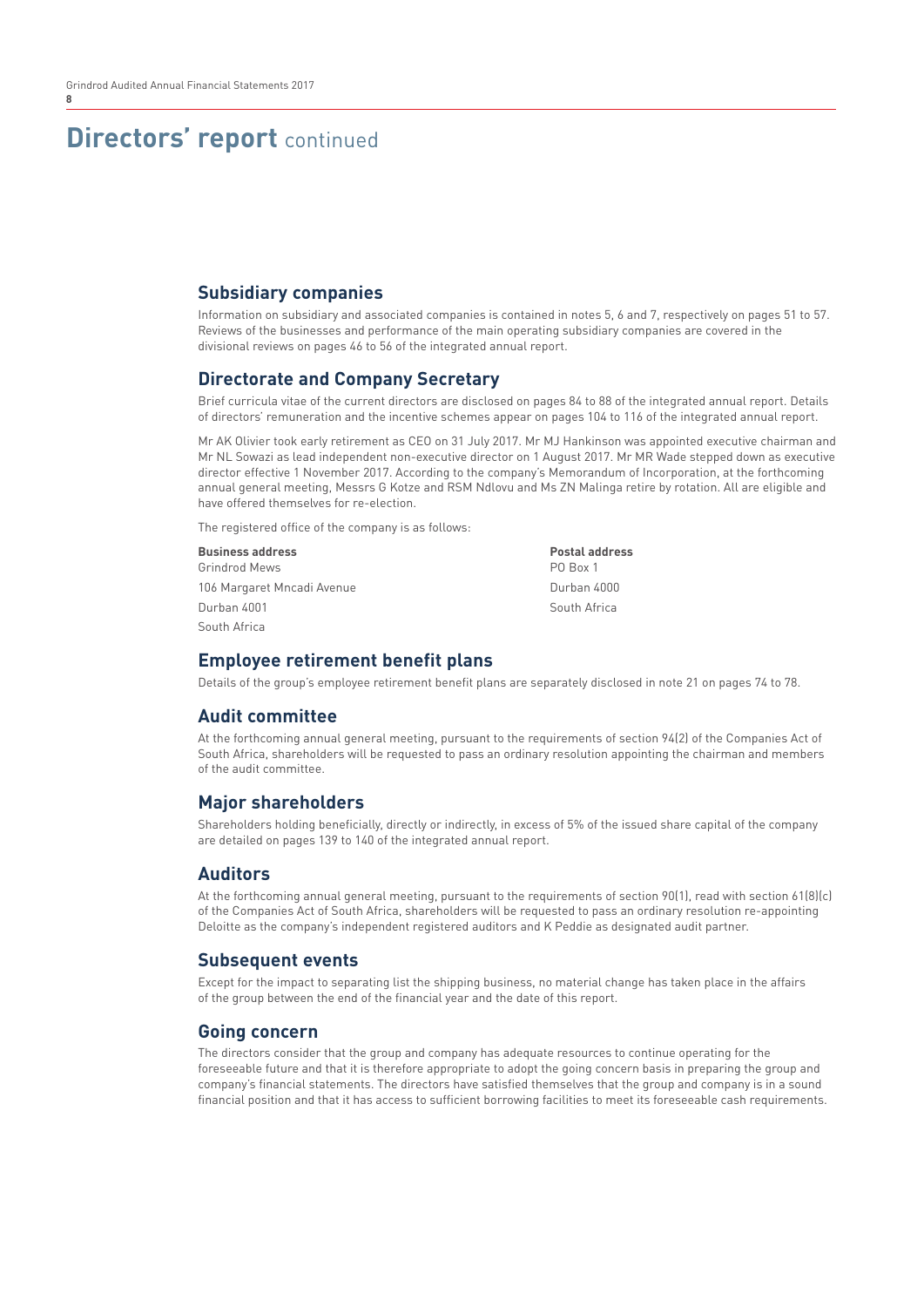# **06 Independent auditor's report**

**for the year ended 31 December 2017**

# **To the shareholders of Grindrod Limited**

**Report on the audit of the consolidated and separate financial statements**

## **Opinion**

We have audited the consolidated and separate financial statements of Grindrod Limited (the Group) set out on pages 13 to 123, which comprise the statements of financial position as at 31 December 2017, and the income statements and statements of comprehensive income, the statements of changes in equity and the statements of cash flows for the year then ended, and notes to the financial statements, including a summary of significant accounting policies.

In our opinion, the consolidated and separate financial statements present fairly, in all material respects, the consolidated and separate financial position of the Group as at 31 December 2017, and its consolidated and separate financial performance and consolidated and separate cash flows for the year then ended in accordance with International Financial Reporting Standards and the requirements of the Companies Act of South Africa.

# **Basis for opinion**

We conducted our audit in accordance with International Standards on Auditing (ISAs). Our responsibilities under those standards are further described in the Auditor's Responsibilities for the Audit of the Consolidated and Separate Financial Statements section of our report. We are independent of the Group in accordance with the Independent Regulatory Board for Auditors Code of Professional Conduct for Registered Auditors (IRBA Code) and other independence requirements applicable to performing audits of financial statements in South Africa. We have fulfilled our other ethical responsibilities in accordance with the IRBA Code and in accordance with other ethical requirements applicable to performing audits in South Africa. The IRBA Code is consistent with the International Ethics Standards Board for Accountants Code of Ethics for Professional Accountants (Parts A and B). We believe that the audit evidence we have obtained is sufficient and appropriate to provide a basis for our opinion.

# **Key audit matters**

Key audit matters are those matters that, in our professional judgement, were of most significance in our audit of the consolidated and separate financial statements of the current period. These matters were addressed in the context of our audit of the consolidated and separate financial statements as a whole, and in forming our opinion thereon, and we do not provide a separate opinion on these matters.

## **Key audit matter How the matter was addressed in the audit**

## **Valuation of goodwill**

As required by IAS 36: Impairment of Assets ("IAS 36"), the directors conduct annual impairment tests to assess the recoverability of the carrying value of goodwill. The impairment assessments are performed using discounted cash flow models. There are a number of key judgements made by the directors in determining the inputs into these models which include:

- Operating margins;
- Growth rates;
- Future cash flows; and
- The discount rates applied to the projected future cash flows.

As a result of the key judgements made in determining the inputs, the valuation of goodwill is considered to be a key audit matter.

Goodwill is disclosed in note 4 of the consolidated and separate financial statements.

In evaluating the valuation of goodwill, we reviewed the value in use calculations prepared by the directors, with a particular focus on the future cash flows, operating margins, growth rates and discount rates.

Our audit procedures included:

- Testing the entity's relevant controls relating to the preparation of the cash flow forecasts.
- Testing of inputs into the cash flow forecast against historical performance and in comparison to the directors' strategic plans in respect of each cash generating unit.
- Comparing the growth rates used to historical data regarding economic growth rates included in the cash generating units.
- Recomputation of the value in use of each cashgenerating unit.
- Engaging our internal specialists to validate the key assumptions used in assessing the discount rates.
- Subjecting the key judgements to sensitivity analysis.

We found that the inputs used by the directors were comparable with historical performance and the expected future performance and the inputs used were appropriate in the circumstances. We consider the valuation of the goodwill to be appropriate. We found that the disclosure requirements required by IAS 36 were sufficient and appropriate in all material respects.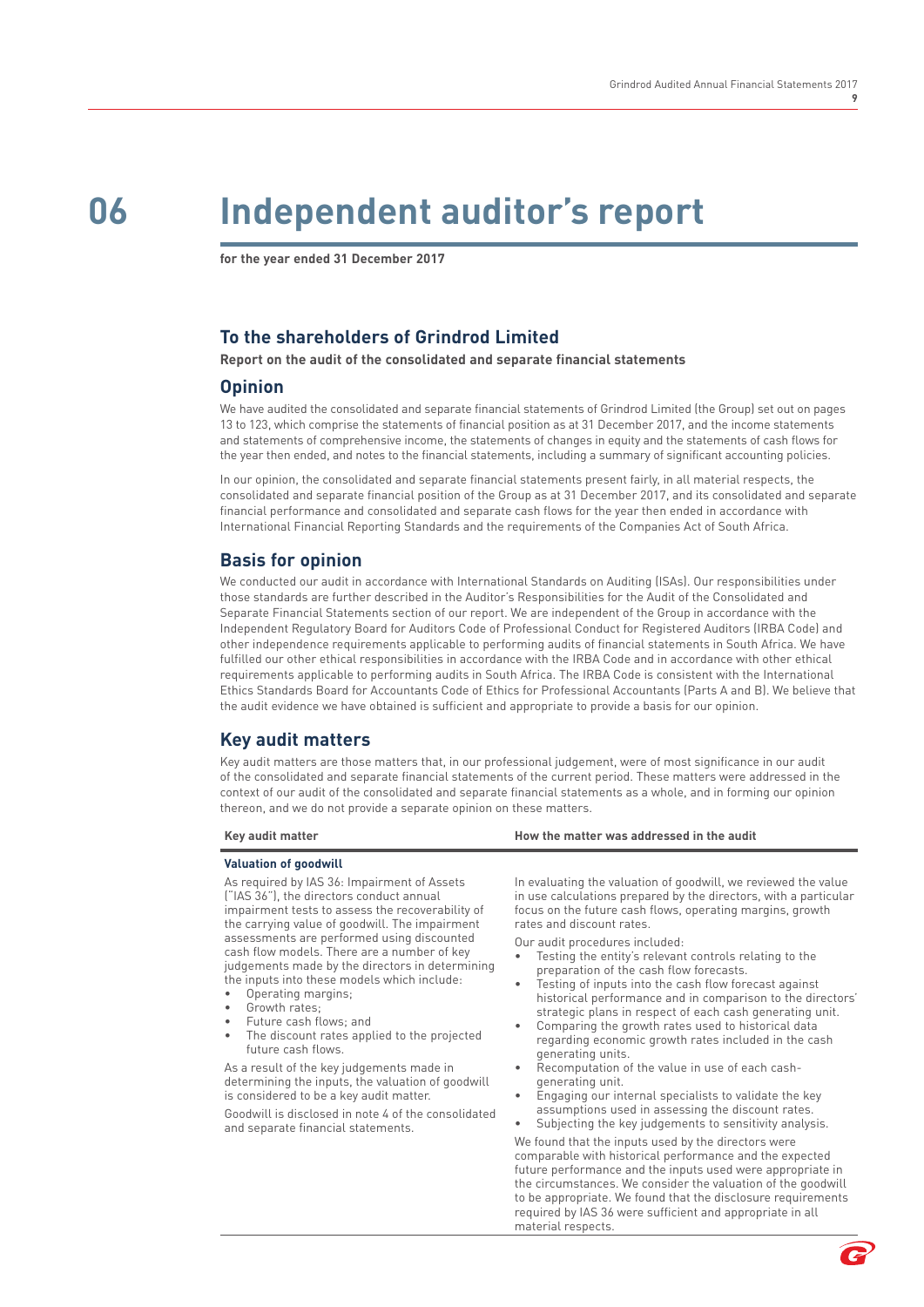## **Valuation of investments in joint ventures**

As required by IAS 36, the directors conduct annual impairment tests to assess the recoverability of the carrying value of the various investments in joint ventures. These impairment assessments are performed using discounted cash flow models. As disclosed in the accounting policy of the consolidated and separate financial statements, there are a number of key judgements made by the directors in determining the inputs into these models which include:

- Revenue growth rates;
- Operating margins;
- Future cash flows; and
- The discount rates applied to the projected future cash flows.

As a result of the key judgment made in determining the inputs, the impairment of investments in joint ventures is considered to be a key audit matter.

Investments in joint ventures is disclosed in note 6 of the consolidated and separate financial statements.

### **Key audit matter How the matter was addressed in the audit**

We focused our testing of the valuation of investments in joint ventures on the key judgements made by the directors regarding the inputs used.

Our audit procedures included:

- Testing the entity's relevant controls relating to the preparation of the cash flow forecasts.
- Critically evaluating whether the discounted cash flow models used by the directors to calculate the value in use of the investments comply with the requirements of IAS 36.
- Engaging our internal specialists to assist with assessing the key assumptions used in calculating the discount rates and recalculating these rates.
- Comparing the projected cash flows, including the judgements relating to revenue growth rates and operating margins, against historical performance to test the accuracy of the directors' projections.
- Analysing the future projected cash flows used in the models to determine whether they are reasonable and supportable given the current macroeconomic climate and expected future performance of the respective entities.
- Subjecting the key judgements to sensitivity analyses.

We found that the inputs used by the directors were comparable with historical performance and the expected future performance and the inputs used were appropriate in the circumstances. We consider the valuation of the investments in joint ventures to be appropriate. We consider the valuation of investments in joint ventures to be appropriate. We found that the disclosure requirements required by IAS 36 were sufficient and appropriate in all material respects.

## **Classification and measurement of non-current assets held for sale and discontinued operations**

As required by IFRS 5: Non-current Assets Held for Sale and Discontinued Operations ("IFRS 5"), once the directors have committed to a sales plan involving loss of control of a subsidiary, all of the assets and liabilities of that subsidiary are classified as held for sale.

As a result of the magnitude of the amount of the disposal group classified as held for sale, and key judgements made in determining the

classification of disposal groups held for sale and discontinued operations as well as the

measurement thereof, this is considered to be a key audit matter.

Non-current assets held for sale is disclosed in note 17 of the consolidated and separate financial statements.

We focused our testing of the classification and measurement of the disposal group held for sale on the key judgements made by the directors.

Our audit procedures included:

- Critically challenged the directors' judgements and reasoning around the reclassification of investments in subsidiaries as non-current assets held for sale.
- Evaluating the directors' assessment of fair value less costs to sell against available supporting documentation and facts at reporting date.
- Challenging any adjustments made to the net book value of disposal groups held for sale based on the requirements of IFRS 5 subsequent measurement.
- Assessing any impairments arising from IFRS 5 subsequent measurement for appropriateness.
- Examining minutes of the directors' board meetings, written correspondence between the Group and the potential purchasers and communications to the Group's investors to determine whether the assets and liabilities should be classified as held for sale and whether it represents a discontinued operation.
- Ensuring the assets and liabilities reflected as held for sale and the results presented as discontinued operations fairly present the financial position and results of the Group.

The directors' judgements regarding classification and measurement of non-current assets held for sale appear to be reasonable based on the information available as at the reporting date. We found that the disclosure requirements required by IFRS 5 were sufficient and appropriate in all material respects.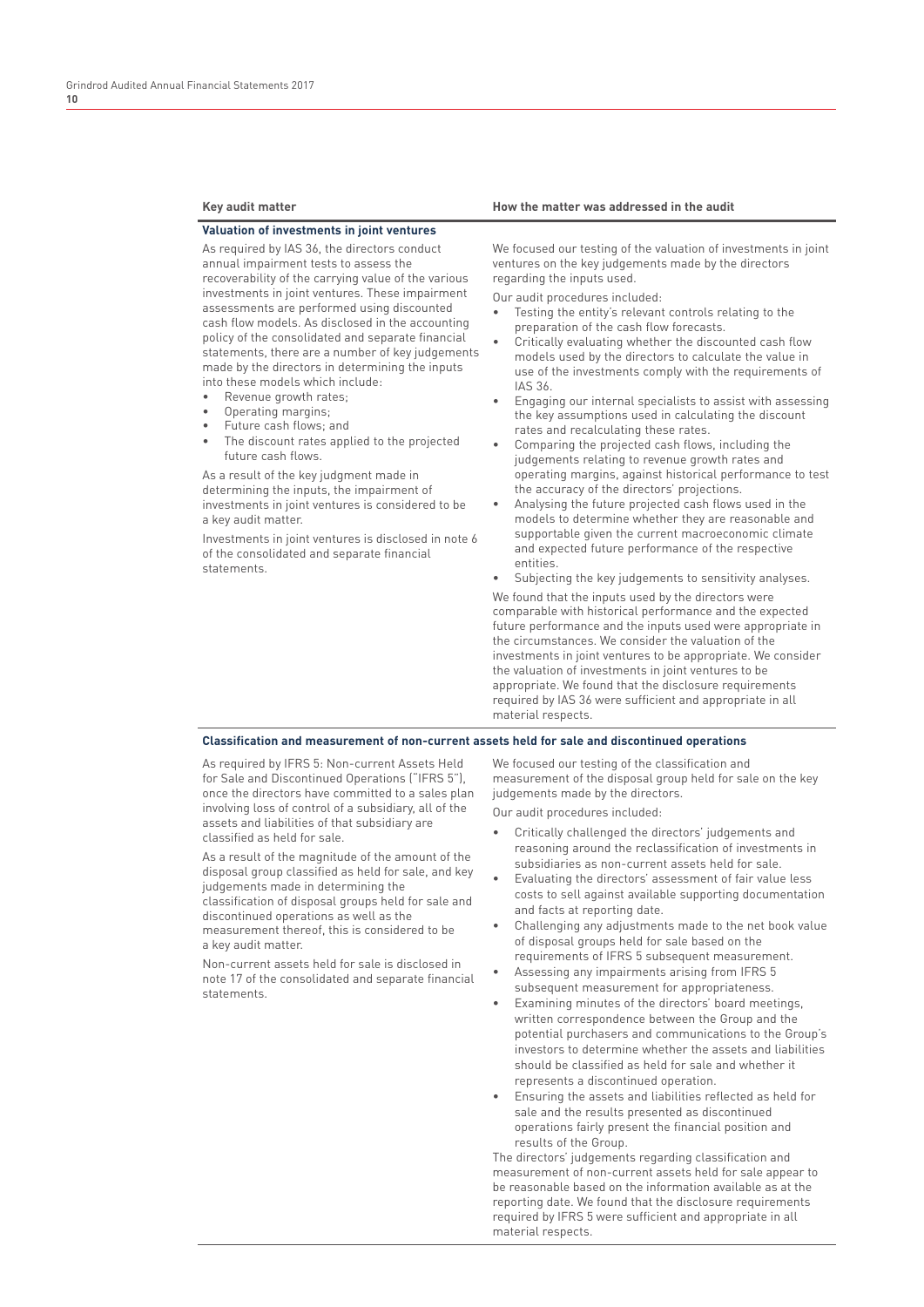## **Key audit matter How the matter was addressed in the audit**

### **Valuation of ships**

As required by IAS 36, the directors conduct annual impairment tests to assess the valuation of the ships. The impairment assessment is performed using a value in use model as well as comparisons to traded market values. A number of key judgements are made by the directors in determining the inputs into these models which include:

- Charter in and freight market rates;
- Operating margins;
- Residual value of the ships; and
- The discount rates applied to the projected future cash flows.

As a result of the key judgements made in determining the inputs, the impairment test of ships is considered to be a key audit matter.

Ships is disclosed in note 3 (ships, property, terminals, machinery, vehicles and equipment) of the consolidated and separate financial statements.

We focused our testing of the valuation of ships on the key judgements made by the directors.

Our audit procedures included:

- Testing the entity's relevant controls relating to the preparation of the cash flow forecasts.
- Critically evaluating whether the model used by the directors to calculate the value in use of the individual ships complies with the requirements of IAS 36.
- Ensuring that the method and judgements used by the directors are consistently applied from year to year and are appropriate in the circumstances.
- Engaging our internal specialists to assist with assessing the judgements used to calculate the discount rates and recalculating these rates.
- Analysing the future charter in and freight market rates used in the models against published charter in and freight market rate forecasts to determine whether they are reasonable and supportable given the current macroeconomic climate and expected future performance.
- Retrospective analysis of the directors' historical judgements in respect of future charter in and freight market rates, operating margins and residual values against current performance.
- Subjecting the key judgements to sensitivity analyses.

We found that the inputs used by the directors were comparable with historical performance and the expected future performance and the discount rates used were appropriate in the circumstances. We consider the valuation of the ships to be appropriate. We found that the disclosure requirements required by IAS 36 were sufficient and appropriate in all material respects.

## **Other information**

The directors are responsible for the other information. The other information comprises the Directors' Report, the Report of the Audit Committee and the Compliance Statement by the Company Secretary as required by the Companies Act of South Africa, which we obtained prior to the date of this report, and the Annual Report, which is expected to be made available to us after that date. The other information does not include the consolidated and separate financial statements and our auditor's report thereon.

Our opinion on the consolidated and separate financial statements does not cover the other information and we do not express an audit opinion or any form of assurance conclusion thereon.

In connection with our audit of the consolidated and separate financial statements, our responsibility is to read the other information and, in doing so, consider whether the other information is materially inconsistent with the consolidated and separate financial statements or our knowledge obtained in the audit, or otherwise appears to be materially misstated.

If, based on the work we have performed on the other information obtained prior to the date of this auditor's report, we conclude that there is a material misstatement of this other information, we are required to report that fact. We have nothing to report in this regard.

## **Responsibilities of the directors for the consolidated and separate financial statements**

The directors are responsible for the preparation and fair presentation of the consolidated and separate financial statements in accordance with International Financial Reporting Standards and the requirements of the Companies Act of South Africa, and for such internal control as the directors determine is necessary to enable the preparation of consolidated and separate financial statements that are free from material misstatement, whether due to fraud or error.

In preparing the consolidated and separate financial statements, the directors are responsible for assessing the Group's and the Company's ability to continue as a going concern, disclosing, as applicable, matters related to going concern and using the going concern basis of accounting unless the directors either intend to liquidate the Group and/or the Company or to cease operations, or have no realistic alternative but to do so.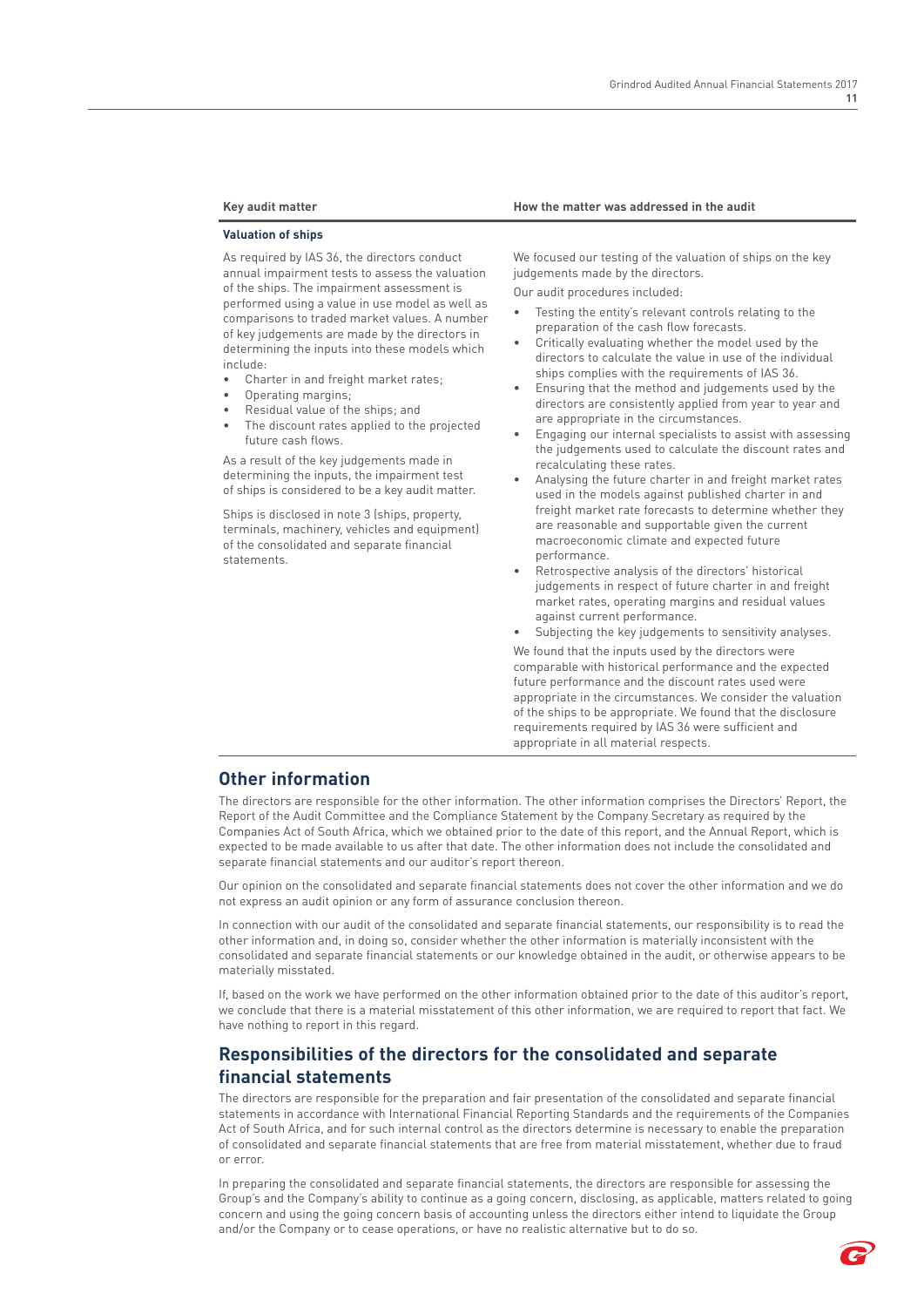# **Auditor's responsibilities for the audit of the consolidated and separate financial statements**

Our objectives are to obtain reasonable assurance about whether the consolidated and separate financial statements as a whole are free from material misstatement, whether due to fraud or error, and to issue an auditor's report that includes our opinion. Reasonable assurance is a high level of assurance, but is not a guarantee that an audit conducted in accordance with ISAs will always detect a material misstatement when it exists. Misstatements can arise from fraud or error and are considered material if, individually or in the aggregate, they could reasonably be expected to influence the economic decisions of users taken on the basis of these consolidated and separate financial statements.

As part of an audit in accordance with ISAs, we exercise professional judgement and maintain professional scepticism throughout the audit. We also:

- Identify and assess the risks of material misstatement of the consolidated and separate financial statements, whether due to fraud or error, design and perform audit procedures responsive to those risks, and obtain audit evidence that is sufficient and appropriate to provide a basis for our opinion. The risk of not detecting a material misstatement resulting from fraud is higher than for one resulting from error, as fraud may involve collusion, forgery, intentional omissions, misrepresentations, or the override of internal control.
- Obtain an understanding of internal control relevant to the audit in order to design audit procedures that are appropriate in the circumstances, but not for the purpose of expressing an opinion on the effectiveness of the Group's and the Company's internal control.
- Evaluate the appropriateness of accounting policies used and the reasonableness of accounting estimates and related disclosures made by the directors.
- Conclude on the appropriateness of the directors' use of the going concern basis of accounting and based on the audit evidence obtained, whether a material uncertainty exists related to events or conditions that may cast significant doubt on the Group's and the Company's ability to continue as a going concern. If we conclude that a material uncertainty exists, we are required to draw attention in our auditor's report to the related disclosures in the consolidated and separate financial statements or, if such disclosures are inadequate, to modify our opinion. Our conclusions are based on the audit evidence obtained up to the date of our auditor's report. However, future events or conditions may cause the Group and/or the Company to cease to continue as a going concern.
- Evaluate the overall presentation, structure and content of the consolidated and separate financial statements, including the disclosures, and whether the consolidated and separate financial statements represent the underlying transactions and events in a manner that achieves fair presentation.
- Obtain sufficient appropriate audit evidence regarding the financial information of the entities or business activities within the Group to express an opinion on the consolidated financial statements. We are responsible for the direction, supervision and performance of the group audit. We remain solely responsible for our audit opinion.

We communicate with the directors regarding, among other matters, the planned scope and timing of the audit and significant audit findings, including any significant deficiencies in internal control that we identify during our audit.

We also provide the directors with a statement that we have complied with relevant ethical requirements regarding independence, and to communicate with them all relationships and other matters that may reasonably be thought to bear on our independence, and where applicable, related safeguards.

From the matters communicated with the directors, we determine those matters that were of most significance in the audit of the consolidated and separate financial statements of the current period and are therefore the key audit matters. We describe these matters in our auditor's report unless law or regulation precludes public disclosure about the matter or when, in extremely rare circumstances, we determine that a matter should not be communicated in our report because the adverse consequences of doing so would reasonably be expected to outweigh the public interest benefits of such communication.

# **Report on other legal and regulatory requirements**

In terms of the IRBA Rule published in Government Gazette Number 39475 dated 4 December 2015, we report that Deloitte & Touche has been the auditor of Grindrod Limited for 14 years.

Delative + Tauche

**Deloitte & Touche** Registered Auditor Per Kim Peddie CA (SA), RA Partner 23 March 2018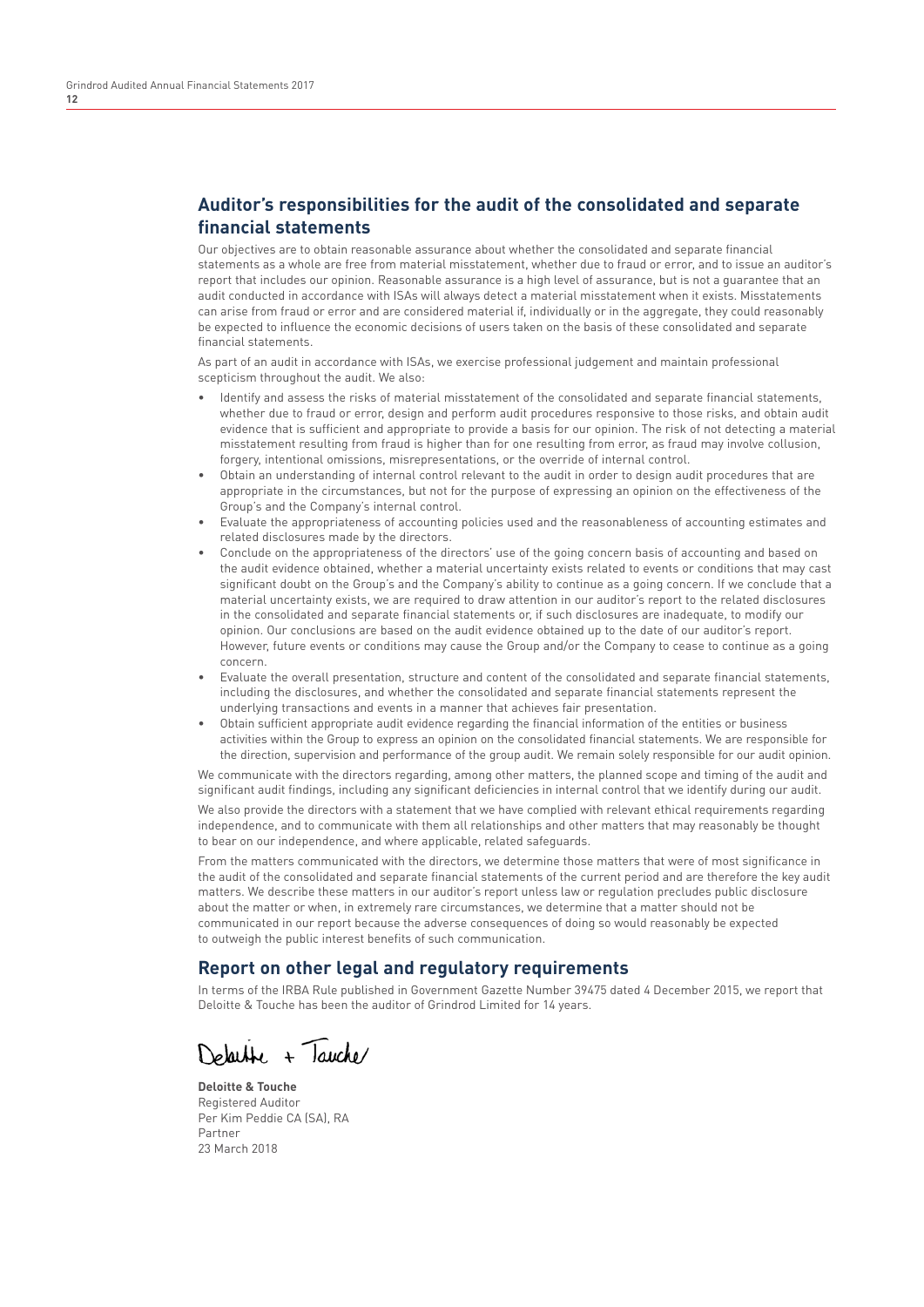# **07 Statements of financial position**

**as at 31 December 2017**

|                                                                        |              |                          | <b>CONSOLIDATED</b>      | <b>COMPANY</b>       |                    |
|------------------------------------------------------------------------|--------------|--------------------------|--------------------------|----------------------|--------------------|
|                                                                        |              | 2017                     | 2016*                    | 2017                 | 2016               |
|                                                                        | <b>Notes</b> | <b>R000</b>              | R000                     | <b>R000</b>          | <b>R000</b>        |
| <b>ASSETS</b>                                                          |              |                          |                          |                      |                    |
| <b>Non-current assets</b>                                              |              |                          |                          |                      |                    |
| Ships, property, terminals, machinery, vehicles                        |              |                          |                          |                      |                    |
| and equipment                                                          | 3            | 1 478 003                | 5 610 562                |                      |                    |
| Intangible assets                                                      | 4            | 710 909                  | 1 030 281                |                      |                    |
| Investments in subsidiaries                                            | 5            | $\overline{\phantom{0}}$ | $\overline{\phantom{a}}$ | 7 160 747            | 10 300 605         |
| Investments in joint ventures                                          | 6            | 2 453 230                | 3 947 765                |                      |                    |
| Investments in associates                                              | 7            | 867 220                  | 852 225                  |                      |                    |
| Investment property                                                    | 8            | 125 649                  | 128 891                  |                      |                    |
| Other investments                                                      | 9            | 2 2 6 3 5 6 9            | 1819 107                 | 556 668              | 500 569            |
| Deferred taxation                                                      | 10           | 59 313                   | 87 062                   | 3 3 8 9              | 2888               |
| Derivative financial assets                                            | 11           |                          |                          |                      |                    |
| Finance lease receivables                                              | 12           |                          | 730                      |                      |                    |
| Total non-current assets                                               |              | 7957893                  | 13 476 623               | 7720804              | 10 804 062         |
| Loans and advances to bank customers                                   | 13           | 7 149 198                | 5 8 5 4 7 3 4            |                      |                    |
| <b>Current assets</b>                                                  |              |                          |                          |                      |                    |
| Liquid assets and short-term negotiable                                |              |                          |                          |                      |                    |
| securities                                                             | 14           | 1763875                  | 1801065                  |                      |                    |
| Inventories                                                            | 15           | 56 510                   | 204 099                  |                      |                    |
| Trade and other receivables                                            | 16           | 2 377 229                | 3748461                  | 579 756              | 3 366 884          |
| Taxation                                                               |              | 32 592                   | 67040                    |                      |                    |
| Cash and cash equivalents                                              |              | 8 970 274<br>13 200 480  | 9 478 073                | 7 154<br>586 910     | 3 154<br>3 370 038 |
|                                                                        |              |                          | 15 298 738               |                      |                    |
| Non-current assets classified as held-for-sale<br>Total current assets | 17           | 6641399<br>19841879      | 1 549 072<br>16 847 810  | 3 971 605<br>4558515 | 3 370 038          |
| <b>Total assets</b>                                                    |              | 34 948 970               | 36 179 167               | 12 279 319           | 14 174 100         |
| <b>EQUITY AND LIABILITIES</b>                                          |              |                          |                          |                      |                    |
| <b>Capital and reserves</b>                                            |              |                          |                          |                      |                    |
| Share capital and premium                                              | 18           | 5992756                  | 5 971 721                | 6 407 374            | 6 407 374          |
| Equity compensation reserve                                            |              | 58 364                   | 68 513                   | 20 133               | 17679              |
| Non-distributable reserves                                             |              | 3 461 715                | 4 494 721                |                      |                    |
| Accumulated profit                                                     |              | 4639988                  | 5 217 482                | 5778674              | 7612731            |
| Equity attributable to owners of the company                           |              | 14 152 823               | 15 752 437               | 12 206 181           | 14 037 784         |
| Non-controlling interests                                              |              | 44 659                   | 48 919                   |                      |                    |
| Total equity                                                           |              | 14 197 482               | 15 801 356               | 12 206 181           | 14 037 784         |
| <b>Non-current liabilities</b>                                         |              |                          |                          |                      |                    |
| Long-term borrowings                                                   | 19           | 295 429                  | 1 423 339                |                      |                    |
| Financial services funding instruments                                 | 20           | 720 137                  | 803 489                  |                      |                    |
| Derivative financial liabilities                                       | 11           | 18 939                   | 10 521                   |                      |                    |
| Deferred taxation                                                      | 10           | 244 655                  | 264 744                  |                      |                    |
| Provision for post-retirement medical aid                              | 21           | 25 403                   | 55 373                   |                      |                    |
| Provisions                                                             | 22           | 21857                    | 55 552                   |                      |                    |
| Total non-current liabilities                                          |              | 1 326 420                | 2 613 018                |                      |                    |
| Deposits from bank customers                                           | 23           | 14 640 363               | 13 610 140               |                      |                    |
| <b>Current liabilities</b>                                             |              |                          |                          |                      |                    |
| Trade and other payables                                               | 24           | 1 256 433                | 1 626 901                | 71 433               | 134 581            |
| Provisions                                                             | 22           | 10 004                   | 87 520                   |                      |                    |
| Current portion of long-term borrowings                                | 19           | 106 220                  | 634 240                  |                      |                    |
| Current portion of financial services funding                          |              |                          |                          |                      |                    |
| instruments                                                            | 20           | 738 953                  | 191 187                  |                      |                    |
| Short-term borrowings and overdraft                                    | 19           | 243 661                  | 274 797                  |                      |                    |
| Taxation                                                               |              | 33 923                   | 116899                   | 1705                 | 1735               |
|                                                                        |              | 2 389 194                | 2 931 544                | 73 138               | 136 316            |
| Non-current liabilities associated with assets                         |              |                          |                          |                      |                    |
| classified as held-for-sale                                            | 17           | 2 3 9 5 5 1 1            | 1 223 109                |                      |                    |
| Total current liabilities                                              |              | 4784705                  | 4 154 653                | 73 138               | 136 316            |
| <b>Total equity and liabilities</b>                                    |              | 34 948 970               | 36 179 167               | 12 279 319           | 14 174 100         |

\* Restated in accordance with provisional accounting related to the fair value on prior year acquisition and ships held-for-sale, disclosed under inventory, have been reclassified to ships, property, terminals, machinery, vehicles and equipment in terms of IAS 16 Property, plant and equipment. Refer to note 2.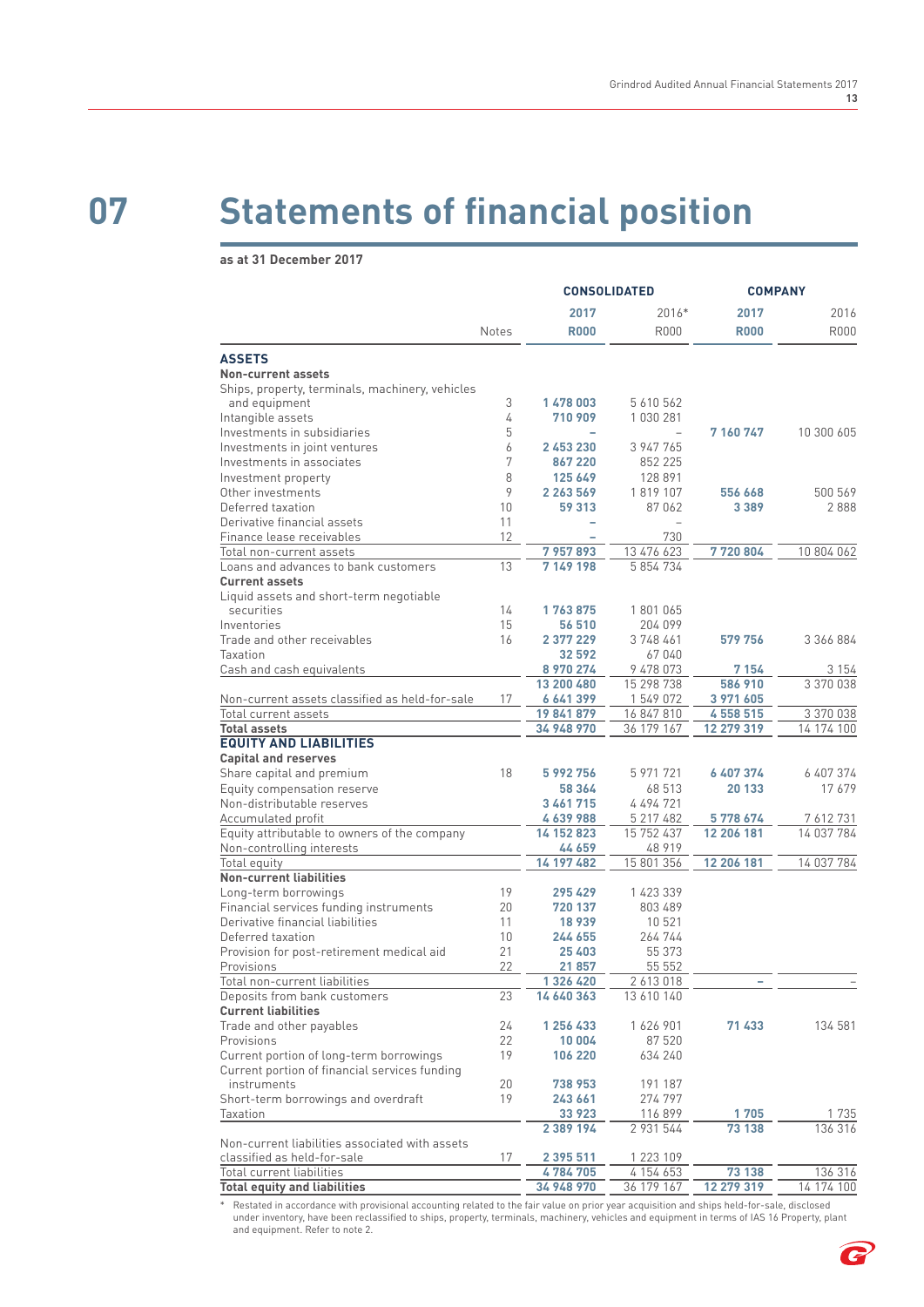# **08 Income statements**

**for the year ended 31 December 2017**

|                                                                      |              |             | <b>CONSOLIDATED</b>       | <b>COMPANY</b> |         |
|----------------------------------------------------------------------|--------------|-------------|---------------------------|----------------|---------|
|                                                                      |              | 2017        | 2016*                     | 2017           | 2016    |
|                                                                      | <b>Notes</b> | <b>R000</b> | Re-pre-<br>sented<br>R000 | <b>R000</b>    | R000    |
|                                                                      |              |             |                           |                |         |
| <b>CONTINUING OPERATIONS</b>                                         |              |             |                           |                |         |
| Revenue                                                              | 25           | 3 059 422   | 3 287 820                 | 679 587        | 120 366 |
| Earnings before interest, taxation,<br>depreciation and amortisation | 26           | 621981      | 687849                    | (388 290)      | 107 152 |
| Depreciation and amortisation                                        | 26           | (195844)    | [231 135]                 |                |         |
| Operating profit/(loss) before interest and                          |              |             |                           |                |         |
| taxation                                                             |              | 426 137     | 456 714                   | (388 290)      | 107 152 |
| Non-trading items                                                    | 27           | 129 272     | (59, 672)                 | (1432048)      |         |
| Interest received                                                    | 28           | 264 575     | 283 035                   | 56 424         | 46 413  |
| Interest paid                                                        | 28           | (97850)     | (133580)                  |                |         |
| Profit/(loss) before share of associate and                          |              |             |                           |                |         |
| joint venture companies' profit                                      |              | 722 134     | 546 497                   | (1763914)      | 153 565 |
| Share of joint venture companies' profit/(loss)<br>after taxation    | 6            | 111 475     | (159058)                  |                |         |
| Share of associate companies' profit after<br>taxation               | 7            | 60 481      | 20 604                    |                |         |
| <b>Profit/(loss) before taxation</b>                                 |              | 894090      | 408 043                   | (1763914)      | 153 565 |
| Taxation                                                             | 29           | (172 937)   | (195345)                  | (2, 498)       | (2 286) |
| Profit/(loss) for the year from continuing                           |              |             |                           |                |         |
| operations                                                           |              | 721 153     | 212 698                   | (1766412)      | 151 279 |
| <b>DISCONTINUED OPERATIONS</b>                                       |              |             |                           |                |         |
| Loss after taxation from discontinued                                |              |             |                           |                |         |
| operations                                                           | 31           | (1229023)   | (2052203)                 |                |         |
| Loss for the year                                                    |              | (507 870)   | (1839505)                 | (1766412)      | 151 279 |
| Attributable to:                                                     |              |             |                           |                |         |
| Owners of the parent/company                                         |              | (515050)    | (1839725)                 | (1766412)      | 151 279 |
| From continuing operations                                           |              | 713 920     | 212 371                   |                |         |
| From discontinued operations                                         |              | (1228970)   | (2052096)                 |                |         |
| Non-controlling interests                                            |              | 7 180       | 220                       |                |         |
| From continuing operations                                           |              | 7 2 3 3     | 327                       |                |         |
| From discontinued operations                                         |              | (53)        | (107)                     |                |         |
|                                                                      |              | (507 870)   | (1839505)                 | (1766412)      | 151 279 |
| Basic earnings/(loss) per share (cents)                              | 30           |             |                           |                |         |
| From continuing operations                                           |              | 86.0        | 19.2                      |                |         |
| From discontinued operations                                         |              | (163.6)     | [273.4]                   |                |         |
|                                                                      |              | (77.6)      | (254.2)                   |                |         |
| Diluted earnings/(loss) per share (cents)                            | 30           |             |                           |                |         |
| From continuing operations                                           |              | 85.5        | 19.2                      |                |         |
| From discontinued operations**                                       |              | (163.6)     | (273.4)                   |                |         |
|                                                                      |              | (78.1)      | (254.2)                   |                |         |
| Dividends per share (cents)                                          |              |             |                           |                |         |
| Interim                                                              |              |             |                           |                |         |
| Final                                                                |              |             |                           |                |         |

\* Re-presented for discontinued operations as detailed in note 2.<br>\*\* Diluted loss per share from discontinued operations was calculated on weighted average number of shares due to the anti-dilutive effect<br>of the long-term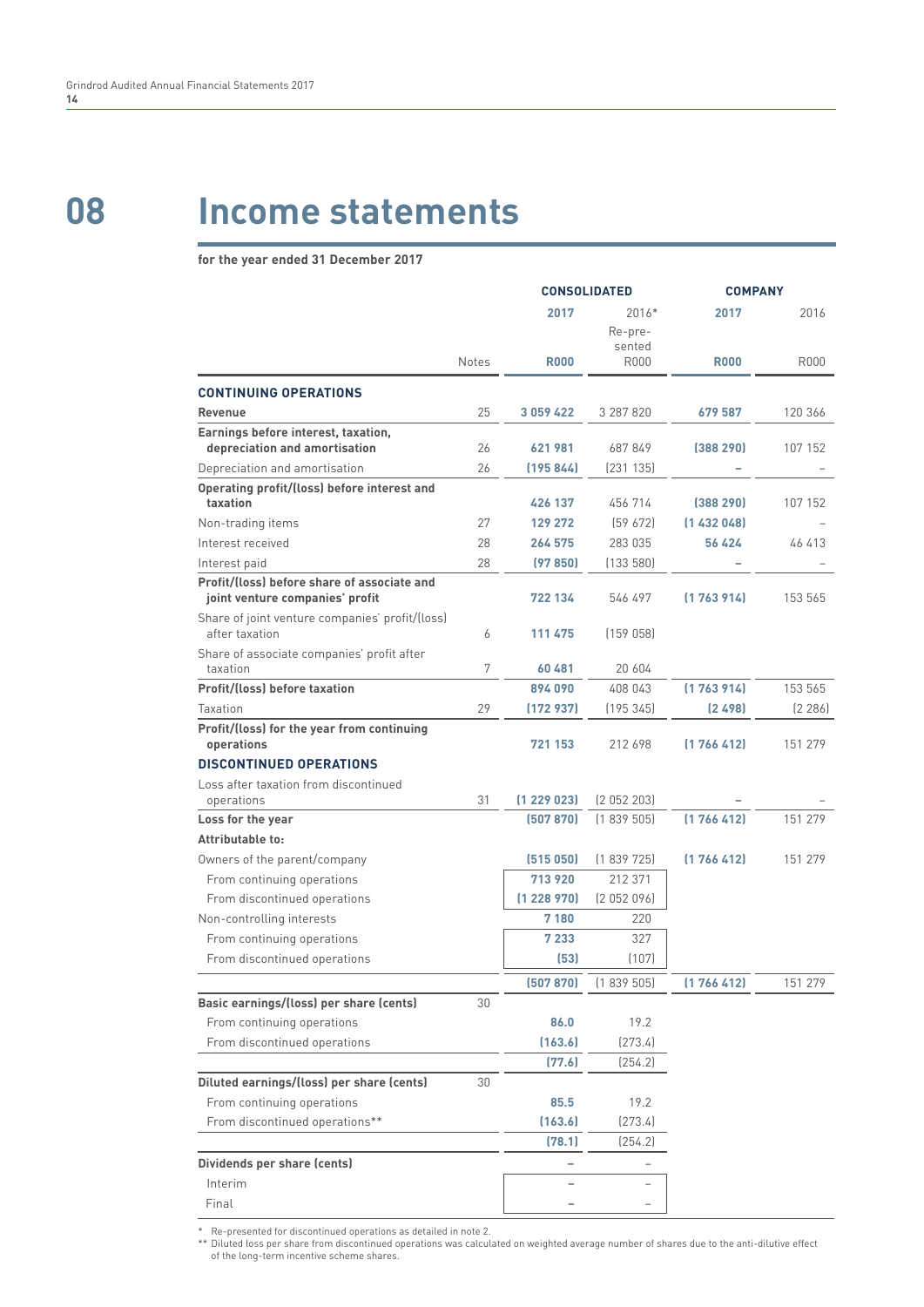# **09 Statements of other comprehensive income**

**for the year ended 31 December 2017**

|                                                                       | <b>CONSOLIDATED</b> |              | <b>COMPANY</b>      |              |
|-----------------------------------------------------------------------|---------------------|--------------|---------------------|--------------|
|                                                                       | 2017<br><b>R000</b> | 2016<br>R000 | 2017<br><b>R000</b> | 2016<br>R000 |
| (Loss)/profit for the year                                            | (507 870)           | [1 839 505]  | [1766412]           | 151 279      |
| Other comprehensive (loss)/income                                     |                     |              |                     |              |
| Items that may be reclassified subsequently<br>to profit or loss      |                     |              |                     |              |
| Exchange differences on translating foreign<br>operations             |                     |              |                     |              |
| Exchange differences arising during the year                          | (799595)            | [1 387 904]  |                     |              |
| Net movement in cash flow hedges                                      | 760                 | 54 636       |                     |              |
| <b>Business combination</b>                                           | 1946                | 3469         |                     |              |
| Items that will not be reclassified<br>subsequently to profit or loss |                     |              |                     |              |
| Actuarial gains/(losses)                                              | 7 102               | [2 184]      |                     |              |
| Fair value loss arising on available-for-sale<br>investments          | (1901)              | [2, 420]     |                     |              |
| <b>TOTAL COMPREHENSIVE (LOSS)/INCOME</b>                              |                     |              |                     |              |
| <b>FOR THE YEAR</b>                                                   | (1299558)           | [3 173 908]  | (1766412)           | 151 279      |
| Total comprehensive (loss)/income<br>attributable to:                 |                     |              |                     |              |
| Owners of the parent/company                                          | (1304522)           | [3 182 753]  | (1766412)           | 151 279      |
| Non-controlling interests                                             | 4964                | 8845         |                     |              |
|                                                                       | (1299558)           | [3 173 908]  | (1766412)           | 151 279      |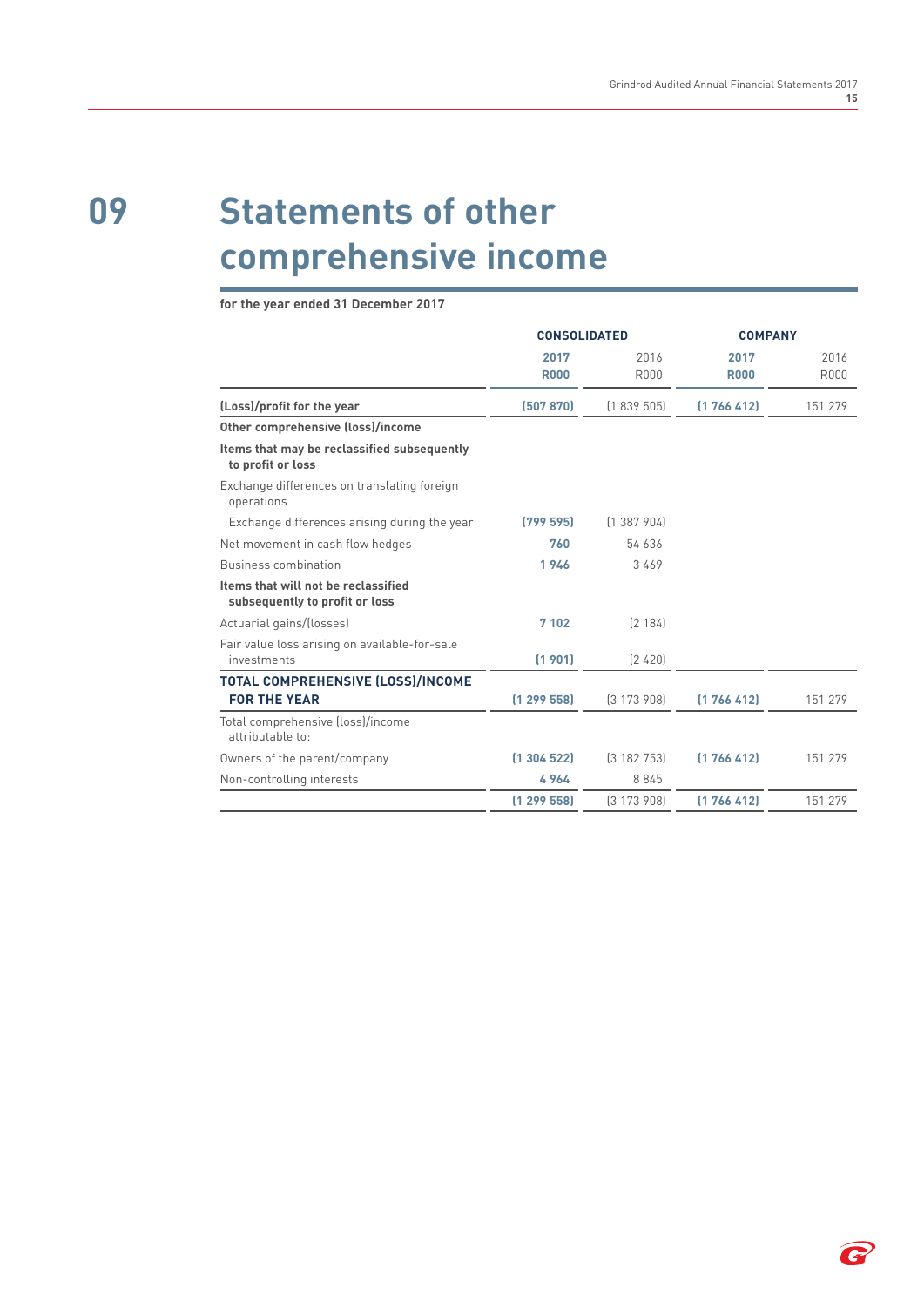# **10 Statements of cash flows**

**for the year ended 31 December 2017**

|                                                                                         |              | <b>CONSOLIDATED</b> |                     | <b>COMPANY</b>      |                     |
|-----------------------------------------------------------------------------------------|--------------|---------------------|---------------------|---------------------|---------------------|
|                                                                                         | <b>Notes</b> | 2017<br><b>R000</b> | 2016<br><b>R000</b> | 2017<br><b>R000</b> | 2016<br><b>R000</b> |
| <b>OPERATING ACTIVITIES</b>                                                             |              |                     |                     |                     |                     |
| Cash generated from/(utilised in) operations                                            | 37.1         | 559 218             | 491709              | (398821)            | (7755)              |
| Interest received                                                                       |              | 245 164             | 274 752             | 327                 | 382                 |
| Interest paid                                                                           |              | (206829)            | [257864]            |                     |                     |
| Dividends received                                                                      |              | 132 371             | 142 946             | 679 587             | 120 366             |
| Dividends paid                                                                          | 37.2         | (76801)             | (113495)            | (68376)             | (113801)            |
| Taxation paid                                                                           | 37.3         | (169616)            | (110343)            | (3029)              | [2 726]             |
|                                                                                         |              | 483 507             | 427 705             | 209 688             | (3534)              |
| Proceeds on disposal of ships                                                           |              | 238 097             | 180 843             |                     |                     |
| Capital expenditure on ships                                                            | 37.4         | (69753)             | (368145)            |                     |                     |
| Cash flows from operating activities of<br>financial institution                        |              |                     |                     |                     |                     |
| Advances to customers                                                                   |              | (1294464)           | (938880)            |                     |                     |
| Liquid assets and short-term negotiable<br>securities                                   |              | 37 190              | (735335)            |                     |                     |
| Deposits from customers                                                                 |              | 1 030 223           | 3 630 401           |                     |                     |
| Net cash flows generated from/(utilised in)<br>operating activities                     |              | 424 800             | 2 196 589           | 209 688             | [3 534]             |
| <b>INVESTING ACTIVITIES</b>                                                             |              |                     |                     |                     |                     |
| Property, terminals, machinery, vehicles and                                            | 37.4         |                     |                     |                     |                     |
| equipment acquired                                                                      |              | (145793)            | [233 621]           |                     |                     |
| Acquisition of other investments                                                        |              | [222 664]           | (105636)            |                     | (517)               |
| Acquisition of subsidiaries, joint ventures and<br>associates                           | 37.5         | (33, 400)           | (32979)             | (205 688)           | (50000)             |
| Acquisition of additional investments in<br>subsidiaries, joint ventures and associates |              | (49048)             | (11261)             |                     |                     |
| Proceeds on disposal of property, terminals,<br>machinery, vehicles and equipment       |              | 79768               | 82 873              |                     |                     |
| Proceeds from disposal of non-current assets<br>and liabilities held-for-sale           |              | 90 132              | 116 149             |                     |                     |
| Proceeds from disposal of investments                                                   | 37.6         |                     | 67460               |                     |                     |
| Intangible assets acquired                                                              |              | (4110)              | (25 253)            |                     |                     |
| Proceeds on disposal of intangible assets                                               |              | 7948                | 602                 |                     |                     |
| Loans advanced to joint ventures and associate<br>companies                             |              | (22144)             | [644 288]           |                     |                     |
| Acquisition of preference share capital                                                 |              |                     | (5367)              |                     |                     |
| Net receipts from finance lease receivable                                              |              |                     | 11 160              |                     |                     |
| Net advances from subsidiaries                                                          |              |                     |                     |                     | 51 528              |
| Net cash flows (utilised in)/generated from<br>investing activities                     |              | (299311)            | (780 161)           | (205 688)           | 1011                |
| <b>FINANCING ACTIVITIES</b>                                                             |              |                     |                     |                     |                     |
| Repurchase of ordinary share capital                                                    |              | (1386)              | (8671)              |                     |                     |
| Proceeds from disposal of treasury shares                                               |              |                     | 914                 |                     |                     |
| Long-term interest-bearing debt raised                                                  |              | 1 277 549           | 821 780             |                     |                     |
| Payment of capital portion of long-term<br>interest-bearing debt                        |              | (1030371)           | (952600)            |                     |                     |
| Short-term interest-bearing debt repaid                                                 |              |                     | (132 726)           |                     |                     |
| Net cash flows (utilised in)/generated from                                             |              |                     |                     |                     |                     |
| financing activities                                                                    |              | 245792              | [271303]            |                     |                     |
| Net increase/(decrease) in cash and cash<br>equivalents                                 |              | 371 281             | 1 145 125           | 4000                | (2523)              |
| Cash and cash equivalents at beginning of year                                          |              | 9 294 457           | 8 340 917           | 3 154               | 5677                |
| Difference arising on translation                                                       |              | (107 356)           | (191585)            |                     |                     |
| Cash and cash equivalents at end of year                                                | 37.7         | 9 558 382           | 9 294 457           | 7 1 5 4             | 3 1 5 4             |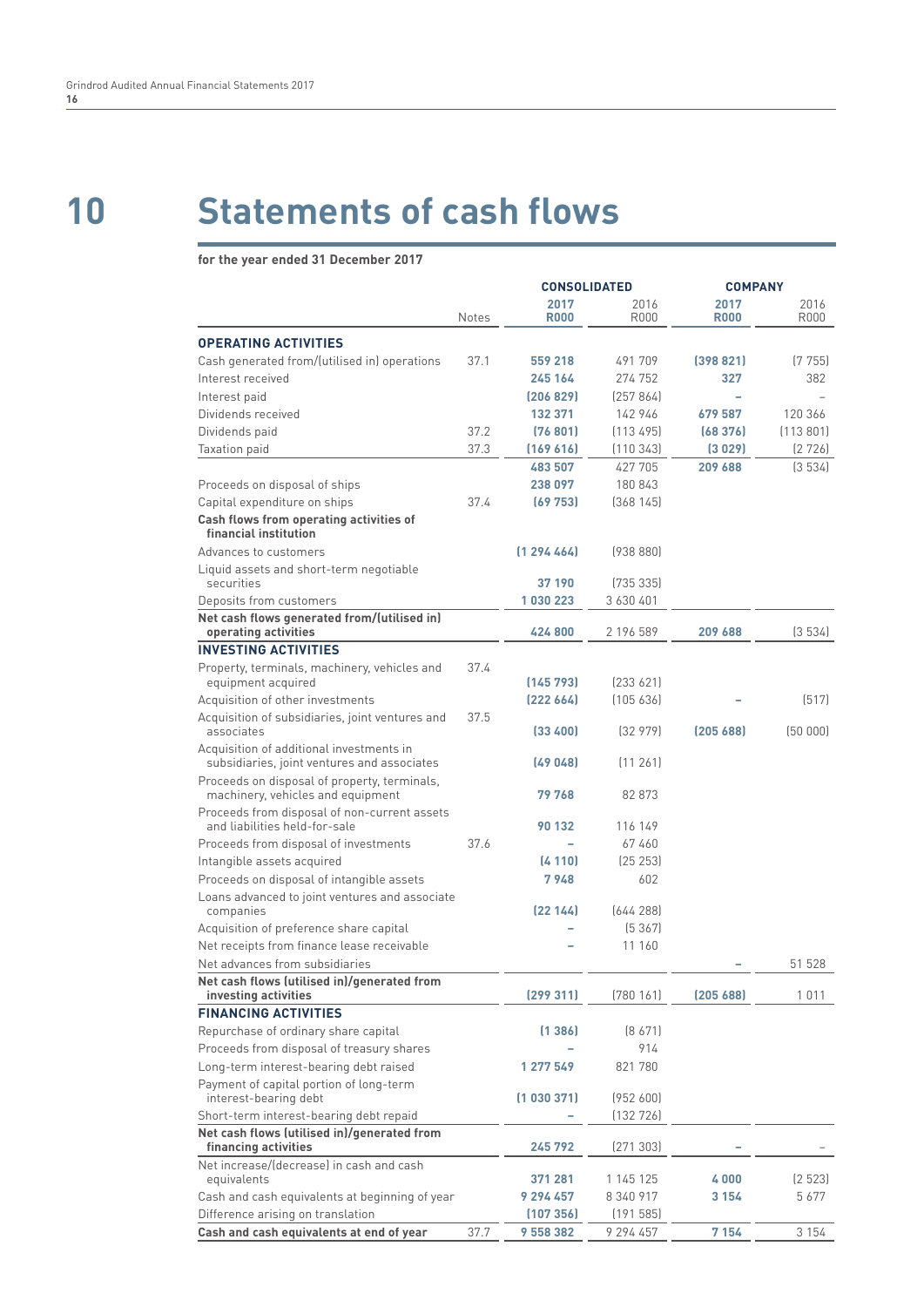# **11 Statements of changes in equity**

## **for the year ended 31 December 2017**

|                                                                        | <b>CONSOLIDATED</b>     |             | <b>COMPANY</b> |                |
|------------------------------------------------------------------------|-------------------------|-------------|----------------|----------------|
|                                                                        | 2017                    | 2016        | 2017           | 2016           |
|                                                                        | <b>R000</b>             | <b>R000</b> | <b>R000</b>    | <b>R000</b>    |
| Share capital and share premium                                        | 5992754                 | 5 971 719   | 6 407 372      | 6 407 372      |
| Balance at beginning of the year                                       | 5 971 719               | 5 970 727   | 6 407 372      | 6 407 372      |
| Share options vested                                                   | 22 4 21                 | 6892        |                |                |
| Treasury shares sold                                                   |                         | 2 7 7 1     |                |                |
| Treasury shares acquired                                               | (1386)                  | [8671]      |                |                |
| Preference share capital                                               | $\overline{2}$          | 2           | $\overline{2}$ | $\overline{2}$ |
| Balance at beginning of the year                                       | $\overline{\mathbf{2}}$ | 2           | 2              | $\overline{2}$ |
| <b>Equity compensation reserve</b>                                     | 58 364                  | 68 513      | 20 133         | 17679          |
| Balance at beginning of the year                                       | 68 513                  | 63 643      | 17679          | 16 771         |
| Share-based payments                                                   | 12 272                  | 11762       | 2454           | 908            |
| Share options vested                                                   | (22, 421)               | (6892)      |                |                |
| Foreign currency translation reserve                                   | 3 505 281               | 4 546 313   |                |                |
| Balance at beginning of the year                                       | 4546313                 | 6 0 63 1 03 |                |                |
| Foreign currency translation realised                                  | (243653)                | (120 261)   |                |                |
| Foreign currency translation adjustments                               | (797379)                | (1396529)   |                |                |
| Other non-distributable reserves                                       | [43566]                 | (51 592)    |                |                |
| Balance at beginning of the year                                       | (51592)                 | (126 302)   |                |                |
| Financial instrument hedge settlement                                  | 3005                    | 53 873      |                |                |
| Foreign currency translation adjustments                               | 2035                    | 6 0 0 6     |                |                |
| Net business combination acquisition                                   | 5320                    | 16 605      |                |                |
| Deferred tax effect on cash flow hedge                                 | (2132)                  | (6415)      |                |                |
| Fair value adjustment on hedging reserve                               | (202)                   | 4641        |                |                |
| Movement in accumulated profit                                         | 4639988                 | 5 217 482   | 5778674        | 7612731        |
| Balance at beginning of the year                                       | 5 217 482               | 7 174 992   | 7612731        | 7 575 253      |
| Fair value gain arising on available-for-sale<br>financial instruments | (1901)                  | (2, 420)    |                |                |
| Actuarial gain/(loss) recognised                                       | 7 102                   | [2 184]     |                |                |
| (Loss)/income for the year                                             | (515050)                | (1839725)   | [1766412]      | 151 279        |
| Ordinary dividends paid                                                |                         | (45211)     |                | (45753)        |
| Preference dividends paid                                              | (67645)                 | (67970)     | (67645)        | (68048)        |
| Total interest of shareholders of the company                          | 14 152 823              | 15 752 437  | 12 206 181     | 14 037 784     |
| Equity attributable to non-controlling interests<br>of the company     | 44 659                  | 48 919      |                |                |
| Balance at beginning of the year                                       | 48 919                  | (6274)      |                |                |
| Foreign currency translation adjustments                               | (2 216)                 | 8625        |                |                |
| Non-controlling interests disposed                                     | 244                     | 49 860      |                |                |
| Income for the year                                                    | 7 180                   | 220         |                |                |
| Dividends paid                                                         | (9, 468)                | (3512)      |                |                |
| Total equity attributable to all shareholders of<br>the company        | 14 197 482              | 15 801 356  | 12 206 181     | 14 037 784     |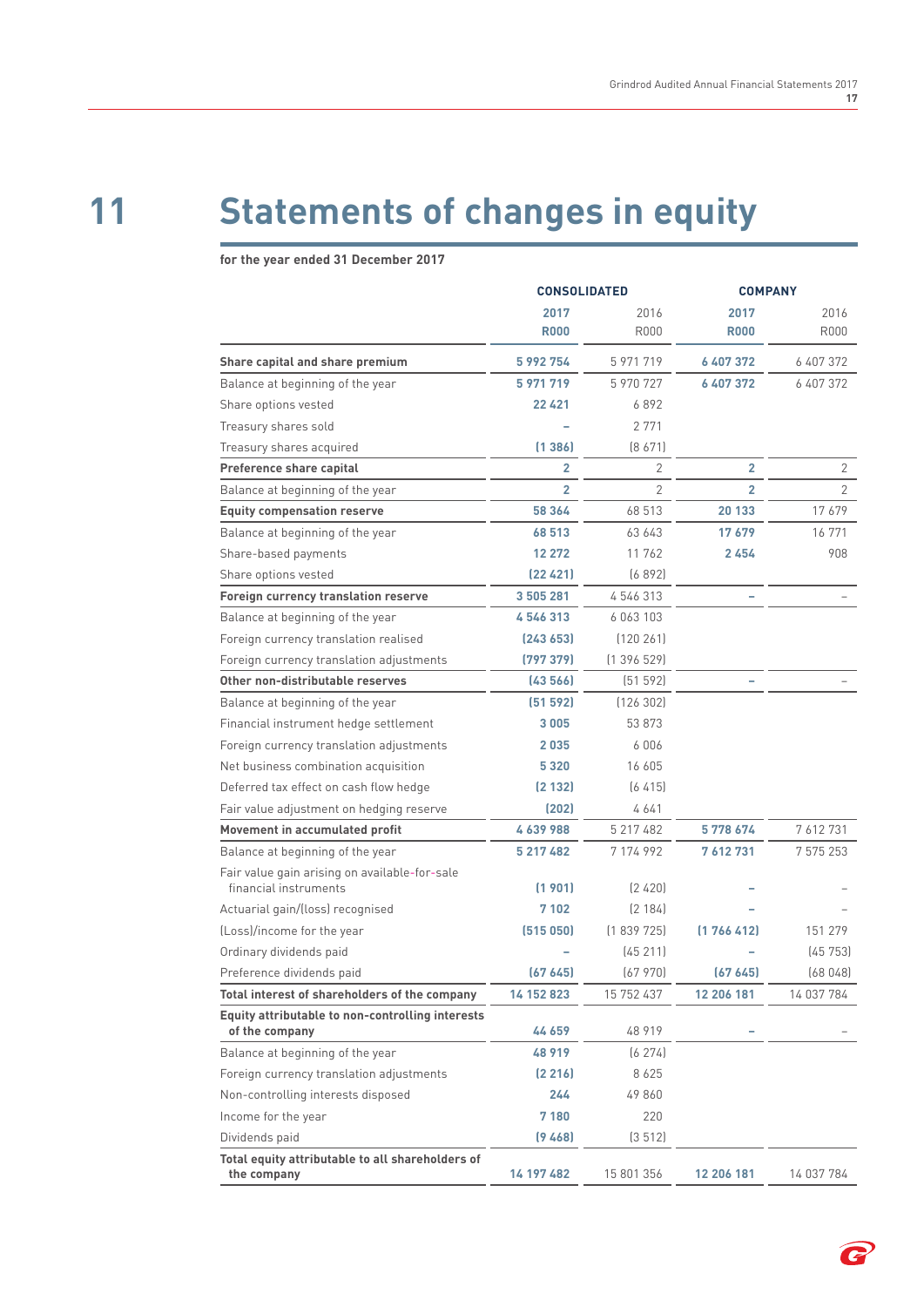# **12 Segmental analysis**

**for the year ended 31 December 2017**

In 2017 the board approved the strategy to unlock shareholder value which identified the spin-off of the Shipping division as a separate listed entity and the exit of the remaining Rail businesses. In light of this significant change, the operating segments for the remaining Grindrod group have been reassessed. Consequently the information reported to the chief operating decision-maker has been provided in the following segments, namely Port and Terminals, Logistics, Financial Services, Marine Fuel and Agricultural Logistics, and Group. These divisions are the basis on which the group reports its primary segment information. All prior year information has been re-presented to reflect the change in operating segments.

The Port and Terminals division provides bulk handling of commodities to major role-players in the industry together with managing and handling port activities in South Africa and Mozambique.

The Financial Services division provides niche investment, asset management, loan finance and retail services through Grindrod Bank and Bridge Fund Managers.

The Logistics division is involved in providing holistic and complete freight services, from the handling and storage of containers, clearing and forwarding to road, rail and seaborne freight.

The Marine Fuel and Agricultural Logistics division is primarily a supplier of marine fuels, bunkers and agricultural commodities worldwide.

| <b>BUSINESS SEGMENTS</b>                            | <b>PORT AND TERMINALS</b> |                      |  |
|-----------------------------------------------------|---------------------------|----------------------|--|
|                                                     | 2017                      | 2016<br>Re-presented |  |
|                                                     | <b>R000</b>               | <b>R000</b>          |  |
| Revenue - External                                  | 874 607                   | 768 671              |  |
| Revenue - Internal                                  | 55 154                    | 33 644               |  |
| Trading profit/(loss) (excluding amortisation)      | 309 247                   | 168 909              |  |
| Depreciation and amortisation                       | (104934)                  | (118928)             |  |
| Operating profit/(loss)                             | 204 313                   | 49 981               |  |
| Non-trading Items                                   | (8456)                    | 130 255              |  |
| Share of associate companies' profit after taxation | 54 077                    | 71 526               |  |
| Segment result excluding net interest and taxation  | 249 934                   | 251 762              |  |
| Interest received                                   | 68 130                    | 67725                |  |
| Interest paid                                       | (56939)                   | (45630)              |  |
| Taxation                                            | (73956)                   | (38879)              |  |
| Profit/(loss) for the year                          | 187 169                   | 234 978              |  |
| Non-controlling interest shareholders               | (442)                     | 505                  |  |
| Profit/(loss) attributable to shareholders          | 186 727                   | 235 483              |  |
| Preference dividends                                | (4590)                    | (10252)              |  |
| Profit/(loss) attributable to ordinary shareholders | 182 137                   | 225 231              |  |
| Capital expenditure                                 | 164 484                   | 119 778              |  |
| Total segment assets                                | 2 532 933                 | 2 588 479            |  |
| Segment assets excluding investments in associates  | 1992821                   | 2 047 360            |  |
| Investments in associates                           | 540 112                   | 541 119              |  |
| Segment liabilities                                 | (363967)                  | (357367)             |  |
|                                                     |                           |                      |  |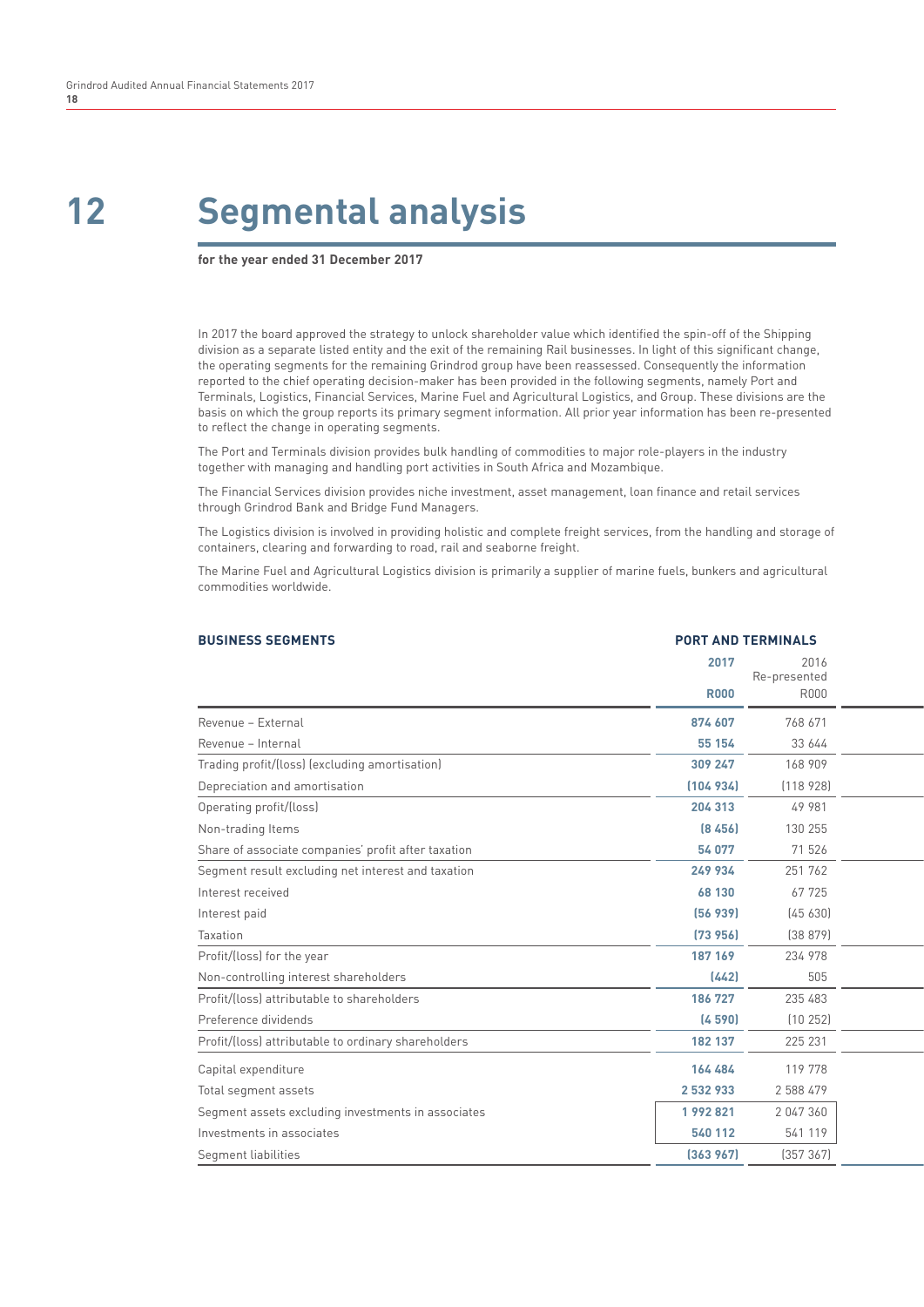| <b>LOGISTICS</b><br><b>FINANCIAL SERVICES</b>                                               | <b>MARINE FUEL AND</b><br><b>AGRICULTURAL LOGISTICS</b> |
|---------------------------------------------------------------------------------------------|---------------------------------------------------------|
| 2016<br>2017<br>2017<br>2016<br>Re-presented<br>Re-presented                                | 2017<br>2016<br>Re-presented                            |
| <b>R000</b><br><b>R000</b><br><b>R000</b><br><b>R000</b>                                    | <b>R000</b><br><b>R000</b>                              |
| 492 216<br>2 3 3 4 4 0 8<br>2 540 740<br>467 039<br>17 585 797                              | 14 806 358                                              |
| 93 187<br>147 367<br>357 762<br>$\sim 100$<br>$\hspace{0.1mm}-\hspace{0.1mm}$               | 583 703                                                 |
| 339 738<br>331 525<br>337 720<br>362 952<br>65 061                                          | (176 812)                                               |
| (174463)<br>(5245)<br>(5901)<br>(188455)<br>(14321)                                         | (19912)                                                 |
| 165 275<br>143 070<br>357 707<br>331 819<br>50 740                                          | (196 724)                                               |
| (144353)<br>142 208<br>(4118)<br>$\overline{\phantom{a}}$<br>$\overline{\phantom{a}}$       | (5892)                                                  |
| (10130)<br>(18899)<br>55 093<br>$\hspace{0.1mm}-\hspace{0.1mm}$<br>$\overline{\phantom{a}}$ | 6 9 8 8                                                 |
| 297 353<br>(20182)<br>357 707<br>331819<br>101 715                                          | (195628)                                                |
| 76 353<br>96 112<br>4 2 8 4<br><b>Contract Contract</b><br>$\sim$                           | 14745                                                   |
| (63765)<br>(62935)<br>(63863)<br>(36953)<br>(3434)                                          | (21045)                                                 |
| [81719]<br>(116 296)<br>(47648)<br>(70944)<br>(13 875)                                      | 12 093                                                  |
| 228 222<br>(103301)<br>249 810<br>220 308<br>57 777                                         | (189 835)                                               |
| (408)<br>(6153)<br>22 265<br>(6752)                                                         | $\sim$<br>$\sim$                                        |
| 227814<br>[81036]<br>214 155<br>57 777<br>243 058                                           | (189 835)                                               |
| (6005)<br>(10252)<br>(54100)<br>(43149)                                                     | <b>Contract Contract</b><br>$\sim$ $-$                  |
| 221 809<br>[91 288]<br>188 958<br>171 006<br>57 777                                         | (189 835)                                               |
| 177 670<br>295 260<br>7766<br>6547<br>1 1 3 0                                               | 5 6 0 5                                                 |
| 3 125 488<br>2843916<br>16 224 466<br>18 233 927<br>3 093 653                               | 1 588 214                                               |
| 2 682 997<br>18 233 927<br>16 224 466<br>3 123 620<br>2 2 9 5 7 6 8                         | 818752                                                  |
| 160 919<br>1868<br>797885<br>$\overline{\phantom{a}}$<br>$\hspace{0.1mm}-\hspace{0.1mm}$    | 769 462                                                 |
| (14847910)<br>$(16\,423\,623)$<br>(1447062)<br>(1345201)<br>(1988578)                       | (477391)                                                |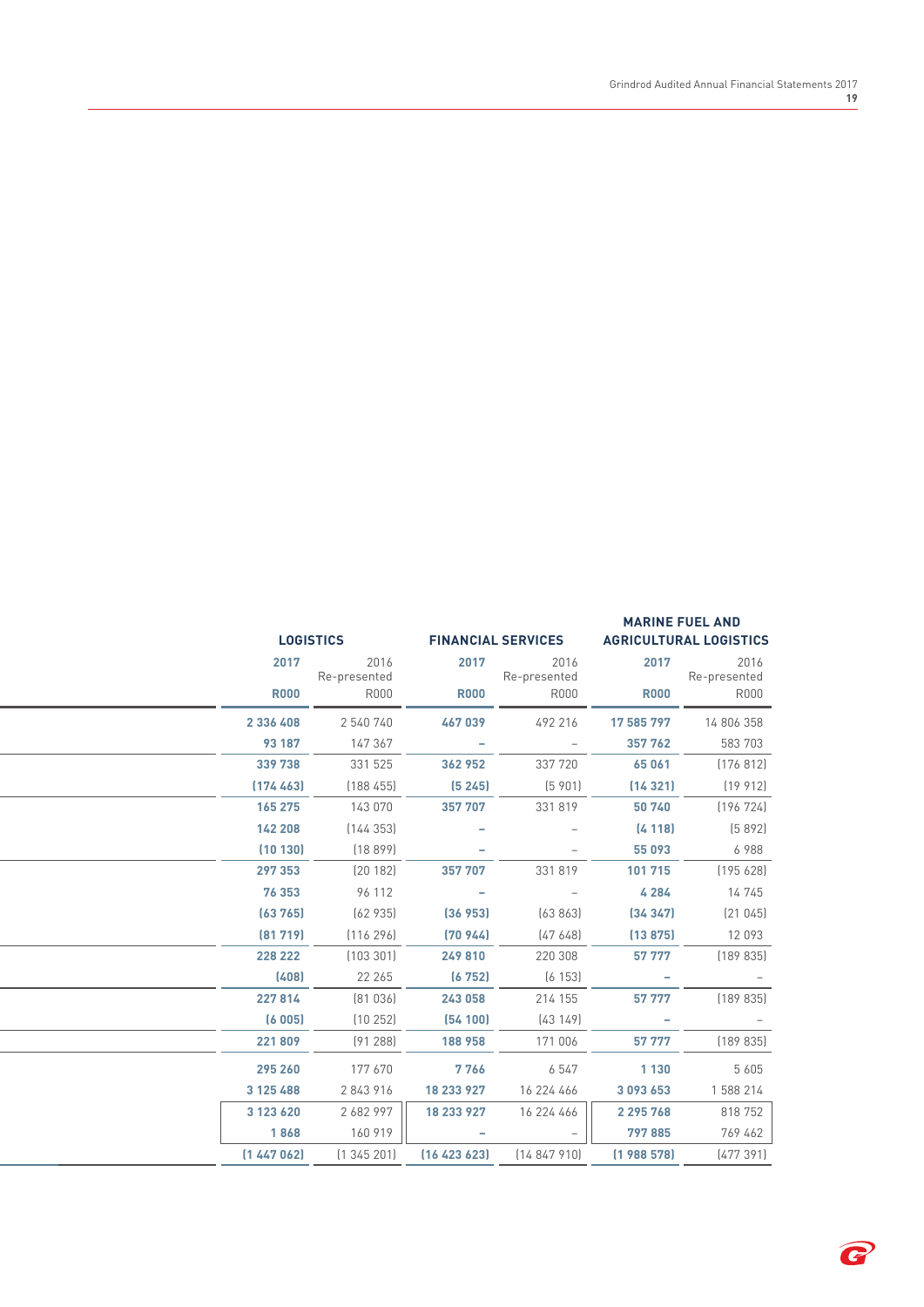# **Segmental analysis** continued

| <b>BUSINESS SEGMENTS</b>                                   |                          | <b>GROUP</b>             |  |  |  |
|------------------------------------------------------------|--------------------------|--------------------------|--|--|--|
|                                                            | 2017                     | 2016*                    |  |  |  |
|                                                            |                          |                          |  |  |  |
|                                                            |                          | Re-presented             |  |  |  |
|                                                            | <b>R000</b>              | <b>R000</b>              |  |  |  |
| Revenue - External                                         | 12045                    | 52 074                   |  |  |  |
| Revenue - Internal                                         | 93825                    | 123 580                  |  |  |  |
| Trading (loss)/profit (excluding amortisation)             | (123392)                 | [2 449]                  |  |  |  |
| Depreciation and amortisation                              | (1133)                   | (1621)                   |  |  |  |
| Operating (loss)/profit                                    | (124525)                 | (4070)                   |  |  |  |
| Non-trading items                                          | (16253)                  | (33091)                  |  |  |  |
| Share of associate companies' profit/(loss) after taxation | $\overline{\phantom{a}}$ | $\overline{\phantom{0}}$ |  |  |  |
| Segment result excluding net interest and taxation         | (140778)                 | (37161)                  |  |  |  |
| Interest received                                          | 80862                    | 167 283                  |  |  |  |
| Interest paid                                              | 81873                    | 21 710                   |  |  |  |
| Taxation                                                   | 4025                     | (20 221)                 |  |  |  |
| Profit/(loss) for the year                                 | 25 982                   | 131 611                  |  |  |  |
| Loss after taxation from discontinued operations           |                          | $\overline{\phantom{0}}$ |  |  |  |
| Non-controlling interest shareholders                      | $\sim$                   | (16524)                  |  |  |  |
| Profit/(loss) attributable to shareholders                 | 25 982                   | 115 087                  |  |  |  |
| Preference dividends                                       | (2950)                   | (4317)                   |  |  |  |
| Profit/(loss) attributable to ordinary shareholders        | 23 032                   | 110 770                  |  |  |  |
| Capital expenditure                                        |                          | 930                      |  |  |  |
| Total segment assets                                       | 3 635 590                | 5 480 207                |  |  |  |
| Segment assets excluding investments in associates         | 3 6 3 5 5 9 0            | 5 468 773                |  |  |  |
| Investments in associates                                  |                          | 11 434                   |  |  |  |
| Segment liabilities **                                     | (534005)                 | [824 526]                |  |  |  |
|                                                            |                          |                          |  |  |  |

All segments include proportionate consolidation of joint ventures and are reviewed together with subsidiaries by the key decision-makers.<br>Segmental adjustments relate to joint ventures and are necessary to reconcile to IF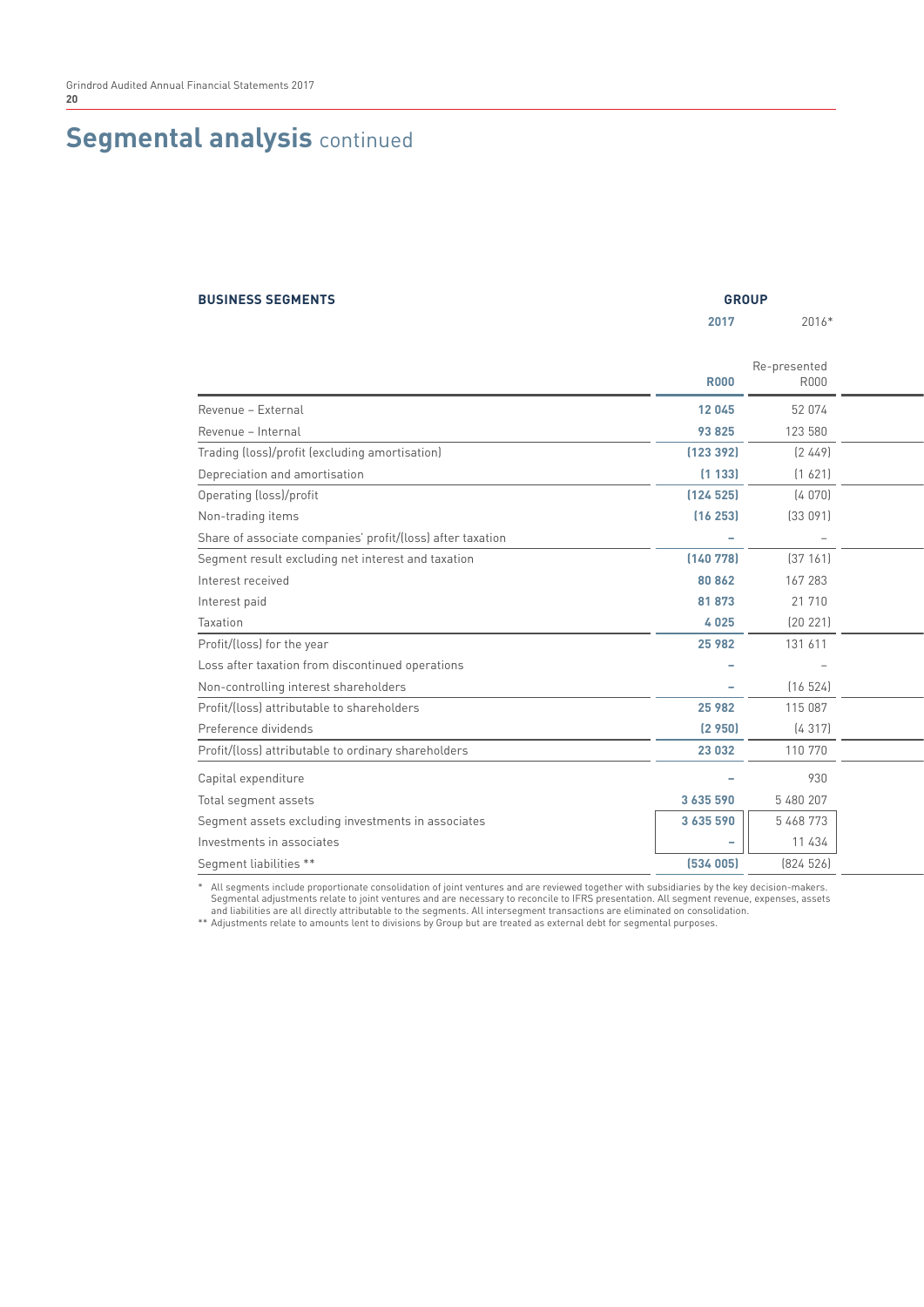|                             |                                                         | 2017                        |                             |                                      |                                                           | 2016                                        |                                      |
|-----------------------------|---------------------------------------------------------|-----------------------------|-----------------------------|--------------------------------------|-----------------------------------------------------------|---------------------------------------------|--------------------------------------|
| <b>Total</b><br><b>R000</b> | <b>Discontinued</b><br><b>Operations</b><br><b>R000</b> | Adjustments*<br><b>R000</b> | <b>Total</b><br><b>R000</b> | Re-presented<br>Total<br><b>R000</b> | Re-presented<br>Discontinued<br>Operations<br><b>R000</b> | Re-presented<br>Adjustments*<br><b>R000</b> | Re-presented<br>Total<br><b>R000</b> |
| 21 275 896                  | $\overline{\phantom{a}}$                                | (18216474)                  | 3 0 5 9 4 2 2               | 18 660 059                           | $\overline{\phantom{a}}$                                  | (15372239)                                  | 3 287 820                            |
| 599 928                     | $\overline{\phantom{a}}$                                | (599928)                    | $\sim$                      | 888 294                              | $\overline{\phantom{a}}$                                  | [888 294]                                   | $\sim$                               |
| 953 606                     | $\sim$                                                  | (331 625)                   | 621 981                     | 658 893                              | $ \,$                                                     | 28 956                                      | 687849                               |
| (300096)                    | $\sim$                                                  | 104 252                     | (195844)                    | (334817)                             | $\sim$                                                    | 103 682                                     | [231 135]                            |
| 653 510                     | $\sim$                                                  | (227373)                    | 426 137                     | 324 076                              | $\sim$                                                    | 132 638                                     | 456 714                              |
| 113 381                     | $\sim$                                                  | 15891                       | 129 272                     | (53081)                              | $\overline{\phantom{a}}$                                  | (6591)                                      | [59 672]                             |
| 99040                       | $\sim$                                                  | 72916                       | 171 956                     | 59 615                               | $\overline{\phantom{0}}$                                  | (198069)                                    | (138454)                             |
| 865 931                     | $\sim$                                                  | (138566)                    | 727 365                     | 330 610                              | $\sim$                                                    | (72022)                                     | 258 588                              |
| 229 629                     | $\sim$                                                  | 34 946                      | 264 575                     | 345 865                              | $\overline{\phantom{a}}$                                  | (62830)                                     | 283 035                              |
| (110131)                    | $\sim$                                                  | 12 281                      | (97850)                     | [171763]                             | $\overline{\phantom{a}}$                                  | 38 183                                      | (133580)                             |
| [236 469]                   | $\sim$                                                  | 63 532                      | (172937)                    | (210951)                             | $\overline{\phantom{a}}$                                  | 15 606                                      | (195345)                             |
| 748 960                     | $\sim$                                                  | (27807)                     | 721 153                     | 293 761                              | $\overline{\phantom{0}}$                                  | [81063]                                     | 212 698                              |
| $\sim$                      | (1229023)                                               | $\overline{\phantom{0}}$    | (1229023)                   | $\overline{\phantom{a}}$             | [2 052 203]                                               | $\hspace{0.1mm}$                            | (2 052 203)                          |
| (7602)                      | 53                                                      | 369                         | (7180)                      | 93                                   | 107                                                       | (420)                                       | (220)                                |
| 741 358                     | (1228970)                                               | (27, 438)                   | (515050)                    | 293 854                              | (2052096)                                                 | [81483]                                     | (1839725)                            |
| (67645)                     | $\sim$                                                  | $\sim$                      | (67645)                     | (67970)                              | $\sim$                                                    | $-$                                         | (67970)                              |
| 673 713                     | (1228970)                                               | (27438)                     | (582695)                    | 225 884                              | [2 052 096]                                               | [81483]                                     | (1907695)                            |
| 468 640                     | 189 460                                                 | (268628)                    | 389 472                     | 310 530                              | 816 566                                                   | (450 469)                                   | 676 627                              |
| 30 621 591                  | 8 503 767                                               | (4176389)                   | 34 948 970                  | 28 725 282                           | 10 337 470                                                | [2883585]                                   | 36 179 167                           |
| 29 281 726                  | 8 503 767                                               | (3703743)                   | 34 081 750                  | 27 242 348                           | 10 337 470                                                | [2 252 876]                                 | 35 326 942                           |
| 1 339 865                   | $\sim$                                                  | (472646)                    | 867 220                     | 1 482 934                            | $\overline{\phantom{a}}$                                  | (630709)                                    | 852 225                              |
| (20757235)                  | (4157706)                                               | 4 163 453                   | (20751488)                  | (17852395)                           | [5394283]                                                 | 2 868 867                                   | (20377811)                           |
|                             |                                                         |                             |                             |                                      |                                                           |                                             |                                      |

## **BUSINESS SEGMENTS GROUP CONSOLIDATED**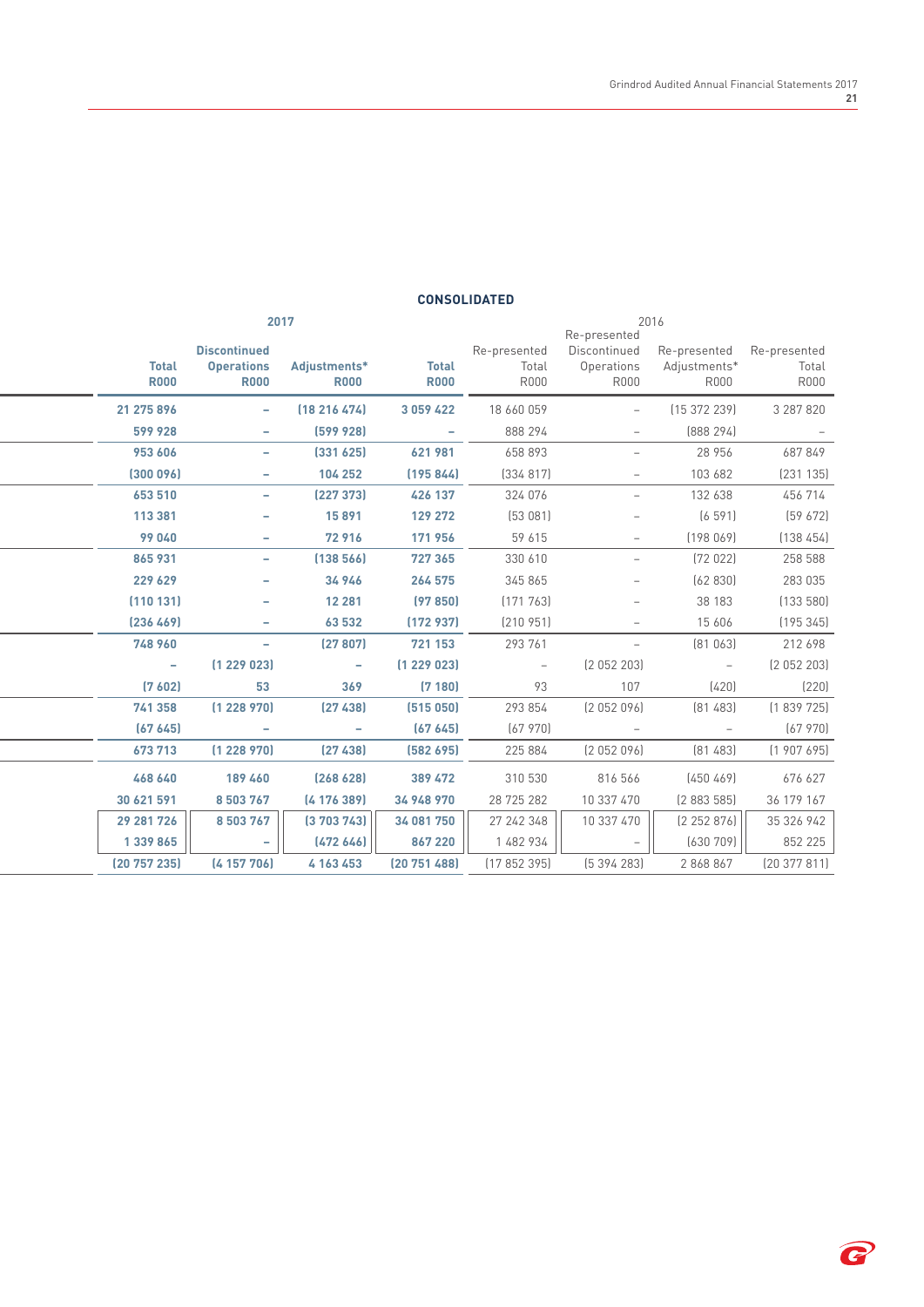# **Segmental analysis** continued

The group's divisions operate in 7 principal geographical areas – North America/Bermuda, South America, the Middle East, United Kingdom/Europe/Isle of Man, Singapore/Asia/Far East/Australia and South Africa.

| <b>GEOGRAPHIC SEGMENTS</b>                          | <b>NORTH AMERICA/BERMUDA</b> |                                 |  |
|-----------------------------------------------------|------------------------------|---------------------------------|--|
|                                                     | 2017<br><b>R000</b>          | 2016<br><b>R000</b>             |  |
| Revenue - External                                  | 315 084                      | 1 583 675                       |  |
| Profit/(loss) attributable to ordinary shareholders | 23 1 28                      | (26560)                         |  |
| Capital expenditure                                 | $\sim$                       | $\hspace{0.1mm}-\hspace{0.1mm}$ |  |
| Segment assets                                      | 48 097                       | 273 416                         |  |

| <b>GEOGRAPHIC SEGMENTS</b>                          |                     | SINGAPORE/ASIA/<br><b>FAR EAST/AUSTRALIA</b> |  |  |
|-----------------------------------------------------|---------------------|----------------------------------------------|--|--|
|                                                     | 2017<br><b>R000</b> | 2016<br><b>R000</b>                          |  |  |
| Revenue - External                                  | 11 747 868          | 9 980 447                                    |  |  |
| (Loss)/profit attributable to ordinary shareholders | (827652)            | (1093188)                                    |  |  |
| Capital expenditure                                 | 141814              | 760 054                                      |  |  |
| Segment assets                                      | 7681122             | 9 306 540                                    |  |  |

| <b>GEOGRAPHIC SEGMENTS</b>                 | <b>CONSOLIDATED</b> |              |
|--------------------------------------------|---------------------|--------------|
|                                            | 2017<br><b>R000</b> | 2016<br>R000 |
| Revenue - External                         | 27 151 651          | 24 930 543   |
| Loss attributable to ordinary shareholders | [582 695]           | [1907696]    |
| Capital expenditure                        | 658 100             | 1 127 097    |
| Segment assets                             | 39 125 360          | 39 059 879   |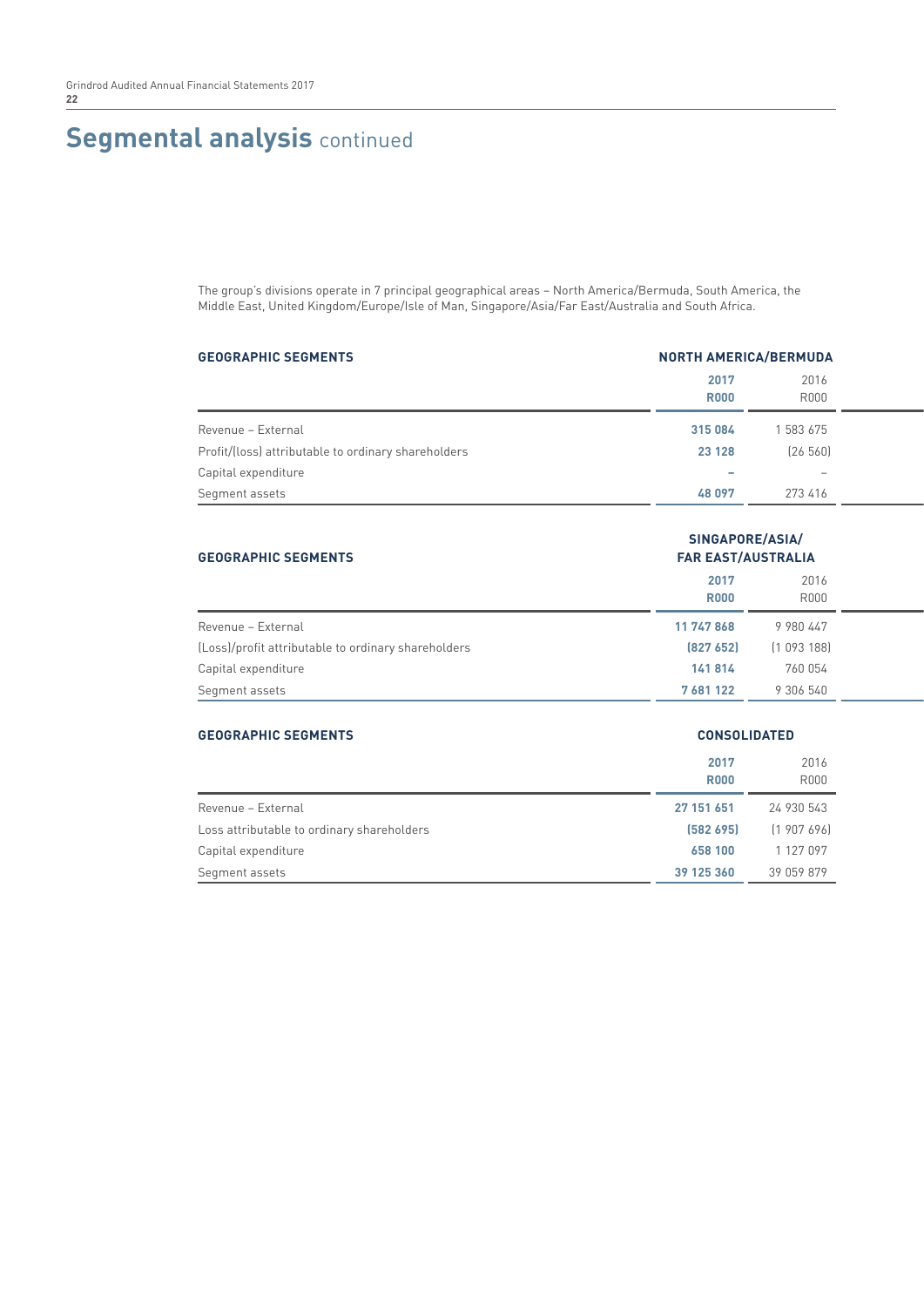|                      |                          |                          |                          | UNITED KINGDOM/EUROPE/ |                                 |
|----------------------|--------------------------|--------------------------|--------------------------|------------------------|---------------------------------|
| <b>SOUTH AMERICA</b> |                          | <b>MIDDLE EAST</b>       |                          |                        | <b>ISLE OF MAN</b>              |
| 2017                 | 2016                     | 2017                     | 2016                     | 2017                   | 2016                            |
| <b>R000</b>          | <b>R000</b>              | <b>R000</b>              | <b>R000</b>              | <b>R000</b>            | <b>R000</b>                     |
| 121 212              | 111 060                  | 8 4 1 8 5 1 1            | 5761798                  | 1775956                | 1821903                         |
| (2, 450)             | [47434]                  | 22 2 8 5                 | [141 293]                | (22445)                | 5 6 5 6                         |
| $\sim$               | $\overline{\phantom{0}}$ | $\overline{\phantom{a}}$ | $\overline{\phantom{a}}$ | $\sim$                 | $\hspace{0.1mm}-\hspace{0.1mm}$ |
| 34 096               | 49 027                   | 1 475 695                | 544 179                  | 883 459                | 521 915                         |

|                     | <b>REST OF AFRICA</b> |                     | <b>SOUTH AFRICA</b> |
|---------------------|-----------------------|---------------------|---------------------|
| 2017<br><b>R000</b> | 2016<br><b>R000</b>   | 2017<br><b>R000</b> | 2016<br><b>R000</b> |
| 1 132 948           | 244 734               | 3 640 072           | 4 4 2 6 9 2 6       |
| 39 691              | 131 089               | 184 748             | (735966)            |
| 261 362             | 138 846               | 254 924             | 228 197             |
| 3779011             | 2 550 736             | 25 223 880          | 25 814 066          |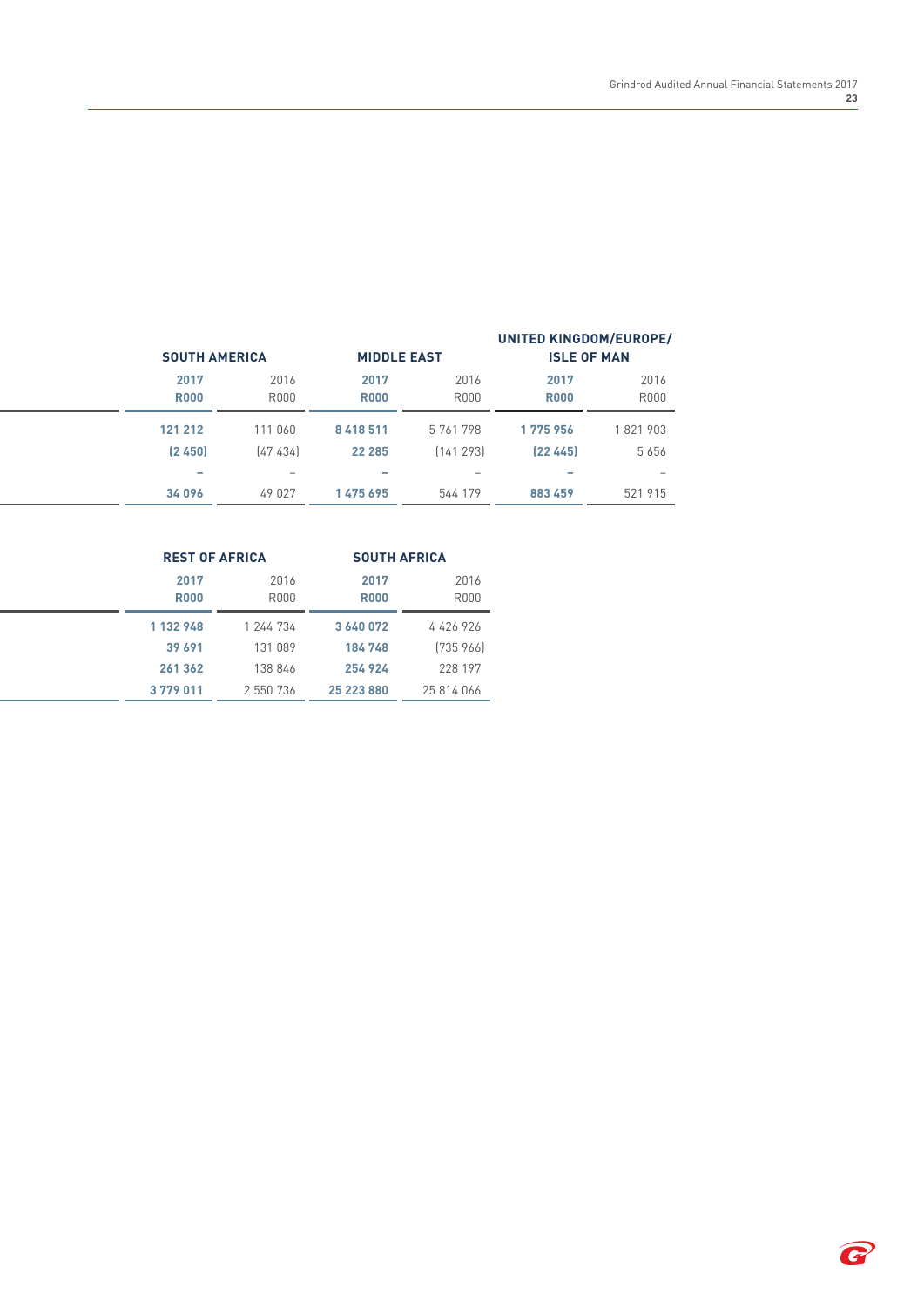# **13 Accounting policies**

**for the year ended 31 December 2017**

# **Basis of preparation**

## **Accounting framework**

The consolidated and separate financial statements (annual financial statements) are prepared in accordance with International Financial Reporting Standards (IFRS), and the SAICA Financial Reporting Guides as issued by the Accounting Practices Committee and the Financial Reporting Pronouncement as issued by the Financial Reporting Standards Council using the historical cost basis except for certain financial instruments and investment properties that are stated at fair value. The annual financial statements comply with the Listings Requirements of the JSE Limited and the Companies Act of South Africa, 2008.

The basis of preparation is consistent with the prior year, except for new and revised standards and interpretations adopted per note 1 to the annual financial statements.

Fair value is the price that would be received to sell an asset or paid to transfer a liability in an orderly transaction between market participants at the measurement date, regardless of whether that price is directly observable or estimated using another valuation technique. In estimating the fair value of an asset or a liability, the group takes into account the characteristics of the asset or liability if market participants would take those characteristics into account when pricing the asset or liability at the measurement date. Fair value for measurement and/or disclosure purposes in these consolidated annual financial statements is determined on such a basis, except for share-based payment transactions that are within the scope of IFRS 2 Share-based Payment, leasing transactions that are within the scope of IAS 17 Leases, and measurements that have some similarities to fair value but are not fair value, such as net realisable value in IAS 2 Inventory or value in use in IAS 36 Impairment of Assets.

In addition, for financial reporting purposes, fair value measurements are categorised into Level 1, 2 or 3 based on the degree to which the inputs to the fair value measurements are observable and the significance of the inputs to the fair value measurement in its entirety, which are described as follows:

- Level 1 inputs are quoted prices (unadjusted) in active markets for identical assets or liabilities that the entity can access at the measurement date;
- Level 2 inputs are inputs, other than quoted prices included within Level 1, that are observable for the asset or liability, either directly or indirectly; and
- Level 3 inputs are unobservable inputs for the asset or liability.

## **Underlying concepts**

The annual financial statements are prepared on the going concern basis using accrual accounting.

Assets and liabilities and income and expenses are not offset unless specifically permitted by an accounting standard. Financial assets and financial liabilities are offset and the net amount reported only when a legally enforceable right to set off the amounts exists and the intention is either to settle on a net basis or to realise the asset and settle the liability simultaneously.

Changes in accounting policies are accounted for in accordance with the transitional provisions in the standards. If no such guidance is given, they are applied retrospectively, unless it is impracticable to do so, in which case they are applied prospectively.

Changes in accounting estimates are recognised in profit or loss. Prior period errors are retrospectively restated unless it is impracticable to do so, in which case they are applied prospectively.

## **Recognition of assets and liabilities**

Assets are only recognised if they meet the definition of an asset, it is probable that future economic benefits associated with the asset will flow to the group and the cost or fair value can be measured reliably.

Liabilities are only recognised if they meet the definition of a liability, it is probable that future economic benefits associated with the liability will flow from the entity and the cost or fair value can be measured reliably.

Financial instruments are recognised when the entity becomes a party to the contractual provisions of the instrument. Financial assets and liabilities as a result of firm commitments are only recognised when one of the parties has performed under the contract.

## **Derecognition of assets and liabilities**

Financial assets are derecognised when the contractual rights to receive cash flows have been transferred or have expired or when substantially all the risks and rewards of ownership have passed.

All other assets are derecognised on disposal or when no future economic benefits are expected from their use.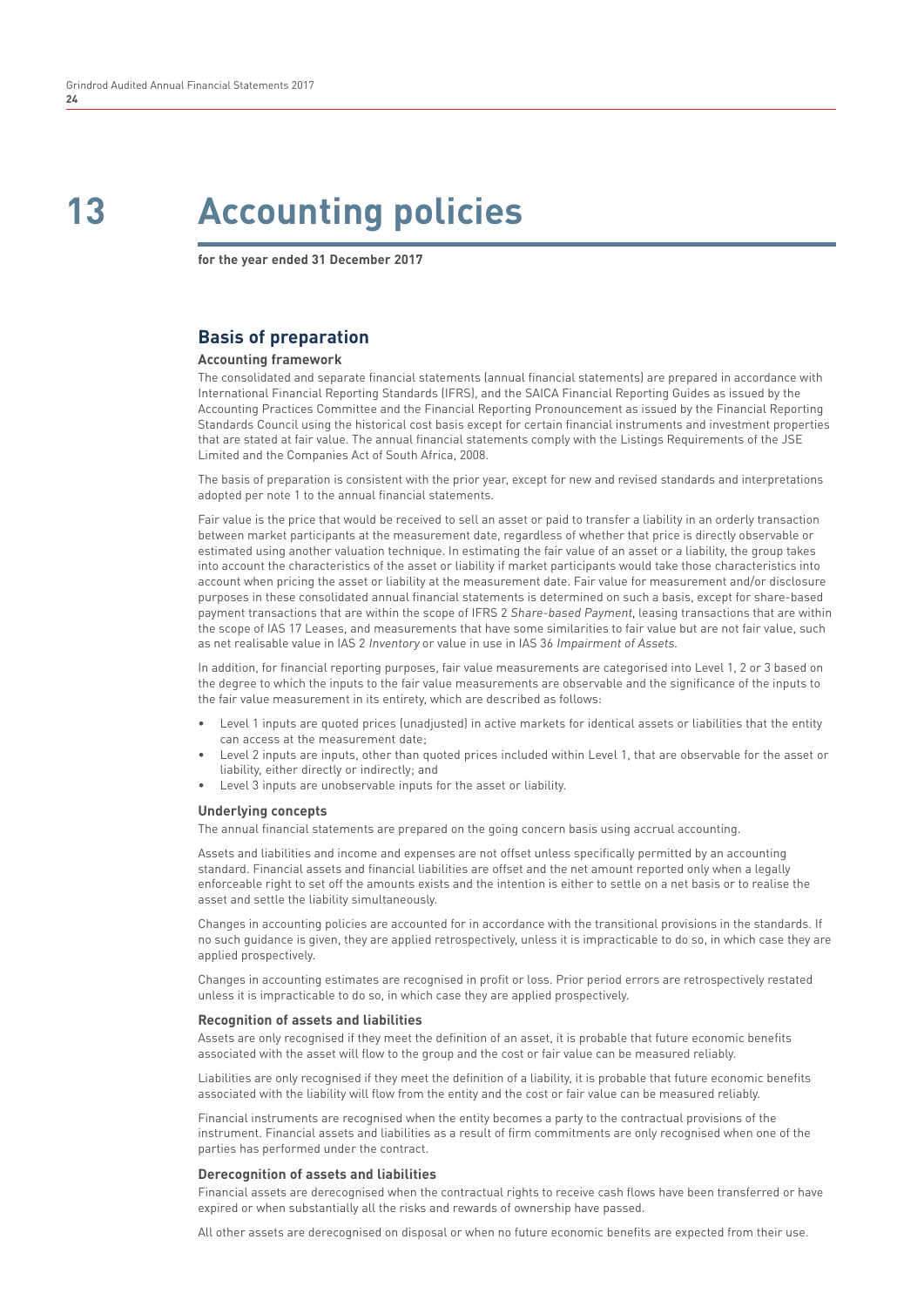Financial liabilities are derecognised when the relevant obligation has been discharged, cancelled or expired.

### **Foreign currencies**

The functional currency of each entity is determined based on the currency of the primary economic environment in which that entity operates. Transactions in currencies other than the entity's functional currency are recognised at the rates of exchange ruling on the date of the transaction.

Monetary assets and liabilities denominated in such currencies are translated at the rates ruling at the statement of financial position date. Non-monetary items that are measured in terms of historical cost in a foreign currency are not retranslated.

Gains and losses arising on exchange differences are recognised in profit or loss in the period in which they arise except for:

- Exchange differences on foreign currency borrowings relating to assets under construction for future productive use, which are included in the cost of those assets when they are regarded as an adjustment to interest costs on those foreign borrowings:
- Exchange differences on transactions entered into in order to hedge certain foreign currency risks; and
- Exchange differences on monetary items receivable or payable to a foreign operation for which settlement is neither planned nor likely to occur, which are recognised initially in other comprehensive income and reclassified from equity to profit or loss on disposal of the net investment.

The annual financial statements of entities within the group whose functional currencies are different to the group's presentation currency, which is South African Rand, are translated as follows:

- Assets, including goodwill, and liabilities at exchange rates ruling on the statement of financial position date;
- Income items, expense items and cash flows at the average exchange rates for the period, unless exchange rates fluctuated significantly during that period, in which case the exchange rates at the dates of the material transactions are used; and
- Equity items at the exchange rate ruling when they arose.

Resulting exchange differences are recognised in other comprehensive income and accumulated in equity. On disposal of such a business unit, this reserve is recognised in profit or loss.

In the case of a partial disposal that does not result in the group losing control over a subsidiary that includes a foreign operation, the proportionate share of accumulated exchange differences are re-attributed to non-controlling interests and are not recognised in profit or loss. For all other partial disposals (i.e. reductions in the group's ownership interest in associates or jointly controlled entities that do not result in the group losing significant influence or joint control), the proportionate share of the accumulated exchange differences is reclassified to profit or loss.

Goodwill and fair value adjustments on identifiable assets and liabilities acquired arising on the acquisition of a foreign operation are treated as assets and liabilities of the foreign operation and translated at the rate of exchange prevailing at the end of each reporting period. Exchange differences arising are recognised in equity.

## **Segmental reporting**

Segment accounting policies are consistent with those adopted for the preparation of the consolidated annual financial statements. The principal segments of the group have been identified on a primary basis by business segment which is representative of the internal reporting used for management purposes, including the chief operating decision-maker, as well as the source and nature of business risks and returns.

All segment revenue and expenses are directly attributable to the segments. Segment assets include all operating assets used by a segment, and consist principally of ships, property, terminals, vehicles and equipment, as well as current assets. Segment liabilities include all operating liabilities. These assets and liabilities are all directly attributable to the segments. All intra-segment transactions are eliminated on consolidation.

## **Events after the reporting period date**

Recognised amounts in the annual financial statements are adjusted to reflect events arising after the reporting period date that provide additional evidence of conditions that existed at such date. Events after the reporting period date that are indicative of conditions that arose after the reporting period date are dealt with by way of a note.

## **Comparative figures**

Comparative figures are restated in the event of a change in accounting policy or a prior period error.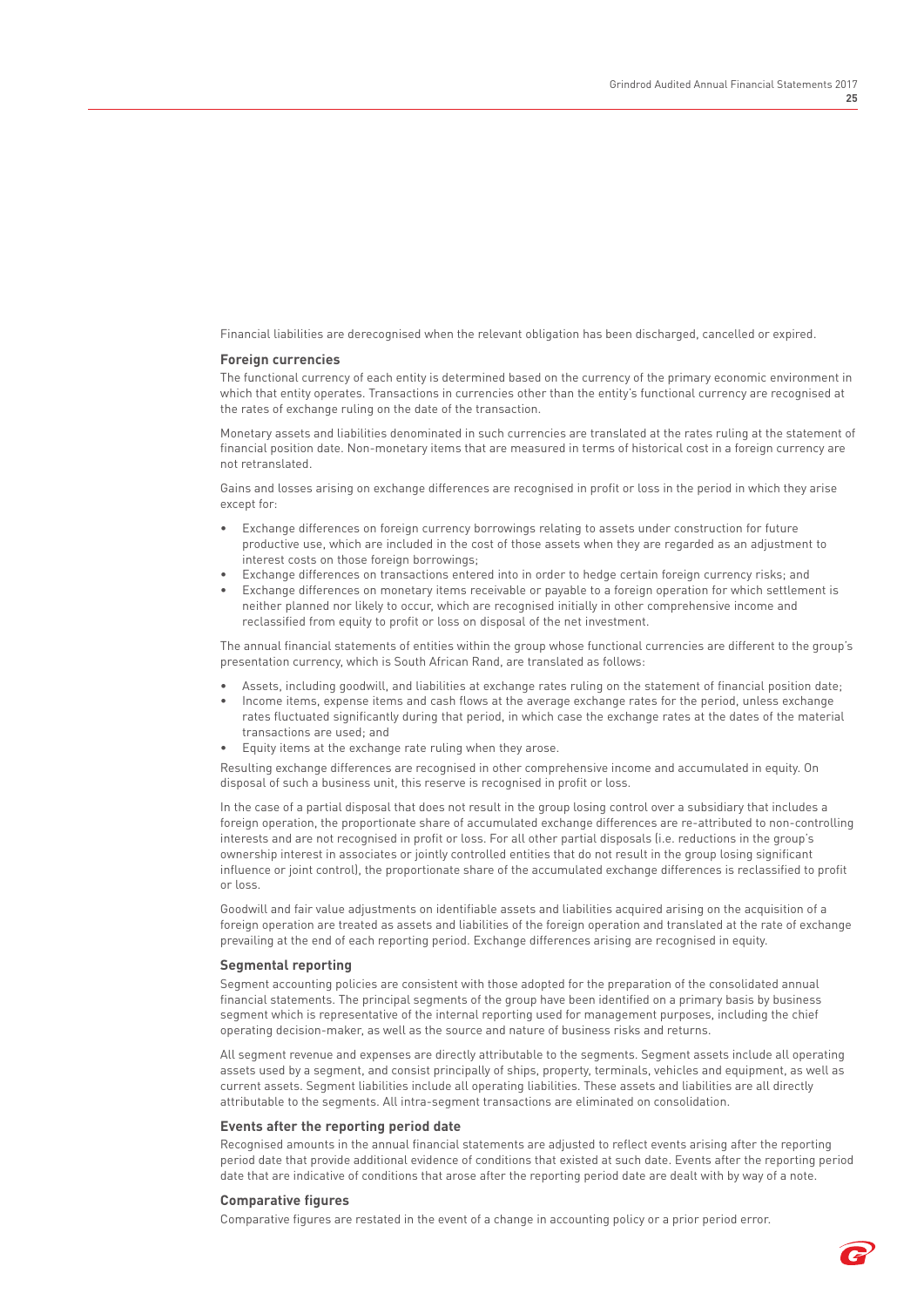# **Accounting policies** continued

## **Company annual financial statements**

## **Subsidiaries, associates and joint ventures**

Investments in subsidiaries, associates and joint ventures in the separate annual financial statements presented by the company are recognised at cost less impairments.

## **Consolidated annual financial statements**

## **Interests in subsidiaries**

The consolidated annual financial statements incorporate the assets, liabilities, income, expenses and cash flows of the company and all entities controlled by the company (its subsidiaries) as if they were a single economic entity. Control is obtained by a company if it has power over the acquired entity, it has exposure or rights to variable returns from its involvement with the acquired entity and it has the ability to use its power over the acquired entity to affect the amount of the entity's returns.

The Company reassesses whether or not it controls an investee if facts and circumstances indicate that there are changes to one or more of the three elements of control listed above.

When the Company has less than a majority of the voting rights of an investee, it has power over the investee when the voting rights are sufficient to give it the practical ability to direct the relevant activities of the investee unilaterally. The Company considers all relevant facts and circumstances in assessing whether or not the Company's voting rights in an investee are sufficient to give it power.

The results of subsidiaries acquired or disposed of during the year are included in the consolidated income statement and statement of comprehensive income from the effective date of acquisition or up to the effective date of disposal, as appropriate.

Profit or loss and each component of other comprehensive income are attributed to the owners of the Company and to the non-controlling interests. Total comprehensive income of subsidiaries is attributed to the owners of the Company and to the non-controlling interests even if this results in the non-controlling interests having a deficit balance.

Where necessary, adjustments are made to the annual financial statements of subsidiaries to bring the accounting policies used into line with those used by the group.

All material inter-company balances and transactions are eliminated. Foreign currency transaction reserves are not reversed against the carrying amount of the respective asset relating to inter-company transactions with entities of differing functional currencies.

Non-controlling interests in the net assets of consolidated subsidiaries are shown separately from the group equity therein. It consists of the amount of those interests at acquisition plus the non-controlling interests' subsequent share of changes in equity of the subsidiary. On acquisition, the non-controlling interests that are present ownership interests and entitle their holders to a proportionate share of the entity's net assets in the event of liquidation, are measured at the non-controlling interests' proportionate share of the recognised amounts of the acquiree's identifiable net assets. Total comprehensive income of subsidiaries is attributed to the owners of the company and to the non-controlling interests even if this results in the non-controlling interests having a deficit balance. Non-controlling interests are considered to be equity participants and all transactions with non-controlling interests' are recorded directly within equity.

Changes in the group's ownership interests in subsidiaries that do not result in the group losing control over the subsidiaries are accounted for as equity transactions. The carrying amounts of the group's interests and the non-controlling interests are adjusted to reflect the changes in their relative interests in the subsidiaries. Any difference between the amount by which the non-controlling interests are adjusted and the fair value of the consideration paid or received is recognised directly in equity and attributed to owners of the company. Any subsequent changes to the group's ownership interests in subsidiaries are released directly to accumulated profit.

## **Business combinations**

Acquisitions of businesses are accounted for using the acquisition method. The consideration transferred in a business combination is measured at fair value, which is calculated as the sum of the acquisition-date fair values of the assets transferred by the group, liabilities incurred by the group to the former owners of the acquiree and the equity interests issued by the group in exchange for control of the acquiree. Acquisition-related costs are generally recognised in profit or loss as incurred.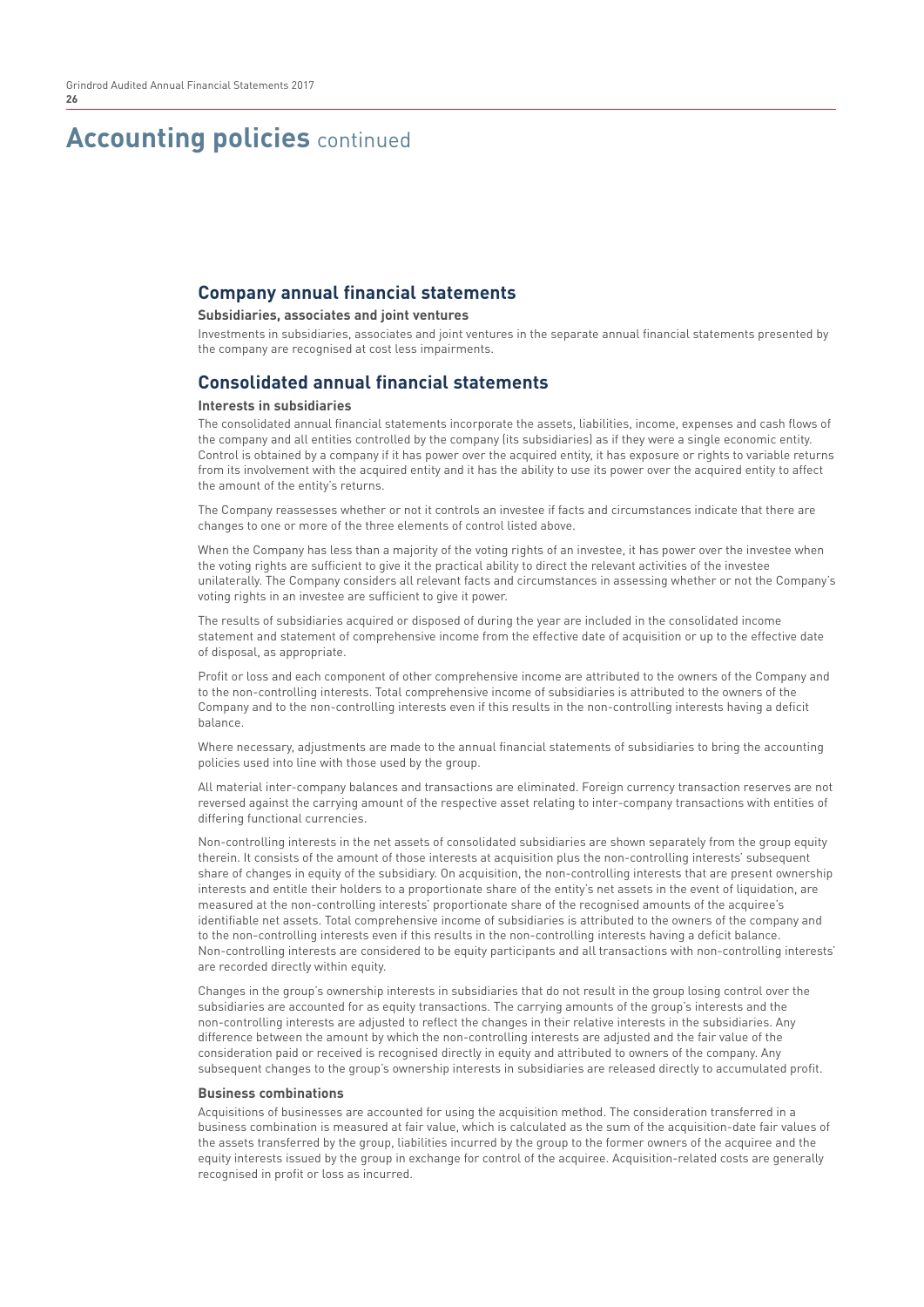At the acquisition date, the identifiable assets acquired and the liabilities assumed are recognised at their fair value at the acquisition date, except that:

- deferred tax assets or liabilities and liabilities or assets related to employee benefit arrangements are recognised and measured in accordance with IAS 12 Income Taxes and IAS 19 Employee Benefits respectively;
- liabilities or equity instruments related to share-based payment arrangements of the acquiree or share-based payment arrangements of the group entered into to replace share-based payment arrangements of the acquiree are measured in accordance with IFRS 2 Share-based Payment at the acquisition date; and
- assets (or disposal groups) that are classified as held-for-sale in accordance with IFRS 5 Non-current Assets Held-for-sale and Discontinued Operations are measured in accordance with that Standard.

When a business combination is achieved in stages, the group's previously held equity interest in the acquiree is remeasured to its acquisition-date fair value and the resulting gain or loss, if any, is recognised in profit or loss. Amounts arising from interests in the acquiree prior to the acquisition date that have previously been recognised in other comprehensive income are reclassified to profit or loss where such treatment would be appropriate if that interest were disposed of.

If the initial accounting for a business combination is incomplete by the end of the reporting period in which the combination occurs, the group reports provisional amounts for the items for which the accounting is incomplete. Those provisional amounts are adjusted during the measurement period, or additional assets or liabilities are recognised, to reflect new information obtained about facts and circumstances that existed at the acquisition date that, if known, would have affected the amounts recognised at that date.

The group accounting policy relating to the treatment of Restructure Reserves and Business Combination Reserves where a partial disposal of an investment occurs is that such reserves will be proportionally transferred.

Upon loss of control of a subsidiary, a parent derecognises the assets and liabilities of the subsidiary in full and measures any investment retained in the former subsidiary at its fair value. A re-measurement gain or loss, that forms part of the total gain or loss on the disposal of the subsidiary, is recognised in profit or loss.

## **Interests in associate companies**

An associate is an entity over which the group has significant influence and that is neither a subsidiary nor an interest in a joint venture or joint operation. Significant influence is the power to participate in the financial and operating policy decisions of the investee but is not control or joint control over those policies. The consolidated annual financial statements incorporate the assets, liabilities, income and expenses of associates using the equity method of accounting from the acquisition date to the disposal date, except when the investment is classified as held-for-sale, in which case it is accounted for as non-current assets held-for-sale. The carrying amount of such investments is reduced to recognise any decline, other than a temporary decline, in the value of individual investments. Losses of associates in excess of the group's interest are only recognised to the extent that the group has incurred legal or constructive obligations or made payments on behalf of the associate.

Goodwill arising on the acquisition of associates is accounted for in accordance with the accounting policy for goodwill as set out below but is included in the carrying amount of the associate.

## **Interests in joint ventures**

A joint arrangement is either a joint operation or a joint venture, with a contractual arrangement whereby the group and other parties undertake an economic activity that is subject to joint control. A joint venture is a joint arrangement whereby the parties that have joint control of the arrangement have rights to the net assets of the arrangement. Joint control is the contractually agreed sharing of control of an arrangement, which exists only when decisions about the relevant activities require unanimous consent of the parties sharing control. Joint ventures are accounted for using the equity method of accounting.

Where a group entity transacts with an associate or a joint venture of the group, profits and losses resulting from the transactions with the associate or joint venture are recognised in the group's consolidated annual financial statements only to the extent of interests in the associate or joint venture that are not related to the group.

The requirements of IAS 39 Financial instruments; Recognition and Measurement are applied to determine whether it is necessary to recognised any impairment loss with respect to the Group's investment in an associate or a joint venture. When necessary, the entire carrying amount of the investment (including goodwill) is tested for impairment in accordance with IAS 36 Impairment of Assets as a single asset by comparing its recoverable amount (higher of value in use and fair value less costs to sell) with its carrying amount. Any impairment loss recognised forms part of the carrying amount of the investment. Any reversal of that impairment loss is recognised in accordance with IAS 36 to the extent that the recoverable amount of the investment subsequently increases.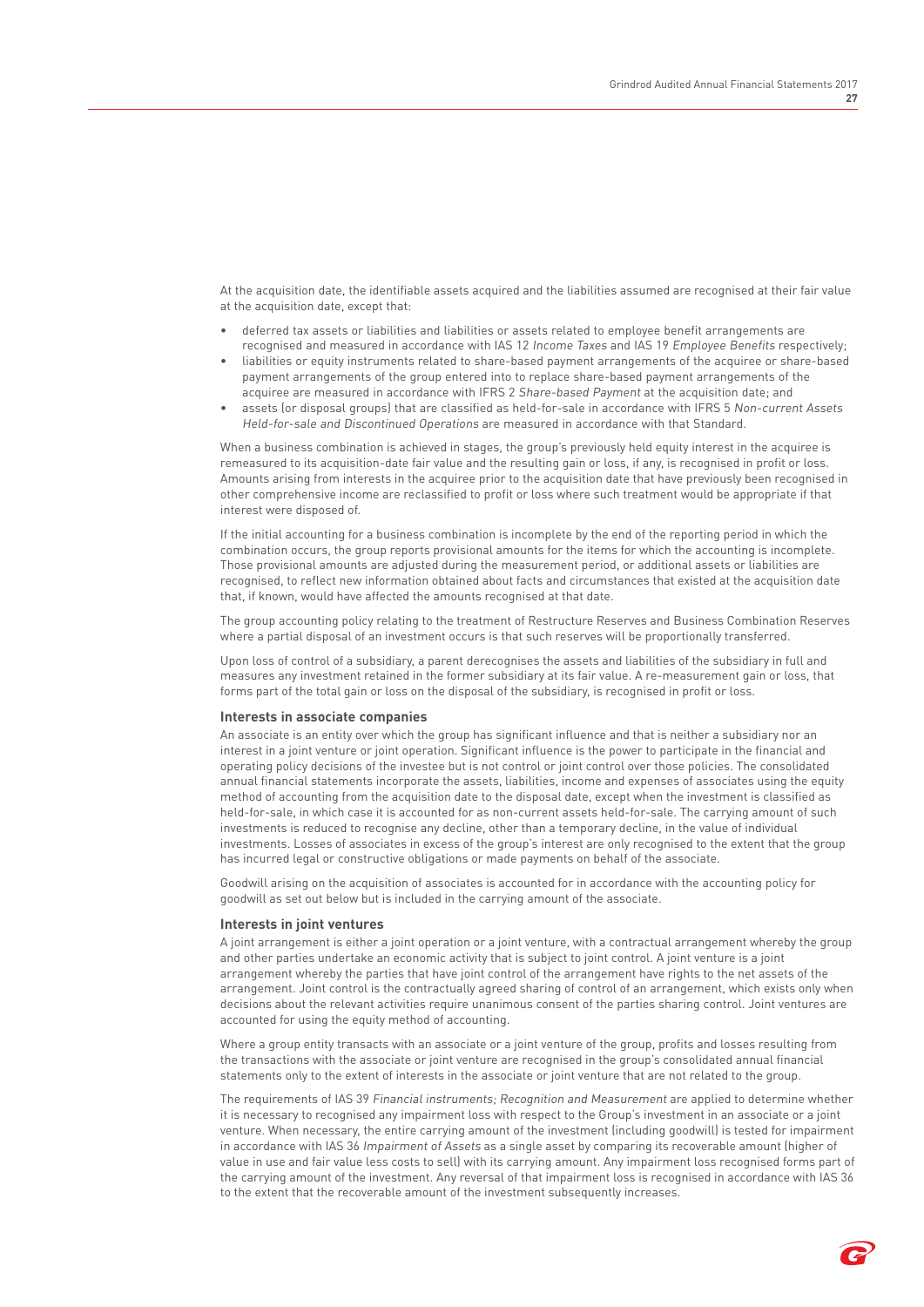# **Accounting policies** continued

The group discontinues the use of the equity method from the date when the investment ceases to be an associate or a joint venture, or when the investment is classified as held-for-sale. When the group retains an interest in the former associate or joint venture and the retained interest is a financial asset, the group measures the retained interest at fair value at that date and the fair value is regarded as its fair value on initial recognition in accordance with IAS 39. The difference between the carrying amount of the associate or joint venture at the date the equity method was discontinued, and the fair value of any retained interest and any proceeds from disposing of a part interest in the associate or joint venture is included in the determination of the gain or loss on disposal of the associate or joint venture. In addition, the group accounts for all amounts previously recognised in other comprehensive income in relation to that associate or joint venture on the same basis as would be required if that associate or joint venture has directly disposed of the related assets or liabilities. Therefore, if a gain or loss previously recognised in other comprehensive income by that associate or joint venture would be reclassified to profit or loss on the disposal of the related assets or liabilities, the group reclassifies the gain or loss from equity to profit or loss (as a reclassification adjustment) when the equity method is discontinued.

### **Insurance cell captive**

The group has determined that it does not have control of its insurance cell captive arrangement as the current insurance legislative framework regards all the assets and liabilities in the cell as that of the insurer. Therefore the cell captive is not considered to be a silo in accordance with IFRS 10 Consolidated Annual financial statements. The group has therefore not consolidated the cell captive. The group is exposed to financial risk rather than insurance risk and has therefore accounted for its investment in the cell captive as an available-for-sale financial asset in accordance with IAS 39 Financial instruments.

## **Financial statement items**

## **Statement of financial position**

## **Ships, property, terminals, vehicles and equipment**

Ships are measured at cost less accumulated depreciation and any impairment losses. Cost comprising acquisition costs and costs directly related to the acquisition up until the time when the asset is ready for use, include interest expense incurred during the period. The market average useful life of a ship is estimated to range from 25 to 30 years at which point it would usually be scrapped. The group maintains a young fleet compared to the market average and estimates useful life as 15 years from date of delivery for new ships. Ships are depreciated on the straight line basis to an estimated residual value over their useful lives to the group. Borrowing costs incurred in the financing of the acquisition of ships prior to their delivery are capitalised to the cost of the ships.

From time to time the group's vessels are required to be dry-docked for inspection and re-licensing at which time major repairs and maintenance that cannot be performed while the vessels are in operation are generally performed. The group capitalises the costs associated with dry-docking as they occur by adding them to the cost of the vessel and amortises these costs on the straight-line basis over 3-5 years, which is generally the period until the next scheduled dry-docking.

In cases where dry-docking takes place earlier than 5 years since the previous one, the carrying amount of the previous dry-docking is derecognised. In the event of a vessel sale, the respective carrying values of dry-docking costs are derecognised together with the vessel's carrying amount at the time of sale. At the date of acquisition of a vessel, management estimates the component of the cost that corresponds to the economic benefit to be derived until the next scheduled dry-docking of the vessel under the ownership of the group, and this component is depreciated on the straight-line basis over the remaining period to the estimated dry-docking date.

Terminals, machinery, vehicles and equipment are reflected at cost and are depreciated over their estimated useful lives to estimated residual values, on the straight line basis as follows:

| Locomotives                      | 15 years       |
|----------------------------------|----------------|
| Terminals and machinery          | $5 - 20$ years |
| Information technology equipment | $3 - 5$ years  |
| Vehicles                         | $3 - 10$ years |

Depreciation commences when the assets are ready for their intended use. Where significant parts of an item have different useful lives to the item itself, these parts are depreciated over their estimated useful lives. The methods of depreciation, useful lives and residual values are reviewed annually.

Assets that are held for rental are initially classified as ships, property, terminals, vehicles and equipment. When these assets cease to be rented and a decision is made to sell these assets, the carrying amount is transferred to current assets (inventories) as 'held-for-sale'. Upon sale of the 'held-for-sale' assets, the sales value is recorded in gross revenue and the related carrying value of these assets recorded in cost of sales.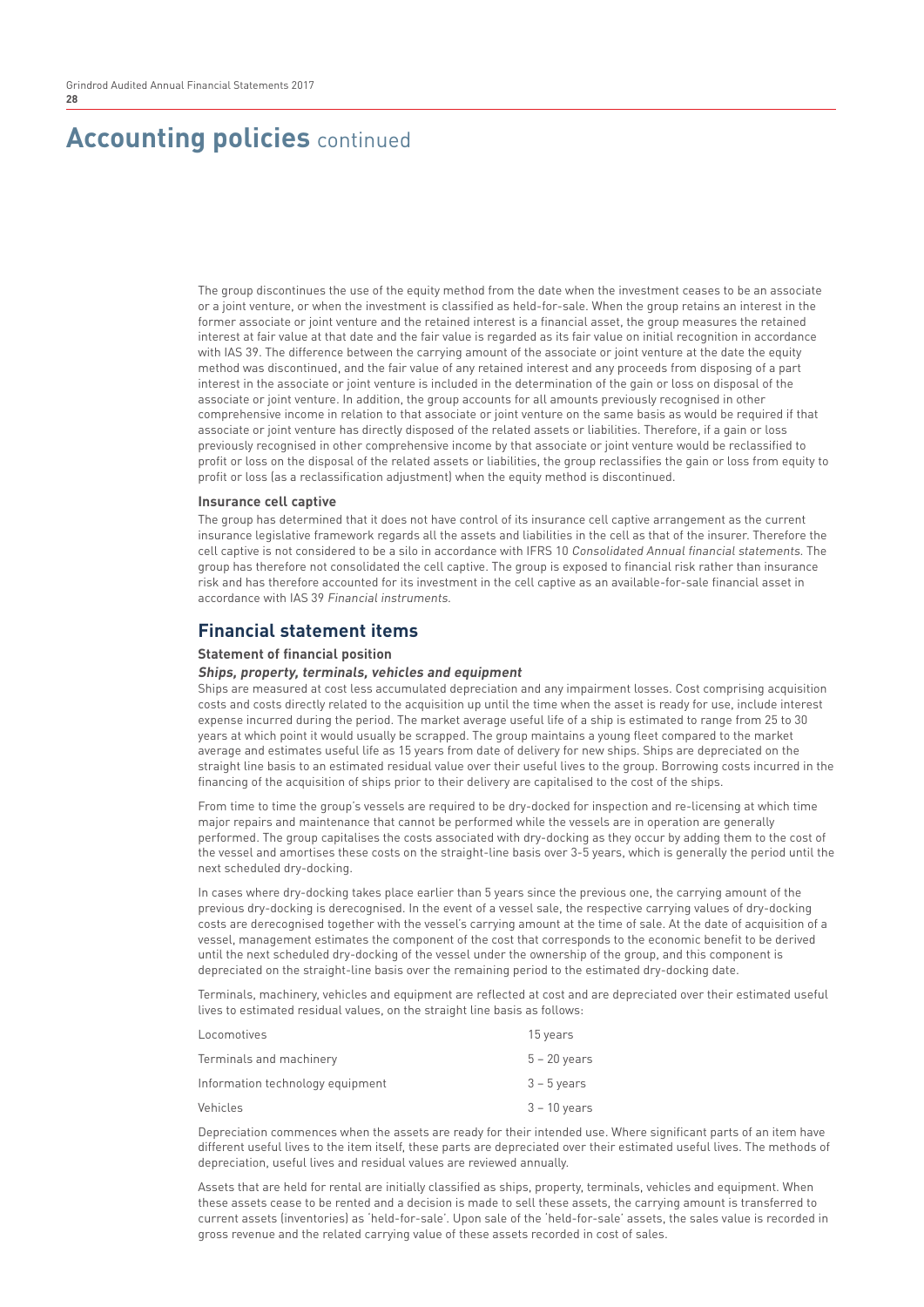Freehold land is reflected at cost and not depreciated. Buildings are reflected at cost and depreciated to estimated residual value over their useful life to the group, currently estimated at 50 years from the date of acquisition. Where the estimated residual value exceeds the cost, depreciation is not provided.

Properties in the course of construction for production, supply or administrative purposes, or for purposes not yet determined, are carried at cost, less any recognised impairment loss. Cost includes professional fees and, for qualifying assets, borrowing costs capitalised in accordance with the group's accounting policy. Depreciation of these assets, on the same basis as other property assets, commences when the assets are ready for their intended  $II S<sub>P</sub>$ 

Expenditure relating to leasehold properties is capitalised and depreciated over the period of the lease, or 25 years, whichever is the lesser period.

Assets held under finance leases are depreciated over their expected useful lives on the same basis as owned assets. However, when there is no reasonable certainty that ownership will be obtained by the end of the lease term, assets are depreciated over the shorter of the lease term and their useful lives.

An item of property, plant and equipment is derecognised upon disposal or when no future economic benefits are expected to arise from the continued use of the asset. Any gain or loss arising on the disposal or retirement of an item of property, plant and equipment is determined as the difference between the sales proceeds and the carrying amount of the asset and is recognised in profit or loss.

### **Investment properties**

Investment properties are properties held to earn rentals and/or capital appreciation (including property under construction for such purposes). Investment properties are measured initially at cost, including transaction costs. Subsequent to initial recognition, investment properties are measured at fair value. Gains and losses arising from changes in the fair value of investment properties are included in profit or loss in the period in which they arise.

An investment property is derecognised upon disposal or when the investment property is permanently withdrawn from use and no future economic benefits are expected from the disposal. Any gain or loss on derecognition of the property (calculated as the difference between the net disposal proceeds and the carrying amount of the asset) is included in profit or loss in the period in which the property is derecognised.

## **Intangible assets**

## **Goodwill**

Goodwill represents the future economic benefits arising from assets that are not capable of being individually identified and separately recognised in a business combination and is determined as the excess of the sum of the consideration transferred, the amount of any non-controlling interests in the acquiree, and the fair value of the acquirer's previously held equity interest in the acquiree (if any) over the net of the acquisition-date amounts of the identifiable assets acquired and the liabilities assumed. If, after reassessment, the net of the acquisition-date amounts of the identifiable assets acquired and liabilities assumed exceeds the sum of the consideration transferred, the amount of any non-controlling interests in the acquiree and the fair value of the acquirer's previously held interest in the acquiree (if any), the excess is recognised immediately in profit or loss as a bargain purchase gain.

Goodwill is initially recognised as an asset at cost and is subsequently measured at cost less any accumulated impairment losses.

For the purpose of impairment testing, goodwill is allocated to each of the group's cash-generating units expected to benefit from the synergies of the combination. Cash-generating units to which goodwill has been allocated are tested for impairment annually, or more frequently when there is an indication that the unit may be impaired. If the recoverable amount of the cash-generating unit is less than the carrying amount of the unit, the impairment loss is allocated first to reduce the carrying amount of any goodwill allocated to the unit and then to the other assets of the unit pro-rata on the basis of the carrying amount of each asset in the unit. Any impairment loss for goodwill is recognised directly in profit or loss. An impairment loss recognised for goodwill is not reversed in a subsequent period.

On disposal of a cash-generating unit, the attributable amount of goodwill is included in the determination of the profit or loss on disposal.

Goodwill arising on acquisitions before the date of transition to IFRS has been retained at the previous SA GAAP amounts subject to being tested for impairment at that date.

If, on a business combination, the fair value of the group's interest in the identifiable assets, liabilities and contingent liabilities exceeds the cost of acquisition, this excess is recognised in profit or loss immediately.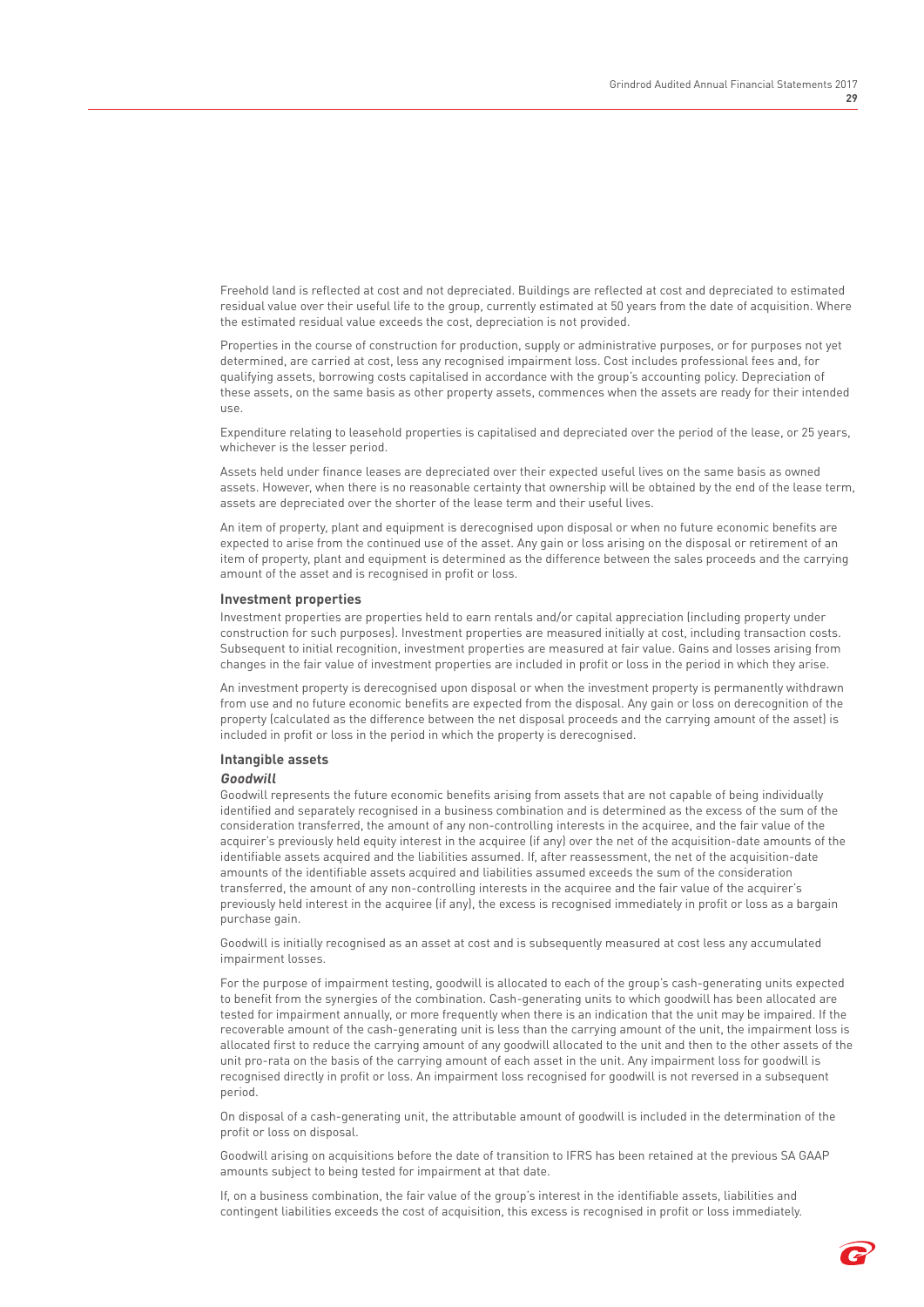# **Accounting policies** continued

### **Other intangible assets**

An intangible asset is an identifiable non-monetary asset without physical substance. It includes purchased long-term contracts, and certain costs of purchase and installation of major information systems (including packaged software).

Intangible assets acquired separately are initially recognised at cost or at fair value if acquired as part of a business combination. If assessed as having an indefinite useful life, they are not amortised but tested for impairment annually and impaired, if necessary. If assessed as having a finite useful life, they are amortised over the useful life using the straight line basis, and tested for impairment if there is an indication that they may be impaired.

Recoverable amount is the higher of fair value less costs to sell and value in use. In assessing value in use, the estimated future cash flows are discounted to their present value using a pre-tax discount rate that reflects current market assessments of the time value of money and the risks specific to the asset for which the estimates of future cash flows have not been adjusted.

Subsequent to initial recognition, intangible assets acquired in a business combination are reported at cost less accumulated amortisation and accumulated impairment losses, on the same basis as intangible assets that are acquired separately.

An intangible asset is derecognised on disposal, or when no future economic benefits are expected from use or disposal. Gains or losses arising from derecognition of an intangible asset, measured as the difference between the net disposal proceeds and the carrying amount of the asset, are recognised in profit or loss when the asset is derecognised.

## **Deferred taxation assets and liabilities**

Deferred taxation is recognised on temporary differences between the carrying amounts of assets and liabilities in the annual financial statements and the corresponding tax bases used in the computation of taxable profit. Deferred taxation assets and liabilities are measured at the tax rates that are expected to apply in the period in which the liability is settled or the asset realised, based on tax rates that have been enacted or substantively enacted by the end of the reporting period.

A deferred taxation asset represents the amount of income taxes recoverable in future periods in respect of deductible temporary differences, the carry forward of unused tax losses and the carry forward of unused tax credits. Deferred taxation assets are only recognised to the extent that it is probable that taxable profits will be available against which deductible temporary differences can be utilised.

The carrying amount of deferred taxation assets is reviewed at the end of each reporting period and reduced to the extent that it is no longer probable that sufficient taxable profits will be available to allow all or part of the asset to be recovered.

A deferred taxation liability represents the amount of income taxes payable in future periods in respect of taxable temporary differences. Deferred taxation liabilities are recognised for taxable temporary differences, unless specifically exempt.

Deferred taxation assets and liabilities are not recognised if the temporary difference arises from goodwill or from the initial recognition (other than in a business combination) of other assets and liabilities in a transaction that affects neither taxable income nor accounting profit.

Deferred taxation assets and liabilities are offset when there is a legally enforceable right to offset current taxation assets against current taxation liabilities and it is the intention to settle these on a net basis.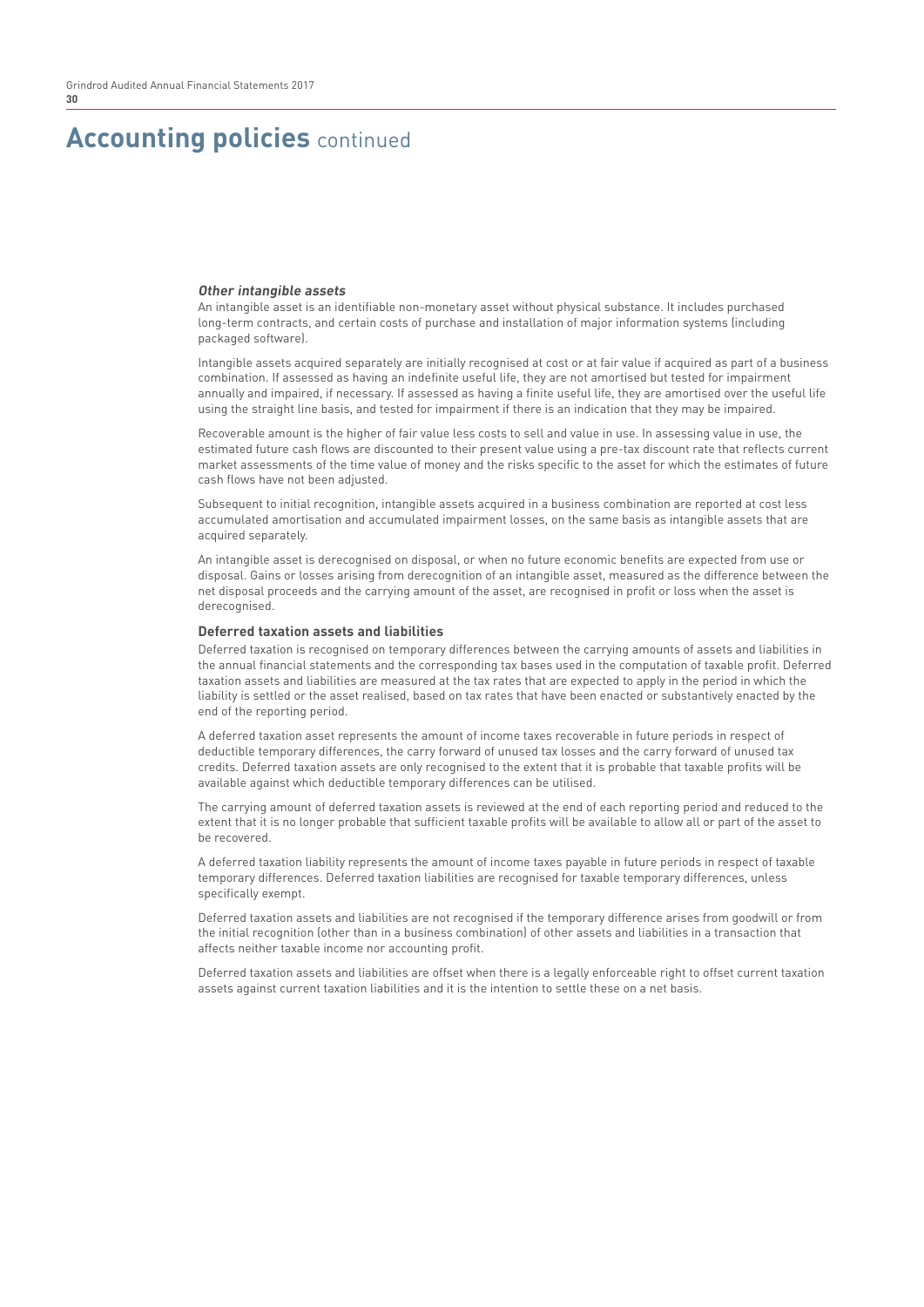## **Loans and advances**

Advances designated as loans and receivables are recognised at amortised cost using the effective interest method less any impairment. Fixed rate advances which have been hedged are held at fair value through profit or loss and are remeasured to fair value through profit or loss at each subsequent reporting date.

Exposures are considered past due where the facility has expired and the Bank is not considering renewal of the facility or where expected cash flows on the facility are more than one month in arrears. Past due exposures are considered impaired and a specific provision/impairment amount is raised based on the carrying amount less the expected realisable value of the security held, but as a minimum the amount should be equivalent to the regulatory requirement.

Advances are assessed for indicators of impairment and impairments are accounted for when there is objective evidence that the estimated future cash flows from the assets/ advances have been negatively impaired by events occurring subsequent to initial recognition. The amount of the impairment is the difference between the asset's carrying amount and the present value of estimated future cash flows, discounted at the original effective interest rate. Advances considered to be irrecoverable are written off to the extent that the loss can be reliably measured.

Minimum funding requirements are recognised as an asset in the form of prepaid minimum funding contributions.

### **Non-current assets held-for-sale**

Non-current assets or disposal groups are classified as held-for-sale if the carrying amount will be recovered principally through sale rather than through continuing use. This condition is regarded as met only when the sale is highly probable, the assets or disposal group are available for immediate sale in their present condition subject only to terms that are usual and customary for sales of such asset (or disposal group) and management is committed to the sale which should be expected to qualify for recognition as a completed sale within one year from the date of the classification.

When the group is committed to a sale plan involving loss of control of a subsidiary, all of the assets and liabilities of that subsidiary are classified as held-for-sale when the criteria described above are met, regardless of whether the group will retain a non-controlling interest in its former subsidiary after the sale.

Immediately prior to being classified as held-for-sale, the carrying amount of assets and liabilities are measured in accordance with the applicable standard. After classification as held-for-sale, an asset is measured at the lower of the carrying amount and fair value less costs to sell. An impairment loss is recognised in profit or loss for any initial and subsequent write-down of the asset and disposal group to fair value less costs to sell. A gain for any subsequent increase in fair value less costs to sell is recognised in profit or loss to the extent that it is not in excess of the cumulative impairment loss previously recognised.

Non-current assets or disposal groups that are classified as held-for-sale are not depreciated.

### **Inventories**

Inventories are assets held-for-sale in the ordinary course of business, in the process of production for such sale or in the form of materials or supplies to be consumed in the production process or in the rendering of services.

Inventories which include merchandise, bunkers on board ships and other consumable stores are valued at the lower of cost and net realisable value. Net realisable value represents the estimated selling price for inventories less all estimated costs of completion and costs necessary to make the sale. Cost is determined on a weighted average or first-in, first-out basis. Spares on board ships are charged against income when issued to the ships.

When inventories are sold, the carrying amount is recognised as part of cost of sales. Any write-down of inventories to net realisable value and all losses of inventories or reversals of previous write downs or losses are recognised in cost of sales in the period the write-down, loss or reversal occurs.

Agricultural and other commodities are valued at fair value less costs to sell. When such inventories are measured at fair value less costs to sell, changes in fair value less costs to sell are recognised in profit or loss in the period of the change.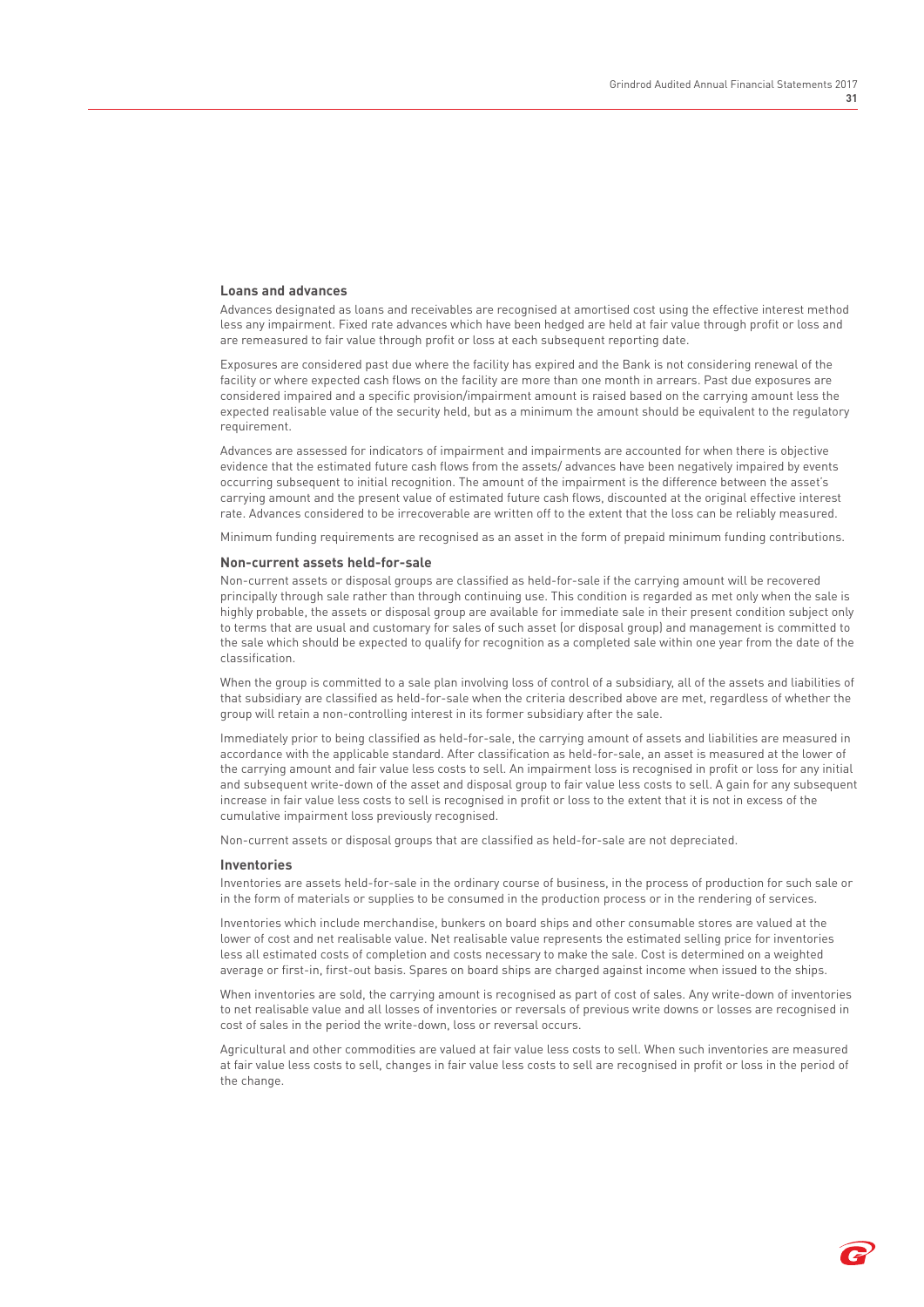# **Accounting policies** continued

### **Financial assets**

A financial asset is an asset that is cash, an equity instrument of another entity, a contractual right to receive cash or another financial asset from another entity, or to exchange financial assets or financial liabilities with another entity under conditions that are potentially favourable to the entity.

Financial assets are initially measured at fair value plus transaction costs. However, transaction costs in respect of financial assets designated as held at fair value through profit or loss are expensed.

Investments classified as held-to-maturity financial assets are measured at amortised cost, using the effective interest method, less any impairment losses recognised to reflect irrecoverable amounts.

Financial assets are accounted for at fair value through profit or loss where the financial asset is either classified as held for trading or is designated as held at fair value through profit or loss and are carried at fair value with any gains or losses being recognised in profit or loss. Fair value, for this purpose, is market value if listed or a value arrived at by using appropriate valuation models if unlisted. The net gain or loss recognised in profit or loss incorporates any dividend or interest earned on the financial asset and is included in the "other gains and losses" line item.

Held-to-maturity investments are non-derivative financial assets with fixed or determinable payments and fixed maturity dates that the group has the positive intent and ability to hold to maturity.

Available-for-sale financial assets are non-derivatives that are either designated as available-for-sale or are not classified as loans and receivables, held-to-maturity investments or financial assets at fair value through profit or loss.

Listed redeemable notes held by the group that are traded in an active market are classified as held for trading and are stated at fair value at the end of each reporting period. The group also has investments in unlisted shares that are not traded in an active market but that are also classified as available-for-sale financial assets and stated at fair value at the end of each reporting period. Changes in the carrying amount of available-for-sale monetary financial assets relating to changes in foreign currency rates, interest income calculated using the effective interest method and dividends on available-for-sale financial assets are recognised in other comprehensive income and accumulated under the heading of investments revaluation reserve.

Dividends on available-for-sale equity instruments are recognised in profit or loss when the group's right to receive the dividends is established.

The fair value of available-for-sale monetary financial assets denominated in a foreign currency is determined in that foreign currency and translated at the spot rate prevailing at the end of the reporting period. The foreign exchange gains and losses that are recognised in profit or loss are determined based on the amortised cost of the monetary asset. Other foreign exchange gains and losses are recognised in other comprehensive income.

Investment banking portfolio assets are classified as held for trading and are recognised on a settlement basis. These investments are initially measured at cost, including transaction costs, and are re-measured to fair value at each subsequent reporting date. Changes in fair value are recognised in profit or loss when they arise.

Trade and other receivables are classified as loans and receivables and are measured at amortised cost, using the effective interest method, less provision for doubtful debts, which is determined as set out under impairment of assets below. Items with extended terms are initially recorded at the present value of future cash flows and interest income is accounted for over the term until payment is received. Write-downs of these assets are expensed in profit or loss.

Other investments are classified as available-for-sale financial assets. These investments are carried at fair value with any gains or losses being recognised through the statement of comprehensive income and accumulated in equity. Where the investment is disposed of or is determined to be impaired, the cumulative gain or loss previously recognised in equity is included in profit or loss for the period. Fair value, for this purpose, is market value if listed or a value arrived at by using appropriate valuation models if unlisted.

Derivatives that are assets are measured at fair value, with changes in fair value being included in profit or loss other than derivatives designated as cash flow hedges. Derivative assets at fair value are classified as non-current assets if the remaining maturities of the instruments are more than, and they are not expected to be realised within, 12 months.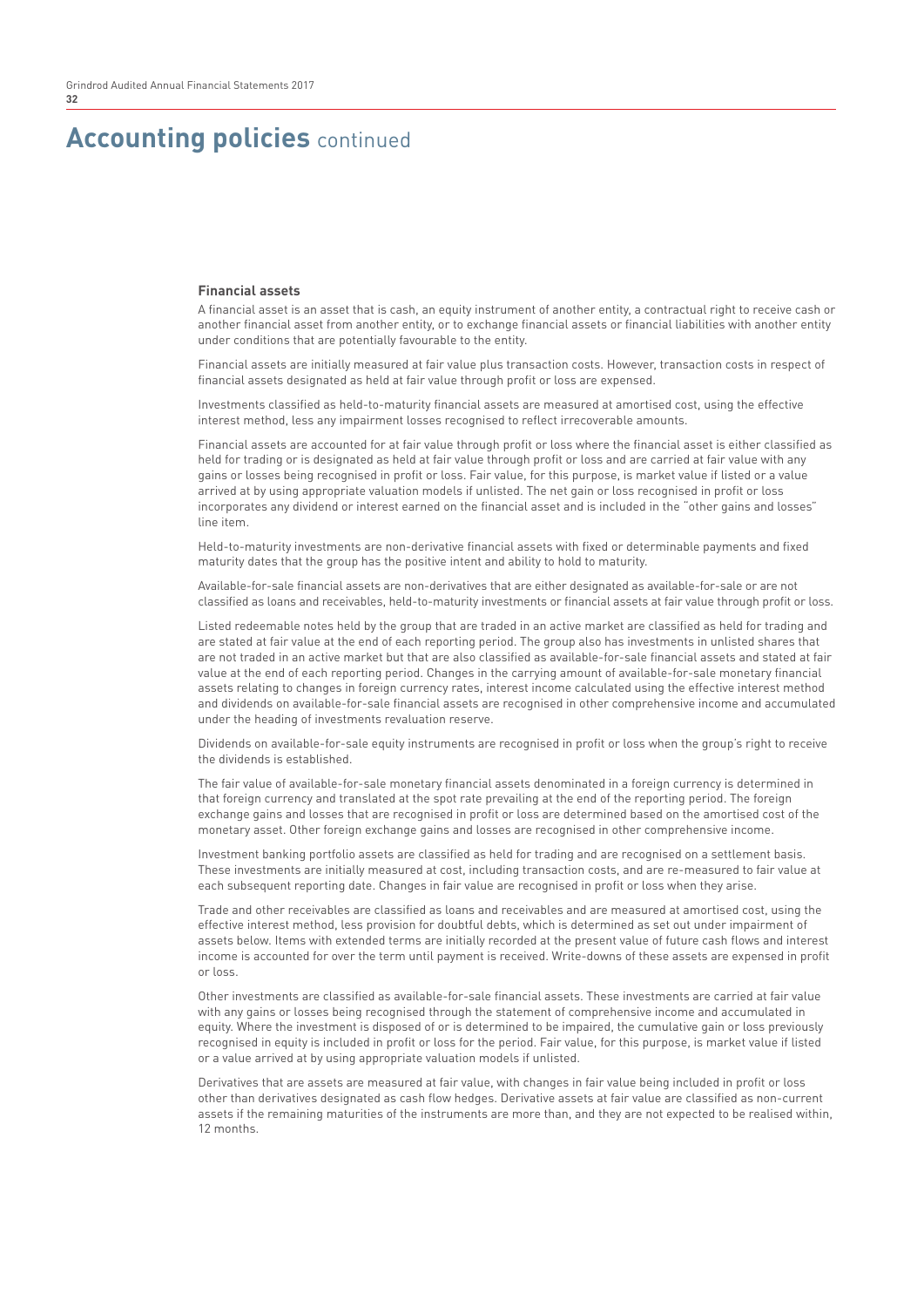Cash and cash equivalents are measured at fair value.

The group derecognises a financial asset when the contractual rights to the cash flows from the asset expire, or when it transfers the financial asset and substantially all the risks and rewards of ownership and continues to control the transferred asset, the group recognises its retained interest in the asset and an associated liability for amounts it may have to pay. If the group retains substantially all the risks and rewards of ownership of a transferred financial asset, the group continues to recognise the financial asset and also recognises a collateralised borrowing for the proceeds received.

## **Financial liabilities**

A financial liability is a liability that is a contractual obligation to deliver cash or another financial asset to another entity or to exchange financial assets or financial liabilities with another entity under conditions that are potentially unfavourable to the entity.

Financial liabilities are initially measured at fair value plus transaction costs. However, transaction costs in respect of financial liabilities designated as held at fair value through profit or loss are expensed.

Financial liabilities are accounted for at fair value through profit or loss where the financial liability is either held for trading or it is designated as held at fair value through profit or loss. The net gain or loss recognised in profit or loss incorporates any interest paid on the financial liability and is included in the "other gains and losses" line item.

Non-derivative financial liabilities that are not designated on initial recognition as financial liabilities held at fair value through profit or loss or classified as held for trading are measured at amortised cost, using the effective interest method. Items with extended terms are initially recorded at the present value of future cash flows. Any difference between the proceeds (net of transaction costs) and the settlement or redemption of borrowings is recognised over the term of the borrowings in accordance with the accounting policy for borrowing costs.

Non-derivative financial liabilities that are designated on initial recognition as financial liabilities held at fair value through profit or loss or classified as held for trading are measured at fair value, with changes in fair value being included in net profit or loss.

Derivatives embedded in other financial instruments or other non-financial host contracts are treated as separate derivatives when their risks and characteristics are not closely related to those of the host contract and the host contract is not designated as held at fair value through profit or loss.

Financial liabilities extinguished with equity instruments will be measured at their fair value, and any difference between the carrying amount of the financial liability extinguished and the consideration paid will be recognised in profit or loss.

## **Post-employment benefit obligations**

The group operates a defined benefit pension plan as well as two defined contribution provident funds.

Current contributions to the group's defined contribution funds are charged against income when incurred. The cost of providing benefits to the group's defined benefit plan and the obligation in respect of post-retirement medical aid are determined and provided using the projected unit credit actuarial valuation method. Contribution rates to the defined benefit plan are adjusted for any unfavourable experience adjustments. Favourable experience adjustments are retained within the fund. Actuarial surpluses are brought to account in the group's annual financial statements only when it is clear that economic benefits will be available to the group.

The group's estimated liability in respect of post retirement medical benefits has been fully provided in the statement of financial position.

The expected cost of profit-sharing and bonus payments is recognised as an expense when there is a legal or constructive obligation to make such payments as a result of past performance.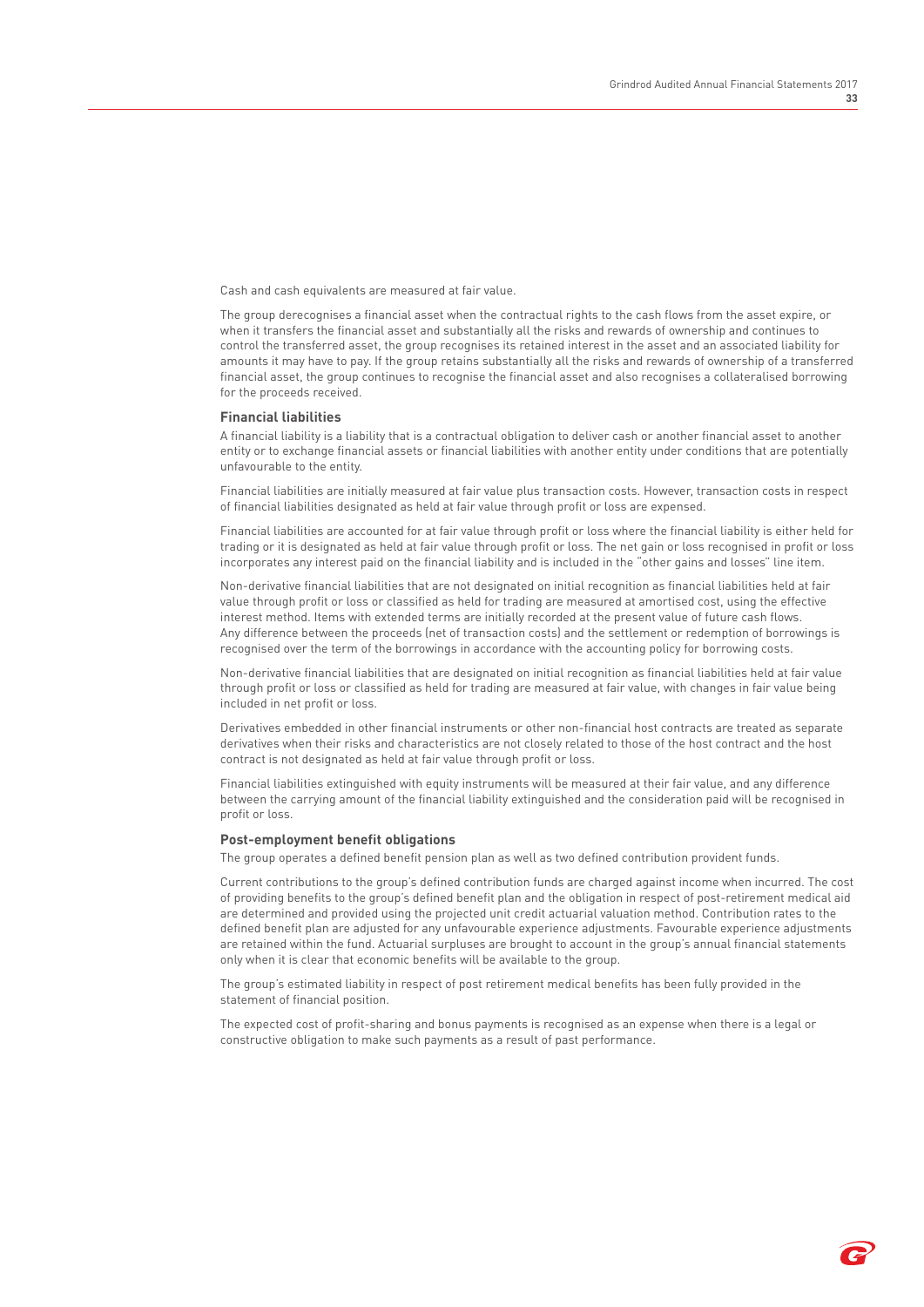# **Accounting policies** continued

## **Provisions**

Provisions are recognised when the group has a present legal or constructive obligation, as a result of past events, for which it is probable that an outflow of economic benefits will be required to settle the obligation, and a reliable estimate can be made for the amount of the obligation.

Provisions are measured at the best estimate of the consideration required to settle the present obligation at the end of the reporting period, taking into account the risks and uncertainties surrounding the obligation. Where the effect of discounting is material, provisions are measured at their present value using a pre-tax discount rate that reflects the current market assessment of the time value of money and the risks for which future cash flow estimates have not been adjusted.

When some or all of the economic benefits required to settle a provision are expected to be recovered from a third party, a receivable is recognised as an asset if it is virtually certain that reimbursement will be received and the amount of the receivable can be measured reliably.

### **Onerous contracts**

Full provision is made for the present obligations of the unavoidable future costs of fulfilling the terms of onerous ship charter contracts or contracts of affreightment to which the group is committed.

## **Contingent liabilities acquired in a business combination**

Contingent liabilities acquired in a business combination are recognised if the present obligation from past events and fair value can be reliably measured. After initial recognition and until the liability is settled, cancelled or expires the acquirer shall measure the contingent liability recognised in a business combination at the higher of the amount that would be recognised in terms of IAS 37, Provisions, Contingent Liabilities and Contingent Assets and the amount initially recognised less, if appropriate, cumulative amortisation recognised in accordance with IAS 18, Revenue.

## **Equity**

Debt and equity instruments are classified as either financial liabilities or as equity based on the substance of the contractual arrangement. Equity instruments issued by the group are recorded at the proceeds received, net of direct issue costs.

Rights, options or warrants issued by an entity for the holders to acquire a fixed number of the entity's equity instruments for a fixed amount of any currency are classified as equity instruments in the annual financial statements provided that the offer is made pro rata to all of its existing owners of the same class of its nonderivative equity instruments.

## **Income statement**

### **Revenue**

Revenue represents the gross inflow of economic benefits during the period arising in the course of the ordinary activities when those inflows result in increases in equity, other than increases relating to contributions from equity participants. Included in revenue are net invoiced sales to customers for goods and services, ship sales, freight, charter hire, handling fee revenue, commission and financial institution interest and fee income.

Revenue is measured at the fair value of the consideration received or receivable. Cash and settlement discounts, rebates, value added taxation and other indirect taxes are excluded from revenue. Where extended terms are granted, interest income is accounted for over the term until payment is received.

Revenue from the sale of goods is recognised when all of the following conditions are satisfied:

- The group has transferred to the buyer the significant risks and rewards of ownership of the goods;
- The group retains neither continuing managerial involvement to the degree usually associated with ownership nor effective control over the goods sold;
- The amount of revenue can be measured reliably:
- It is probable that the economic benefits associated with the transaction will flow to the group; and
- The costs incurred or to be incurred in respect of the transaction can be measured reliably.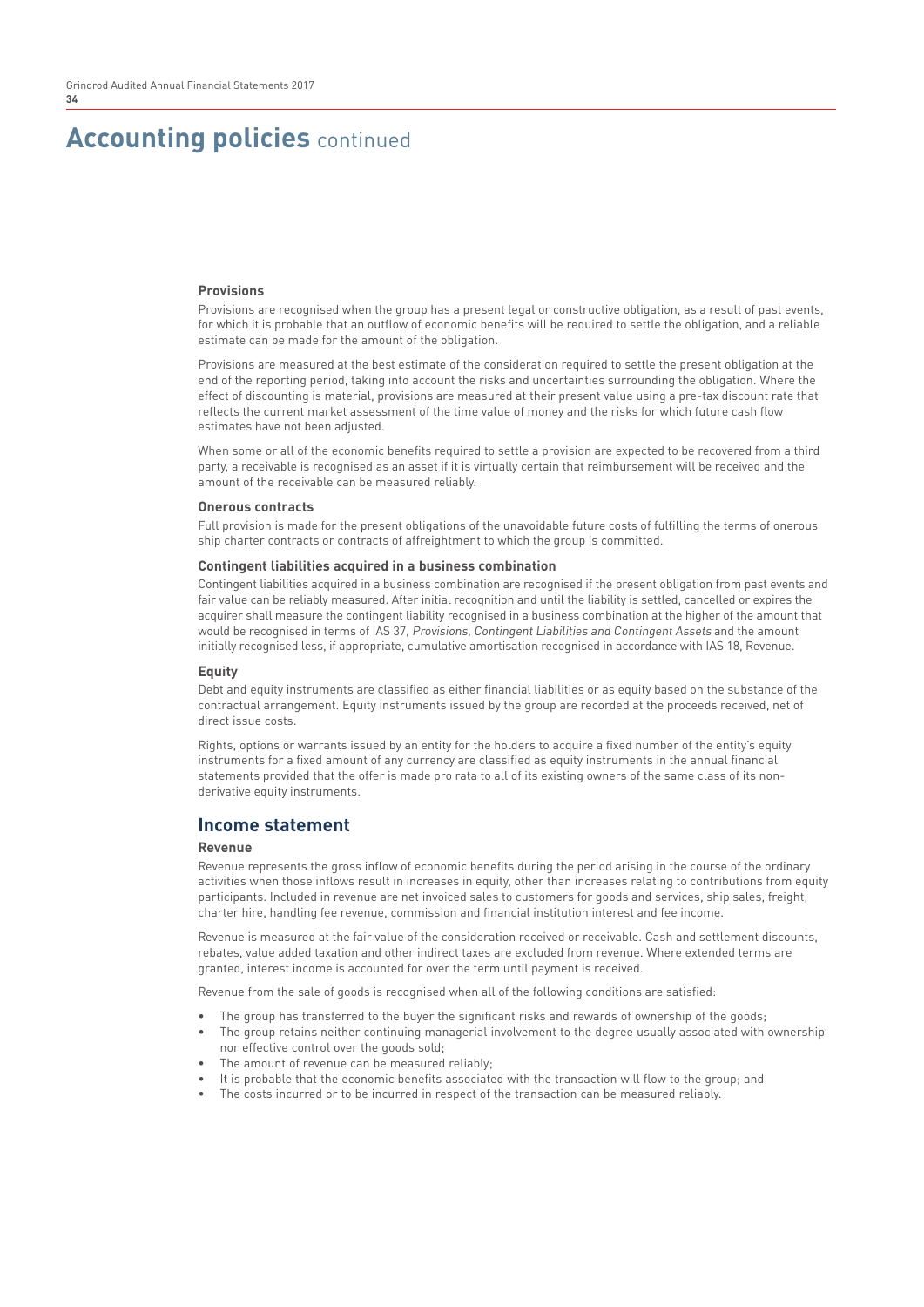Charter hire is recognised on a daily accrual basis. Freight revenue is recognised on completion of the voyage and for uncompleted voyages at year-end on the percentage of completion basis. Results of uncompleted voyages are included based on the estimated voyage result and the voyage time elapsed. Anticipated losses for contracts arising on uncompleted voyages are provided in full.

Where the group acts as agent and is remunerated on a commission basis, only the commission is included in revenue. Where the group acts as principal, the total value of business handled is included in revenue.

Fee income earned on origination of advances is deferred and recognised on a yield to maturity basis over the average life of the relevant advances. Where the receipt of knowledge based fee income is deferred by contractual agreement the present value of the fee income is recognised upfront and the accretion is recognised over the duration of the contractual receipt.

Dividend income from investments is recognised when the shareholders' rights to receive payment have been established.

Interest income is recognised on a time proportion basis which takes into account the effective yield on the asset. Interest income includes the amount of amortisation of any discount or premium.

Ship and locomotive sales are recognised when the significant risks and rewards of ownership have been transferred to the buyer.

### **Cost of sales**

When inventories and 'held-for-sale' inventories are sold, the carrying amount is recognised as part of cost of sales. Any write-down of inventories to net realisable value and all losses of inventories or reversals of previous writedowns or losses are recognised in cost of sales in the period the write-down, loss or reversal occurs.

#### **Employee benefit costs**

The cost of providing employee benefits is accounted for in the period in which the benefits are earned by employees.

The cost of short-term employee benefits is recognised in the period in which the service is rendered and is not discounted. The expected cost of short-term accumulating compensated absences is recognised as an expense as the employees render service that increases their entitlement or, in the case of non-accumulating absences, when the absences occur.

The group operates a share option scheme. The proceeds on share options are credited to share capital when exercised.

The expected cost of profit-sharing and bonus payments is recognised as an expense when there is a legal or constructive obligation to make such payments as a result of past performance.

Past service cost is recognised in profit or loss in the period of a plan amendment. Net interest is calculated by applying the discount rate at the beginning of the period to the net defined benefit liability or asset. Defined benefit costs are categorised as service cost (including current service costs, past service cost, as well as gains and losses on curtailments and settlements), net interest expense or income and remeasurement.

The group presents service cost and net interest expense or income in profit or loss. Curtailment gains and losses are accounted for as past service costs.

The employee benefit obligation recognised in the consolidated statement of financial position represents the actual deficit or surplus in the group's defined benefit plans. Any surplus resulting from this calculation is limited to the present value of any economic benefits available in the form of refunds from the plans or reductions in future contributions to the plans.

A liability for a termination benefit is recognised at the earlier of when the entity can no longer withdraw the offer of the termination benefit and when the entity recognises any related restructuring costs.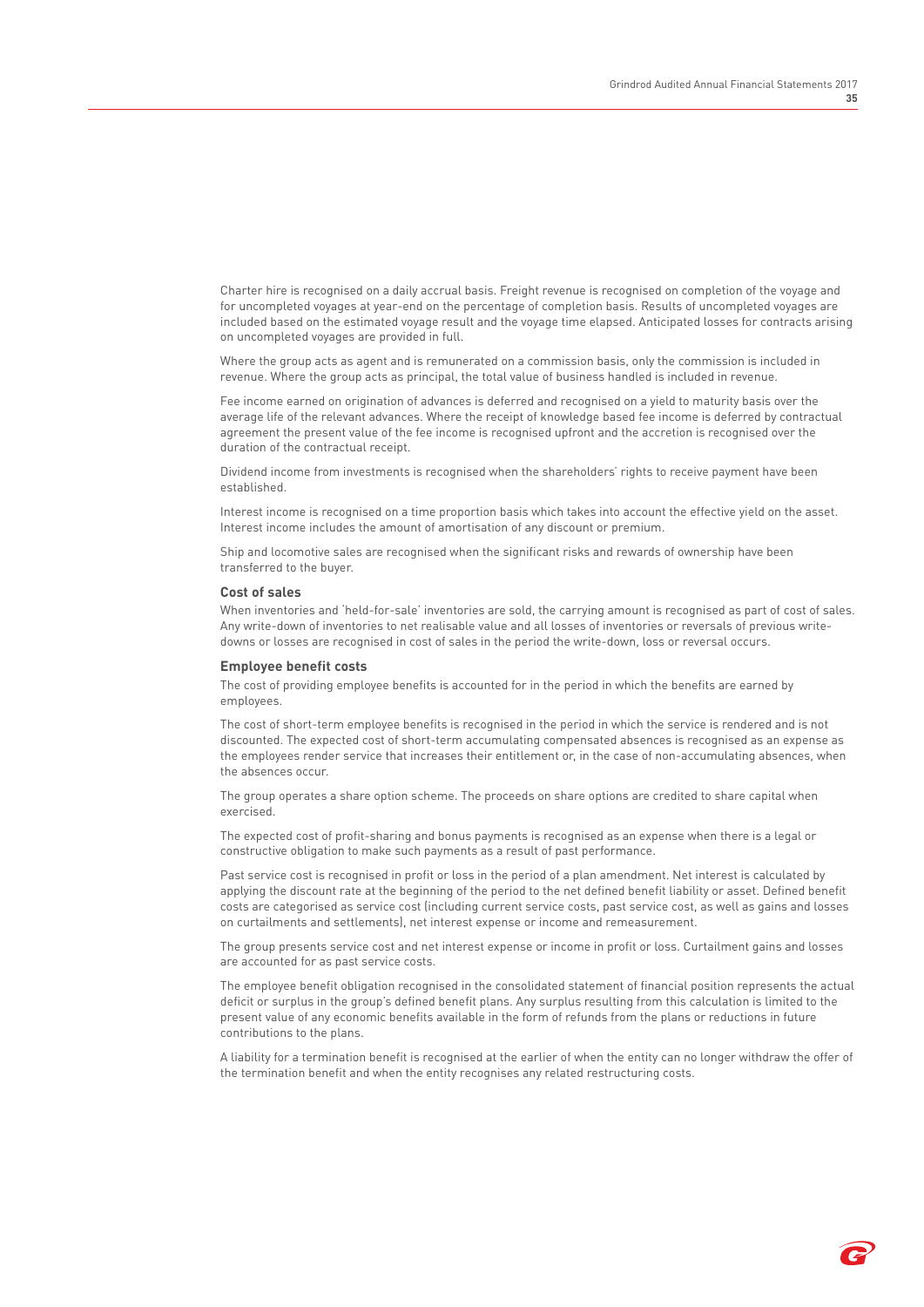# **Accounting policies** continued

# **Borrowing costs**

Borrowing costs (net of investment income earned on the temporary investment of specific borrowings pending their expenditure on qualifying assets) directly attributable to the acquisition, construction or production of assets that necessarily take a substantial period of time to get ready for their intended use or sale, are added to the cost of those assets, until such time as the assets are substantially ready for their intended use or sale. All other borrowing costs are expensed in the period in which they are incurred.

# **Non-trading items**

Non-trading items cover those amounts that are not considered to be of an operating/trading nature, and generally include re-measurements due to:

- impairments of goodwill and non-current assets:
- gains and losses on the measurement to fair value less costs to sell (or on the disposal) of assets or disposal groups constituting discontinued operations;
- gains and losses on the measurement to fair value less costs to sell of non-current assets or disposal groups classified as held-for-sale;
- gains and losses on the disposal of property, terminals, vehicles and equipment;
- recycling through profit or loss of foreign currency translation reserves upon disposal of entities whose functional currencies are different to the group's presentation currency;
- recycling through profit or loss of fair value gains and losses previously recognised directly in equity upon the disposal of available-for-sale financial assets and the realisation of hedges of a net investment in a foreign operation; and
- the group's proportionate share of exceptional items (determined on the same basis) of associates and joint ventures.

Re-measurements to fair value of other financial instruments (including amounts recycled through profit or loss under cash flow hedges that were previously recognised directly in equity) are not included in non-trading items.

#### **Taxation**

The charge for current taxation is based on the results for the year as adjusted for income that is exempt and expenses that are not deductible using tax rates that are applicable to taxable income.

Deferred taxation is recognised in profit or loss except when it relates to items credited or charged directly to equity, in which case it is also recognised in equity.

# **Transactions and events**

### **Hedge accounting**

If a fair value hedge meets the conditions for hedge accounting, any gain or loss on the hedged item attributable to the hedged risk is included in the carrying amount of the hedged item and recognised in profit or loss.

If a cash flow hedge meets the conditions for hedge accounting the portion of the gain or loss on the hedging instrument that is determined to be an effective hedge is recognised in the statement of comprehensive income and accumulated in equity and the ineffective portion is recognised in profit or loss. A hedge of the foreign currency risk of a firm commitment is designated and accounted for as a cash flow hedge.

If an effective hedge of a forecast transaction subsequently results in the recognition of a financial asset or financial liability, the associated gains or losses accumulated in equity are transferred to income in the same period in which the asset or liability affects profit or loss.

If a hedge of a forecast transaction subsequently results in the recognition of a non-financial asset or non-financial liability, the associated gains or losses accumulated in equity are included in the initial measurement of the acquisition cost or other carrying amount of the asset or liability.

If a hedge of a net investment in a foreign entity meets the conditions for hedge accounting, the portion of the gain or loss on the hedging instrument that is determined to be an effective hedge is recognised in other comprehensive income and accumulated in equity and the ineffective portion is recognised in profit or loss. On disposal of a foreign entity, the gain or loss accumulated in equity is transferred to profit or loss.

Hedge accounting is discontinued on a prospective basis when the hedge no longer meets the hedge accounting criteria (including when it becomes ineffective), when the hedge instrument is sold, terminated or exercised, when for cash flow hedges the forecast transaction is no longer expected to occur or when the hedge designation is revoked. Any cumulative gain or loss on the hedging instrument for a forecast transaction is retained in equity until the transaction occurs, unless the transaction is no longer expected to occur, in which case it is transferred to profit or loss for the period.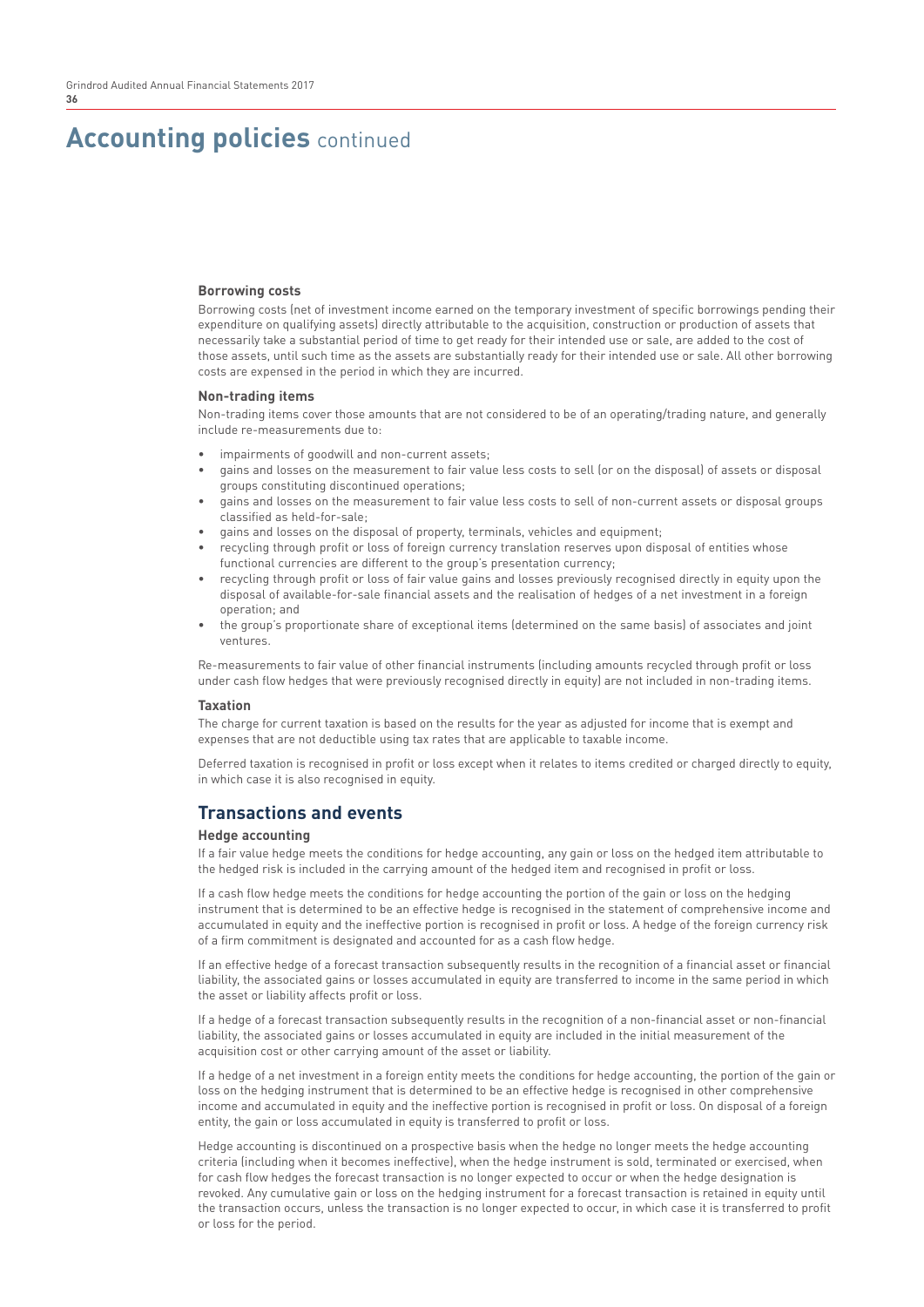### **Derivatives**

The group enters into derivative financial instruments in order to manage its exposure to interest rate and foreign exchange rate risk which have a cash flow impact. This includes forward exchange contracts, cross currency and interest rate swaps, futures, options and forward freight swap agreements.

Derivatives are initially recognised at fair value at the date a derivative contract is entered into and are subsequently measured to their fair value at each reporting date. The resultant gain or loss is recognised in profit or loss immediately unless the derivative is designated and effective as a hedging instrument, in which event the timing of the recognition in profit or loss depends on the nature of the hedge relationship. The group designates certain derivatives as either hedges of the fair value of recognised assets or liabilities or firm commitments (fair value hedges), hedges of highly probable forecast transactions or hedges of foreign currency risk of firm commitments (cash flow hedges), or hedges of net investments in foreign operations.

### **Impairment of assets**

At each reporting date the carrying amount of tangible and intangible assets is assessed to determine whether there is any indication that those assets may have suffered an impairment loss. If any such indication exists, the recoverable amount of the asset is estimated in order to determine the extent of the impairment loss. Where it is not possible to estimate the recoverable amount of an individual asset, the recoverable amount of the cash generating unit to which the asset belongs is estimated. Value in use, included in the calculation of the recoverable amount, is estimated taking into account future cash flows, forecast market conditions and the expected lives of the assets.

If the recoverable amount of an asset (or cash-generating unit) is estimated to be less than its carrying amount, its carrying amount is reduced to the higher of its recoverable amount and zero. The impairment loss is first allocated to reduce the carrying amount of goodwill and then to the other assets of the cash generating unit. Subsequent to the recognition of an impairment loss, the depreciation or amortisation charge for the asset is adjusted to allocate its remaining carrying value, less any residual value, over its remaining useful life.

Impairment losses on financial assets as well as trade and other receivables are determined based on specific and objective evidence that assets are impaired and are measured as the difference between the carrying amount of the assets and the present value of the estimated future cash flows discounted at the effective interest rate computed at initial recognition.

Impairment losses are recognised in profit or loss. If an impairment loss subsequently reverses, the carrying amount of the asset (or cash generating unit) is increased to the revised estimate of its recoverable amount but limited to the carrying amount that would have been determined had no impairment loss been recognised in prior years. A reversal of an impairment loss is recognised in profit or loss.

Goodwill and intangible assets with indefinite useful lives or not available for use and the cash generating units to which these assets have been allocated, are tested for impairment annually even if there is no indication of impairment. For the purpose of impairment testing, goodwill is allocated to each of the cash generating units expected to benefit from the synergies of the combination at inception of the combination. Impairment losses recognised on goodwill are not subsequently reversed. The attributable amount of goodwill is included in the profit or loss on disposal when the related business is sold.

#### **Leasing**

#### **Classification**

Leases are classified as finance leases, whenever the terms of the lease transfer substantially all the risks and rewards of ownership to the lessee, or operating leases at the inception of the lease.

### **In the capacity of a lessor**

Amounts due from lessees under a finance lease are recognised as receivables at the amount of the group's net investment in the leases. Finance lease income is allocated to accounting periods so as to reflect a constant periodic rate of return on the group's net investment outstanding in respect of the leases.

Rental income from operating leases is recognised on the straight-line basis over the term of the relevant lease. Initial direct costs incurred in negotiating and arranging an operating lease are added to the carrying amount of the leased asset and recognised on a straight-line basis over the lease term.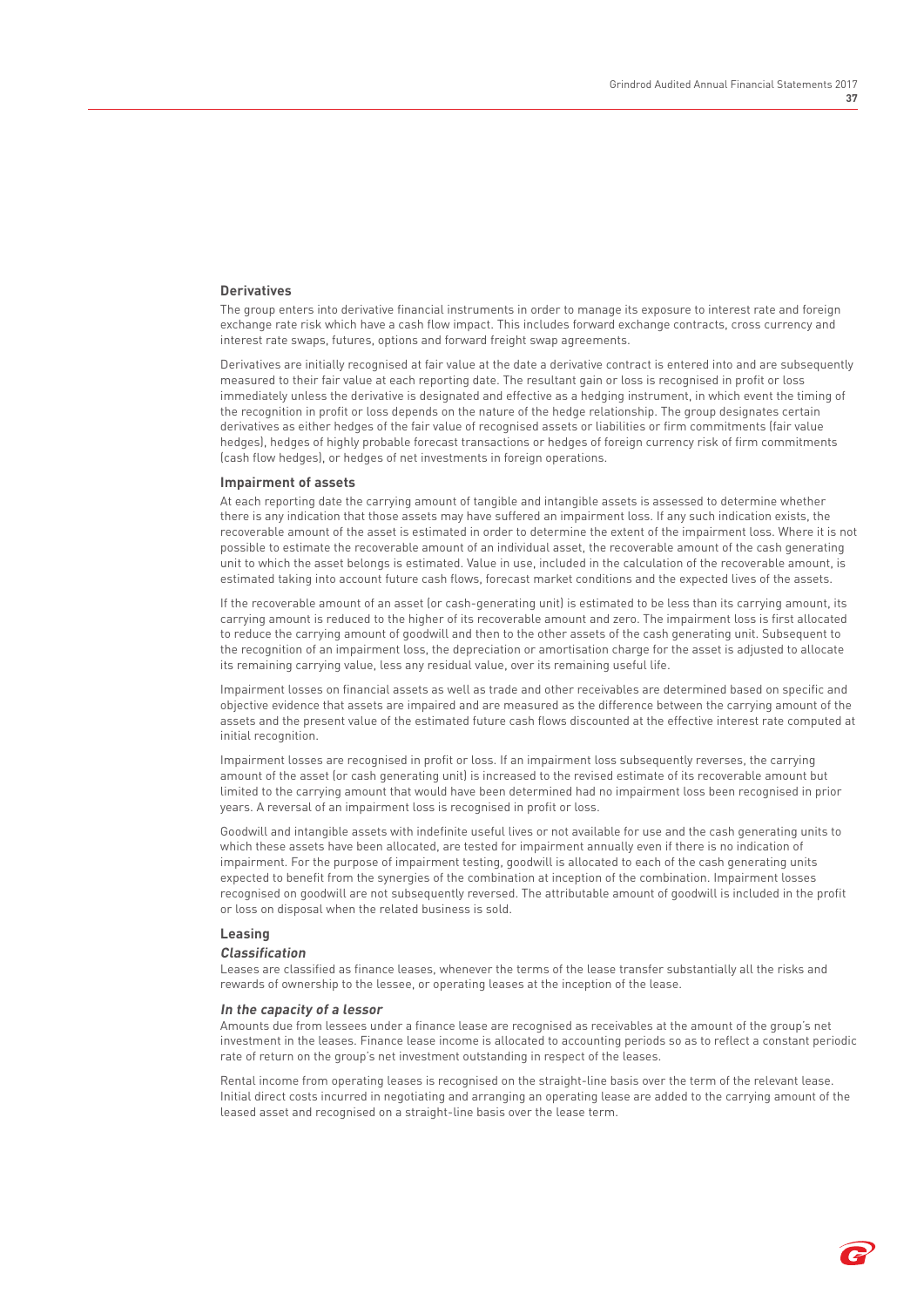# **Accounting policies** continued

### **In the capacity of a lessee**

Finance leases are recognised as assets and liabilities of the group at the lower of the fair value of the asset and the present value of the minimum lease payments at the date of acquisition. Finance costs represent the difference between the total leasing commitments and the fair value of the assets acquired. Finance costs are charged to profit or loss over the term of the lease and at interest rates applicable to the lease on the remaining balance of the obligations, unless they are directly attributable to qualifying assets, in which case they are capitalised in accordance with the group's general policy on borrowing costs. Contingent rentals are recognised as expenses in the periods in which they are incurred.

Rentals payable under operating leases are charged to income on the straight-line basis over the term of the relevant lease, except where another systematic basis is more representative of the time pattern in which economic benefits from the leased asset are consumed. Benefits received and receivable as an incentive to enter into an operating lease are also spread on the straight-line basis over the lease term.

#### **Government grants**

Government grants towards staff re-training costs are recognised as income over the periods necessary to match them with the related costs and are deducted in reporting the related expense.

Government grants whose primary condition is that the group should purchase, construct or otherwise acquire non-current assets are recognised as deferred revenue in the statement of financial position and transferred to profit or loss on a systematic and rational basis over the useful lives of the related assets.

# **Discontinued operations**

The results of discontinued operations are presented separately in the income statement and the assets and liabilities associated with these operations are included with non-current assets held-for-sale in the statement of financial position.

# **Share-based payments**

### **Equity settled share options**

Executive directors, senior executives and other employees have been granted equity settled share options in terms of the Grindrod Limited Share Option Scheme and the Grindrod Limited Forfeitable Share Plan (FSP).

Equity settled share-based payments are measured at fair value (excluding the effect of non market-based vesting conditions) at the date of grant and recognised in profit or loss on the straight-line basis over the vesting period, based on the estimated number of shares that will eventually vest and adjusted for the effect of non market-based vesting conditions. Fair value is measured using a binomial pricing model.

#### **Cash settled share based payments**

Share appreciation rights granted to employees for services rendered or to be rendered are raised as a liability and recognised in profit or loss immediately or, if vesting requirements are applicable, over the vesting period. The liability is remeasured annually until settled and any changes in value are recognised in profit or loss. Fair value is measured using a binomial pricing model.

### **Treasury shares**

Treasury shares are equity instruments of the company, held by other members of the consolidated group.

All costs relating to the acquisition of treasury shares as well as gains or losses on disposal or cancellation of treasury shares are recognised directly in equity.

### **Financial guarantee contracts**

Financial guarantee contracts are accounted for in terms of IFRS 4 Insurance Contracts and are measured initially at cost and thereafter, in accordance with IAS 37 Provisions, contingent liabilities and contingent assets.

# **Judgements made by management and key sources of estimation uncertainty**

Preparing annual financial statements in conformity with IFRS requires estimates and assumptions that affect reported amounts and related disclosures. Actual results could differ from these estimates. Key assumptions concerning the future, and other key sources of estimation uncertainty have a significant risk of causing a material adjustment to the carrying amount of assets and liabilities within the next financial year.

Certain accounting policies and key sources of estimation uncertainty have been identified as involving particularly complex or subjective judgements or assessments, as follows: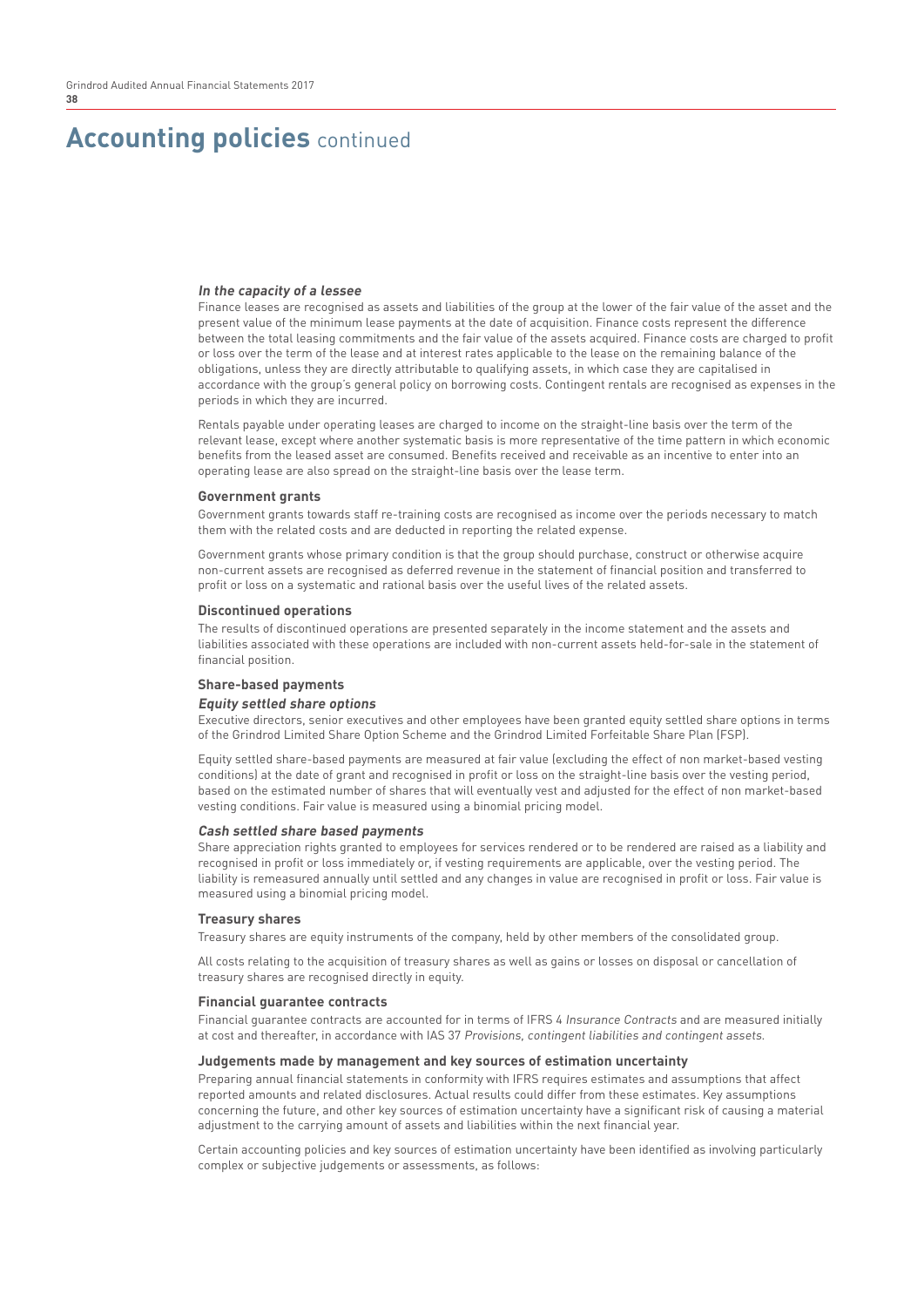# **Asset lives and residual values**

Property, terminals, vehicles and equipment are depreciated over their estimated useful life taking into account estimated residual values, where appropriate. The actual lives of the assets and residual values are assessed annually and may vary depending on a number of factors. In reassessing asset lives, factors such as technological innovation, product life cycles and maintenance programmes are taken into account. Residual value assessments consider issues such as future market conditions, the remaining life of the asset and projected disposal values. Consideration is also given to the extent of current profits and losses on the disposal of similar assets.

 Shipping maintains a young fleet of ships and generally aims to replace ships that are 15 years or older. As a result ships are depreciated over 15 years to the expected residual value of a ship of a similar age and specification. Management reassess the depreciation period of ships that surpass this limit with special consideration of the condition of the vessel and the purpose for which the ship was retained in the fleet. The estimated life is considered at each reporting date.

Residual values of the ships are reassessed by management at each reporting date based on the current shipping markets and the movement of the markets over the previous five years, the age of the vessel, the specifications and the condition of the ship. The current market related scrap values for demolitions in the Far East and India are used for older ships.

# **Deferred taxation assets**

Deferred taxation assets are recognised to the extent it is probable that taxable income will be available in future against which they can be utilised. Three-year business plans are prepared annually and approved by the boards of the company and its major operating subsidiaries. These plans include estimates and assumptions regarding economic growth, interest rates, inflation and competitive forces.

The plans contain profit forecasts and cash flows which are utilised in the assessment of the recoverability of deferred taxation assets.

Management also exercises judgment in assessing the likelihood that business plans will be achieved and that the deferred taxation assets are recoverable.

#### **Impairment of assets**

#### **Intangible assets and investments**

Goodwill and intangible assets with indefinite useful lives are considered for impairment at least annually. The recoverable amount of the assets reviewed for impairment is determined based on value-in-use calculations. Projected cash flows for these calculations are extracted from formal three-year business plans which are updated annually and approved by the board of directors.

Key assumptions used include expected revenue, working capital changes, future capital expenditure, economic growth, interest rates, inflation, and current and future market conditions. The discount rate calculations are derived using the relevant cash generating units weighted average cost of capital and takes into account both the cost of equity and cost of debt. The cost of equity is determined based a risk free rate adjusted for an equity risk premium and an industry specific beta. The cost of debt is based on target gearing ratios. The present value of these cash flows is compared to the current net asset value and, if lower, the assets are impaired to the present value. The impairment loss is first allocated to goodwill and then to the other assets of a cash-generating unit.

Where necessary, cash flow projections are revised to reflect changes in assumptions or market conditions identified subsequent to the finalisation of the budget process. Management performs a sensitivity analysis on various inputs in the valuation models to assess whether any changes in inputs result in any impairment of assets.

In the current year the group impaired investments in joint ventures by Rnil (2016: R141.0 million). The carrying value of the intangible assets, investments in joint ventures and associate is disclosed in notes 4, 6 and 7 respectively.

#### **Impairment of property, terminals, vehicles and equipment**

Property, terminals, vehicles and equipment are considered for impairment if there is a reason to believe that impairment may be necessary. Factors taken into consideration in reaching such a decision include the economic viability of the asset itself, past performance and current market conditions. The carrying value of property, terminals and equipment is disclosed in note 3.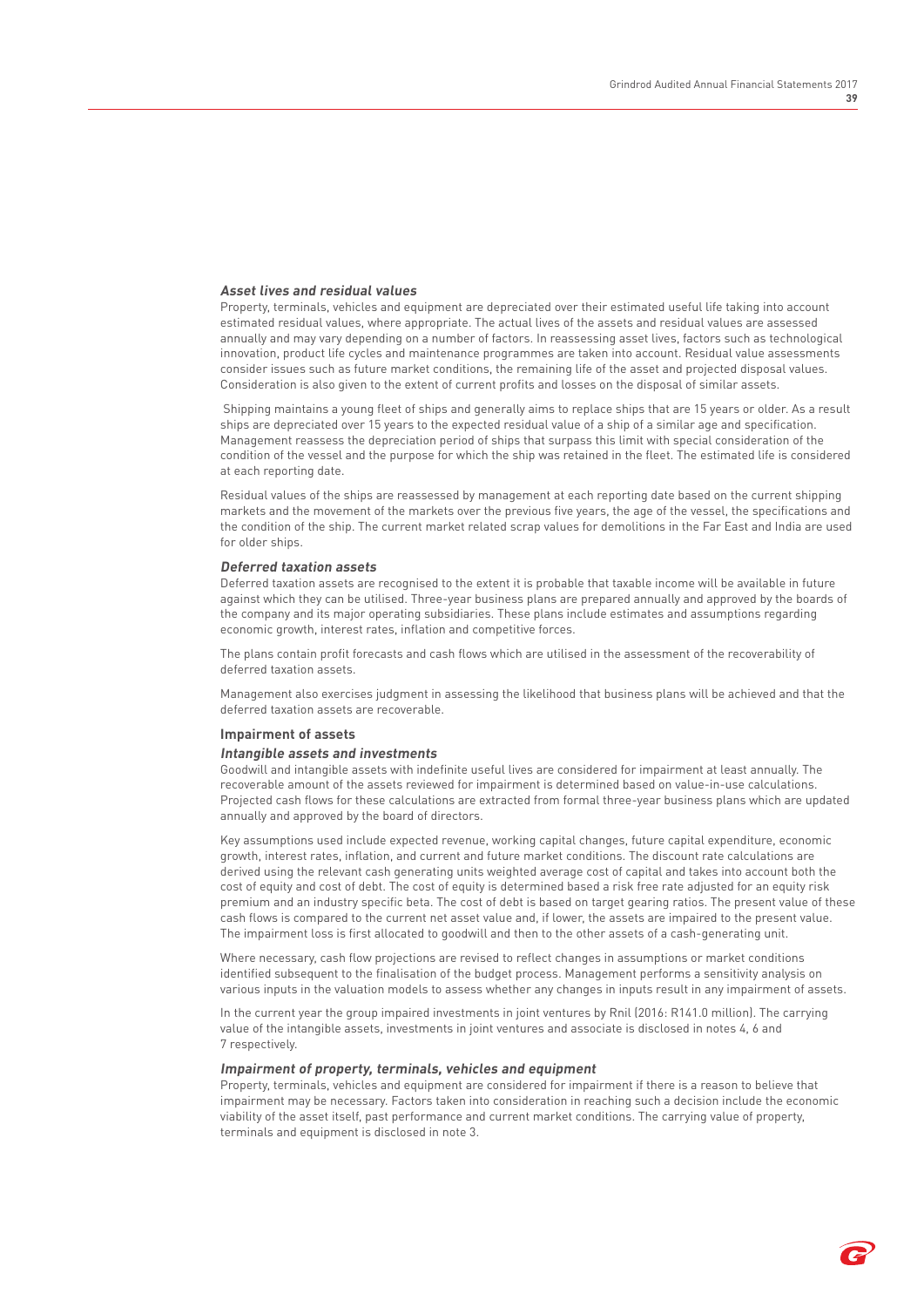# **Accounting policies** continued

# **Impairment of ships**

Ships (owned and leased) and ships under construction are considered for impairment annually. Management measures the recoverability of an asset by comparing its carrying amount against its recoverable amount. Recoverable amount is the higher of the fair value less costs to sell and value in use, which is the future cash flows that the ships are expected to generate from charter hire of the ships and the expected running costs thereof over its remaining useful life, with a cash inflow in the final year equal to the residual value of the ships. The future cash flows are discounted to their present value using an appropriate discount rate to reflect the time value of money. If the ship is considered to be impaired, an impairment loss is recognised to an amount in excess of the carrying value of the asset over its recoverable amount. The carrying value of ships is disclosed in note 3.

### **Significant joint arrangements**

Refer to note 5 for list of significant joint arrangements.

Management assesses contractual agreements in determining the classification of its joint arrangements. Under contractual agreements, where neither party has the right to unilaterally control the company or unanimous consent is required for all decisions made with regards to the relevant activities of the company, such entities are classified as joint ventures.

#### **Associates**

Associates are those entities in which the group has a significant influence, but not control, over the financial and operating policies. Significant influence is presumed to exist when the group holds between 20% and 50% of the voting power of another entity and where decisions about the relevant activities do not require unanimous consent of the parties

# **Fair value measurements and valuation processes**

Some of the group's assets and liabilities are measured at fair value for financial reporting purposes.

In estimating the fair value of an asset or liability, the group uses market-observable date to the extent it is available. Where Level 1 inputs are not available, the group engages third party qualifies valuers to perform the valuation.

Information about the valuation techniques and inputs used in determining the fair value of various assets and liabilities are disclosed in note 40.

### **Onerous contract provisions**

Full provision is made for the present obligations of the unavoidable future costs of fulfilling the terms of onerous ship charter contracts or contracts of affreightment to which the group is committed. Note 24 provides more detail on these provisions.

Management has estimated the onerous contract provisions based on the present value of the future charter payments that the group is expected to make under non-cancellable onerous operating charter agreements and contracts of affreightment, less charter revenue expected to be earned on the charter, the estimate is very sensitive to changes in the freight rates.

# **Post-employment benefit obligations**

Post-retirement defined benefits are provided for certain existing and former employees. Actuarial valuations are based on assumptions which include employee turnover, mortality rates, discount rates, expected long-term rate of return of retirement plan assets, healthcare inflation cost and rates of increase in compensation costs.

Judgement is exercised by management, assisted by advisors, in adjusting mortality rates to take account of actual mortality rates within the schemes.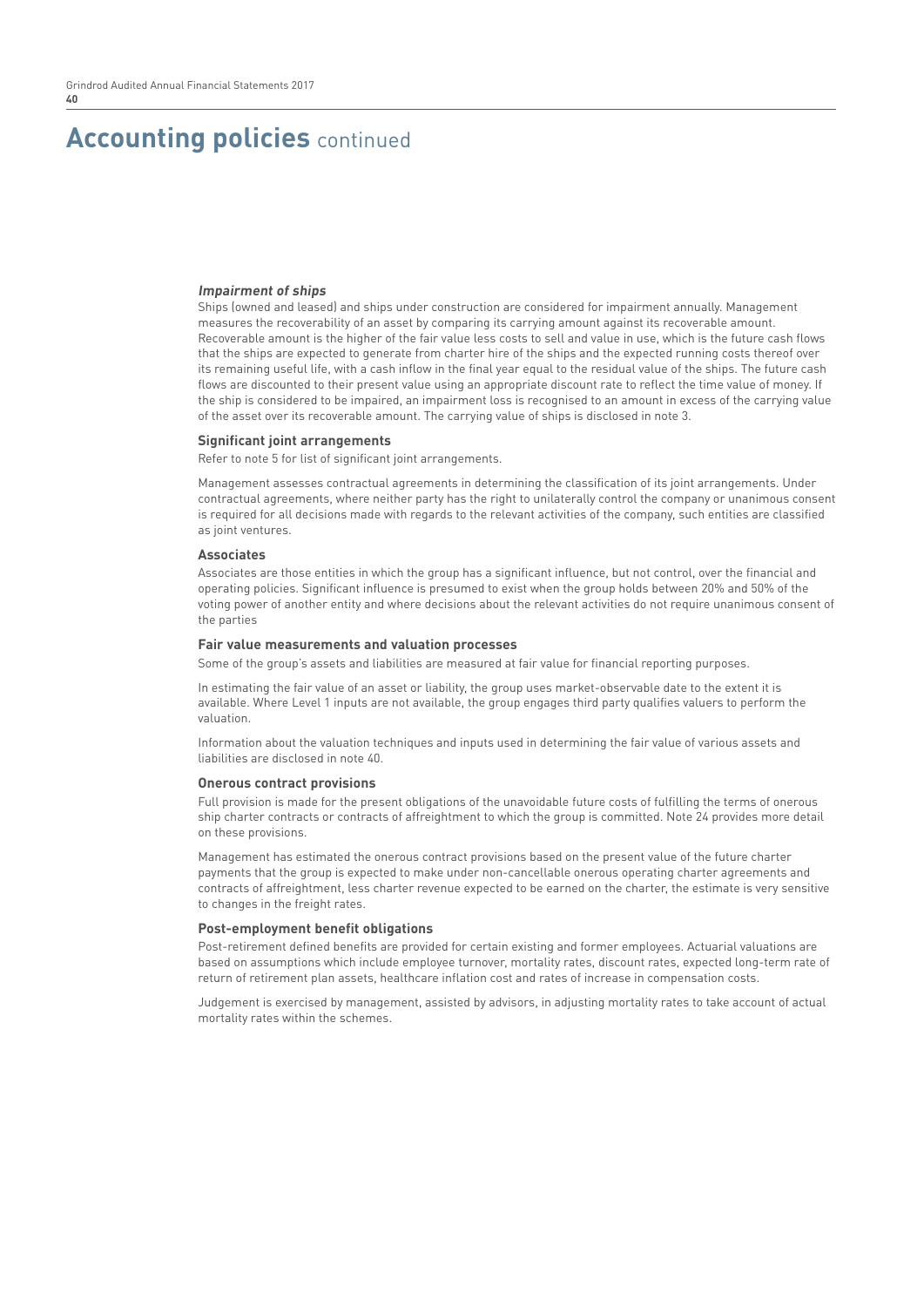# **Percentage completion of voyages**

The stage of completion of a voyage is determined by calculating the total number of actual days from the loading of the cargo at the commencement of a voyage to the period end, divided by the total estimated number of days from loading to discharging the cargo.

The duration of a voyage depends on the size of the vessel being loaded, cargo type and quantity, vessel speed as well as delays occasioned by weather or due to congestion at load or discharge ports.

# **Valuations of forward freight agreements ("FFAs")**

The FFAs are valued by comparing the strike price of the instrument against the estimated market spot earnings for the period that the instrument has been contracted. Management makes use of projected market earnings from reliable shipping brokers in order to assess the expected profits or losses from the transaction. Note 41 provides more detail.

### **Non-current assets held for sale**

Non-current assets and disposal groups are classified as held for sale if their carrying amount will be recovered principally through a sale transaction rather than through continuing use. This condition is regarded as met only when the asset (or disposal group) is available for immediate sale in its present condition subject only to terms that are usual and customary for the sales of such assets (or disposal groups) and its sale is highly probable. Management must be committed to the sales, which should be expected to qualify for recognition as a completed sale within one year from the date of classification.

When the group is committed to a sale plan involving loss of control of a subsidiary, all of the assets and liabilities of that subsidiary are classified as held for sale when the criteria described above are met, regardless of whether the group will retain a non-controlling interest in its former subsidiary after the sale.

When the group is committed to a sale plan involving disposal of an investment, or a portion of the investment, in an associate or joint venture, the investment or the portion of the investment that will be disposed of is classified as held for sale when the criteria described above are met, and the group discontinues the use of the equity method in relation to the portion that is classified as held for sale.

After the disposal takes place, the group accounts for any retained interest in the associate or joint venture in accordance with IAS 39 unless the retained interest continues to be an associate or joint venture, in which case the group uses the equity method.

Non-current assets (and disposal groups) classified as held for sale are measured at the lower of their carrying amounts and fair value less costs to sell. The fair value of a disposal group is anticipated proceeds to be received on disposal.

The group considers a sale of a business as highly probable when board approval, or shareholder approval where necessary, is obtained and an active plan to locate a buyer has been initiated.

### **Discontinued operations**

When a reporting segment has either been disposed of, or is classified as held for sale the group's prior year comparative consolidated income statement and segmental analysis is re-presented in accordance with IFRS 5 Non-current assets held for sale and discontinued operations.

All income and expense items have been excluded from the individual income statement line items and a single amount representing the post-tax profit or loss of discontinued operations has been disclosed.

Refer to notes 17 and 31 for details regarding non-current assets held for sale and discontinued operations.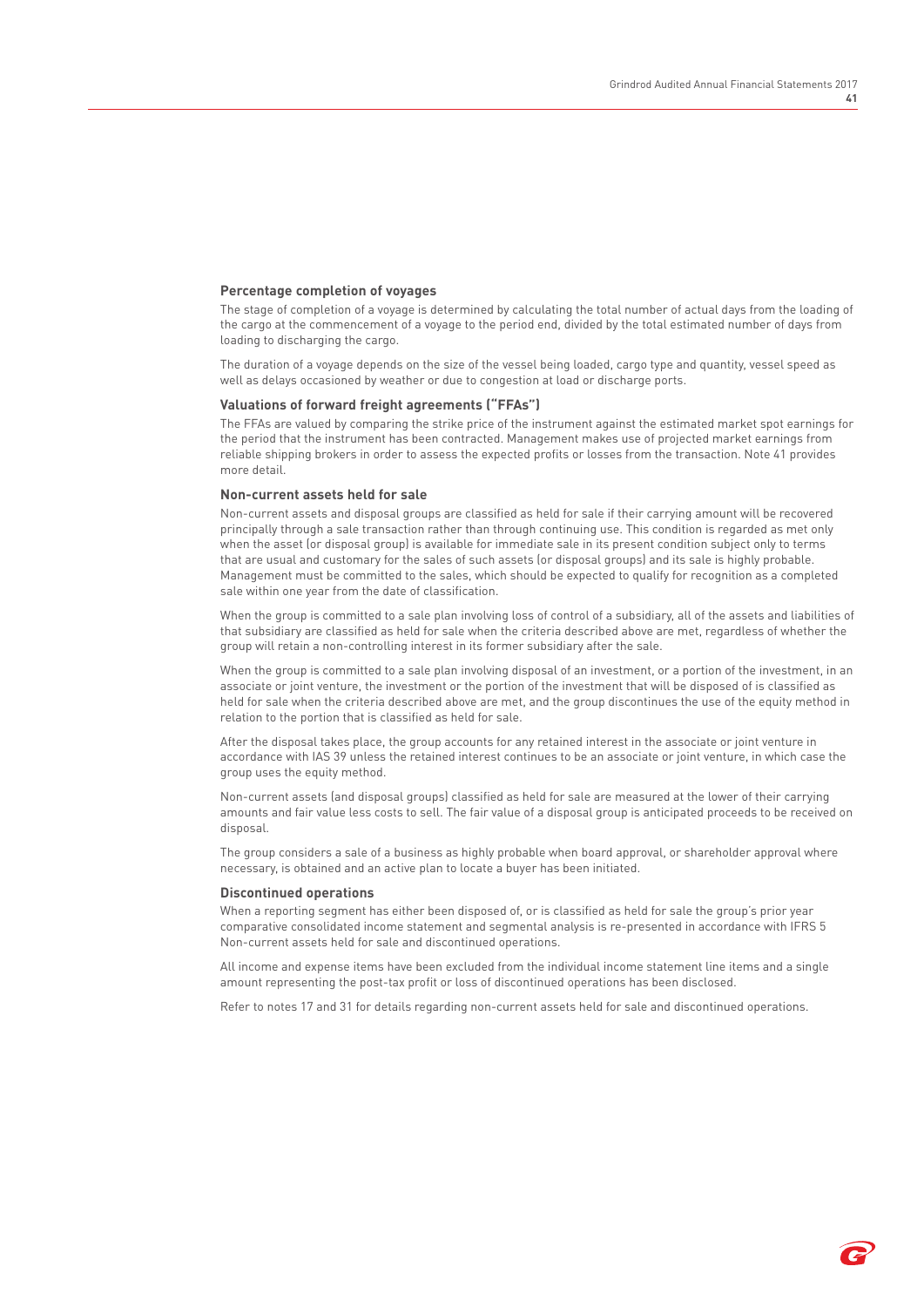# **14 Notes to the financial statements**

**for the year ended 31 December 2017**

# **1 NEW AND REVISED STANDARDS AFFECTING AMOUNTS REPORTED IN THE CURRENT YEAR**

The following new and revised IFRSs have been applied in the current year and have had no material effect on the annual financial statements.

#### **1.1 New and revised IFRSs applied with no material effect on the annual consolidated financial statements**

The following new and revised IFRSs have been adopted in these annual financial statements. The application of these new and revised IFRSs has not had any material impact on the amounts reported for the current and prior years and are mandatorily effective.

| Amendments to IAS 7 | Disclosure Initiative                                    |
|---------------------|----------------------------------------------------------|
| Amendment to IAS 12 | Recognition of Deferred Tax Assets for Unrealised Losses |
| Amendments to IFRSs | Annual Improvements to IFRSs 2014-2016 Cycle             |

# **1.2 New and revised IFRSs in issue but not yet effective**

The group has not applied the following new and revised IFRSs that have been issued but are not yet effective:

| IFRS 9                           | Financial Instruments <sup>1</sup>                                                                     |
|----------------------------------|--------------------------------------------------------------------------------------------------------|
| IFRS 15                          | Revenue from Contracts with Customers <sup>1</sup>                                                     |
| IFRS 16                          | Leases <sup>2</sup>                                                                                    |
| Amendments to IFRS 2             | Classification and Measurement of Share-based Payment<br>Transactions <sup>1</sup>                     |
| Amendments to IFRS 10 and IAS 28 | Sale or Contribution of Assets between and investor and its Associate<br>or Joint Venture <sup>3</sup> |
| Amendments to IAS 40             | Transfer of Investment Property <sup>1</sup>                                                           |
| Amendments to IFRS               | Annual Improvements to IFRS Standards 2014-2016 Cycle <sup>1</sup>                                     |
| IFRIC 22                         | Foreign Currency Transactions and Advance Consideration <sup>1</sup>                                   |

# **IFRS 9** *Financial Instruments*

IFRS 9 Financial Instruments became effective for annual periods beginning on or after 1 January 2018 and replaces the old IAS 39 Financial Instruments: Recognition and Measurement. The group will adopt the revised standard on 1 January 2018 and has completed an analysis of the expected impact of the adoption.

IFRS 9 consists of 3 significant modifications viz. the classification and measurement of financial instruments, a revision on the impairment of financial instruments and modifications to hedge accounting.

The revised standard requires that all financial assets be classified either at fair value through profit and loss, fair value through other comprehensive income for amortised cost based on the entity's business model for managing the financial assets and the contractual cash flows of the financial asset. Financial liabilities are classified at amortised cost or fair value. In relation to impairment, IFRS 9 requires the use of an expected credit loss model as opposed to an incurred credit loss model as required under IAS 39. This requires an entity to account for expected credit losses at each reporting date since initial recognition based on the level of increase in credit risk. The general hedge accounting requirements remain the same under IFRS 9 but there is greater flexibility in terms of the types of transactions eligible for hedge accounting viz. the types of instruments available for hedge accounting and types of risks that can be hedged. There has also been a simplification of hedge effectiveness testing.

2 Effective for annual periods beginning on or after 1 January 2019.

<sup>1</sup> Effective for annual periods beginning on or after 1 January 2018.

<sup>&</sup>lt;sup>3</sup> Effective for annual periods beginning on or after a date to be determined.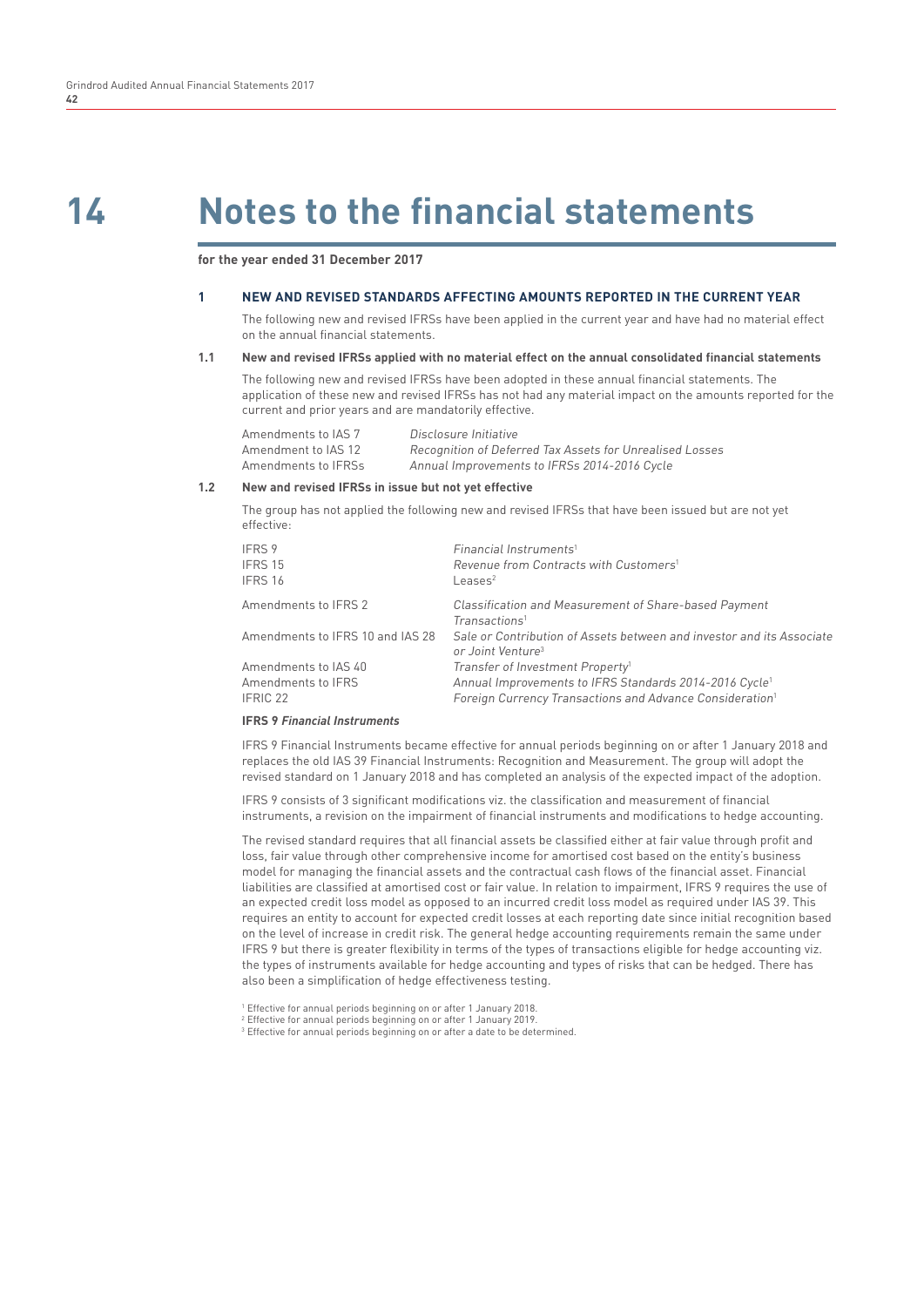# **1 NEW AND REVISED STANDARDS AFFECTING AMOUNTS REPORTED IN THE CURRENT YEAR**  (continued)

#### Impact on Grindrod Group

### Classification

The group does not expect any changes in the classification and measurement of financial instruments when transitioning to the new standards.

Under the current Financial Services business model, financial assets are measured at amortised cost, that is held to collect the contractual cash flows rather than held to realise fair value gains. Certain assets are designated at FVTPL under the fair value option. No change is anticipated for initial recognition of either assets or liabilities.

#### Impairment

For the Financial Services business, a detailed impairment assessment has been performed by management and the impact is not expected to be material.

The group will adopt the simplified approach for the impairment of trade receivables without a significant financing component and the general approach for all other financial assets including trade receivables that have a significant financing component.

#### Hedge accounting

The group does not anticipate any changes in terms of hedge accounting and will adopt IFRS 9 for hedging from the date of initial application prospectively.

A modified approach will be applied whereby prior year financial information will not be restated. Any differences between the carrying amount of financial instruments on transition will be recorded in opening retained earnings on the date of initial application.

#### **IFRS 15 Revenue from Contracts with Customers**

In May 2014, IFRS 15 was issued which establishes a single comprehensive model for entities to use in accounting for revenue arising from contracts with customers. IFRS 15 will supersede the current revenue recognition guidance including IAS 18 Revenue IAS 11 Construction Contracts and the related Interpretations when it becomes effective.

The core principal of IFRS 15 is that an entity should recognise revenue to depict the transfer of promised goods or services to customers in an amount that reflects the consideration to which the entity expects to be entitled in exchange for those goods or services. Specifically, the Standard introduces a 5-step approach to revenue recognition:

Step 1: Identify the contract with a customer

Step 2: Identify the performance obligations in the contract

Step 3: Determine the transaction price

Step 4: Allocate the transaction price to the performance obligations in the contract

Step 5: Recognise revenue when (or as) the entity satisfies a performance obligation

Under IFRS 15 an entity recognises revenue when (or as) a performance obligation is satisfied, i.e. when 'control' of the goods or services underlying the particular performance obligation is transferred to the customer. Far more prescriptive guidance has been added in IFRS 15 to deal with specific scenarios. Furthermore, extensive disclosures are required by IFRS 15.

Further to the above IFRS 15 Revenue from Contracts with Customers has been amended to clarify three aspects of the standard (identifying performance obligations principal versus agent considerations and licensing) and to provide some transition relief for modified contracts and completed contracts.2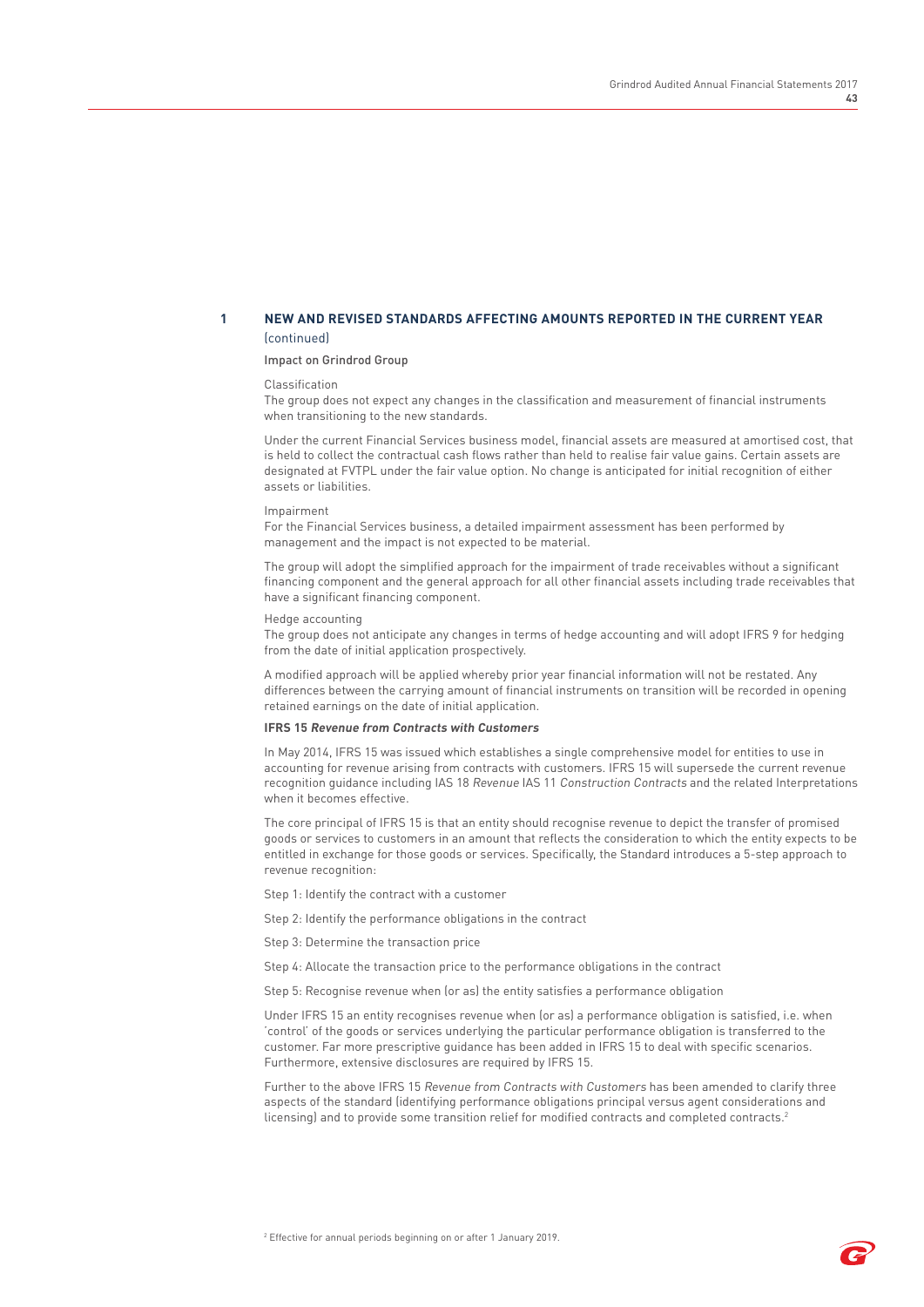**for the year ended 31 December 2017**

# **1 NEW AND REVISED STANDARDS AFFECTING AMOUNTS REPORTED IN THE CURRENT YEAR**  (continued)

Management has embarked on a detailed assessment of the group's diverse revenue streams and the impact on the group results. Based on these assessments management have identified the following items that will result in change to the current revenue recognition.

#### Estimation of variable payments

Certain divisions within the group engage in contracts with its customers whereby the price is linked volume i.e. take or pay contracts, the impact of which is separately addressed.

#### Performance obligation of freight revenue

Management have preliminarily assessed the performance obligation of each voyage under a freight revenue contract. The new standard will affect the revenue recognition at reporting the reporting date and is not anticipated to have a material impact on the financial results.

A modified approach will be applied whereby prior year financial information will not be restated.

# **IFRS 16 Leases**

IFRS 16 specifies how an IFRS reporter will recognise measure present and disclose leases. The standard provides a single lessee accounting model, requiring lessees to recognise assets and liabilities for all leases unless the lease term is 12 months or less or the underlying asset has a low value.

### **Lessee accounting**

IFRS introduces significant changes to lessee accounting: it removes the distinction between operating and finance leases under IAS 17 and requires a lessee to recognise a right- of- use asset and a lease liability at lease commencement for all leases except for short- term leases and leases of low value assets.

The right-of-use asset is initially measured at cost and subsequently measured at cost (subject to certain exceptions) less accumulated depreciation and impairment losses, adjusted for any reimbursement of the lease liability.

The lease liability is initially measured at the present value of the lease payments that are not paid at that date. Subsequently, the lease liability is adjusted for interest and lease payments, as well as the impact of lease modifications, amongst others.

If a lessee elects not to apply the general requirements of IFRS 16 to short-term leases (i.e. one that does not include a purchase option and has a lease term at commencement date of 12 months or less) and leases of low value assets, the lessee should recognise the lease payments associated to those leases as an expense on either a straight- line basis over the lease term or another systematic basis, similar to the current accounting for operating leases.

# **Lessor accounting**

In contrast to lessee accounting the IFRS 16 lessor accounting requirements remain largely unchanged from IAS 17, which continue to require a lessor to classify a lease as either an operating lease or finance lease.

The directors anticipate that the application of IFRS 16 in the future will have a material impact on amounts reported in respect of its financial assets and financial liabilities as there are a significant number of leases in its operations. Assets will increase on the recognition of "right of use" of an underlying asset and liabilities will increase for the obligation to make lease payments. The profit and loss will be affected as the relevant lease expenses will be recognised as amortisation and interest. The Cash Flow Statement will be affected by lease payments being classified as cash flow from financing activities instead of cash flow from operating activities. It is considered too early to disclose an effect of implementing the new standard.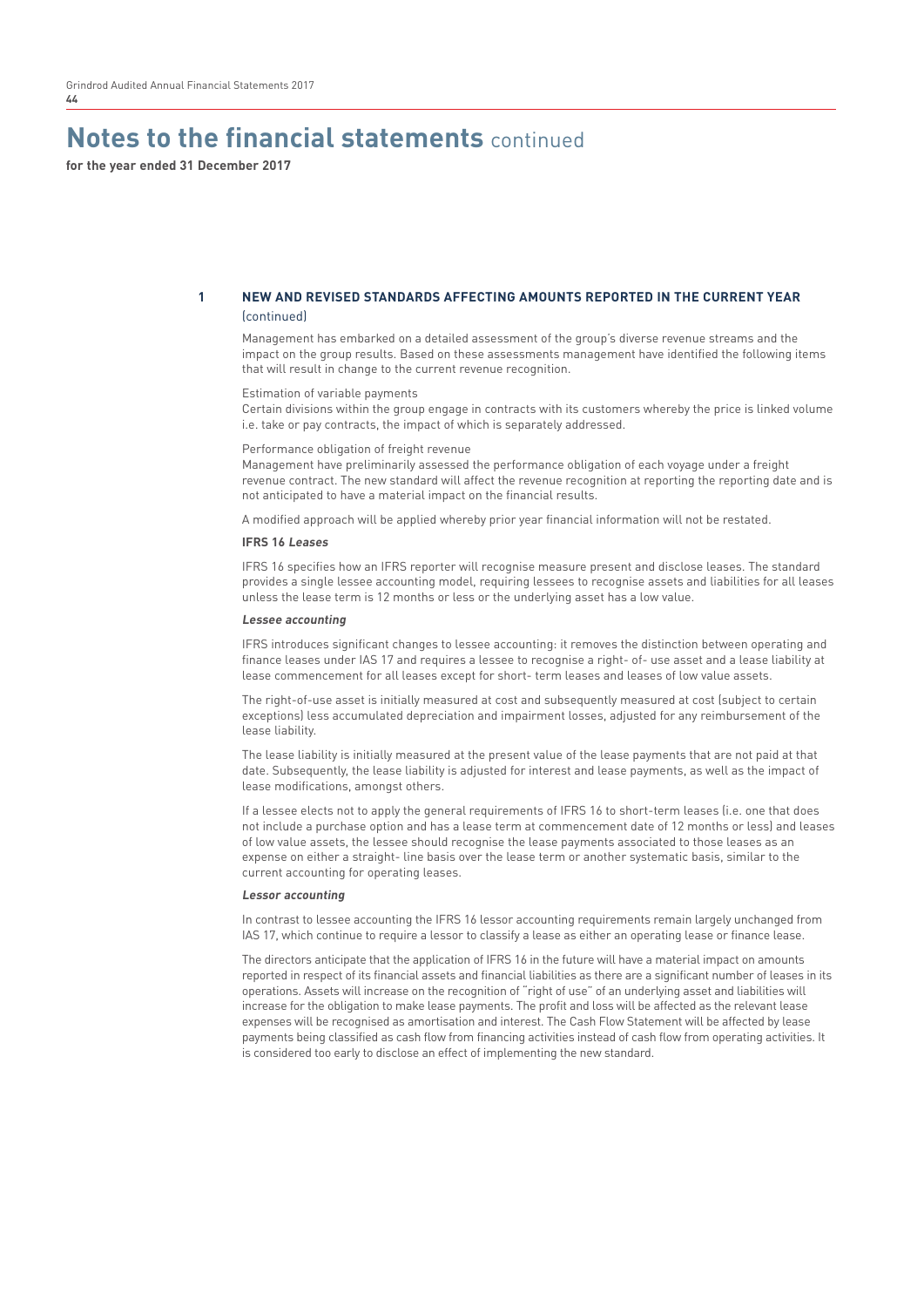# **1 NEW AND REVISED STANDARDS AFFECTING AMOUNTS REPORTED IN THE CURRENT YEAR**  (continued)

**Additional amendments to standards**

| Amendments to IFRS 2 Classification and<br><b>Measurement of Share-based Payment</b><br><b>Transactions</b>                                                                                                                                                                                                                                                                                                                                                                                                                         | The directors of the company do not anticipate that the<br>application of these amendments will have a significant<br>impact on the group's consolidated financial<br>statements |
|-------------------------------------------------------------------------------------------------------------------------------------------------------------------------------------------------------------------------------------------------------------------------------------------------------------------------------------------------------------------------------------------------------------------------------------------------------------------------------------------------------------------------------------|----------------------------------------------------------------------------------------------------------------------------------------------------------------------------------|
| Amendments to IFRS 10 and IAS 28 Sale or<br>contributions of assets between an Investor<br>and its Associate or Joint Venture                                                                                                                                                                                                                                                                                                                                                                                                       | The directors of the company do not anticipate that the<br>application of these amendments will have a significant<br>impact on the group's consolidated financial<br>statements |
| Amendments to IAS 40 Transfers of<br><b>Investment Property</b>                                                                                                                                                                                                                                                                                                                                                                                                                                                                     | The directors of the company do not anticipate that the<br>application of these amendments will have a significant<br>impact on the group's consolidated financial<br>statements |
| Annual Improvements to IFRSs 2014 - 2016<br><b>Cycle and other Amendments</b><br>The annual improvements make amendments<br>to the following standards:                                                                                                                                                                                                                                                                                                                                                                             | The directors of the company do not anticipate that the<br>application of these amendments will have a significant<br>impact on the group's consolidated financial<br>statements |
| <b>IFRS 1 - Removes the short-term</b><br>exemptions in paragraphs E3-E7 of IFRS 1,<br>as they are no longer required.<br><b>IAS 28 - Clarifies that the election to</b><br>۰<br>measure at fair value through profit or loss<br>an investment in an associate or a joint<br>venture that is held by an entity that is a<br>venture capital organisation, or other<br>qualifying entity, is available for each<br>investment in an associate or joint venture<br>on an investment-by-investment basis,<br>upon initial recognition. |                                                                                                                                                                                  |
| <b>IFRIC 22 Foreign Currency Transactions and</b><br><b>Advance Consideration</b>                                                                                                                                                                                                                                                                                                                                                                                                                                                   | The directors of the company do not anticipate that the<br>application of these amendments will have a significant<br>impact on the group's consolidated financial<br>statements |

# **2 RESTATEMENT OF THE FINANCIAL RESULTS FOR THE YEAR ENDED 31 DECEMBER 2016**

# **Restatement**

In the prior year, the group acquired a 75% share in Nacala Intermodal Terminal Investments on 31 October 2017. The initial accounting for this business combination was prepared using provisional values as permitted in term of IFRS 3 paragraph 45. The provisional account has now been finalised. Consequently the comparative figures have been adjusted retrospectively. The effect of the adjustment resulted in an increase in the value of leasehold land and buildings, intangible assets and the related deferred tax liability offset by a decrease in goodwill. There is no impact on profit or loss.

In the prior year, ships held-for-sale was incorrectly disclosed as held-for-sale assets under inventory instead of remaining in ships, property, terminals, machinery, vehicles and equipment. This prior period error was due to an incorrect interpretation of the treatment of a change in intention relating to dual purpose assets under IAS 16 Property, plant and equipment. The effect of the adjustment resulted in an increase in the value of ships offset by a decrease in inventory. There is no impact on profit or loss.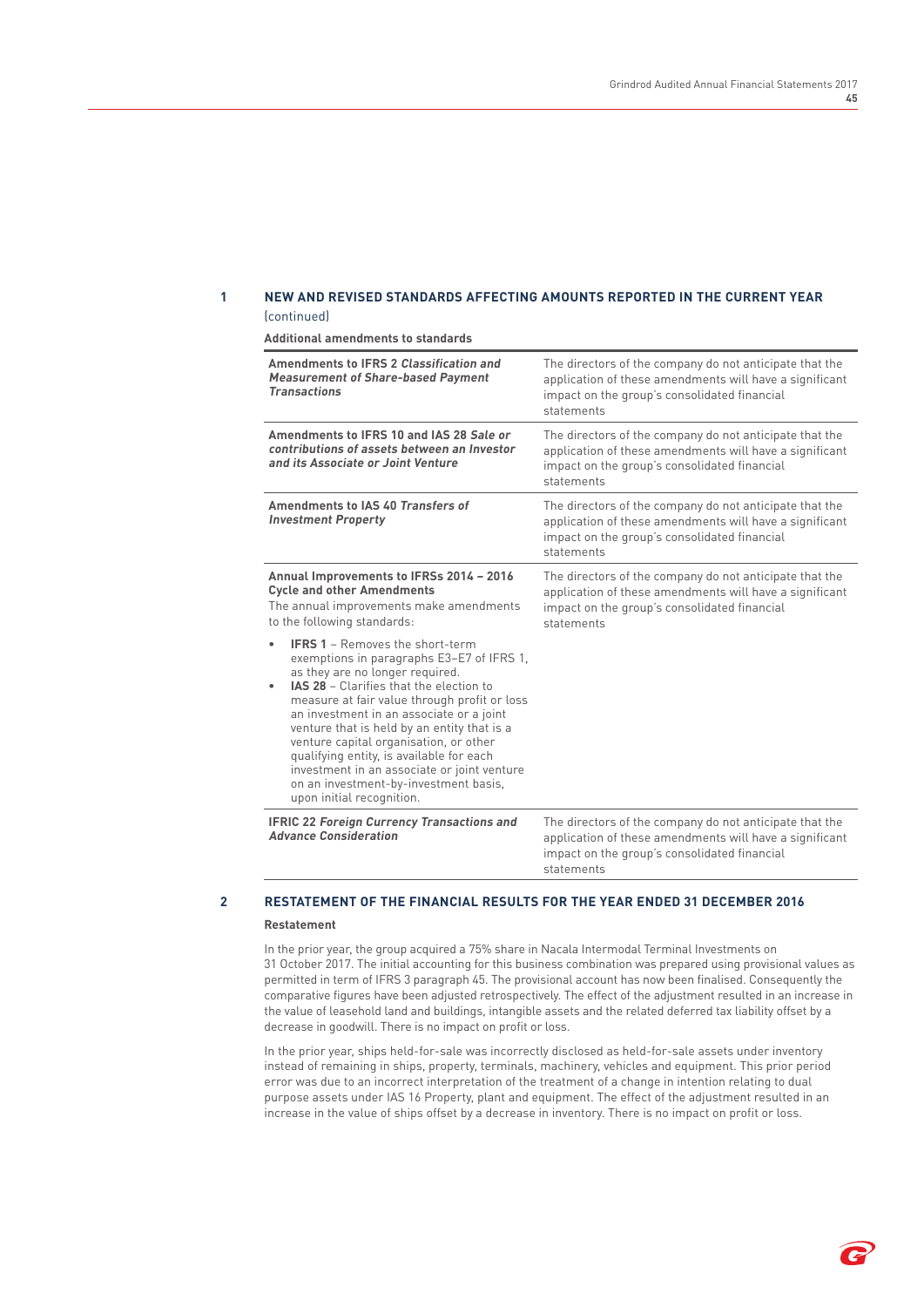**for the year ended 31 December 2017**

# **2 CHANGES IN ACCOUNTING POLICIES AND DISCLOSURES** (continued) **STATEMENT OF FINANCIAL POSITION FOR THE YEAR ENDED 31 DECEMBER 2016**

| 2016<br>As previously<br>stated<br>Adjustment<br>Restated<br>R'000<br>R'000<br>R'000<br><b>ASSETS</b><br><b>Non-current assets</b><br>Ships property terminals, machinery, vehicles and<br>equipment<br>5 351 224<br>259 338<br>5 610 562<br>Intangible assets<br>1060807<br>[30 526]<br>1 030 281<br>Investments in subsidiaries<br>3 947 765<br>3 947 765<br>Investments in joint ventures<br>852 225<br>852 225<br>Investments in associates<br>Investment property<br>128 891<br>128 891<br>Other investments<br>1819107<br>1819107<br>Deferred taxation<br>87 062<br>87 062<br>Derivative financial assets<br>Finance lease receivables<br>730<br>730<br>Recoverables on cancelled ships<br>13 247 811<br>13 476 623<br>228 812<br>Total non-current assets<br>5 854 734<br>Loans and advances to bank customers<br>5 854 734<br><b>Current assets</b><br>Liquid assets and short-term negotiable securities<br>1801065<br>1801065<br>Inventories<br>(225885)<br>429 984<br>204 099<br>Trade and other receivables<br>3748461<br>3748461<br>67040<br>67040<br>Taxation<br>Short-term loans<br>9 478 073<br>Cash and cash equivalents<br>9 478 073<br>Non-current assets classified as held-for-sale<br>1 549 072<br>1 549 072<br>17 073 695<br>(225885)<br>16 847 810<br>Total current assets<br>36 179 167<br><b>Total assets</b><br>36 176 240<br>2927<br><b>EQUITY AND LIABILITIES</b><br><b>Capital and reserves</b><br>5 971 721<br>5 971 721<br>Share capital and premium<br>Equity compensation reserve<br>68 513<br>68 513<br>Non-distributable reserves<br>4 494 721<br>4 494 721<br>5 217 482<br>5 217 482<br>Accumulated profit<br>Equity attributable to owners of the company<br>15 752 437<br>15 752 437<br>48 919<br>48 919<br>Non-controlling interests<br>15 801 356<br>15 801 356<br><b>Total equity</b><br><b>Non-current liabilities</b><br>1 423 339<br>1 423 339<br>Long-term borrowings<br>Financial services funding instruments<br>803 489<br>803 489<br>Derivative financial liabilities<br>10 521<br>10 521<br>261817<br>2927<br>264744<br>Deferred taxation<br>55 373<br>55 373<br>Provision for post-retirement medical aid<br>55 552<br>55 552<br>Provisions<br>2927<br>2610091<br>Total non-current liabilities<br>2 613 018<br>Deposits from bank customers<br>13 610 140<br>13 610 140<br><b>Current liabilities</b><br>1626 901<br>1626 901<br>Trade and other payables<br>87 520<br>87 520<br>Provisions<br>Current portion of long-term borrowings<br>634 240<br>634 240<br>Current portion of financial services funding instruments<br>191 187<br>191 187<br>274 797<br>274 797<br>Short-term borrowings and overdraft<br>116 899<br>Taxation<br>116 899<br>Non-current liabilities associated with assets classified as<br>held-for-sale (note 17)<br>1 223 109<br>1 223 109<br>Total current liabilities<br>4 154 653<br>4 154 653<br>2927<br><b>Total equity and liabilities</b><br>36 176 240<br>36 179 167 |  | <b>CONSOLIDATED</b> |  |
|------------------------------------------------------------------------------------------------------------------------------------------------------------------------------------------------------------------------------------------------------------------------------------------------------------------------------------------------------------------------------------------------------------------------------------------------------------------------------------------------------------------------------------------------------------------------------------------------------------------------------------------------------------------------------------------------------------------------------------------------------------------------------------------------------------------------------------------------------------------------------------------------------------------------------------------------------------------------------------------------------------------------------------------------------------------------------------------------------------------------------------------------------------------------------------------------------------------------------------------------------------------------------------------------------------------------------------------------------------------------------------------------------------------------------------------------------------------------------------------------------------------------------------------------------------------------------------------------------------------------------------------------------------------------------------------------------------------------------------------------------------------------------------------------------------------------------------------------------------------------------------------------------------------------------------------------------------------------------------------------------------------------------------------------------------------------------------------------------------------------------------------------------------------------------------------------------------------------------------------------------------------------------------------------------------------------------------------------------------------------------------------------------------------------------------------------------------------------------------------------------------------------------------------------------------------------------------------------------------------------------------------------------------------------------------------------------------------------------------------------------------------------------------------------------------------------------------------------------------------------------------------------------------------------------------------------------------|--|---------------------|--|
|                                                                                                                                                                                                                                                                                                                                                                                                                                                                                                                                                                                                                                                                                                                                                                                                                                                                                                                                                                                                                                                                                                                                                                                                                                                                                                                                                                                                                                                                                                                                                                                                                                                                                                                                                                                                                                                                                                                                                                                                                                                                                                                                                                                                                                                                                                                                                                                                                                                                                                                                                                                                                                                                                                                                                                                                                                                                                                                                                            |  |                     |  |
|                                                                                                                                                                                                                                                                                                                                                                                                                                                                                                                                                                                                                                                                                                                                                                                                                                                                                                                                                                                                                                                                                                                                                                                                                                                                                                                                                                                                                                                                                                                                                                                                                                                                                                                                                                                                                                                                                                                                                                                                                                                                                                                                                                                                                                                                                                                                                                                                                                                                                                                                                                                                                                                                                                                                                                                                                                                                                                                                                            |  |                     |  |
|                                                                                                                                                                                                                                                                                                                                                                                                                                                                                                                                                                                                                                                                                                                                                                                                                                                                                                                                                                                                                                                                                                                                                                                                                                                                                                                                                                                                                                                                                                                                                                                                                                                                                                                                                                                                                                                                                                                                                                                                                                                                                                                                                                                                                                                                                                                                                                                                                                                                                                                                                                                                                                                                                                                                                                                                                                                                                                                                                            |  |                     |  |
|                                                                                                                                                                                                                                                                                                                                                                                                                                                                                                                                                                                                                                                                                                                                                                                                                                                                                                                                                                                                                                                                                                                                                                                                                                                                                                                                                                                                                                                                                                                                                                                                                                                                                                                                                                                                                                                                                                                                                                                                                                                                                                                                                                                                                                                                                                                                                                                                                                                                                                                                                                                                                                                                                                                                                                                                                                                                                                                                                            |  |                     |  |
|                                                                                                                                                                                                                                                                                                                                                                                                                                                                                                                                                                                                                                                                                                                                                                                                                                                                                                                                                                                                                                                                                                                                                                                                                                                                                                                                                                                                                                                                                                                                                                                                                                                                                                                                                                                                                                                                                                                                                                                                                                                                                                                                                                                                                                                                                                                                                                                                                                                                                                                                                                                                                                                                                                                                                                                                                                                                                                                                                            |  |                     |  |
|                                                                                                                                                                                                                                                                                                                                                                                                                                                                                                                                                                                                                                                                                                                                                                                                                                                                                                                                                                                                                                                                                                                                                                                                                                                                                                                                                                                                                                                                                                                                                                                                                                                                                                                                                                                                                                                                                                                                                                                                                                                                                                                                                                                                                                                                                                                                                                                                                                                                                                                                                                                                                                                                                                                                                                                                                                                                                                                                                            |  |                     |  |
|                                                                                                                                                                                                                                                                                                                                                                                                                                                                                                                                                                                                                                                                                                                                                                                                                                                                                                                                                                                                                                                                                                                                                                                                                                                                                                                                                                                                                                                                                                                                                                                                                                                                                                                                                                                                                                                                                                                                                                                                                                                                                                                                                                                                                                                                                                                                                                                                                                                                                                                                                                                                                                                                                                                                                                                                                                                                                                                                                            |  |                     |  |
|                                                                                                                                                                                                                                                                                                                                                                                                                                                                                                                                                                                                                                                                                                                                                                                                                                                                                                                                                                                                                                                                                                                                                                                                                                                                                                                                                                                                                                                                                                                                                                                                                                                                                                                                                                                                                                                                                                                                                                                                                                                                                                                                                                                                                                                                                                                                                                                                                                                                                                                                                                                                                                                                                                                                                                                                                                                                                                                                                            |  |                     |  |
|                                                                                                                                                                                                                                                                                                                                                                                                                                                                                                                                                                                                                                                                                                                                                                                                                                                                                                                                                                                                                                                                                                                                                                                                                                                                                                                                                                                                                                                                                                                                                                                                                                                                                                                                                                                                                                                                                                                                                                                                                                                                                                                                                                                                                                                                                                                                                                                                                                                                                                                                                                                                                                                                                                                                                                                                                                                                                                                                                            |  |                     |  |
|                                                                                                                                                                                                                                                                                                                                                                                                                                                                                                                                                                                                                                                                                                                                                                                                                                                                                                                                                                                                                                                                                                                                                                                                                                                                                                                                                                                                                                                                                                                                                                                                                                                                                                                                                                                                                                                                                                                                                                                                                                                                                                                                                                                                                                                                                                                                                                                                                                                                                                                                                                                                                                                                                                                                                                                                                                                                                                                                                            |  |                     |  |
|                                                                                                                                                                                                                                                                                                                                                                                                                                                                                                                                                                                                                                                                                                                                                                                                                                                                                                                                                                                                                                                                                                                                                                                                                                                                                                                                                                                                                                                                                                                                                                                                                                                                                                                                                                                                                                                                                                                                                                                                                                                                                                                                                                                                                                                                                                                                                                                                                                                                                                                                                                                                                                                                                                                                                                                                                                                                                                                                                            |  |                     |  |
|                                                                                                                                                                                                                                                                                                                                                                                                                                                                                                                                                                                                                                                                                                                                                                                                                                                                                                                                                                                                                                                                                                                                                                                                                                                                                                                                                                                                                                                                                                                                                                                                                                                                                                                                                                                                                                                                                                                                                                                                                                                                                                                                                                                                                                                                                                                                                                                                                                                                                                                                                                                                                                                                                                                                                                                                                                                                                                                                                            |  |                     |  |
|                                                                                                                                                                                                                                                                                                                                                                                                                                                                                                                                                                                                                                                                                                                                                                                                                                                                                                                                                                                                                                                                                                                                                                                                                                                                                                                                                                                                                                                                                                                                                                                                                                                                                                                                                                                                                                                                                                                                                                                                                                                                                                                                                                                                                                                                                                                                                                                                                                                                                                                                                                                                                                                                                                                                                                                                                                                                                                                                                            |  |                     |  |
|                                                                                                                                                                                                                                                                                                                                                                                                                                                                                                                                                                                                                                                                                                                                                                                                                                                                                                                                                                                                                                                                                                                                                                                                                                                                                                                                                                                                                                                                                                                                                                                                                                                                                                                                                                                                                                                                                                                                                                                                                                                                                                                                                                                                                                                                                                                                                                                                                                                                                                                                                                                                                                                                                                                                                                                                                                                                                                                                                            |  |                     |  |
|                                                                                                                                                                                                                                                                                                                                                                                                                                                                                                                                                                                                                                                                                                                                                                                                                                                                                                                                                                                                                                                                                                                                                                                                                                                                                                                                                                                                                                                                                                                                                                                                                                                                                                                                                                                                                                                                                                                                                                                                                                                                                                                                                                                                                                                                                                                                                                                                                                                                                                                                                                                                                                                                                                                                                                                                                                                                                                                                                            |  |                     |  |
|                                                                                                                                                                                                                                                                                                                                                                                                                                                                                                                                                                                                                                                                                                                                                                                                                                                                                                                                                                                                                                                                                                                                                                                                                                                                                                                                                                                                                                                                                                                                                                                                                                                                                                                                                                                                                                                                                                                                                                                                                                                                                                                                                                                                                                                                                                                                                                                                                                                                                                                                                                                                                                                                                                                                                                                                                                                                                                                                                            |  |                     |  |
|                                                                                                                                                                                                                                                                                                                                                                                                                                                                                                                                                                                                                                                                                                                                                                                                                                                                                                                                                                                                                                                                                                                                                                                                                                                                                                                                                                                                                                                                                                                                                                                                                                                                                                                                                                                                                                                                                                                                                                                                                                                                                                                                                                                                                                                                                                                                                                                                                                                                                                                                                                                                                                                                                                                                                                                                                                                                                                                                                            |  |                     |  |
|                                                                                                                                                                                                                                                                                                                                                                                                                                                                                                                                                                                                                                                                                                                                                                                                                                                                                                                                                                                                                                                                                                                                                                                                                                                                                                                                                                                                                                                                                                                                                                                                                                                                                                                                                                                                                                                                                                                                                                                                                                                                                                                                                                                                                                                                                                                                                                                                                                                                                                                                                                                                                                                                                                                                                                                                                                                                                                                                                            |  |                     |  |
|                                                                                                                                                                                                                                                                                                                                                                                                                                                                                                                                                                                                                                                                                                                                                                                                                                                                                                                                                                                                                                                                                                                                                                                                                                                                                                                                                                                                                                                                                                                                                                                                                                                                                                                                                                                                                                                                                                                                                                                                                                                                                                                                                                                                                                                                                                                                                                                                                                                                                                                                                                                                                                                                                                                                                                                                                                                                                                                                                            |  |                     |  |
|                                                                                                                                                                                                                                                                                                                                                                                                                                                                                                                                                                                                                                                                                                                                                                                                                                                                                                                                                                                                                                                                                                                                                                                                                                                                                                                                                                                                                                                                                                                                                                                                                                                                                                                                                                                                                                                                                                                                                                                                                                                                                                                                                                                                                                                                                                                                                                                                                                                                                                                                                                                                                                                                                                                                                                                                                                                                                                                                                            |  |                     |  |
|                                                                                                                                                                                                                                                                                                                                                                                                                                                                                                                                                                                                                                                                                                                                                                                                                                                                                                                                                                                                                                                                                                                                                                                                                                                                                                                                                                                                                                                                                                                                                                                                                                                                                                                                                                                                                                                                                                                                                                                                                                                                                                                                                                                                                                                                                                                                                                                                                                                                                                                                                                                                                                                                                                                                                                                                                                                                                                                                                            |  |                     |  |
|                                                                                                                                                                                                                                                                                                                                                                                                                                                                                                                                                                                                                                                                                                                                                                                                                                                                                                                                                                                                                                                                                                                                                                                                                                                                                                                                                                                                                                                                                                                                                                                                                                                                                                                                                                                                                                                                                                                                                                                                                                                                                                                                                                                                                                                                                                                                                                                                                                                                                                                                                                                                                                                                                                                                                                                                                                                                                                                                                            |  |                     |  |
|                                                                                                                                                                                                                                                                                                                                                                                                                                                                                                                                                                                                                                                                                                                                                                                                                                                                                                                                                                                                                                                                                                                                                                                                                                                                                                                                                                                                                                                                                                                                                                                                                                                                                                                                                                                                                                                                                                                                                                                                                                                                                                                                                                                                                                                                                                                                                                                                                                                                                                                                                                                                                                                                                                                                                                                                                                                                                                                                                            |  |                     |  |
|                                                                                                                                                                                                                                                                                                                                                                                                                                                                                                                                                                                                                                                                                                                                                                                                                                                                                                                                                                                                                                                                                                                                                                                                                                                                                                                                                                                                                                                                                                                                                                                                                                                                                                                                                                                                                                                                                                                                                                                                                                                                                                                                                                                                                                                                                                                                                                                                                                                                                                                                                                                                                                                                                                                                                                                                                                                                                                                                                            |  |                     |  |
|                                                                                                                                                                                                                                                                                                                                                                                                                                                                                                                                                                                                                                                                                                                                                                                                                                                                                                                                                                                                                                                                                                                                                                                                                                                                                                                                                                                                                                                                                                                                                                                                                                                                                                                                                                                                                                                                                                                                                                                                                                                                                                                                                                                                                                                                                                                                                                                                                                                                                                                                                                                                                                                                                                                                                                                                                                                                                                                                                            |  |                     |  |
|                                                                                                                                                                                                                                                                                                                                                                                                                                                                                                                                                                                                                                                                                                                                                                                                                                                                                                                                                                                                                                                                                                                                                                                                                                                                                                                                                                                                                                                                                                                                                                                                                                                                                                                                                                                                                                                                                                                                                                                                                                                                                                                                                                                                                                                                                                                                                                                                                                                                                                                                                                                                                                                                                                                                                                                                                                                                                                                                                            |  |                     |  |
|                                                                                                                                                                                                                                                                                                                                                                                                                                                                                                                                                                                                                                                                                                                                                                                                                                                                                                                                                                                                                                                                                                                                                                                                                                                                                                                                                                                                                                                                                                                                                                                                                                                                                                                                                                                                                                                                                                                                                                                                                                                                                                                                                                                                                                                                                                                                                                                                                                                                                                                                                                                                                                                                                                                                                                                                                                                                                                                                                            |  |                     |  |
|                                                                                                                                                                                                                                                                                                                                                                                                                                                                                                                                                                                                                                                                                                                                                                                                                                                                                                                                                                                                                                                                                                                                                                                                                                                                                                                                                                                                                                                                                                                                                                                                                                                                                                                                                                                                                                                                                                                                                                                                                                                                                                                                                                                                                                                                                                                                                                                                                                                                                                                                                                                                                                                                                                                                                                                                                                                                                                                                                            |  |                     |  |
|                                                                                                                                                                                                                                                                                                                                                                                                                                                                                                                                                                                                                                                                                                                                                                                                                                                                                                                                                                                                                                                                                                                                                                                                                                                                                                                                                                                                                                                                                                                                                                                                                                                                                                                                                                                                                                                                                                                                                                                                                                                                                                                                                                                                                                                                                                                                                                                                                                                                                                                                                                                                                                                                                                                                                                                                                                                                                                                                                            |  |                     |  |
|                                                                                                                                                                                                                                                                                                                                                                                                                                                                                                                                                                                                                                                                                                                                                                                                                                                                                                                                                                                                                                                                                                                                                                                                                                                                                                                                                                                                                                                                                                                                                                                                                                                                                                                                                                                                                                                                                                                                                                                                                                                                                                                                                                                                                                                                                                                                                                                                                                                                                                                                                                                                                                                                                                                                                                                                                                                                                                                                                            |  |                     |  |
|                                                                                                                                                                                                                                                                                                                                                                                                                                                                                                                                                                                                                                                                                                                                                                                                                                                                                                                                                                                                                                                                                                                                                                                                                                                                                                                                                                                                                                                                                                                                                                                                                                                                                                                                                                                                                                                                                                                                                                                                                                                                                                                                                                                                                                                                                                                                                                                                                                                                                                                                                                                                                                                                                                                                                                                                                                                                                                                                                            |  |                     |  |
|                                                                                                                                                                                                                                                                                                                                                                                                                                                                                                                                                                                                                                                                                                                                                                                                                                                                                                                                                                                                                                                                                                                                                                                                                                                                                                                                                                                                                                                                                                                                                                                                                                                                                                                                                                                                                                                                                                                                                                                                                                                                                                                                                                                                                                                                                                                                                                                                                                                                                                                                                                                                                                                                                                                                                                                                                                                                                                                                                            |  |                     |  |
|                                                                                                                                                                                                                                                                                                                                                                                                                                                                                                                                                                                                                                                                                                                                                                                                                                                                                                                                                                                                                                                                                                                                                                                                                                                                                                                                                                                                                                                                                                                                                                                                                                                                                                                                                                                                                                                                                                                                                                                                                                                                                                                                                                                                                                                                                                                                                                                                                                                                                                                                                                                                                                                                                                                                                                                                                                                                                                                                                            |  |                     |  |
|                                                                                                                                                                                                                                                                                                                                                                                                                                                                                                                                                                                                                                                                                                                                                                                                                                                                                                                                                                                                                                                                                                                                                                                                                                                                                                                                                                                                                                                                                                                                                                                                                                                                                                                                                                                                                                                                                                                                                                                                                                                                                                                                                                                                                                                                                                                                                                                                                                                                                                                                                                                                                                                                                                                                                                                                                                                                                                                                                            |  |                     |  |
|                                                                                                                                                                                                                                                                                                                                                                                                                                                                                                                                                                                                                                                                                                                                                                                                                                                                                                                                                                                                                                                                                                                                                                                                                                                                                                                                                                                                                                                                                                                                                                                                                                                                                                                                                                                                                                                                                                                                                                                                                                                                                                                                                                                                                                                                                                                                                                                                                                                                                                                                                                                                                                                                                                                                                                                                                                                                                                                                                            |  |                     |  |
|                                                                                                                                                                                                                                                                                                                                                                                                                                                                                                                                                                                                                                                                                                                                                                                                                                                                                                                                                                                                                                                                                                                                                                                                                                                                                                                                                                                                                                                                                                                                                                                                                                                                                                                                                                                                                                                                                                                                                                                                                                                                                                                                                                                                                                                                                                                                                                                                                                                                                                                                                                                                                                                                                                                                                                                                                                                                                                                                                            |  |                     |  |
|                                                                                                                                                                                                                                                                                                                                                                                                                                                                                                                                                                                                                                                                                                                                                                                                                                                                                                                                                                                                                                                                                                                                                                                                                                                                                                                                                                                                                                                                                                                                                                                                                                                                                                                                                                                                                                                                                                                                                                                                                                                                                                                                                                                                                                                                                                                                                                                                                                                                                                                                                                                                                                                                                                                                                                                                                                                                                                                                                            |  |                     |  |
|                                                                                                                                                                                                                                                                                                                                                                                                                                                                                                                                                                                                                                                                                                                                                                                                                                                                                                                                                                                                                                                                                                                                                                                                                                                                                                                                                                                                                                                                                                                                                                                                                                                                                                                                                                                                                                                                                                                                                                                                                                                                                                                                                                                                                                                                                                                                                                                                                                                                                                                                                                                                                                                                                                                                                                                                                                                                                                                                                            |  |                     |  |
|                                                                                                                                                                                                                                                                                                                                                                                                                                                                                                                                                                                                                                                                                                                                                                                                                                                                                                                                                                                                                                                                                                                                                                                                                                                                                                                                                                                                                                                                                                                                                                                                                                                                                                                                                                                                                                                                                                                                                                                                                                                                                                                                                                                                                                                                                                                                                                                                                                                                                                                                                                                                                                                                                                                                                                                                                                                                                                                                                            |  |                     |  |
|                                                                                                                                                                                                                                                                                                                                                                                                                                                                                                                                                                                                                                                                                                                                                                                                                                                                                                                                                                                                                                                                                                                                                                                                                                                                                                                                                                                                                                                                                                                                                                                                                                                                                                                                                                                                                                                                                                                                                                                                                                                                                                                                                                                                                                                                                                                                                                                                                                                                                                                                                                                                                                                                                                                                                                                                                                                                                                                                                            |  |                     |  |
|                                                                                                                                                                                                                                                                                                                                                                                                                                                                                                                                                                                                                                                                                                                                                                                                                                                                                                                                                                                                                                                                                                                                                                                                                                                                                                                                                                                                                                                                                                                                                                                                                                                                                                                                                                                                                                                                                                                                                                                                                                                                                                                                                                                                                                                                                                                                                                                                                                                                                                                                                                                                                                                                                                                                                                                                                                                                                                                                                            |  |                     |  |
|                                                                                                                                                                                                                                                                                                                                                                                                                                                                                                                                                                                                                                                                                                                                                                                                                                                                                                                                                                                                                                                                                                                                                                                                                                                                                                                                                                                                                                                                                                                                                                                                                                                                                                                                                                                                                                                                                                                                                                                                                                                                                                                                                                                                                                                                                                                                                                                                                                                                                                                                                                                                                                                                                                                                                                                                                                                                                                                                                            |  |                     |  |
|                                                                                                                                                                                                                                                                                                                                                                                                                                                                                                                                                                                                                                                                                                                                                                                                                                                                                                                                                                                                                                                                                                                                                                                                                                                                                                                                                                                                                                                                                                                                                                                                                                                                                                                                                                                                                                                                                                                                                                                                                                                                                                                                                                                                                                                                                                                                                                                                                                                                                                                                                                                                                                                                                                                                                                                                                                                                                                                                                            |  |                     |  |
|                                                                                                                                                                                                                                                                                                                                                                                                                                                                                                                                                                                                                                                                                                                                                                                                                                                                                                                                                                                                                                                                                                                                                                                                                                                                                                                                                                                                                                                                                                                                                                                                                                                                                                                                                                                                                                                                                                                                                                                                                                                                                                                                                                                                                                                                                                                                                                                                                                                                                                                                                                                                                                                                                                                                                                                                                                                                                                                                                            |  |                     |  |
|                                                                                                                                                                                                                                                                                                                                                                                                                                                                                                                                                                                                                                                                                                                                                                                                                                                                                                                                                                                                                                                                                                                                                                                                                                                                                                                                                                                                                                                                                                                                                                                                                                                                                                                                                                                                                                                                                                                                                                                                                                                                                                                                                                                                                                                                                                                                                                                                                                                                                                                                                                                                                                                                                                                                                                                                                                                                                                                                                            |  |                     |  |
|                                                                                                                                                                                                                                                                                                                                                                                                                                                                                                                                                                                                                                                                                                                                                                                                                                                                                                                                                                                                                                                                                                                                                                                                                                                                                                                                                                                                                                                                                                                                                                                                                                                                                                                                                                                                                                                                                                                                                                                                                                                                                                                                                                                                                                                                                                                                                                                                                                                                                                                                                                                                                                                                                                                                                                                                                                                                                                                                                            |  |                     |  |
|                                                                                                                                                                                                                                                                                                                                                                                                                                                                                                                                                                                                                                                                                                                                                                                                                                                                                                                                                                                                                                                                                                                                                                                                                                                                                                                                                                                                                                                                                                                                                                                                                                                                                                                                                                                                                                                                                                                                                                                                                                                                                                                                                                                                                                                                                                                                                                                                                                                                                                                                                                                                                                                                                                                                                                                                                                                                                                                                                            |  |                     |  |
|                                                                                                                                                                                                                                                                                                                                                                                                                                                                                                                                                                                                                                                                                                                                                                                                                                                                                                                                                                                                                                                                                                                                                                                                                                                                                                                                                                                                                                                                                                                                                                                                                                                                                                                                                                                                                                                                                                                                                                                                                                                                                                                                                                                                                                                                                                                                                                                                                                                                                                                                                                                                                                                                                                                                                                                                                                                                                                                                                            |  |                     |  |
|                                                                                                                                                                                                                                                                                                                                                                                                                                                                                                                                                                                                                                                                                                                                                                                                                                                                                                                                                                                                                                                                                                                                                                                                                                                                                                                                                                                                                                                                                                                                                                                                                                                                                                                                                                                                                                                                                                                                                                                                                                                                                                                                                                                                                                                                                                                                                                                                                                                                                                                                                                                                                                                                                                                                                                                                                                                                                                                                                            |  |                     |  |
|                                                                                                                                                                                                                                                                                                                                                                                                                                                                                                                                                                                                                                                                                                                                                                                                                                                                                                                                                                                                                                                                                                                                                                                                                                                                                                                                                                                                                                                                                                                                                                                                                                                                                                                                                                                                                                                                                                                                                                                                                                                                                                                                                                                                                                                                                                                                                                                                                                                                                                                                                                                                                                                                                                                                                                                                                                                                                                                                                            |  |                     |  |
|                                                                                                                                                                                                                                                                                                                                                                                                                                                                                                                                                                                                                                                                                                                                                                                                                                                                                                                                                                                                                                                                                                                                                                                                                                                                                                                                                                                                                                                                                                                                                                                                                                                                                                                                                                                                                                                                                                                                                                                                                                                                                                                                                                                                                                                                                                                                                                                                                                                                                                                                                                                                                                                                                                                                                                                                                                                                                                                                                            |  |                     |  |
|                                                                                                                                                                                                                                                                                                                                                                                                                                                                                                                                                                                                                                                                                                                                                                                                                                                                                                                                                                                                                                                                                                                                                                                                                                                                                                                                                                                                                                                                                                                                                                                                                                                                                                                                                                                                                                                                                                                                                                                                                                                                                                                                                                                                                                                                                                                                                                                                                                                                                                                                                                                                                                                                                                                                                                                                                                                                                                                                                            |  |                     |  |
|                                                                                                                                                                                                                                                                                                                                                                                                                                                                                                                                                                                                                                                                                                                                                                                                                                                                                                                                                                                                                                                                                                                                                                                                                                                                                                                                                                                                                                                                                                                                                                                                                                                                                                                                                                                                                                                                                                                                                                                                                                                                                                                                                                                                                                                                                                                                                                                                                                                                                                                                                                                                                                                                                                                                                                                                                                                                                                                                                            |  |                     |  |
|                                                                                                                                                                                                                                                                                                                                                                                                                                                                                                                                                                                                                                                                                                                                                                                                                                                                                                                                                                                                                                                                                                                                                                                                                                                                                                                                                                                                                                                                                                                                                                                                                                                                                                                                                                                                                                                                                                                                                                                                                                                                                                                                                                                                                                                                                                                                                                                                                                                                                                                                                                                                                                                                                                                                                                                                                                                                                                                                                            |  |                     |  |
|                                                                                                                                                                                                                                                                                                                                                                                                                                                                                                                                                                                                                                                                                                                                                                                                                                                                                                                                                                                                                                                                                                                                                                                                                                                                                                                                                                                                                                                                                                                                                                                                                                                                                                                                                                                                                                                                                                                                                                                                                                                                                                                                                                                                                                                                                                                                                                                                                                                                                                                                                                                                                                                                                                                                                                                                                                                                                                                                                            |  |                     |  |
|                                                                                                                                                                                                                                                                                                                                                                                                                                                                                                                                                                                                                                                                                                                                                                                                                                                                                                                                                                                                                                                                                                                                                                                                                                                                                                                                                                                                                                                                                                                                                                                                                                                                                                                                                                                                                                                                                                                                                                                                                                                                                                                                                                                                                                                                                                                                                                                                                                                                                                                                                                                                                                                                                                                                                                                                                                                                                                                                                            |  |                     |  |
|                                                                                                                                                                                                                                                                                                                                                                                                                                                                                                                                                                                                                                                                                                                                                                                                                                                                                                                                                                                                                                                                                                                                                                                                                                                                                                                                                                                                                                                                                                                                                                                                                                                                                                                                                                                                                                                                                                                                                                                                                                                                                                                                                                                                                                                                                                                                                                                                                                                                                                                                                                                                                                                                                                                                                                                                                                                                                                                                                            |  |                     |  |
|                                                                                                                                                                                                                                                                                                                                                                                                                                                                                                                                                                                                                                                                                                                                                                                                                                                                                                                                                                                                                                                                                                                                                                                                                                                                                                                                                                                                                                                                                                                                                                                                                                                                                                                                                                                                                                                                                                                                                                                                                                                                                                                                                                                                                                                                                                                                                                                                                                                                                                                                                                                                                                                                                                                                                                                                                                                                                                                                                            |  |                     |  |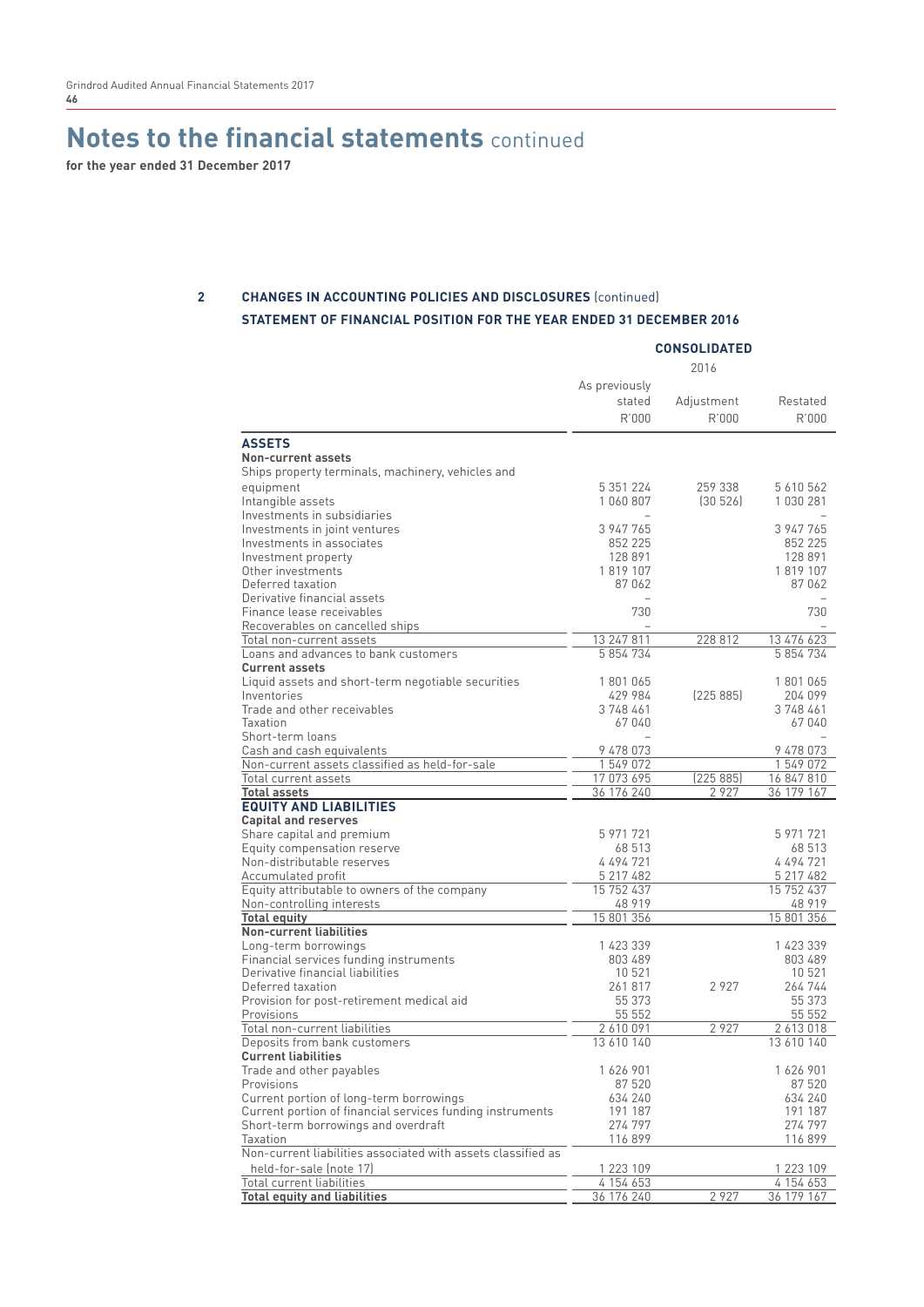# **2017** 2016\*  **R000** R000 Cost / valuation and impairment Accumulated depreciation, amortisation **Carrying value** Carrying value **3 SHIPS, PROPERTY, TERMINALS, MACHINERY, VEHICLES AND EQUIPMENT Freehold and leasehold properties** Opening balance 1 083 779 (234 045) **849 734** 830 828 Translation (loss)/gain (17 453) 4 616 **(12 837)** (21 793) Reclassification 50 986 – **50 986** 41 437 Additions and improvements 6 961 – **6 961** 11 065 Acquisition of businesses – – **–** 11 152 Prior period adjustment – – **–** 33 453 Disposals (4 173) 2 166 **(2 007)** (5 403) Depreciation and amortisation – (37 006) **(37 006)** (34 561) Transferred to non-current assets classified as held-for-sale (note 17) (14 178) 3 915 **(10 263)** (16 444) Closing balance 1 105 922 (260 354) **845 568** 849 734 **Ships** Opening balance 7 461 390 (3 313 467) **4 147 923** 4 759 779 Translation (loss)/gain (648 909) 300 427 **(348 482)** (576 955) Additions 69 753 – **69 753** 56 237 Disposals – – **–** – Depreciation and amortisation – (190 358) **(190 358)** (295 677) Impairment – (265 408) **(265 408)** (199 487) Reclassification (621 253) 400 813 **(220 440)** 404 026 Transferred to non-current assets classified as held-for-sale (note 17) (6 260 981) 3 067 993 **(3 192 988)** – Closing balance – – **–** 4 147 923 **Ships under construction** Opening balance – – **–** 237 001 Translation (loss)/gain – – **–** (13 217) Additions – – **–** 368 145 Reclassification – – **–** (591 929) Closing balance – – **–** – **Property under construction** Opening balance 79 594 (24 813) **54 781** 61 978 Translation (loss)/gain (6 976) – **(6 976)** (1 359) Additions 69 347 – **69 347** 54 360 Impairment – – **–** (2 187) Transferred to non-current assets classified as held-for-sale (note 17) (26 272) 24 813 **(1 459)** (11 773) Disposals (2 357) – **(2 357)** – Reclassification (53 239) – **(53 239)** (46 238)

Closing balance 60 097 – **60 097** 54 781

# **CONSOLIDATED**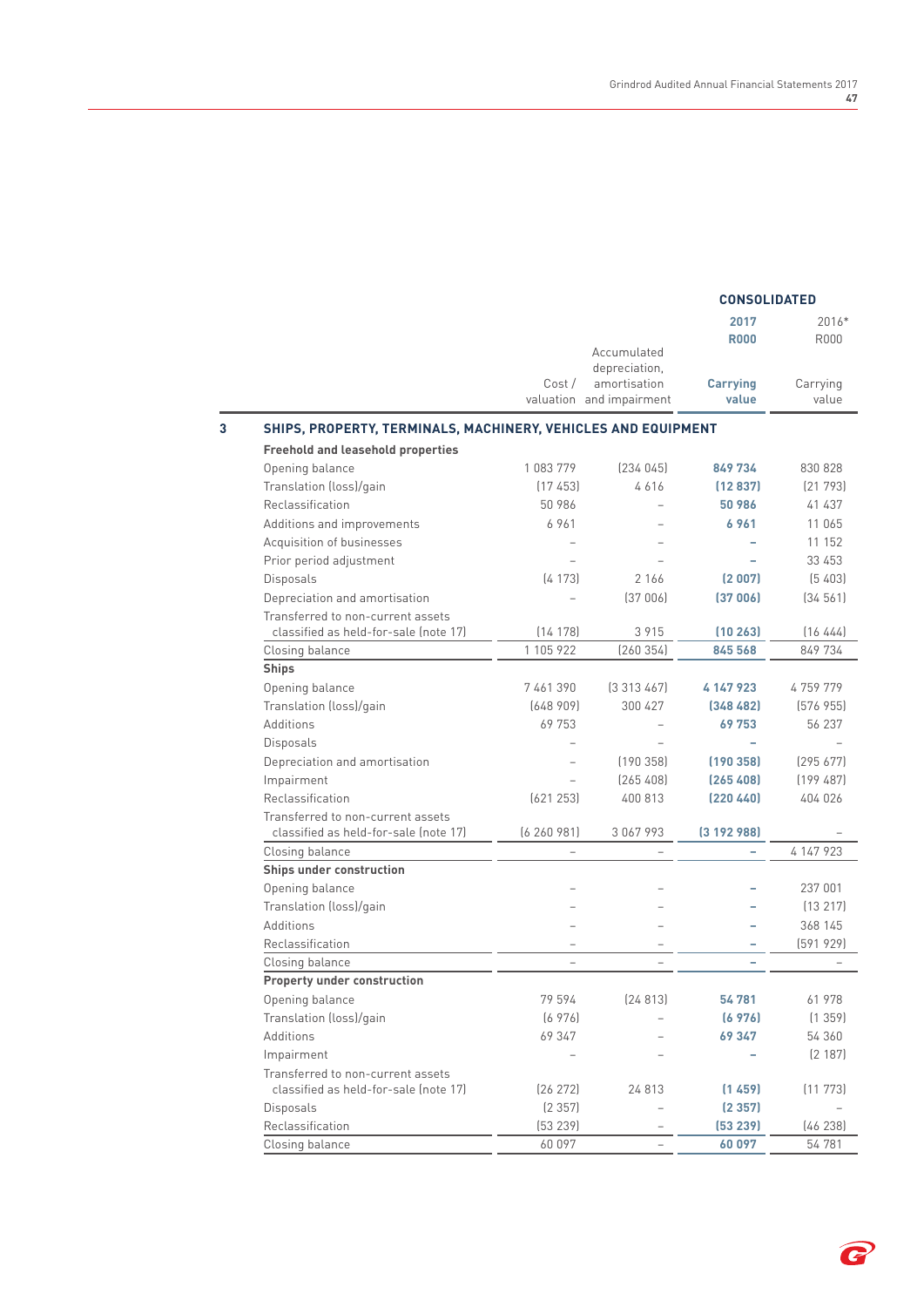**for the year ended 31 December 2017**

|                                                                           |                          |                                              | <b>CONSOLIDATED</b>      |               |
|---------------------------------------------------------------------------|--------------------------|----------------------------------------------|--------------------------|---------------|
|                                                                           |                          |                                              | 2017<br><b>R000</b>      | 2016*<br>R000 |
|                                                                           | Cost/                    | Accumulated<br>depreciation.<br>amortisation | <b>Carrying</b><br>value | Carrying      |
|                                                                           |                          | valuation and impairment                     |                          | value         |
| SHIPS, PROPERTY, TERMINALS, MACHINERY, VEHICLES AND EQUIPMENT (continued) |                          |                                              |                          |               |
| Terminals, machinery, vehicles and<br>equipment                           |                          |                                              |                          |               |
| Opening balance                                                           | 1 469 730                | [943917]                                     | 525813                   | 1705069       |
| Translation (loss)/gain                                                   | [17923]                  | 14316                                        | (3607)                   | [151 561]     |
| Reclassification                                                          | 86 332                   | (5533)                                       | 80799                    | 21 493        |
| Additions                                                                 | 158 432                  |                                              | 158 432                  | 110 264       |
| Acquisition of businesses                                                 |                          |                                              |                          | 1 585         |
| Impairment                                                                |                          | [8 503]                                      | [8, 503]                 | (28572)       |
| <b>Disposals</b>                                                          | [273956]                 | 224 919                                      | (49037)                  | [74883]       |
| Disposal of business                                                      | $\overline{\phantom{a}}$ |                                              |                          | 573           |
| Depreciation                                                              |                          | [139 267]                                    | (139 267)                | [182 224]     |
| Transferred to non-current assets                                         |                          |                                              |                          |               |
| classified as held-for-sale (note 17)                                     | (126063)                 | 114 128                                      | (11935)                  | (875931)      |
| Closing balance                                                           | 1 296 552                | (743857)                                     | 552 695                  | 525 813       |
| Leased terminals, machinery, vehicles                                     |                          |                                              |                          |               |
| and equipment                                                             |                          |                                              |                          |               |
| Opening balance                                                           | 74 386                   | [42 075]                                     | 32 311                   | 37834         |
| Translation gain/(loss)                                                   | 621                      | (157)                                        | 464                      | 225           |
| Reclassification                                                          | [20999]                  | 8 2 8 9                                      | [12710]                  |               |
| <b>Disposals</b>                                                          | (13 272)                 | 13 27 2                                      | L,                       |               |
| Depreciation                                                              |                          | (422)                                        | (422)                    | (5748)        |
| Closing balance                                                           | 40 736                   | [21093]                                      | 19 643                   | 32 311        |
| Aggregate                                                                 | 2 503 307                | [1 025 304]                                  | 1 478 003                | 5 610 562     |
|                                                                           |                          | Accumulated<br>depreciation,                 |                          |               |
| 2016 CONSOLIDATED                                                         | Cost/                    | amortisation<br>valuation and impairment     | Carrying<br>value        |               |
| Freehold and leasehold properties                                         | 1 083 779                | [234 045]                                    | 849 734                  |               |
| Ships                                                                     | 7 461 390                | [3 313 467]                                  | 4 147 923                |               |
| Property under construction                                               | 79 594                   | [24813]                                      | 54 781                   |               |
| Ships under construction                                                  |                          |                                              |                          |               |
| Terminals, machinery, vehicles and                                        |                          |                                              |                          |               |
| equipment                                                                 | 1 469 730                | (943917)                                     | 525 813                  |               |
| Leased terminals, machinery, vehicles                                     |                          |                                              |                          |               |
| and equipment                                                             | 74 386                   | (42075)                                      | 32 311                   |               |
|                                                                           | 10 168 879               | [4558317]                                    | 5 610 562                |               |

Details of the freehold and leasehold properties are recorded in a register available for inspection at the registered office of the company or its subsidiaries.

, Restated in accordance with provisional accounting related to the fair value on prior year acquisition and ships held-for-sale \*<br>dislcosed under inventory, have been reclassified to ships, property, terminals, machinery, of IAS 16 Property, plant and equipment. Refer to note 2.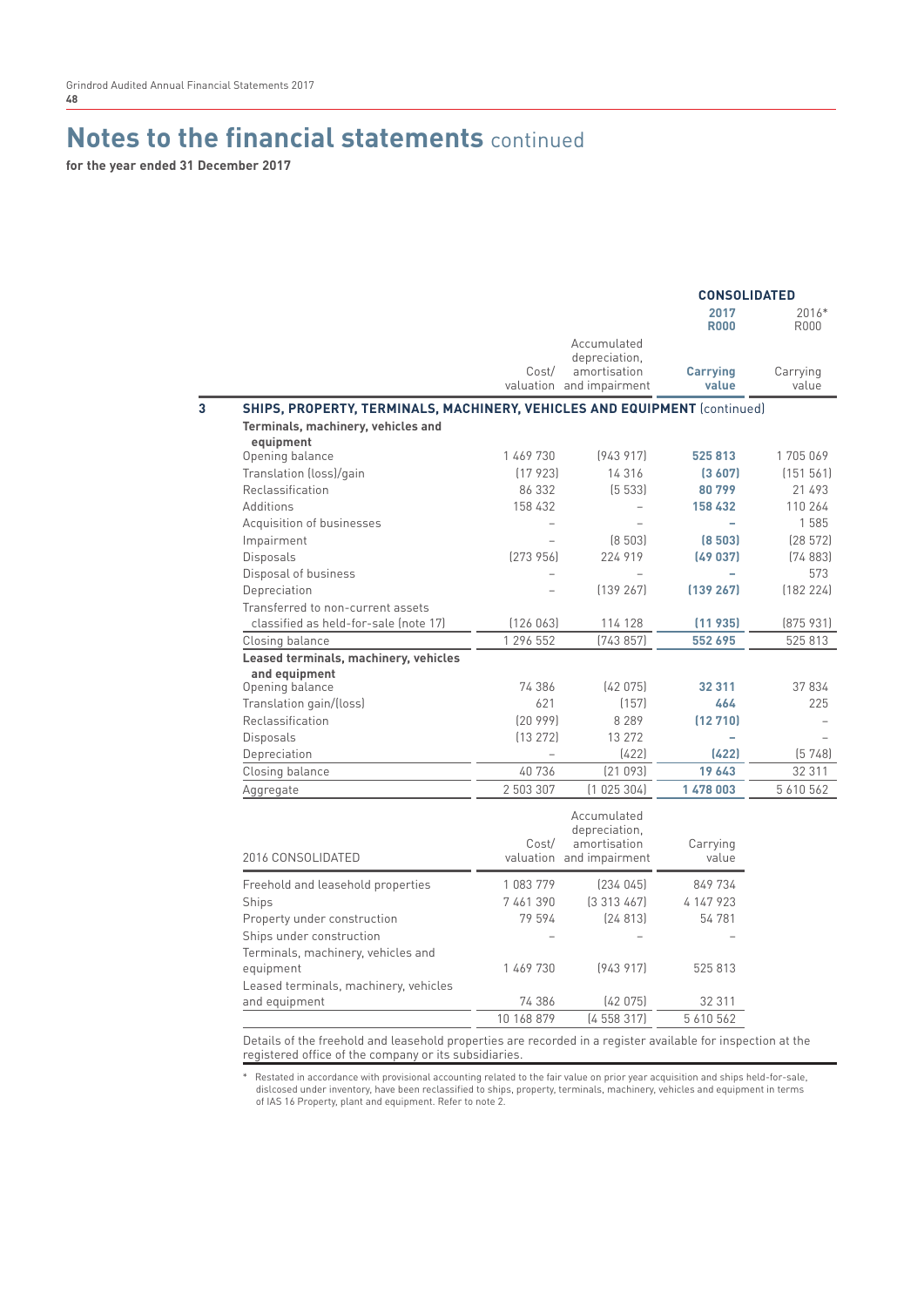# **3 SHIPS, PROPERTY, TERMINALS, MACHINERY, VEHICLES AND EQUIPMENT** (continued)

Certain assets are encumbered in respect of capitalised lease and loan liabilities details of which are shown under loan funds on page 122.

Hull and machinery insurance in respect of loss or damage to owned and bareboat chartered ships is insured at replacement value and the sum insured is US\$515 464 500 (2016:US\$618 160 000).

It is the policy of Grindrod and its subsidiaries to insure their property terminals machinery vehicles and equipment at replacement value, however in certain circumstances asset cover is limited to market value. The sum insured is R11 398 757 000 (2016: R9 441 912 000).

### **Impairment**

In the Shipping segment, two tanker and three dry bulk vessels were impaired by R171 674 000 to market value of R560 647 500. Market value is based on estimated sales price as the intention is to recover the value through sale. This is categorised as Level 2 in terms of IFRS 13, being fair value less costs to sell for similar assets. The fair value for similar assets was determined with reference to the current selling price of ships of similar location, age and condition.

Further to this, three tanker vessels were impaired by R93 733 717 to value in use of R694 073 150, determined on a discounted cash flow basis and was largely due to continued depressed charter rates.

Due to the cessation of certain projects, the assets relating to these projects were fully impaired. Consequently impairments of R1 187 287 and R668 000 were recorded in the Port and Terminals and Logistics segments respectively.

In addition, an impairment of R6 648 000 was recorded in the Logistics segment based on market value. This is categorised as Level 2 in terms of IFRS 13, being the fair value less cost to sell for similar assets. The fair value for similar assets was determined with reference to the current selling price of trucks of similar location, age and condition

In the prior year an impairment of R30 766 000 was recorded against assets in the Rail segment. This was based on the value in use determined on a discounted cash flow basis.

In the prior year the Shipping segment impaired a tanker and two dry bulk carriers by R199 481 000 to its market value. Market value is based on estimated sales price as the intention is to recover the value through sale. This is categorised as Level 2 in terms of IFRS 13.

For details of the methods and assumptions used, please refer to the significant judgements relating to impairments of property, terminals, machinery, vehicles, equipment and ships included on pages 39 to 40.

|     |                                                                            |                    |                                                       | <b>CONSOLIDATED</b> |                   |
|-----|----------------------------------------------------------------------------|--------------------|-------------------------------------------------------|---------------------|-------------------|
|     |                                                                            | 2017               | $2016*$                                               |                     |                   |
|     |                                                                            |                    |                                                       | <b>R000</b>         | R000              |
|     |                                                                            | Cost/<br>valuation | Accumulated<br>amortisation &<br>impairment<br>losses | Carrying<br>value   | Carrying<br>value |
| 4   | <b>INTANGIBLE ASSETS</b>                                                   |                    |                                                       |                     |                   |
| 4.1 | <b>GOODWILL</b>                                                            |                    |                                                       |                     |                   |
|     | Opening balance                                                            | 1 442 254          | (652, 429)                                            | 789 825             | 1 299 503         |
|     | <b>Translation loss</b>                                                    | (8782)             |                                                       | [8782]              | [11976]           |
|     | Acquired                                                                   |                    |                                                       |                     | 42 559            |
|     | Disposal of business                                                       |                    |                                                       |                     | [54 608]          |
|     | Impairment                                                                 |                    | (108094)                                              | (108094)            | [445982]          |
|     | Prior period measurement adjustment                                        |                    |                                                       |                     | [39 671]          |
|     | Transferred to non-current assets<br>classified as held-for-sale (note 17) | [209 762]          | 108 094                                               | [101 668]           |                   |
|     | Closing balance                                                            | 1 223 710          | (652, 429)                                            | 571 281             | 789 825           |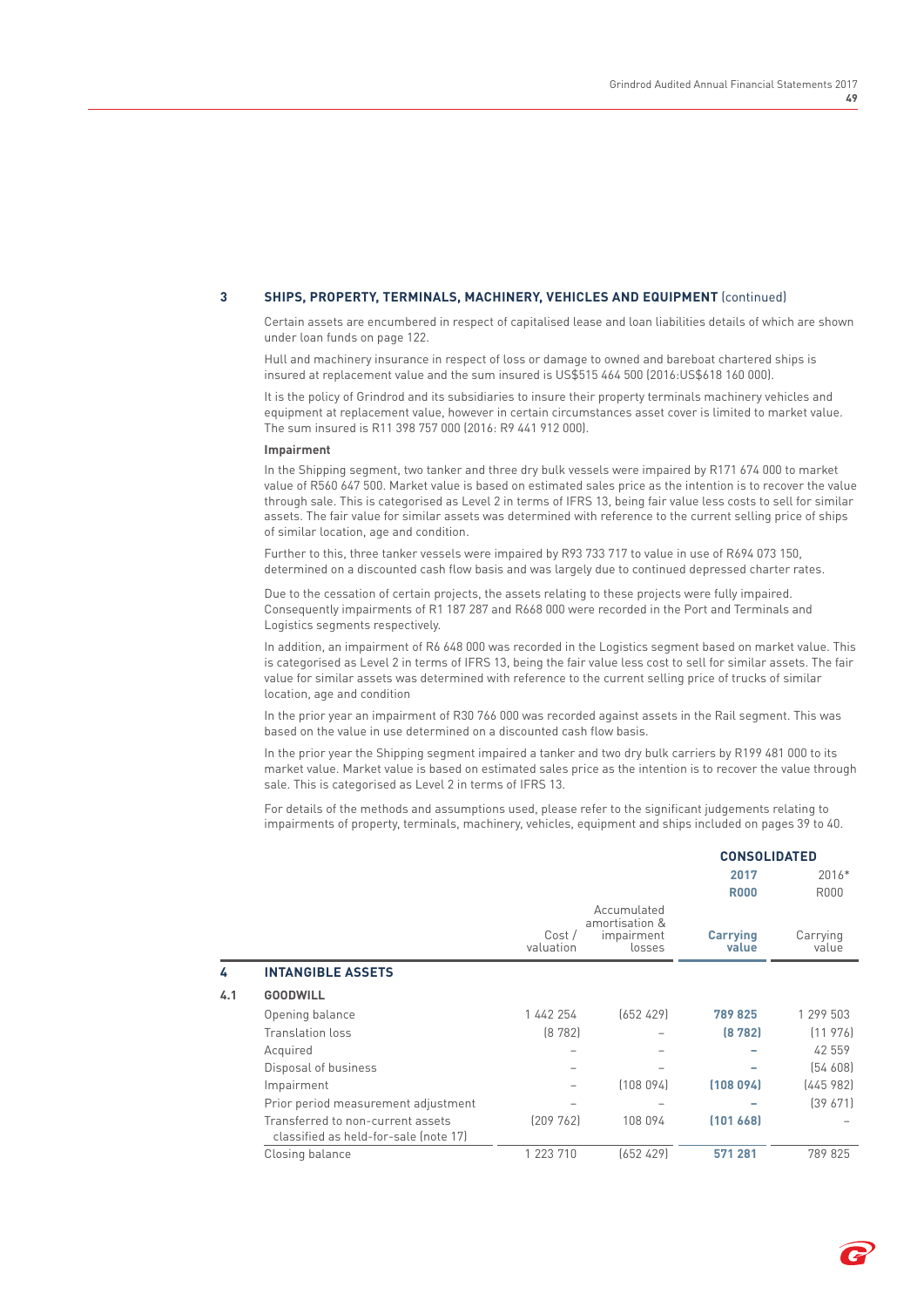**for the year ended 31 December 2017**

# **4 INTANGIBLE ASSETS** (continued)

|                                                                            |                    |                                                       | 2017                     | 2016*             |
|----------------------------------------------------------------------------|--------------------|-------------------------------------------------------|--------------------------|-------------------|
|                                                                            |                    |                                                       | <b>R000</b>              | R000              |
|                                                                            | Cost/<br>valuation | Accumulated<br>amortisation &<br>impairment<br>losses | <b>Carrying</b><br>value | Carrying<br>value |
| <b>OTHER INTANGIBLE ASSETS</b>                                             |                    |                                                       |                          |                   |
| Opening balance                                                            | 534 963            | [294 508]                                             | 240 455                  | 304 656           |
| <b>Translation loss</b>                                                    | (76)               | (174)                                                 | (250)                    | (2054)            |
| Reclassification                                                           |                    |                                                       |                          | 11 694            |
| Additions                                                                  | 4 1 1 0            |                                                       | 4 1 1 0                  | 25 253            |
| Prior period measurement adjustment                                        |                    |                                                       |                          | 9 1 4 5           |
| Disposals                                                                  | [16 463]           | 9064                                                  | (7399)                   | (603)             |
| Impairment                                                                 |                    | (48571)                                               | (48571)                  | [41 237]          |
| Amortisation                                                               |                    | [47353]                                               | (47353)                  | (65849)           |
| Transferred to non-current assets<br>classified as held-for-sale (note 17) | [105926]           | 104 562                                               | (1364)                   | [549]             |
| Closing balance                                                            | 416 608            | (276, 980)                                            | 139 628                  | 240 456           |
| Total                                                                      | 1 640 318          | [929 409]                                             | 710 909                  | 1 030 281         |
|                                                                            |                    |                                                       |                          |                   |

**CONSOLIDATED**

\* Restated in accordance with provisional accounting related to the fair value on prior year acquisition. Refer note 2

### **Impairment of goodwill**

In the current year an impairment of R108 094 000 was recognised in the group's Shipping business based on the value in use determined on a discounted cash flow basis.

In the prior year an impairment of R350 146 000 was recognised in the group's Rail business based on the market value of the business which was classified as non-current assets held-for-sale. An impairment of R95 836 000 was recognised in the group's Rail business based on the value in use determined on a discounted cash flow basis.

# **Impairment testing of goodwill**

The recoverable amounts of the cash generating units was determined using the value in use calculation. The value in use calculation uses cash flow projections based on financial budgets approved by the directors covering a five year period, and a discount rate of between 7.55% – 18% per annum applied as follows:

- 10.86% 18.0% for the Logistics segment
- 12.24% for the Port and Terminals segment
- 7.55% 15.0% for the Shipping segment (disclosed as discontinued operations).

Cash flow projections during the budget period are based on the same expected gross margins and inflation throughout the budget period. The cash flows beyond that five-year period have been extrapolated using a rate of between 0% – 5.5% per annum. The directors believe that any reasonably possible change in key assumptions on which recoverable amounts are based would not cause the aggregate carrying value to exceed the aggregate recoverable amount of the cash generating unit.

### **Impairment of intangible assets**

In the current year, customer relationships related to the group's Shipping business were fully impaired by R48 571 429 based on the value in use. The impairment arose from the unfavourable change in market conditions and following which, the group performed a reassessment and the recoverable amount of the customer relationship was less than the carrying amount, resulting in an impairment.

In the prior year, an impairment of R38 291 000 was recognised for other intangible assets based on the market value of the business which was classified as non-current assets held-for-sale. This is categorised as Level 2 in terms of IFRS 13, being fair value less costs to sell for similar assets. In the prior year, an impairment of R2 946 0000 was recognised in the group's Carrier Logistics business based on value in use determined on a discounted cash flow basis.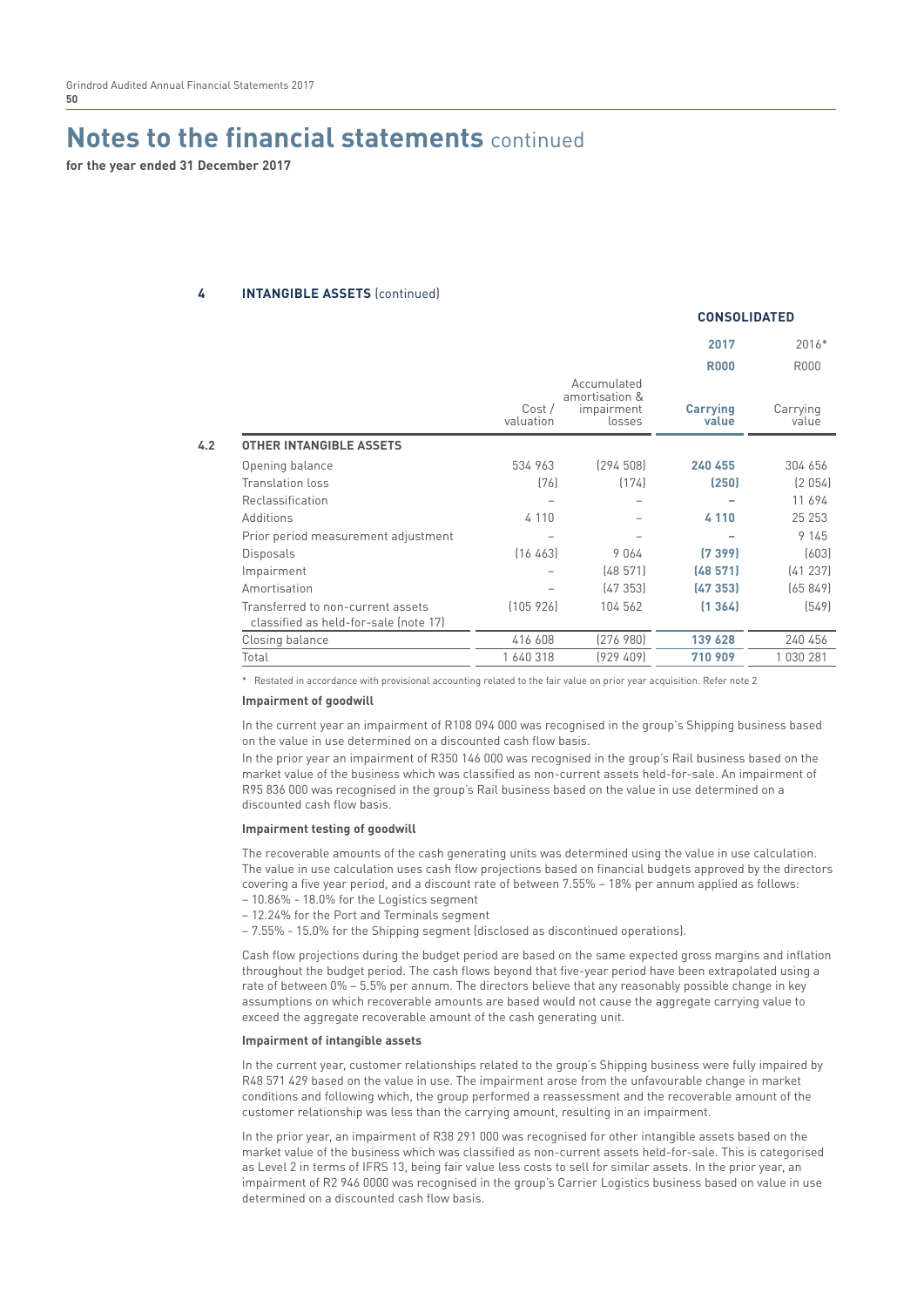# **4 INTANGIBLE ASSETS** (continued)

### **Allocation of goodwill to cash-generating units**

Goodwill has been allocated for impairment testing purposes to the underlying discreet businesses as they represent separately identifiable cash-generating units. The following cash-generating units, being the lowest level of asset for which there are separately identifiable cash flows, have carrying amounts of goodwill that are considered significant in comparison with the group's total goodwill balance:

|                                                                              | <b>CONSOLIDATED</b>      |                        |  |
|------------------------------------------------------------------------------|--------------------------|------------------------|--|
|                                                                              | 2017<br><b>R000</b>      | $2016*$<br><b>R000</b> |  |
|                                                                              | <b>Carrying</b><br>value | Carrying<br>value      |  |
| Shipping                                                                     | 101 668                  | 213 436                |  |
| Port and Terminals                                                           | 12 2 9 0                 | 12 290                 |  |
| Logistics                                                                    | 558 991                  | 564 099                |  |
| Transferred from non-current assets<br>classified as held-for-sale (note 17) | (101 668)                |                        |  |
|                                                                              | 571 281                  | 789 825                |  |

### **Significant other intangible assets**

Included in other intangible assets above, before the transfer to non-current assets held-for-sale, are:

| Leases<br>Intangible asset raised on acquisition of businesses in respect of the |        |         |
|----------------------------------------------------------------------------------|--------|---------|
| inherent value attached to beneficial lease agreements                           | 28 452 | 31 930  |
| <b>SAP</b> systems<br>Financial systems implemented for processing               | 54785  | 72 230  |
| Software                                                                         | 9677   | 23 092  |
| Contractual and non-contractual customer contracts                               | 40 370 | 108 666 |
|                                                                                  |        |         |

# **Write-off periods of other intangible assets**

Intangible assets are written off over periods ranging from 3 (2016: 2) to 30 (2016: 20) years.

|                                                                            | <b>COMPANY</b> |            |
|----------------------------------------------------------------------------|----------------|------------|
|                                                                            | 2017           | 2016       |
|                                                                            | <b>R000</b>    | R000       |
| 5<br><b>INVESTMENTS IN SUBSIDIARIES</b>                                    |                |            |
| Investments in subsidiaries                                                | 11 115 403     | 10 283 656 |
| Share-based payments                                                       | 16949          | 16949      |
| Transferred to non-current assets<br>classified as held-for-sale (note 17) | [3971605]      |            |
|                                                                            | 7 160 747      | 10 300 605 |

Details of the investments in subsidiaries are shown on the schedule of interest in subsidiaries on pages 120 to 121.

Details of share-based payments are shown in note 32.

Information about the composition of the group at the end of the reporting period has been included in the integrated annual report on pages 24 to 27.

The non-current asset classified as held-for-sale relates to the Shipping investment held in company.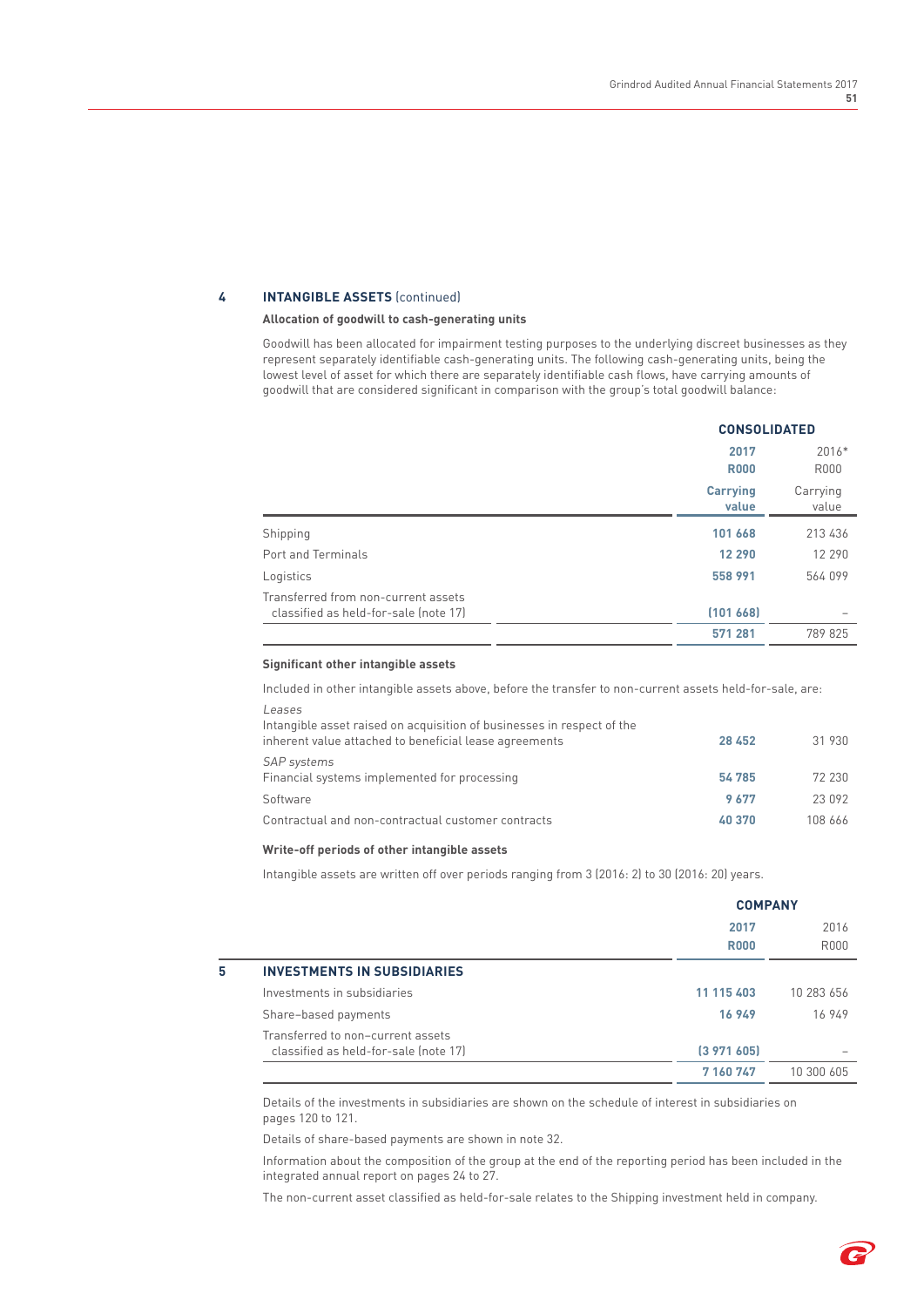**for the year ended 31 December 2017**

# **6 INVESTMENTS IN JOINT VENTURES**

The group has joint venture interests in the following companies which have the same year-end as the company unless otherwise stated: Petrochemical Shipping Ltd Shipowning and operating\* Integrational Shipowning and operating\* Rohlig-Grindrod (Pty) Ltd **Clearing and forwarding** Clearing and forwarding 30.5% 42.5% 42.5% 42.5% 42.5% 42.5% 42.5% 42.5% 42.5% 42.5% 42.5% 42.5% 42.5% 42.5% 42.5% 42.5% 42.5% 42.5% 42.5% 42.5% 42.5% 42.5% 42.5% 42.5% 42 Tri-View Shipping Pte Ltd Shipowning and operating\* Shipowning and operating IM Shipping Pte Ltd Shipowning and operating\* Portus Indico-Sociedade de Servicos Portuarios SA Port operations GPR Leasing Africa Ltd **55.0%** 55.0% 55.0% 55.0% 55.0% 55.0% 55.0% 55.0% 55.0% 55.0% Island Bulk Carriers Pte Ltd Shipowning and operating\* Shipowning and operating\* Maputo Intermodal Container Depot SA Storage and logistics Maputo Intermodal Container Depot SA All Blue Technologies and Grindrod Rail Construction (SA) (Pty) Ltd JV Construction Leopard Tankers Pte Ltd Shipowning and operating\* Shipowning and operating\* Cockett Marine Oil Pte Ltd **Marine fuel and lubricants** Marine fuel and lubricants Cockett Marine South Africa (Pty) Ltd Marine fuel and lubricants South Africa **50.0 South Africa** 60.0 South Africa **50.0 South Africa** 60.0 South Africa **50.0 South Africa** 60.0 South Africa **50.0 South Africa** 60.0 South Terminal De Carvo da Matola Limitada **Terminals** Mozambique **65.0 minuta matematique e de la Gosto** Ferminals Oiltanking Grindrod Calulo Holdings (Pty) Ltd Liquid bulk storage and trading RBT Grindrod Terminals (Pty) Ltd Terminals South Africa **59.9%** 49.9% 49.9% 49.9% New Limpopo Bridge Projects Ltd **74.4 Server 10.0 August 20.0 August 20.0 August 20.0 August 20.0 August 20.0 August 20.0 August 20.0 August 20.0 August 20.0 August 20.0 August 20.0 August 20.0 August 20.0 August 20.0 Augu** IVS Bulk Pte Ltd **Shipowning and operating**\* 33.5% 33.5% 33.5% 33.5% 33.5% 33.5% 33.5% 33.5% 33.5% 33.5% 33.5% 33.5% 33.5% 33.5% 33.5% 33.5% 33.5% 33.5% 33.5% 33.5% 33.5% 33.5% 33.5% 33.5% 33.5% 33.5% 33.5% 33.5% 33.5% 33.

\*The rail leasing and shipowning and operating businesses above are included in discontinued operations.

Information about the composition of the group at the end of the reporting period has been included in the integrated annual report on pages 24 to 27.

The proportionate interest in the joint ventures has been incorporated into the investment in joint venture line item as follows:

|                                                                         | <b>PORT AND TERMINALS</b> |             |  |
|-------------------------------------------------------------------------|---------------------------|-------------|--|
|                                                                         | 2017                      | 2016        |  |
|                                                                         | <b>R000</b>               | <b>R000</b> |  |
| <b>STATEMENT OF PROFIT/(LOSS)</b>                                       |                           |             |  |
| Revenue                                                                 | 469 557                   | 388 424     |  |
| Operating income before interest and taxation and after non-trading     |                           |             |  |
| items and non-controlling interests                                     | 181 973                   | 104 012     |  |
| Net interest paid                                                       | (31458)                   | (34503)     |  |
| Taxation                                                                | (41274)                   | 2 9 5 2     |  |
| Net income after taxation                                               | 109 241                   | 72 461      |  |
| <b>STATEMENT OF FINANCIAL POSITION AT 100%</b>                          |                           |             |  |
| Non-current assets                                                      | 2 656 004                 | 2 703 837   |  |
| Current assets                                                          | 361 374                   | 384 888     |  |
| Non-current liabilities                                                 | (232 452)                 | (142 151)   |  |
| Current liabilities                                                     | (732 701)                 | (791749)    |  |
| Net assets                                                              | 2052225                   | 2 154 825   |  |
| Proportion of Group's ownership in joint venture                        | 1 164 614                 | 1 189 974   |  |
| Goodwill                                                                | 294 031                   | 320 455     |  |
| Loans                                                                   | 244 347                   | 246 463     |  |
| Other                                                                   | 13 000                    | 14 128      |  |
| Transferred to non-current assets classified as held-for-sale (note 17) |                           |             |  |
| Group's share of net assets of joint ventures                           | 1715992                   | 1 771 020   |  |
|                                                                         |                           |             |  |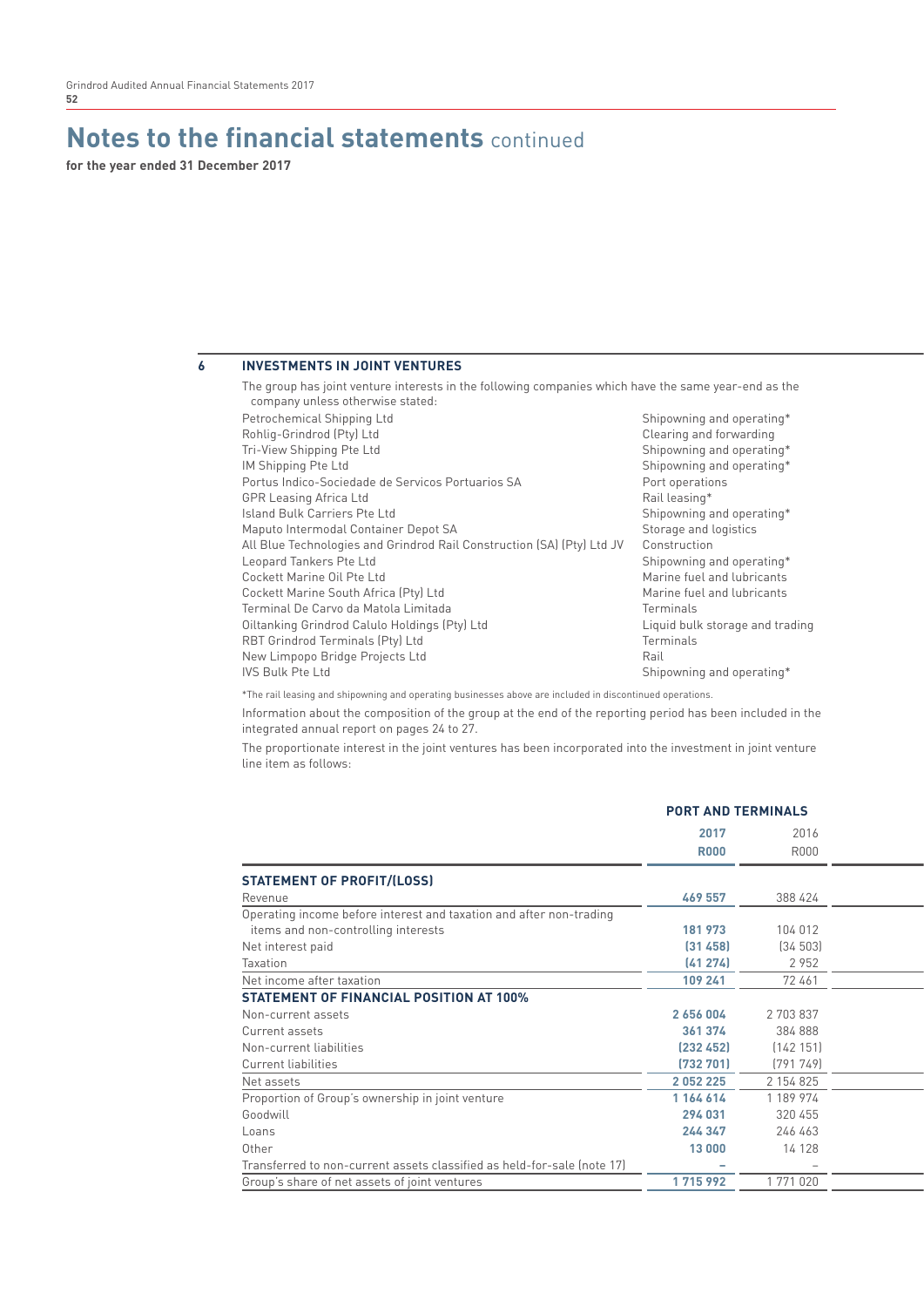|                             | <b>CONSOLIDATED</b> |             |
|-----------------------------|---------------------|-------------|
|                             | 2017                | 2016        |
|                             | <b>R000</b>         | <b>R000</b> |
|                             |                     |             |
|                             |                     |             |
|                             |                     |             |
| Isle of Man                 | 50.0%               | 50.0%       |
| South Africa                | 44.8%               | 42.5%       |
| Singapore                   | 51.0%               | 51.0%       |
| Singapore                   | 51.0%               | 51.0%       |
| <b>United Arab Emirates</b> | 48.5%               | 48.5%       |
| Mauritius                   | 55.0%               | 55.0%       |
| Singapore                   | 65.0%               | 65.0%       |
| Mozambique                  | 50.0%               | 50.0%       |
| South Africa                | $0.0\%$             | 50.0%       |
| Singapore                   | 50.0%               | 50.0%       |
| Singapore                   | 50.0%               | 50.0%       |
| South Africa                | 50.0%               | 50.0%       |
| Mozambique                  | 65.0%               | 65.0%       |
| South Africa                | 30.5%               | 30.5%       |
| South Africa                | 59.7%               | 49.9%       |
| Mauritius                   | 74.4%               | 50.0%       |
| Singapore                   | 33.5%               | 33.5%       |

| <b>LOGISTICS</b> |                          | <b>MARINE FUEL AND</b><br><b>AGRICULTURAL LOGISTICS</b> |                          | <b>TOTAL CONTINUING</b><br><b>OPERATIONS</b> |             | <b>TOTAL DISCONTINUED</b><br><b>OPERATIONS</b> |             |
|------------------|--------------------------|---------------------------------------------------------|--------------------------|----------------------------------------------|-------------|------------------------------------------------|-------------|
| 2017             | 2016                     | 2017                                                    | 2016                     | 2017                                         | 2016        | 2017                                           | 2016        |
| <b>R000</b>      | <b>R000</b>              | <b>R000</b>                                             | <b>R000</b>              | <b>R000</b>                                  | <b>R000</b> | <b>R000</b>                                    | <b>R000</b> |
|                  |                          |                                                         |                          |                                              |             |                                                |             |
| 222 479          | 318 534                  | 17 943 559                                              | 13 394 234               | 18 635 595                                   | 14 101 192  | 710 437                                        | 836 893     |
| 14886            | 6751                     | 46 621                                                  | [202 616]                | 243 480                                      | (91853)     | (69, 434)                                      | 26 384      |
| (6952)           | [8624]                   | (30063)                                                 | (6299)                   | (68473)                                      | [49 426]    | (92590)                                        | (85348)     |
| (8383)           | (32 825)                 | (13875)                                                 | 12093                    | (63532)                                      | (17780)     | (332)                                          | (6852)      |
| (449)            | [34 698]                 | 2 6 8 3                                                 | (196 822)                | 111 475                                      | (159059)    | (162 356)                                      | (65816)     |
|                  |                          |                                                         |                          |                                              |             |                                                |             |
| 745 125          | 847 751                  | 328 540                                                 | 322 733                  | 3729669                                      | 3 874 321   | 6 044 953                                      | 6 962 241   |
| 1 120 849        | 908 935                  | 4839481                                                 | 1899936                  | 6 321 704                                    | 3 193 759   | 677878                                         | 1 316 820   |
| (68847)          | [87434]                  | (26, 641)                                               | (43756)                  | (327940)                                     | [273 341]   | (1669268)                                      | (3872857)   |
| (1412872)        | (1099363)                | (4543960)                                               | (1561302)                | (6689533)                                    | (3452414)   | (2982028)                                      | (1484817)   |
| 384 255          | 569 889                  | 597 420                                                 | 617 611                  | 3 033 900                                    | 3 342 325   | 2 071 535                                      | 2 921 387   |
| 214 856          | 265 483                  | 298 710                                                 | 308 806                  | 1678 180                                     | 1764263     | 712 582                                        | 1040689     |
| 1886             | 1886                     | 28 869                                                  | 31 897                   | 324 786                                      | 354 238     | $\sim$                                         | $\sim$      |
| 106 799          | $-$                      | 148 680                                                 | $-$                      | 499826                                       | 246 463     | 465 367                                        | 529 233     |
| (42161)          | 60 274                   | (20 401)                                                | $-$                      | (49562)                                      | 74 402      | $\sim$                                         | (15140)     |
| $\sim$           | $\overline{\phantom{a}}$ | $\sim$                                                  | $\overline{\phantom{0}}$ | $\sim$                                       |             | (1177949)                                      | (46 383)    |
| 281 380          | 327 643                  | 455 858                                                 | 340 703                  | 2 453 230                                    | 2 439 366   | $\sim$                                         | 1508399     |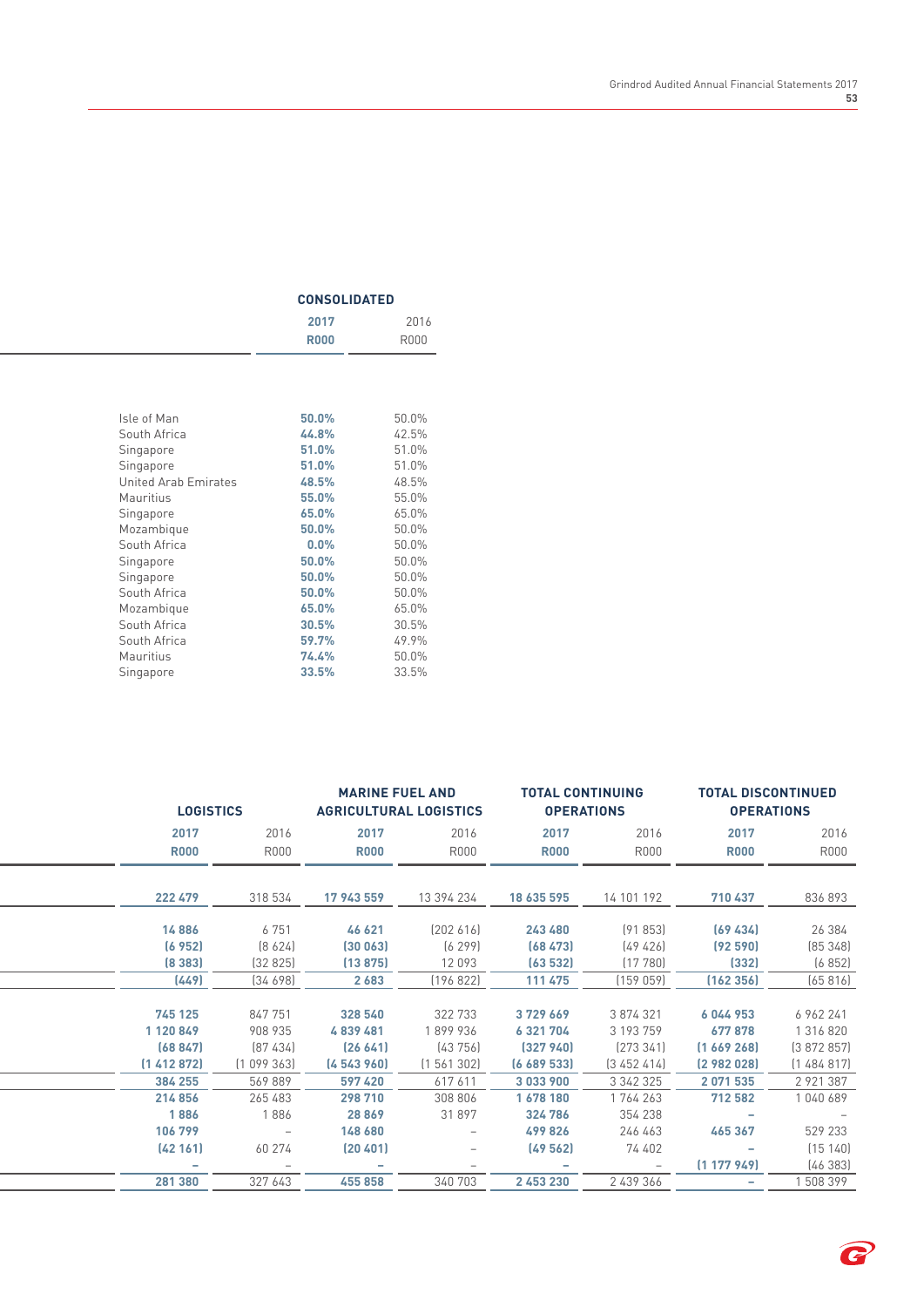**for the year ended 31 December 2017**

|   |                                                  | <b>CONSOLIDATED</b> |                          |              |                 |
|---|--------------------------------------------------|---------------------|--------------------------|--------------|-----------------|
|   |                                                  | 2017<br><b>R000</b> | 2017<br><b>US\$000</b>   | 2016<br>R000 | 2016<br>US\$000 |
| 6 | <b>INVESTMENTS IN JOINT VENTURES (continued)</b> |                     |                          |              |                 |
|   | Authorised and contracted for                    | 18 000              |                          | 68 326       | 10825           |
|   | Due within one year                              | 18 000              | -                        | 68 326       | 10825           |
|   | Due between years one and two                    |                     | I                        |              |                 |
|   | Due between years two and three                  |                     | $\overline{\phantom{0}}$ |              |                 |
|   | Authorised and not contracted for                | -                   |                          |              | 2420            |
|   | Total                                            | 18 000              |                          | 68 326       | 13 245          |
|   |                                                  |                     |                          |              |                 |

# **DISPOSAL OF JOINT VENTURES**

Refer to note 38 for disposals.

Included in joint ventures reflected under discontinued operations are cash and bank amounts of R341 964 000 pledged to certain banks to secure loans and other banking facilities.

| 7 | <b>INVESTMENTS IN ASSOCIATES</b>                              |                         |
|---|---------------------------------------------------------------|-------------------------|
|   | The group has associate interests in the following companies: |                         |
|   | Moneyline 992 (Pty) Ltd                                       | Property investments    |
|   | Grindrod Namibia Stevedoring (Pty) Ltd                        | Stevedoring             |
|   | Empresa De Dragagem Do Porto de Mozambique S.A.               | Port dredging           |
|   | Senwes Ltd                                                    | Agricultural logistics  |
|   | NWK Ltd                                                       | Agricultural logistics  |
|   | Sturrock Flex Shipping Ltd                                    | Clearing and forwarding |

Information about the composition of the group at the end of the reporting period has been included in the integrated annual report on pages 24 to 27.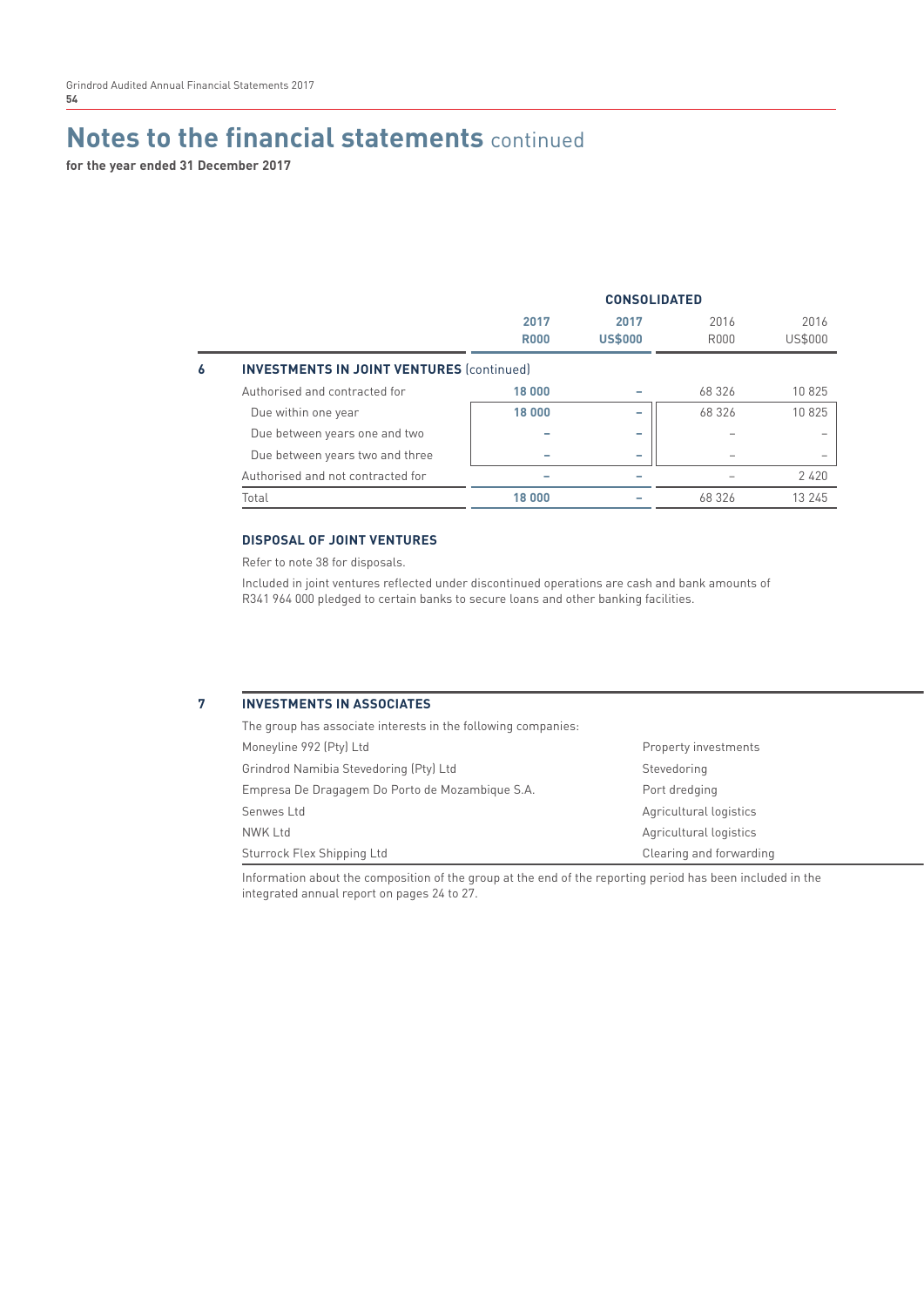| <b>CONSOLIDATED</b> |              |                     |  |
|---------------------|--------------|---------------------|--|
| 2017<br><b>R000</b> |              | 2016<br><b>R000</b> |  |
|                     |              |                     |  |
|                     |              |                     |  |
| 47.41%              | South Africa | 47.41%              |  |
| 49.00%              | Namibia      | 49.00%              |  |
| 25.50%              | Mozambique   | 25.50%              |  |
| 20.68%              | South Africa | 20.66%              |  |
| 20.38%              | South Africa | 20.25%              |  |
| 49.00%              | Tanzania     | 49.00%              |  |
|                     |              |                     |  |

# **CONSOLIDATED**

 $\widehat{\mathbf{G}}$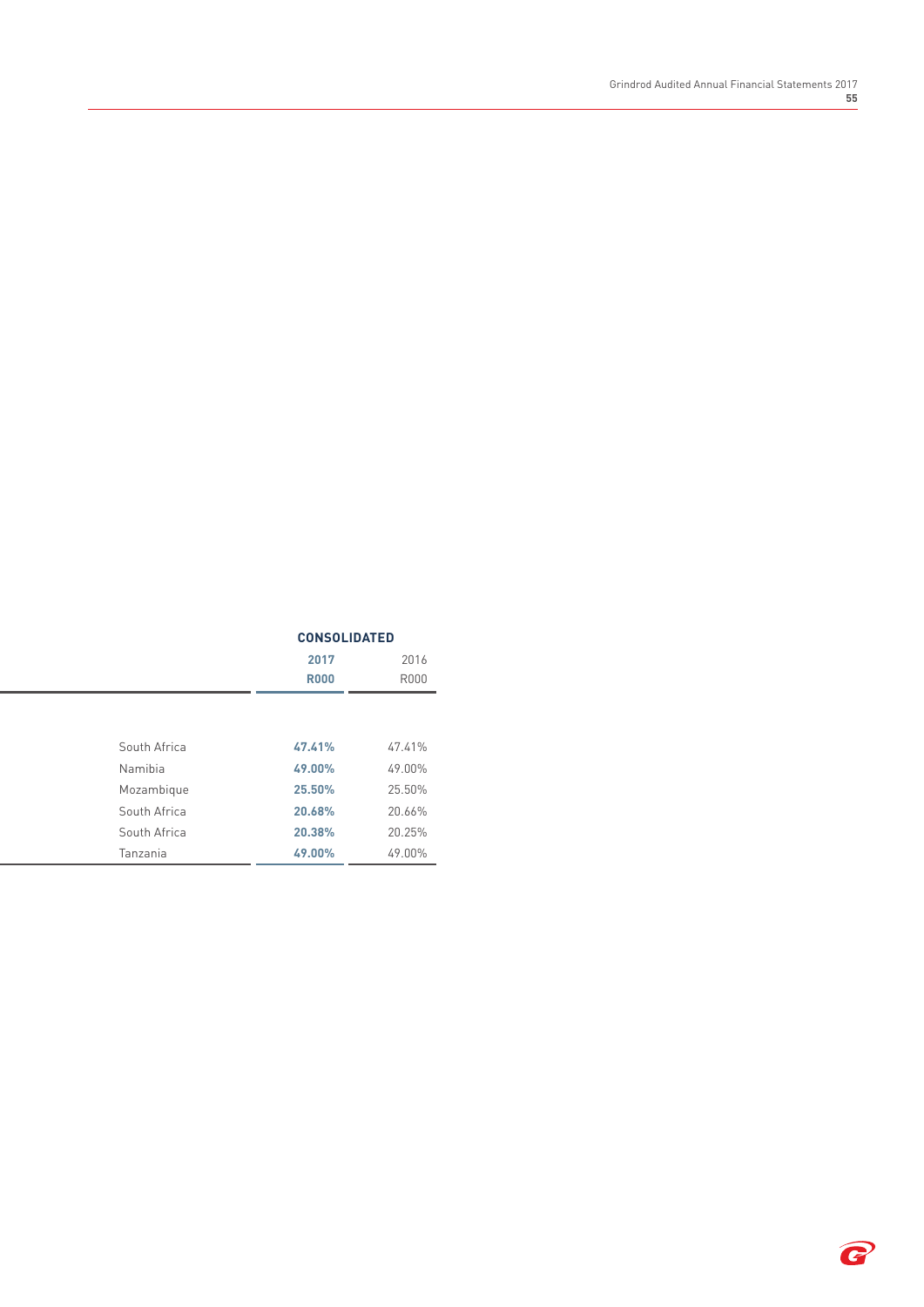**for the year ended 31 December 2017**

The proportionate interest in the associates has been incorporated into the investment in associates line item as follows:

|                                                | <b>PORT AND TERMINALS</b> |             |  |
|------------------------------------------------|---------------------------|-------------|--|
|                                                | 2017                      | 2016        |  |
|                                                | <b>R000</b>               | <b>R000</b> |  |
| <b>INVESTMENTS IN ASSOCIATES (continued)</b>   |                           |             |  |
| <b>STATEMENT OF PROFIT/(LOSS)</b>              |                           |             |  |
| Revenue                                        | 32 017                    | 36 281      |  |
| Operating income before interest and taxation  | 22746                     | 20 347      |  |
| Net interest (paid)/received                   | (14082)                   | 73          |  |
| Taxation                                       | (3 255)                   | (7381)      |  |
| Net income/(loss) after taxation               | 5409                      | 13 0 39     |  |
| <b>STATEMENT OF FINANCIAL POSITION AT 100%</b> |                           |             |  |
| Non-current assets                             | 1038197                   | 1 314 958   |  |
| Current assets                                 | 98 985                    | 203 161     |  |
| Non-current liabilities                        | (343941)                  | (488 639)   |  |
| Current liabilities                            | (531911)                  | (739 220)   |  |
| Net assets                                     | 261 330                   | 290 260     |  |
| Proportion of Group's ownership in associate   | 68 552                    | 80 957      |  |
| Loans                                          | ۰                         |             |  |
| Other                                          | (1241)                    | (1372)      |  |
| Goodwill                                       | ۰                         |             |  |
| Group's share of net assets of associates      | 67311                     | 79 585      |  |
|                                                |                           |             |  |

The financial year end for Senwes Ltd and NWK Ltd is 30 April. For purposes of applying the equity method, at year end, for associates with differing year ends, reporting is based on management's best estimates.

The market value of Senwes Ltd and NWK Ltd are available on the individual companies website.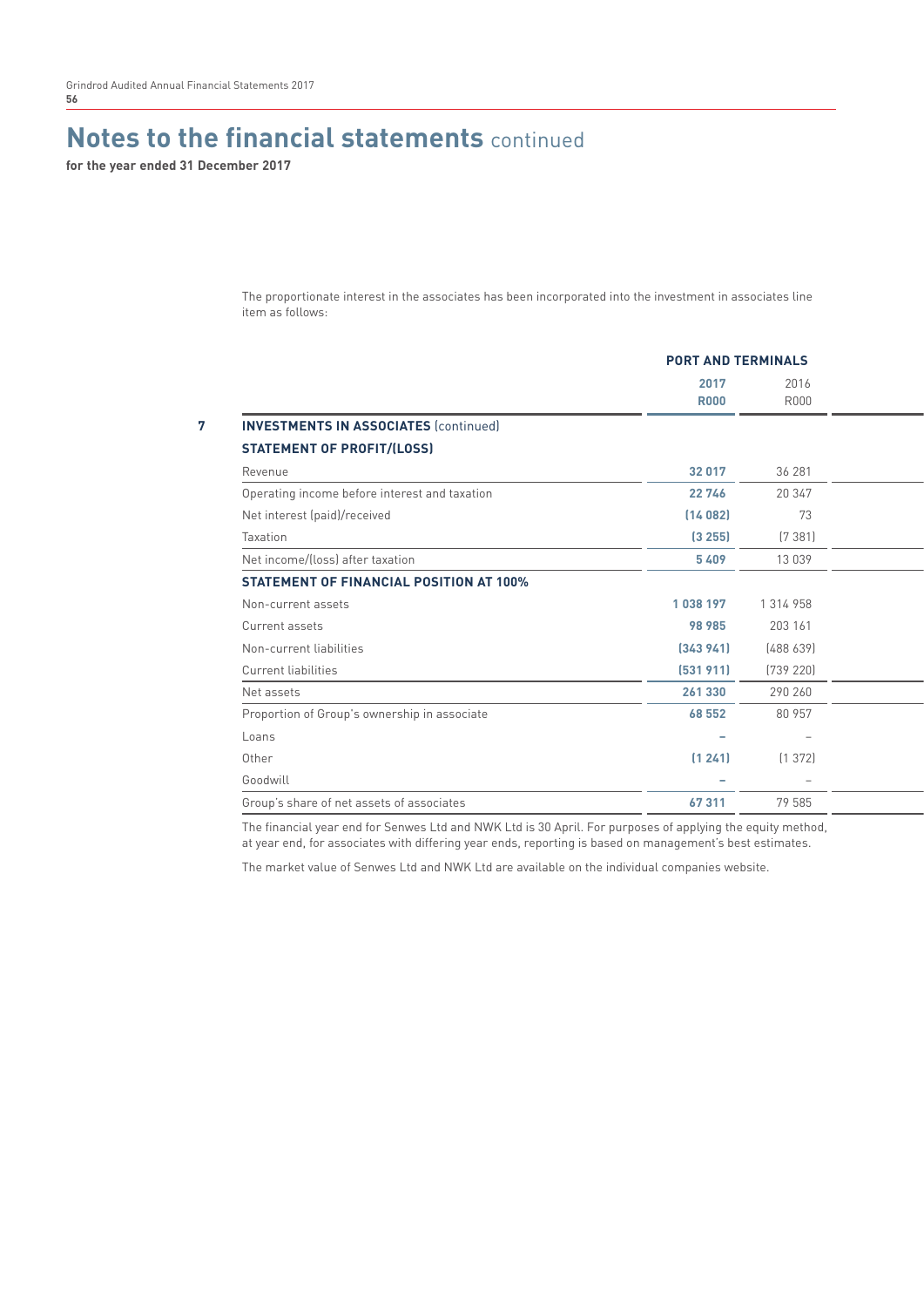|                          | <b>MARINE FUEL AND</b>   |                          |                               |             |              |  |
|--------------------------|--------------------------|--------------------------|-------------------------------|-------------|--------------|--|
| <b>LOGISTICS</b>         |                          |                          | <b>AGRICULTURAL LOGISTICS</b> |             | <b>TOTAL</b> |  |
| 2017                     | 2016                     | 2017                     | 2016                          | 2017        | 2016         |  |
| <b>R000</b>              | <b>R000</b>              | <b>R000</b>              | <b>R000</b>                   | <b>R000</b> | <b>R000</b>  |  |
|                          |                          |                          |                               |             |              |  |
|                          |                          |                          |                               |             |              |  |
| 5883                     | 6919                     | 2 5 9 4 2 4 6            | 2 717 038                     | 2 632 146   | 2 760 238    |  |
| 84                       | 964                      | 126 355                  | 5 8 0 1                       | 149 185     | 27 112       |  |
| $\overline{\phantom{a}}$ | $\overline{\phantom{m}}$ | (43154)                  | 22 679                        | (57236)     | 22 752       |  |
| (524)                    | (386)                    | (27689)                  | [21 492]                      | (31468)     | [29 259]     |  |
| (440)                    | 578                      | 55 512                   | 6988                          | 60 481      | 20 605       |  |
|                          |                          |                          |                               |             |              |  |
| 1418                     | 894                      | 1965367                  | 2 931 231                     | 3 004 982   | 4 247 083    |  |
| 23 0 20                  | 17518                    | 7860158                  | 5779316                       | 7982163     | 5 999 995    |  |
| ٠                        | (61)                     | (1049221)                | (1361295)                     | (1393162)   | (1849995)    |  |
| (19557)                  | (16, 414)                | (5245362)                | (4001832)                     | (5796830)   | [4757466]    |  |
| 4881                     | 1937                     | 3 530 942                | 3 347 420                     | 3 797 153   | 3 639 617    |  |
| 2 3 9 2                  | 949                      | 725 851                  | 685 975                       | 796 795     | 767881       |  |
| $\overline{\phantom{a}}$ | 2078                     | ÷                        | $\overline{\phantom{a}}$      | ٠           | 2078         |  |
| (369)                    | 149                      | $\overline{\phantom{a}}$ | $\overline{\phantom{a}}$      | (1 610)     | (1 223)      |  |
| $\sim$                   | $ \,$                    | 72 035                   | 83 489                        | 72 035      | 83 489       |  |
| 2023                     | 3 1 7 6                  | 797886                   | 769 464                       | 867 220     | 852 225      |  |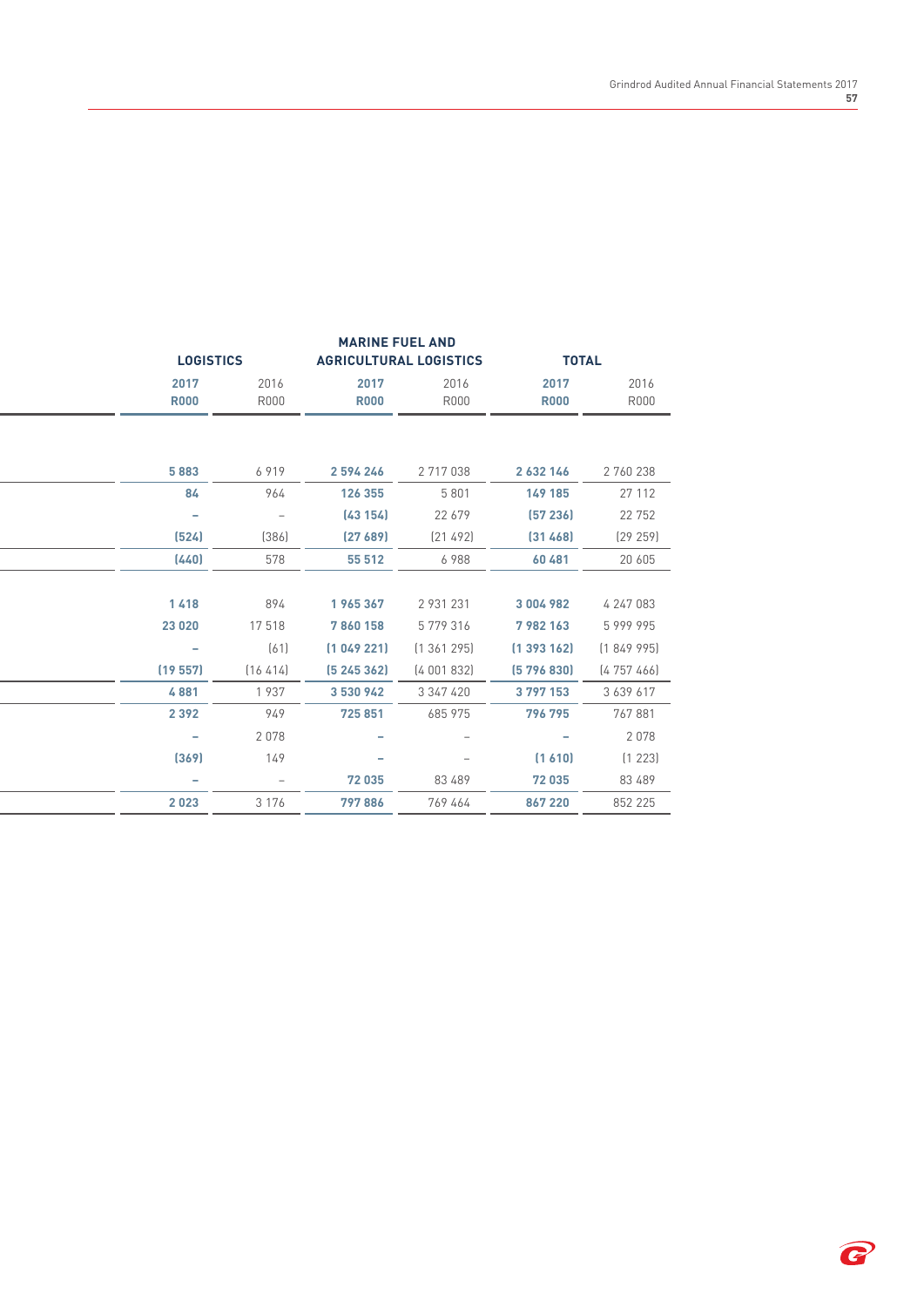**for the year ended 31 December 2017**

|   |                                | <b>CONSOLIDATED</b> |              |  |  |
|---|--------------------------------|---------------------|--------------|--|--|
|   |                                | 2017<br><b>R000</b> | 2016<br>R000 |  |  |
| 8 | <b>INVESTMENT PROPERTY</b>     |                     |              |  |  |
|   | Balance at beginning of year   | 128 891             | 111 925      |  |  |
|   | Additions                      | 4068                | 1486         |  |  |
|   | Disposals                      | (9881)              |              |  |  |
|   | Fair value gain on revaluation | 2571                | 15 480       |  |  |
|   | Balance at end of year         | 125 649             | 128 891      |  |  |

The investment properties are categorised as level 3 in the fair value hierarchy. The investment properties were independently valued as at 31 December 2017 by a professional valuer registered with the South African Council for the Property Valuers Profession based on net rentals and a suitable market capitalisation rate.

|                                                                       | <b>CONSOLIDATED</b> |          |
|-----------------------------------------------------------------------|---------------------|----------|
|                                                                       | 2017                | 2016     |
| Market capitalisation rate                                            | 10%                 | 10%      |
|                                                                       | <b>R000</b>         | R000     |
| If the market capitalisation rate was 2% higher then:                 |                     |          |
| statement of financial position effect                                | (31851)             | [26 812] |
| income statement effect                                               | (31851)             | [26 812] |
| Rental income of R5 418 577 was received for 2017 (2016: R5 516 366). |                     |          |

|                                                                            | <b>CONSOLIDATED</b> |                     |                     | <b>COMPANY</b> |  |
|----------------------------------------------------------------------------|---------------------|---------------------|---------------------|----------------|--|
|                                                                            | 2017<br><b>R000</b> | 2016<br><b>R000</b> | 2017<br><b>R000</b> | 2016<br>R000   |  |
| <b>OTHER INVESTMENTS</b>                                                   |                     |                     |                     |                |  |
| Held for trading                                                           |                     |                     |                     |                |  |
| Listed equities at fair value                                              |                     | 772                 |                     |                |  |
| Unlisted equities at fair value*                                           | 1 292 705           | 944 799             | 7714                | 7 7 1 4        |  |
| Other financial assets                                                     |                     |                     |                     |                |  |
| Fair value through profit or loss                                          |                     |                     |                     |                |  |
| Pension fund surplus recognised**                                          | 142 388             | 126 494             |                     |                |  |
| Financial assets at amortised cost                                         | 819 213             | 739 544             | 548 954             | 492 855        |  |
| Financial assets at fair value                                             | 9 2 6 3             | 10 484              |                     |                |  |
| Transferred to non-current assets<br>classified as held-for-sale (note 17) |                     | [2986]              |                     |                |  |
|                                                                            | 2 2 6 3 5 6 9       | 1819 107            | 556 668             | 500 569        |  |
| Directors' valuation                                                       | 2 263 569           | 1819 107            | 556 668             | 500 569        |  |

\* Included in unlisted equities at fair value is Group Risk Holdings

\*\* Details of the pension fund are included in note 21.

Refer to Note 40.10 for fair value hierarchy.

Group Risk Holdings (GRH) is a South African based holding company which wholly owns an offshore captive insurance company being Group Risk Mutual Ltd in the Isle of Man. GRH has a number of shareholders of varying proportions. The directors' fair value of the investment equals the carrying amount. Other loans are interest free and have no fixed repayment terms. The group does not consider there to be any significant credit risk regarding the loans.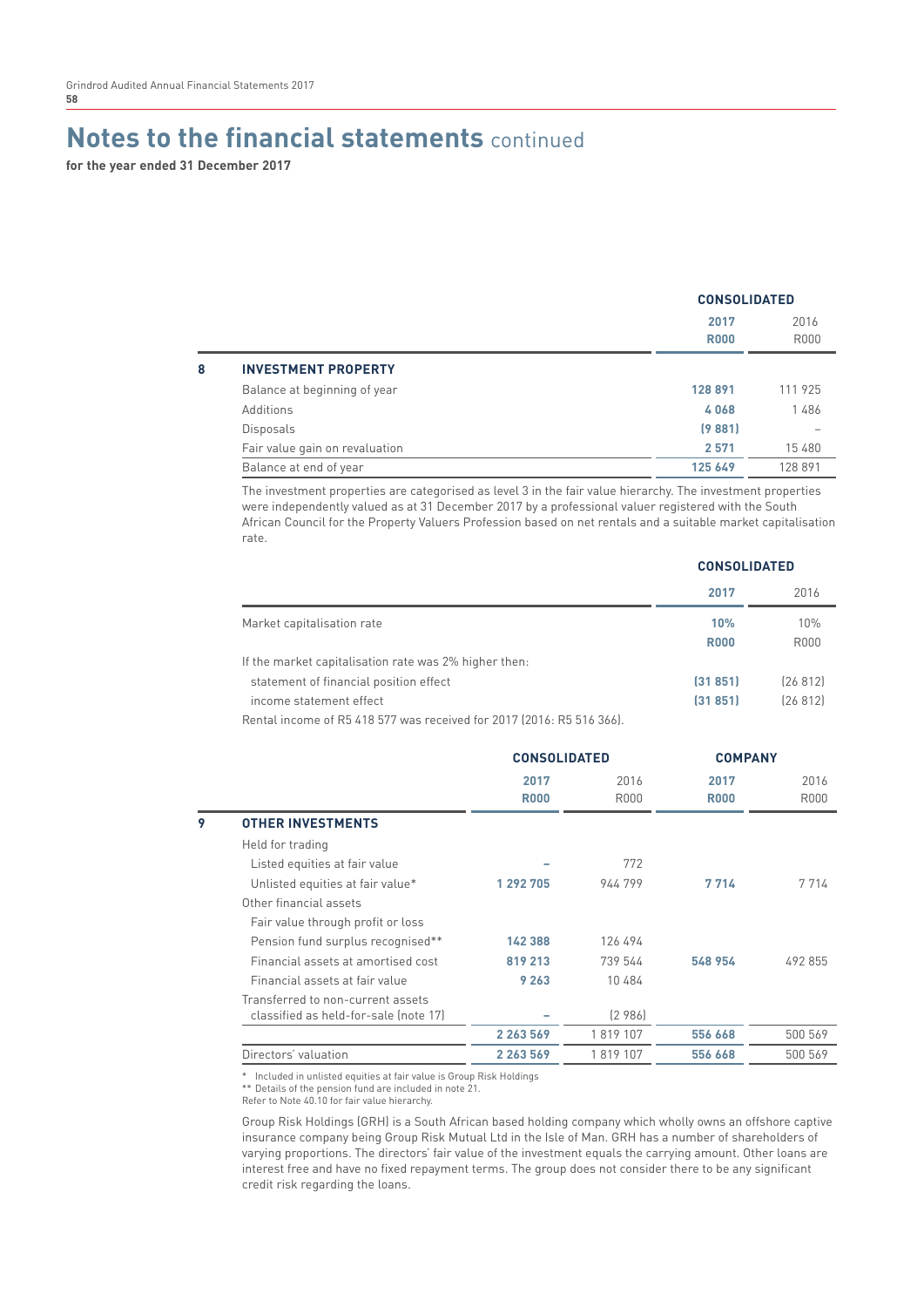|                                                                            | <b>CONSOLIDATED</b> |                        | <b>COMPANY</b>      |                      |  |
|----------------------------------------------------------------------------|---------------------|------------------------|---------------------|----------------------|--|
|                                                                            | 2017<br><b>R000</b> | $2016*$<br><b>R000</b> | 2017<br><b>R000</b> | 2016*<br><b>R000</b> |  |
| <b>DEFERRED TAXATION</b>                                                   |                     |                        |                     |                      |  |
| Deferred taxation analysed by major<br>category:                           |                     |                        |                     |                      |  |
| Capital allowances                                                         | [110 206]           | [408909]               |                     |                      |  |
| Other timing differences                                                   | [93 458]            | 14 474                 | 3 3 8 9             | 2888                 |  |
| Estimated taxation losses                                                  | 18 3 22             | 216 753                |                     |                      |  |
|                                                                            | (185342)            | [177682]               | 3 3 8 9             | 2888                 |  |
| Reconciliation of deferred taxation:                                       |                     |                        |                     |                      |  |
| Opening balance                                                            | (177682)            | [18970]                | 2888                | 2461                 |  |
| Income statement effect - continuing                                       | (38358)             | (70965)                | 501                 | 427                  |  |
| Income statement effect -<br>discontinuing                                 | [56 394]            |                        |                     |                      |  |
| Translation adjustment                                                     | 7399                | 4 3 5 5                |                     |                      |  |
| Reclassification                                                           | (14065)             |                        |                     |                      |  |
| Acquisition of businesses                                                  |                     | 151                    |                     |                      |  |
| Deferred tax on cash flow hedge<br>transferred to hedging reserve          |                     | (6415)                 |                     |                      |  |
| Deferred tax on fair value gains/losses<br>recognised directly in equity   | (1897)              |                        |                     |                      |  |
| Prior period measurement adjustment                                        |                     | [2927]                 |                     |                      |  |
| Transferred to non-current assets<br>classified as held-for-sale (note 17) | 95 655              | [82911]                |                     |                      |  |
| Closing balance                                                            | (185342)            | [177682]               | 3 3 8 9             | 2888                 |  |
| Comprising:                                                                |                     |                        |                     |                      |  |
| Deferred taxation assets                                                   | 59 313              | 87 062                 | 3 3 8 9             | 2888                 |  |
| Deferred taxation liabilities                                              | (244655)            | [264 744]              |                     |                      |  |
|                                                                            | (185342)            | [177682]               | 3 3 8 9             | 2888                 |  |

Deferred taxation assets have been recognised on assessed losses in the relevant entities which the group believes it is probable that they will generate a taxable profit in the foreseeable future. The assessments are performed on a continuous basis.

\* Restated in accordance with provisional accounting related to the fair value on prior year acquisition. Refer note 2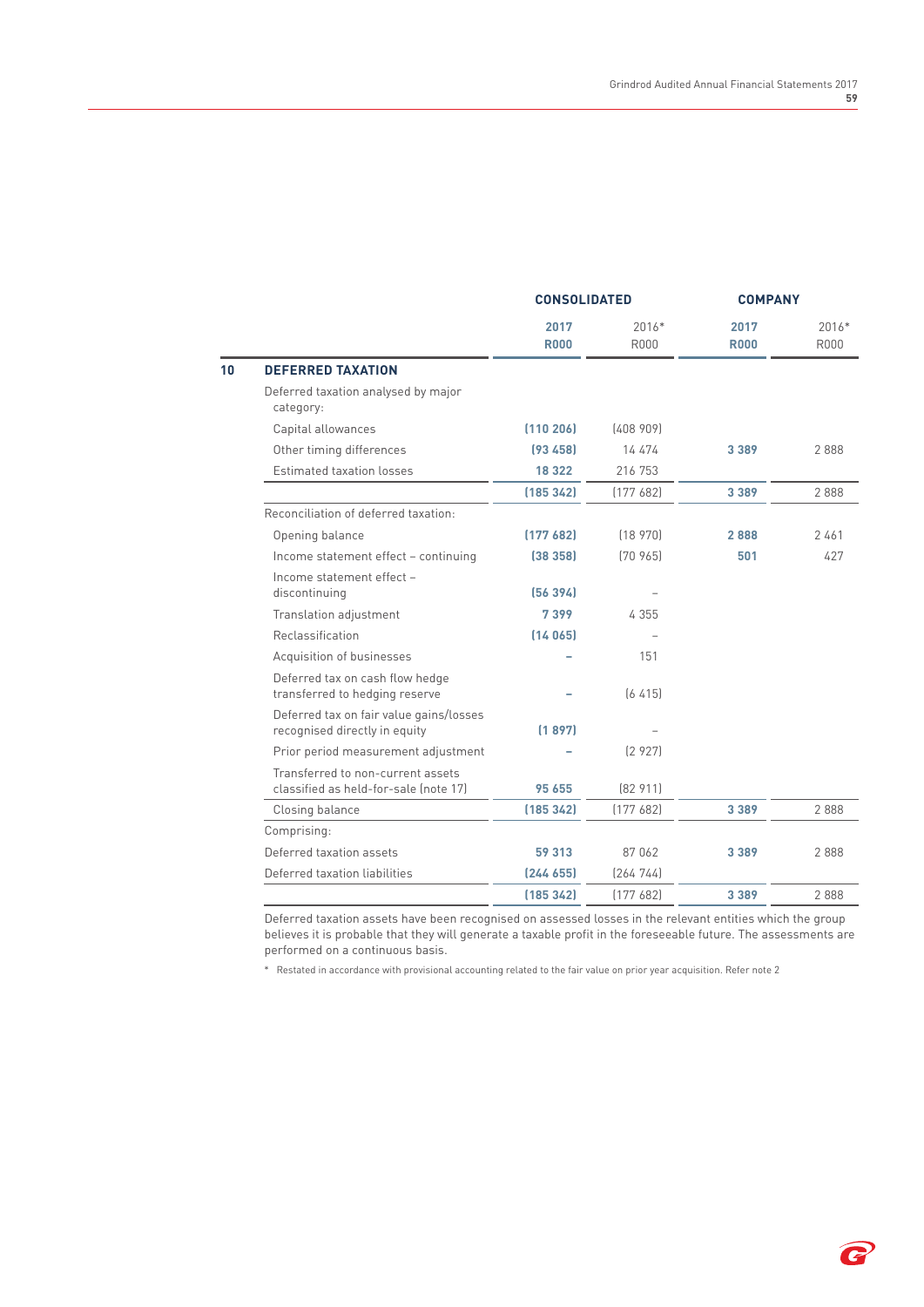**for the year ended 31 December 2017**

# **11 FINANCIAL INSTRUMENTS**

The group's financial instruments consist mainly of cash deposits with banks, investments, trade and other receivables and payables, bank borrowings and loans to and from subsidiaries. Derivative instruments are used by the group for hedging purposes. Such instruments include forward exchange contracts, cross currency swaps, forward freight agreements, bunker swaps and currency futures contracts, options and interest rate swap agreements.

# **Financial instruments by category**

The carrying value of the group's financial instruments by category are as follows:

|                                                                    | <b>CONSOLIDATED</b> |                        |                     | <b>COMPANY</b>      |  |  |
|--------------------------------------------------------------------|---------------------|------------------------|---------------------|---------------------|--|--|
|                                                                    | 2017<br><b>R000</b> | $2016*$<br><b>R000</b> | 2017<br><b>R000</b> | 2016<br><b>R000</b> |  |  |
| <b>Financial assets</b>                                            |                     |                        |                     |                     |  |  |
| Loans and receivables (including cash<br>and cash equivalents)     | 19863985            | 11 279 138             | 586 910             | 3 370 038           |  |  |
| Held for trading                                                   | 1961734             | 1 527 555              |                     |                     |  |  |
| Derivative financial instruments<br>designated as cash flow hedges | 1618                | 3 2 5 6                |                     |                     |  |  |
| Total financial assets                                             | 21 827 337          | 12 809 949             | 586 910             | 3 370 038           |  |  |
| Total non-financial assets                                         | 13 121 633          | 23 369 218             | 11 692 409          | 10 804 062          |  |  |
| Total assets                                                       | 34 948 970          | 36 179 167             | 12 279 319          | 14 174 100          |  |  |
| <b>Financial liabilities</b>                                       |                     |                        |                     |                     |  |  |
| Held at amortised cost                                             | 18 011 200          | 18 645 279             | 73 138              | 136 316             |  |  |
| Derivative financial liabilities                                   | 18 939              | 20 031                 |                     |                     |  |  |
| Derivative financial instruments<br>designated as cash flow hedges | 1804                | 6 3 3 4                |                     |                     |  |  |
| Total financial liabilities                                        | 18 031 943          | 18 671 644             | 73 138              | 136 316             |  |  |
| Total non-financial liabilities and equity                         | 16 917 027          | 17 507 523             | 12 206 181          | 14 037 784          |  |  |
| Total liabilities and equity                                       | 34 948 970          | 36 179 167             | 12 279 319          | 14 174 100          |  |  |
|                                                                    |                     |                        |                     |                     |  |  |

The carrying values of the group financial instruments approximate their fair value.

# **DERIVATIVE FINANCIAL INSTRUMENTS**

# **11.1 FORWARD EXCHANGE CONTRACTS**

The group had entered into the following forward exchange contracts which are accounted for as cash flow hedges in the prior year. The amounts represent the net Rand equivalents of commitments to purchase and sell foreign currencies. The average rates shown include the cost of forward cover.

# **Valuation technique**

Quoted forward points to the contract date are allocated to the spot rate at year-end and this rate is applied to the foreign currency amount in order to determine the fair value of the derivative.

This is categorised as Level 2 in terms of the fair value hierarchy.

|                                                      | <b>CONSOLIDATED</b> |              |
|------------------------------------------------------|---------------------|--------------|
|                                                      | 2017<br><b>R000</b> | 2016<br>R000 |
| Total change in fair value recognised in profit/loss | -                   | (17229)      |

Restated in accordance with provisional accounting related to the fair value on prior year acquisition and ships held-for-sale, dislcosed under inventory, have been reclassified to ships, property, terminals, machinery, vehicles and equipment in terms of IAS 16 Property, plant and equipment. Refer to note 2.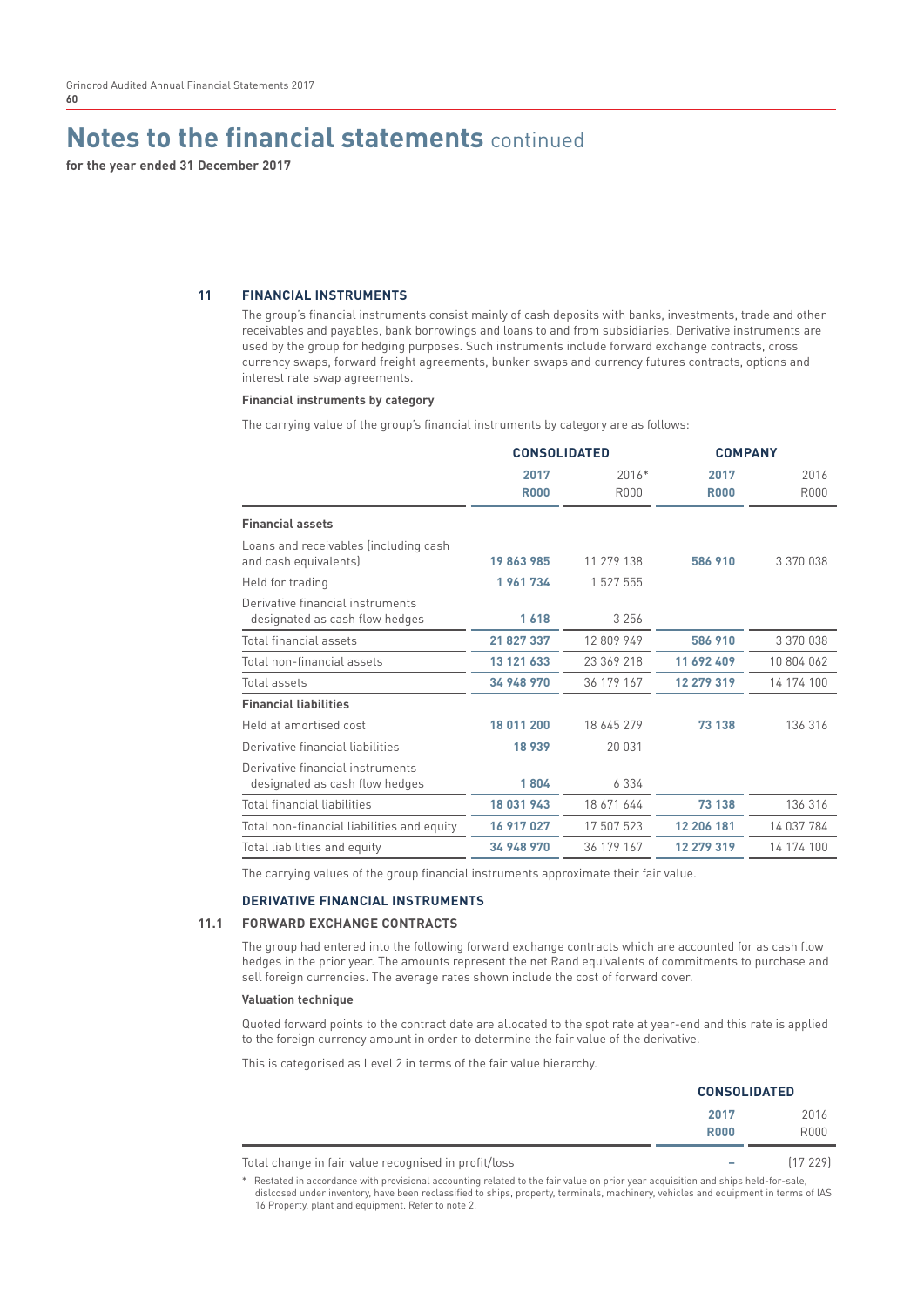# **11 FINANCIAL INSTRUMENTS** (continued)

# **11.2 FORWARD FREIGHT AGREEMENTS**

The group has entered into a number of forward freight agreements which are designated as cash flow hedges covering the handysize ships to hedge against shipping market price risk in the Shipping segment. These are entered into in the normal course of business in order to hedge against open positions in the fleet from contracts of affreightment (these FFA's hedge sales based on volumes shipped) and exposure on earnings for the handysize ships trading in a pool on the spot market. The basis for valuation of the FFA's is set out in managements critical judgements. At 31 December 2017 there were 9 (2016: 5) open forward freight agreements designated as cash flow hedges maturing as follows:

This is categorised as Level 2 in terms of the fair value hierarchy.

| Settlement Periods         | Hedged item | <b>Strike</b><br>price<br>US\$ | Duration | Nominal<br>value<br>US\$000 | 2017<br>Asset/<br>(liability)<br><b>R000</b> | 2016<br>Asset/<br>(liability)<br>R000 |
|----------------------------|-------------|--------------------------------|----------|-----------------------------|----------------------------------------------|---------------------------------------|
| January 2018 - March 2018  | Handysize   | 8 9 0 0                        | 30 Days  | 267                         | (330)                                        |                                       |
| January 2018 - March 2018  | Handysize   | 9 1 5 0                        | 90 Days  | 824                         | (712)                                        |                                       |
| January 2018 - March 2018  | Handysize   | 9800                           | 30 Days  | 294                         | (100)                                        |                                       |
| February 2018              | Handysize   | 9800                           | 15 Days  | 147                         | 107                                          |                                       |
| January 2018               | Handysize   | 10 000                         | 10 Days  | 100                         | 14                                           |                                       |
| January 2018               | Handysize   | 10 400                         | 30 Days  | 312                         | 190                                          |                                       |
| January 2018 - March 2018  | Handysize   | 8 0 5 0                        | 90 Days  | 725                         | (497)                                        |                                       |
| January 2018 - March 2018  | Handysize   | 8 1 0 0                        | 15 Days  | 122                         | (74)                                         |                                       |
| January 2018 - March 2018  | Handysize   | 8 2 5 0                        | 30 Days  | 248                         | (91)                                         |                                       |
| January 2017 - March 2017  | Handysize   | 5 1 0 0                        | 90 days  | 459                         |                                              | [2 234]                               |
| January 2017 - March 2017  | Handysize   | 5 0 0 0                        | 90 days  | 450                         | -                                            | (2357)                                |
| January 2017               | Handysize   | 7000                           | 15 days  | 105                         |                                              | (166)                                 |
| February 2017 - March 2017 | Handysize   | 7000                           | 30 days  | 210                         |                                              | 220                                   |
| January 2017 - March 2017  | Handysize   | 4675                           | 90 days  | 421                         | -                                            | (1576)                                |
|                            |             |                                |          | 4684                        | (1493)                                       | (6114)                                |

At 31 December 2017 the sensitivity of the forward freight agreements to a 10% (2016: 10%) movement in the shipping market prices would have the following effect:

|                                     | <b>CONSOLIDATED</b> |              |  |
|-------------------------------------|---------------------|--------------|--|
|                                     | 2017<br><b>R000</b> | 2016<br>R000 |  |
| 10% increase                        |                     |              |  |
| Increase in FFA liability           | (3915)              | (2601)       |  |
| Decrease in hedging reserve deficit | 3915                | 2601         |  |
| Decrease in profit                  |                     |              |  |
| 10% decrease                        |                     |              |  |
| Decrease in FFA liability           | 3915                | 2601         |  |
| Increase in hedging reserve deficit | (3915)              | [2 601]      |  |
| Increase in profit                  |                     |              |  |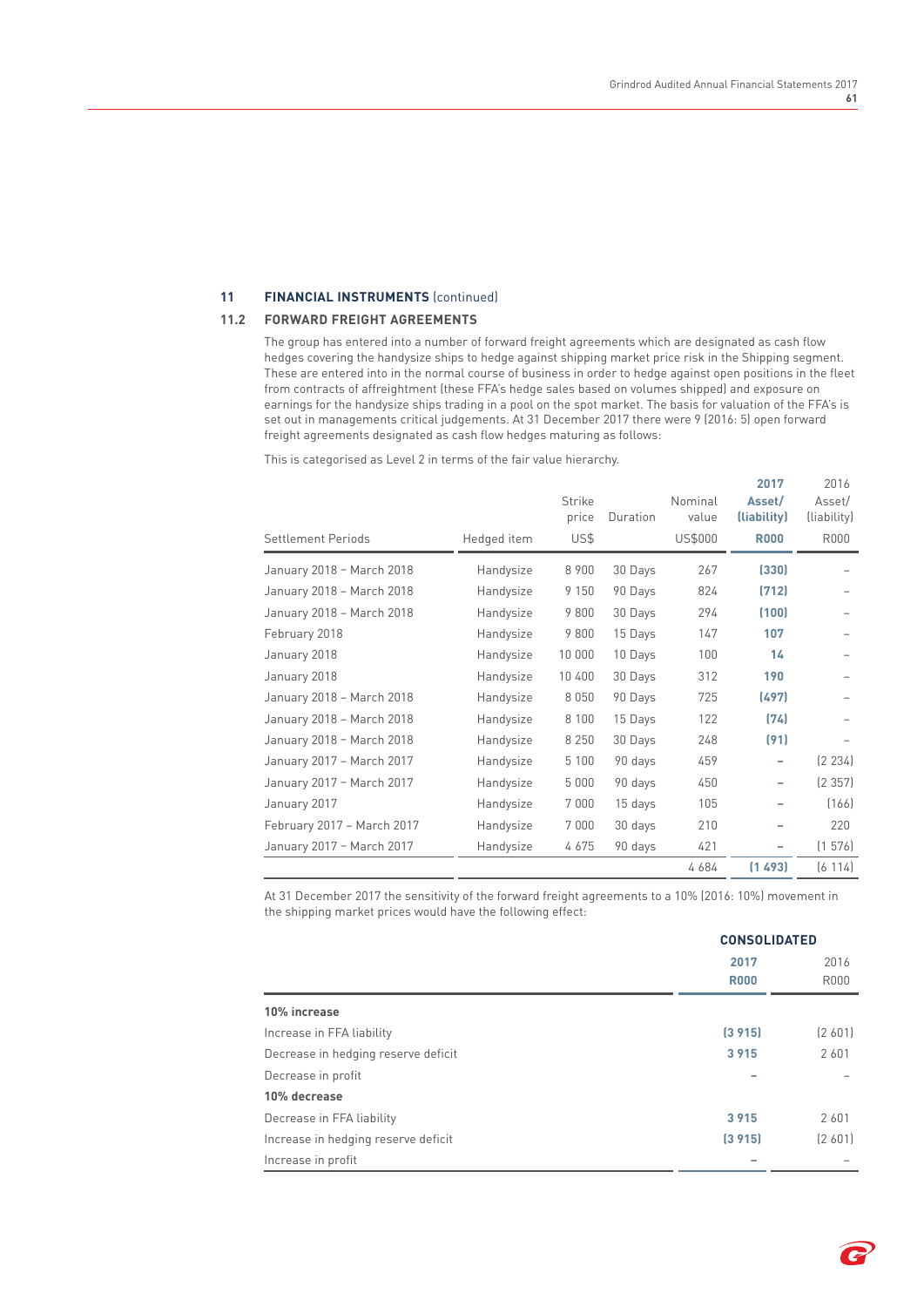**for the year ended 31 December 2017**

# **11 FINANCIAL INSTRUMENTS** (continued)

# **11.3 FUTURES**

The group entered into certain futures and options in order to commercially hedge the price risk in respect of currency exposure during the year.

These contracts were not accounted for using hedge accounting and all fair value gains/(losses) are recognised in the statement of comprehensive income. This is categorised as Level 2 in terms of the fair value hierarchy.

Details of the group's dealings in open futures and options and forward contracts at year-end are as follows:

|                                                          |            |                  |                   | 2017                  | 2016                  |
|----------------------------------------------------------|------------|------------------|-------------------|-----------------------|-----------------------|
|                                                          | Currency   | Nominal<br>value | Contract<br>value | Asset/<br>(liability) | Asset/<br>(liability) |
|                                                          |            |                  | <b>R000</b>       | <b>R000</b>           | <b>R000</b>           |
|                                                          | <b>USD</b> |                  |                   |                       | (9510)                |
|                                                          |            |                  |                   |                       |                       |
|                                                          |            |                  |                   |                       | (9510)                |
| Mark to market settled through margin<br>account - asset |            |                  |                   |                       |                       |
|                                                          |            |                  |                   |                       | (9510)                |
|                                                          |            |                  |                   |                       |                       |
|                                                          |            |                  |                   | <b>CONSOLIDATED</b>   |                       |
|                                                          |            |                  |                   | 2017                  | 2016                  |
|                                                          |            |                  |                   | <b>R000</b>           | <b>R000</b>           |

| Total change in fair value recognised in |  |      |        |
|------------------------------------------|--|------|--------|
| profit/(loss)                            |  | 9510 | 21 654 |

# **11.4 INTEREST RATE SWAPS**

The group has entered into the following interest rate swaps on Rand-denominated loans, whereby variable interest rates have been fixed as indicated below. Various subsidiaries enter into various interest rate swaps in the normal course of business. This is categorised as Level 2 in terms of the fair value hierarchy.

| Maturity date                              | Interest<br>rate | Nominal<br>value<br>R000 | 2017<br>Asset/<br>(liability)<br><b>R000</b> | 2016<br>Asset/<br>(liability)<br>R000 |
|--------------------------------------------|------------------|--------------------------|----------------------------------------------|---------------------------------------|
| Between February 2017 and<br>November 2026 | <b>JIBAR</b>     | 568 440                  | (18939)                                      | (10521)                               |
|                                            |                  |                          | (18939)                                      | [10 521]                              |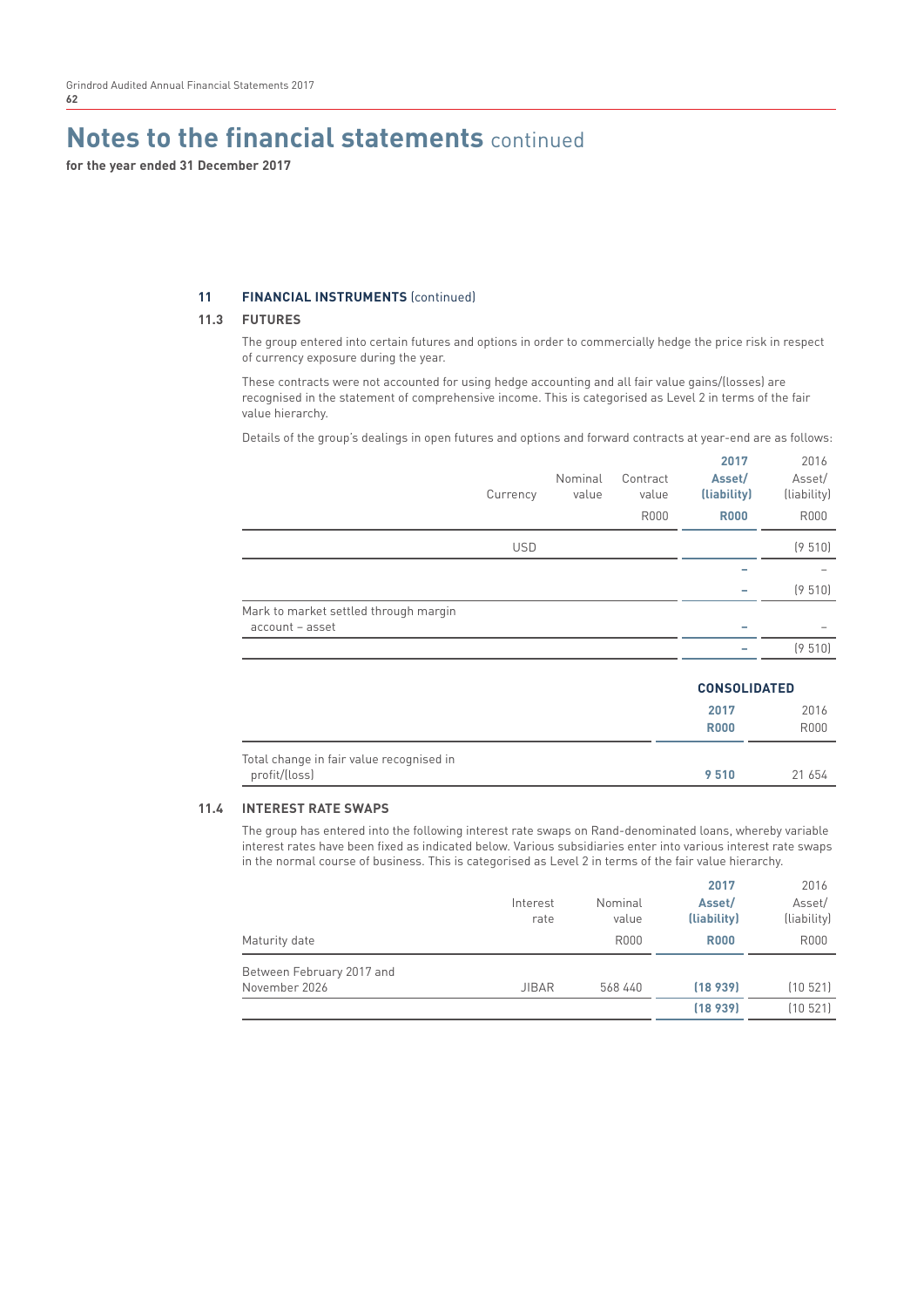# **11 FINANCIAL INSTRUMENTS** (continued)

# **11.5 BUNKER SWAPS**

The group has entered into the following bunker swaps in the shipping segment. This is categorised as Level 2 in terms of the fair value hierarchy. Certain bunker swaps are classified as cash flow hedges as detailed below:

|                                 |          |               |             | 2017                    |               |             | 2016                     |             |
|---------------------------------|----------|---------------|-------------|-------------------------|---------------|-------------|--------------------------|-------------|
|                                 |          | <b>Strike</b> |             | <b>Income</b><br>state- |               |             | Income<br>state-         |             |
| Settlement period               | Quantity | Price         | Asset       | ment                    | <b>Equity</b> | Asset       | ment                     | Equity      |
|                                 | MT       | \$000         | <b>R000</b> | <b>R000</b>             | <b>R000</b>   | <b>R000</b> | <b>R000</b>              | <b>R000</b> |
| February 2016                   | 400      | 188           |             |                         |               |             | 221                      |             |
| March 2016                      | 400      | 193           |             |                         |               |             | 103                      |             |
| January 2015 -<br>December 2015 | 10 800   | 561           |             |                         |               |             |                          |             |
| January 2015 -<br>August 2015   | 2 400    | 561           |             |                         |               |             | 13 404                   |             |
| January 2015 -<br>August 2015   | 12 000   | 583           |             |                         |               |             | 27 192                   |             |
| January 2017 -<br>December 2017 | 750      | 279           |             | 2552                    |               | 2 6 3 0     | $\overline{\phantom{0}}$ | 2630        |
| January 2017                    | 200      | 248           |             | 55                      |               | 57          |                          | 57          |
| January 2017                    | 400      | 275           |             | 238                     |               | 274         | $\overline{\phantom{0}}$ | 274         |
| <b>July 2017</b>                | 350      | 253           |             | 85                      |               | 75          |                          | 75          |
| January 2018 -<br>December 2018 | 300      | 326           | 1 3 0 7     | -                       | 1 3 0 7       |             |                          |             |
|                                 |          |               | 1 3 0 7     | 2930                    | 1 307         | 3 0 3 6     | 40 920                   | 3 0 3 6     |

| <b>Cash flow hedges</b>      |              |            |                |              |         |       |
|------------------------------|--------------|------------|----------------|--------------|---------|-------|
|                              |              |            | 2017           |              | 2016    |       |
|                              |              |            | <b>Nominal</b> |              | Nominal |       |
|                              |              |            | value          | <b>Asset</b> | value   | Asset |
| Outstanding contracts        | Strike price | Currency   | '000           | '000         | 000'    | '000' |
|                              |              |            |                |              |         |       |
| January 2017 - December 2017 | 279          | <b>USD</b> |                |              | 209     | 192   |
| January 2017                 | 248          | <b>USD</b> |                |              | 50      | 4     |
| January 2017                 | 275          | <b>USD</b> |                |              | 110     | 20    |
| January 2017                 | 253          | <b>USD</b> |                |              | 89      | 6     |
| January 2018 - December 2018 | 326          | <b>USD</b> | 98             | 105          |         |       |
|                              |              |            |                | 105          |         | 222   |
|                              |              |            |                |              |         |       |

A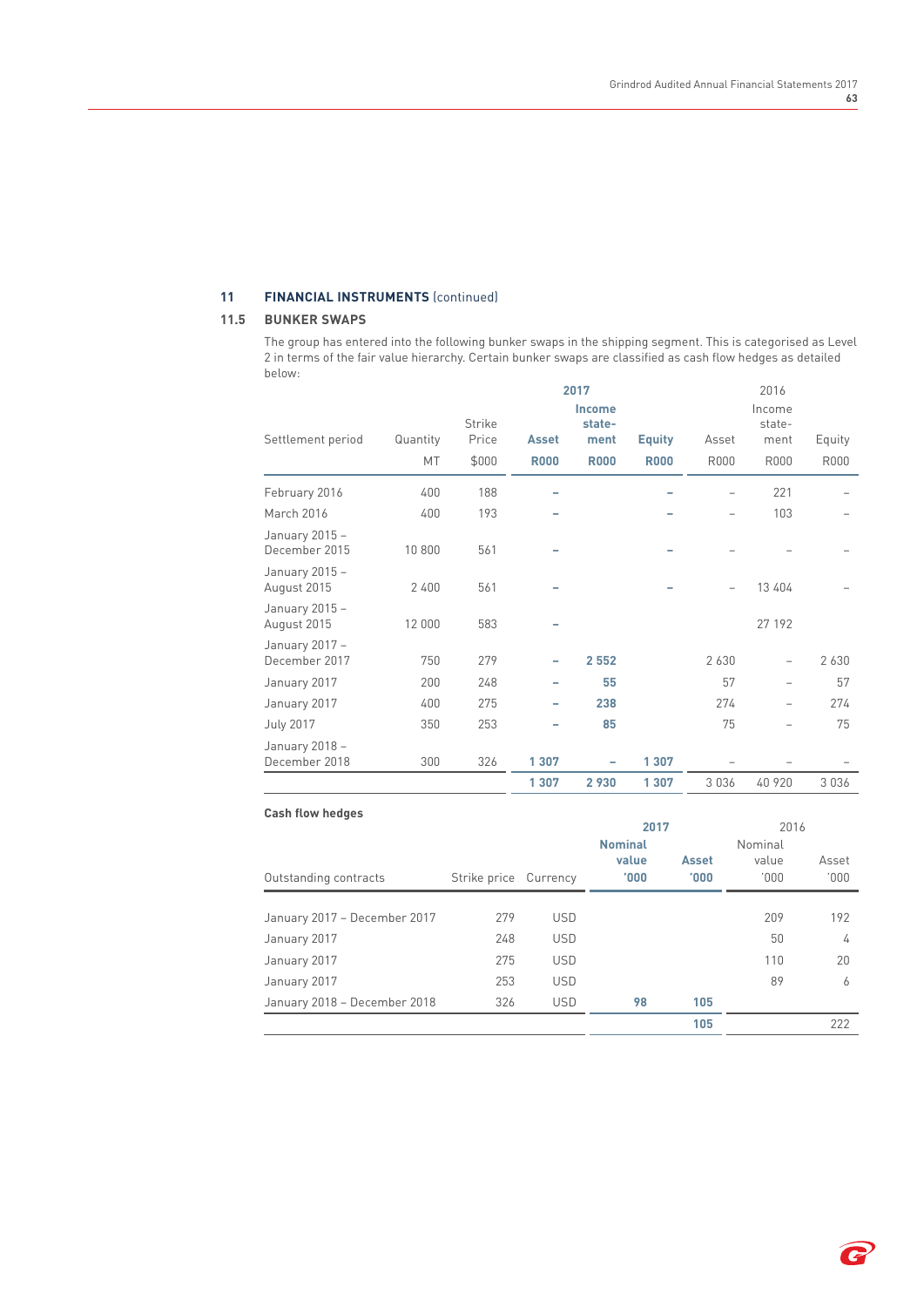**for the year ended 31 December 2017**

# **11 FINANCIAL INSTRUMENTS** (continued)

# **11.6 HEDGING DETAILS**

|                                                                                   |                                                |                   |                                                    |                                           |                                         |                   | <b>CONSOLIDATED</b>                         |               |
|-----------------------------------------------------------------------------------|------------------------------------------------|-------------------|----------------------------------------------------|-------------------------------------------|-----------------------------------------|-------------------|---------------------------------------------|---------------|
|                                                                                   |                                                |                   |                                                    |                                           |                                         |                   | 2017                                        | 2016          |
| The above mentioned derivative's hedging details are as follows:                  |                                                |                   |                                                    |                                           |                                         | <b>R000</b>       |                                             | <b>R000</b>   |
| Ineffectiveness recognised in profit or loss:                                     |                                                |                   |                                                    |                                           |                                         |                   |                                             |               |
| – cash flow hedge                                                                 |                                                |                   |                                                    |                                           |                                         |                   |                                             |               |
|                                                                                   |                                                |                   | 2017                                               |                                           |                                         |                   | 2016                                        |               |
| Details of cash flow<br>hedges:                                                   | $\leq 3$<br>months                             | $3 - 6$<br>months | $6 - 12$<br>months                                 | $>12$<br>months                           | $\langle 3$<br>months                   | $3 - 6$<br>months | $6 - 12$<br>months                          | >12<br>months |
| Financial asset                                                                   | 696                                            | 372               | 550                                                |                                           | 6 3 3 9                                 |                   |                                             |               |
| Financial liability                                                               | (1804)                                         |                   |                                                    | $\overline{\phantom{0}}$                  | [1 383]                                 | [726]             | (1152)                                      |               |
|                                                                                   | <b>Amount</b><br>accumu-<br>lated in<br>equity |                   | 2017<br><b>Amount recycled from</b><br>equity into |                                           | Amount<br>accumu-<br>lated in<br>equity |                   | 2016<br>Amount recycled from<br>equity into |               |
| Reconciliation of cash<br>flow hedge accumulated<br>in equity                     | <b>Hedging</b><br>reserve                      | <b>R000</b>       | Income<br>statement<br><b>R000</b>                 | Asset/<br><b>Liability</b><br><b>R000</b> | Hedging<br>reserve<br>R000              |                   | Income<br>statement<br>R000                 | Liability     |
| Opening balance                                                                   |                                                | 946               |                                                    |                                           | 55 582                                  |                   |                                             |               |
| Amount recognised<br>through other<br>comprehensive income<br>in the current year |                                                | 202               |                                                    | [202]                                     | [4641]                                  |                   |                                             | 4641          |
| Amount removed from<br>equity to income<br>statement                              | (3005)                                         |                   | 3005                                               |                                           | [53 873]                                |                   | 53 873                                      |               |
| Deferred tax                                                                      | 2 1 3 2                                        |                   | (2132)                                             |                                           | 6415                                    |                   |                                             |               |
| Translation adjustments                                                           |                                                | [89]              |                                                    |                                           | (2537)                                  |                   |                                             |               |
| Closing balance                                                                   |                                                | 186               | 873                                                | (202)                                     |                                         | 946               | 53 873                                      | 4641          |
| Comprised of:                                                                     |                                                |                   |                                                    |                                           |                                         |                   |                                             |               |
| <b>Financial Instruments</b>                                                      |                                                | 186               |                                                    |                                           | 3078                                    |                   |                                             |               |
| Deferred tax                                                                      |                                                |                   |                                                    |                                           | [2 132]                                 |                   |                                             |               |
|                                                                                   |                                                | 186               |                                                    |                                           |                                         | 946               |                                             |               |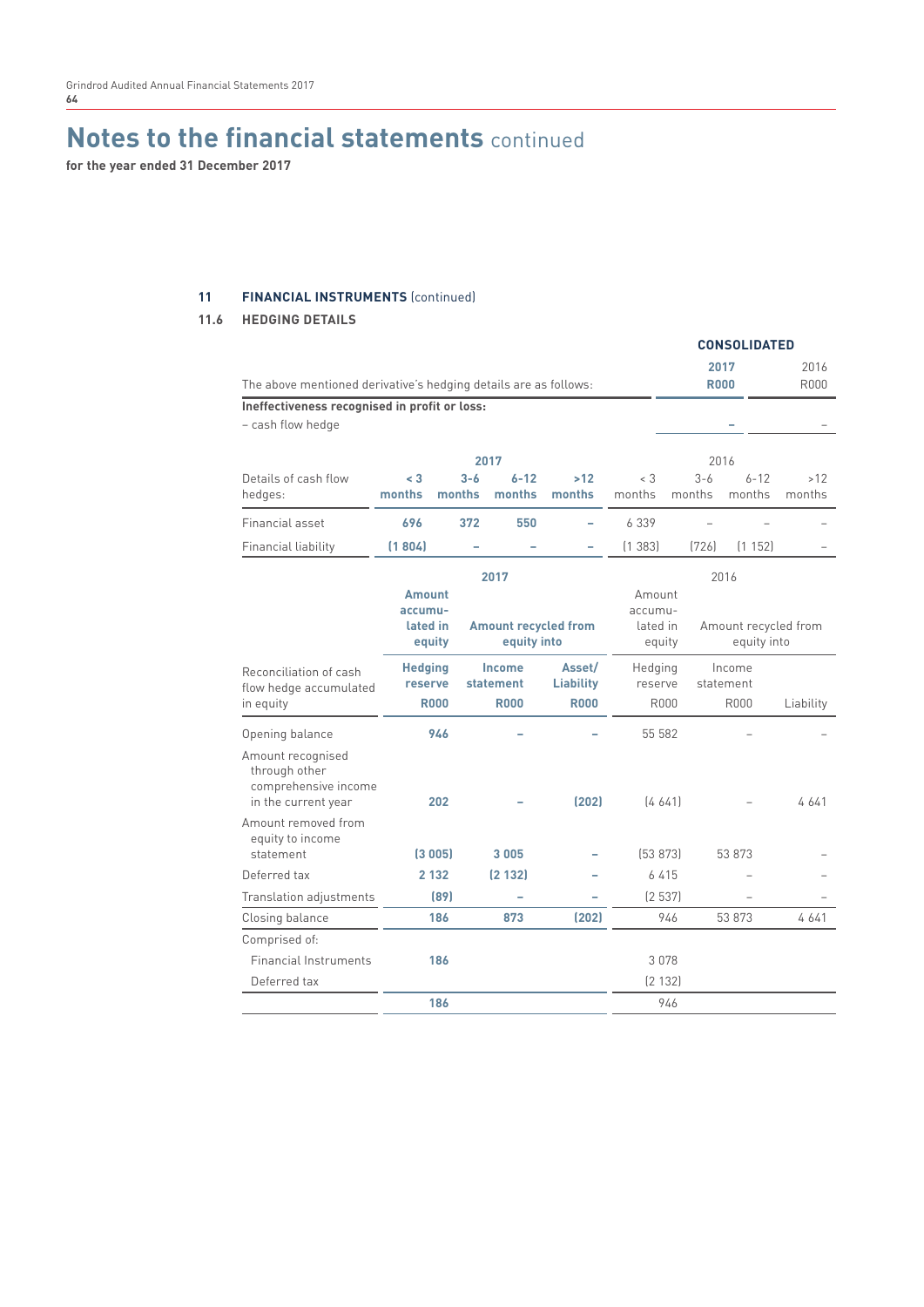# **11 FINANCIAL INSTRUMENTS** (continued)

# **11.7 THE DERIVATIVE FINANCIAL INSTRUMENTS HAVE BEEN DISCLOSED IN THE STATEMENT OF FINANCIAL POSITION AS FOLLOWS:**

|                                                                                       | <b>Hedging</b><br>reserve | <b>Financial</b><br>assets | <b>Financial</b><br><b>liabilities</b> | Hedging<br>reserve  | Financial<br>assets      | Financial<br>liabilities |
|---------------------------------------------------------------------------------------|---------------------------|----------------------------|----------------------------------------|---------------------|--------------------------|--------------------------|
|                                                                                       | 2017<br><b>R000</b>       | 2017<br><b>R000</b>        | 2017<br><b>R000</b>                    | 2016<br><b>R000</b> | 2016<br><b>R000</b>      | 2016<br><b>R000</b>      |
| Forward freight agreements                                                            | 1493                      | 311                        | (1804)                                 | 6 1 1 4             | 220                      | (6334)                   |
| Futures                                                                               |                           |                            |                                        |                     |                          | (9510)                   |
| Interest rate swaps                                                                   |                           |                            | (18939)                                |                     | $\overline{\phantom{0}}$ | (10521)                  |
| Bunker swaps                                                                          | (1307)                    | 1 307                      |                                        | (3036)              | 3036                     |                          |
|                                                                                       | 186                       | 1618                       | (20743)                                | 3078                | 3 2 5 6                  | [26 365]                 |
| Less portion due within one<br>year included in trade and<br>other payables (refer to |                           |                            |                                        |                     |                          |                          |
| note 16 and 24                                                                        | -                         | (1, 618)                   | 1804                                   |                     | (3256)                   | 6 3 3 4                  |
| Transfer to non-current<br>lasset)/liabilities held-for-<br>sale (refer to note 17)   |                           |                            |                                        |                     |                          | 9510                     |
| Long-term portion                                                                     | 186                       |                            | (18939)                                | 3078                |                          | (10 521)                 |

**CONSOLIDATED**

|                                                                            | 2017<br><b>R000</b> | 2016<br>R000 |
|----------------------------------------------------------------------------|---------------------|--------------|
| <b>FINANCE LEASE RECEIVABLES</b>                                           |                     |              |
| Current finance lease receivables<br>[note 16]                             |                     | 58 655       |
| Non-current finance lease receivables<br>Transferred to non-current assets |                     | 730          |
| classified as held-for-sale (note 17)                                      |                     | [58 472]     |
|                                                                            |                     |              |

# **Leasing arrangements**

In the prior year the group entered into finance lease arrangements for 13 locomotives (including those classified as non-current asset held-for-sale). The terms of finance leases range from 3 to 5 years.

| Amounts receivable under finance<br>leases                                                                                  | 1 year<br><b>R000</b> | $2 - 5$ years<br><b>R000</b> | >5 years<br><b>R000</b> | Total<br><b>R000</b> |
|-----------------------------------------------------------------------------------------------------------------------------|-----------------------|------------------------------|-------------------------|----------------------|
| 2017                                                                                                                        |                       |                              |                         |                      |
| Minimum lease payments receivable<br>lincluding non-current assets held-for-<br>salel                                       |                       |                              |                         |                      |
| Unearned finance income (including<br>non-current assets held-for-sale)                                                     |                       |                              |                         |                      |
| Total present value/capital value                                                                                           |                       |                              |                         |                      |
| 2016                                                                                                                        |                       |                              |                         |                      |
| Minimum lease payments receivable<br>(including non-current assets held-for-<br>salel<br>Unearned finance income (including | 58 755                | 868                          |                         | 59 623               |
| non-current assets held-for-sale)                                                                                           | (100)                 | (138)                        |                         | (238)                |
| Total present value/capital value                                                                                           | 58 655                | 730                          |                         | 59 385               |

In the prior year the interest rate inherent in the leases was fixed at the contract date for the entire lease term and were neither past due nor impaired at the end of the reporting period.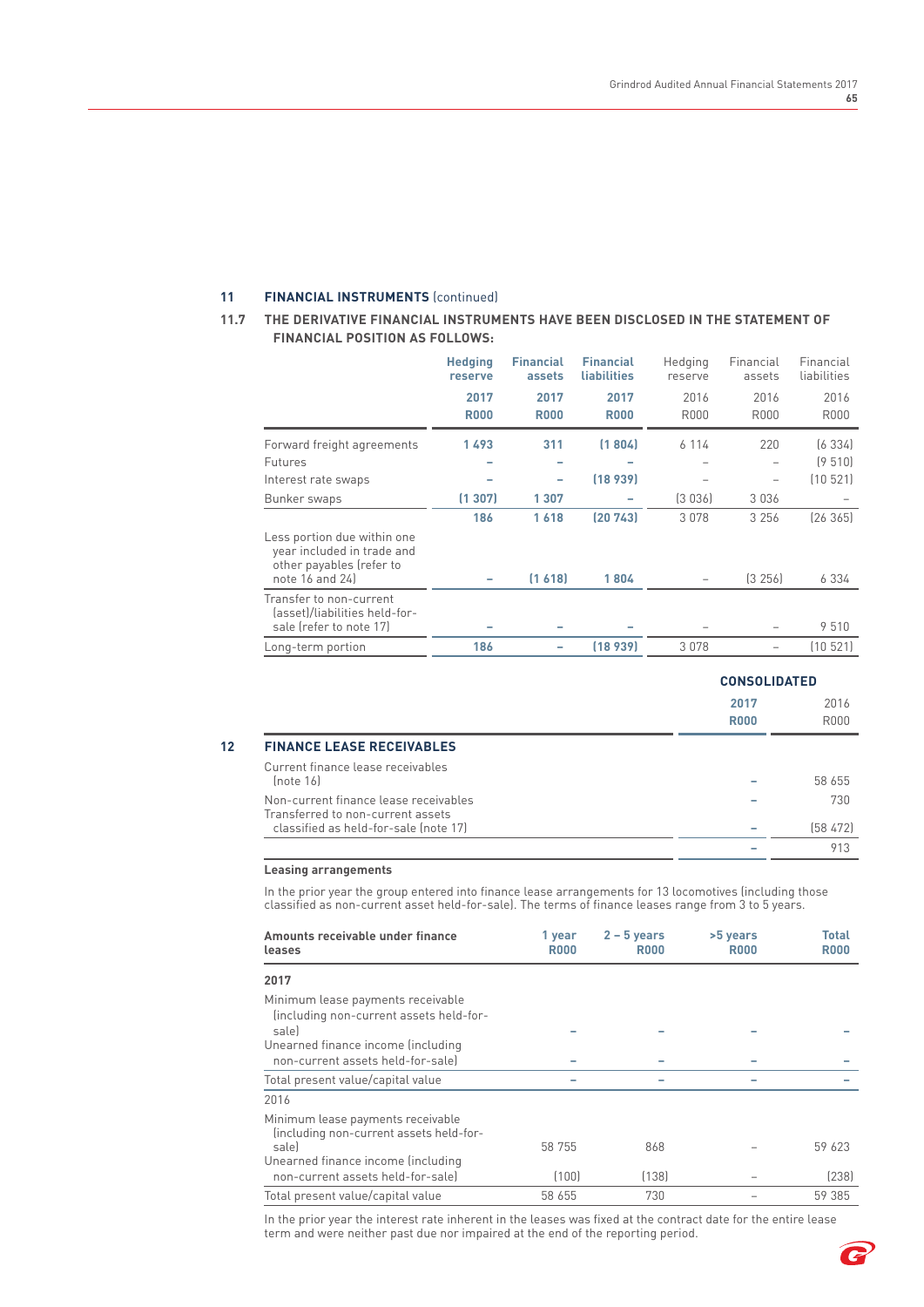**for the year ended 31 December 2017**

|                                                                         | <b>CONSOLIDATED</b> |               |
|-------------------------------------------------------------------------|---------------------|---------------|
|                                                                         | 2017                | 2016          |
|                                                                         | <b>R000</b>         | R000          |
| <b>LOANS AND ADVANCES TO BANK CUSTOMERS</b>                             |                     |               |
| Loans and receivables                                                   | 6480169             | 5 272 750     |
| Held at fair value through profit or loss using year-end market related |                     |               |
| interest rate yield curves to discount expected future cash flows       | 669029              | 581 984       |
|                                                                         | 7 149 198           | 5 8 5 4 7 3 4 |
| Loans and advances - companies and close corporations                   | 5 465 127           | 4708096       |
| Loans and advances - unincorporated businesses                          | 535 838             | 238 314       |
| Loans and advances - individuals                                        | 90 395              | 95890         |
| Preference shares                                                       | 1012023             | 812822        |
| Interest accrued                                                        | 61871               | 49 312        |
| Revaluation of loans held at fair value through profit or loss          | 17 243              | 9 2 7 5       |
| Less: impairments against advances                                      | [33 299]            | [58975]       |
|                                                                         | 7 149 198           | 5 854 734     |
| indicators exist<br><b>Contractual maturity analysis:</b>               |                     |               |
| Maturity on demand                                                      | 785 179             | 762 157       |
| Maturing within one month                                               | 1 448 424           | 417368        |
| Maturing after one month but within three months                        | 236 166             | 706 817       |
| Maturing after three months but within six months                       | 420 329             | 95 655        |
| Maturing after six months but within one year                           | 218 078             | 466 137       |
| Maturing after one year but within three years                          | 1 345 268           | 1 402 993     |
| Maturing after three years but within five years                        | 1614120             | 1 253 726     |
| Maturing after five years but within ten years                          | 979826              | 670 204       |
| Maturing after ten years                                                | 55 993              | 80 065        |
| Interest accrued                                                        | 61871               | 49 312        |
| Revaluation of loans held at fair value through profit or loss          | 17 243              | 9 2 7 5       |
| Less: impairments against advances                                      | (33 299)            | [58975]       |
|                                                                         | 7 149 198           | 5 854 734     |
| Maximum exposure to credit risk before impairments                      | 7 182 497           | 5 913 709     |
| Exposures with renegotiated terms                                       |                     |               |

The maturity analysis of advances is based on the remaining contractual periods to maturity from the reporting date and does not take repayment profiles into account.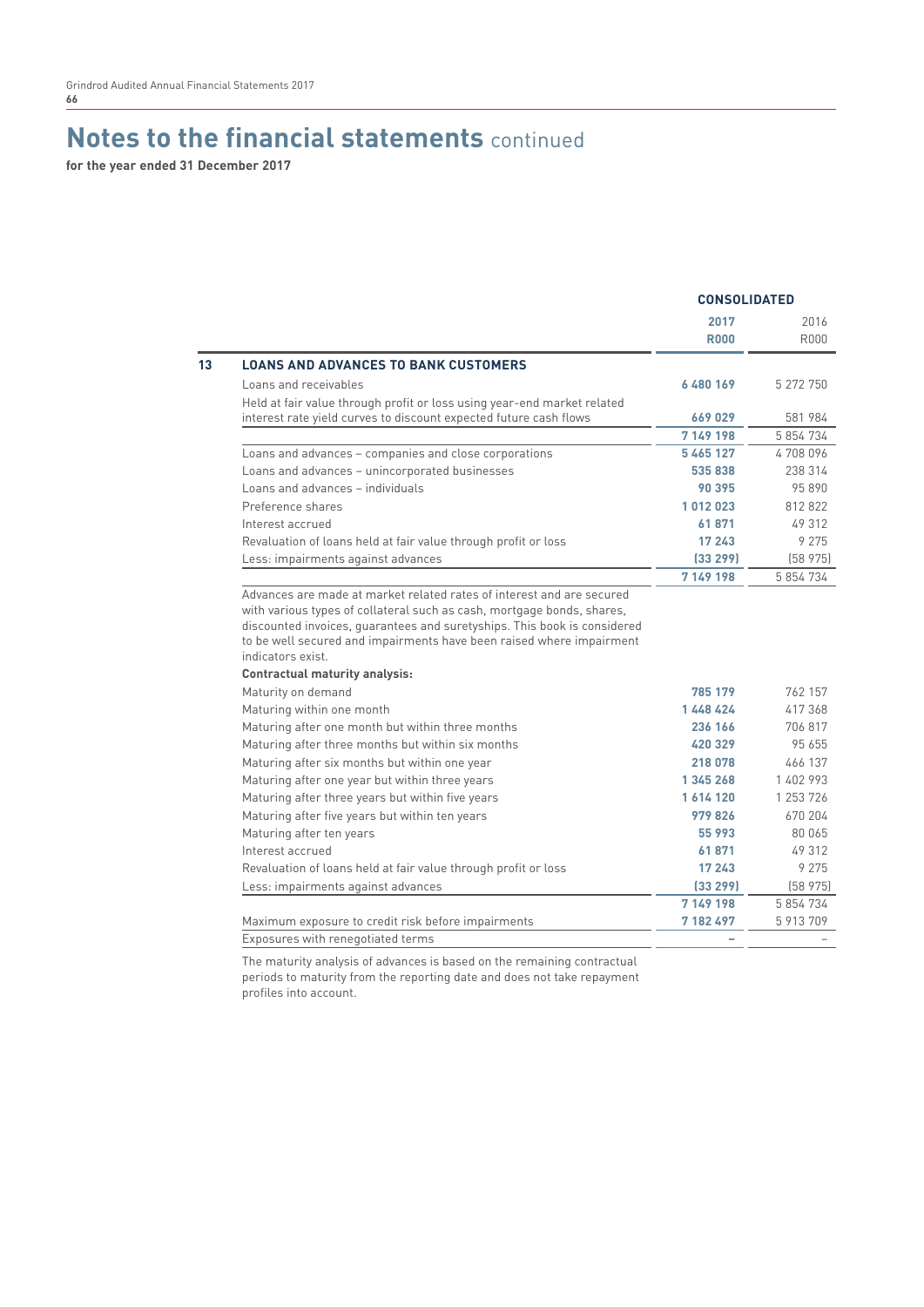**CONSOLIDATED**

|                                                                                                                 | 2017<br><b>R000</b> | 2016<br><b>R000</b> |
|-----------------------------------------------------------------------------------------------------------------|---------------------|---------------------|
| <b>LOANS AND ADVANCES TO BANK CUSTOMERS (continued)</b>                                                         |                     |                     |
| Sectoral analysis:                                                                                              |                     |                     |
| Agriculture, hunting, forestry and fishing                                                                      | 75831               | 32 052              |
| Mining and quarrying                                                                                            | 29 148              | 29 154              |
| Manufacturing                                                                                                   | 228 340             | 239 759             |
| Construction                                                                                                    | 39 326              | 39 466              |
| Wholesale and retail trade, repair of specified items, hotels and restaurants                                   | 248 031             | 130 347             |
| Transport, storage and communication                                                                            | 302 484             | 156 532             |
| Financial intermediation and insurance                                                                          | 207841              | 291 785             |
| Real estate                                                                                                     | 2770495             | 2 425 548           |
| Business services                                                                                               | 186 682             | 129 239             |
| Community, social and personal services                                                                         | 40 671              | 298                 |
| Private households                                                                                              | 71801               | 87 137              |
| Other                                                                                                           | 2948548             | 2 293 417           |
|                                                                                                                 | 7 149 198           | 5 854 734           |
| Geographical analysis:                                                                                          |                     |                     |
| South Africa                                                                                                    | 7 149 198           | 5 854 734           |
| Included in loans and advances are fixed rate loans designated as held<br>at fair value through profit or loss: |                     |                     |
| Net book value of loans and advances held at fair value through<br>profit or loss                               | 651786              | 572 709             |
| Revaluation of loans and advances held at fair value through profit<br>or loss                                  | 17 243              | 9 2 7 5             |
| Less: Impairment of loans and advances held at fair value through<br>profit or loss                             |                     |                     |
| Fair value of loans and advances held at fair value through profit or loss                                      | 669029              | 581 984             |
| Analysis of impairments:                                                                                        |                     |                     |
| Impairments at the beginning of the year                                                                        | (58975)             | (55516)             |
| Net decrease/(increase) in impairments                                                                          | 25 676              | (3459)              |
| Impairments at the end of the year                                                                              | [33 299]            | (58975)             |
| Analysis of impaired loans and advances:                                                                        |                     |                     |
| Loans and advances classified as special mention                                                                | 35 114              | 257 997             |
| Loans and advances displaying significant weakness                                                              | 49 474              | 19 988              |
| Carrying amount of impaired loans and advances                                                                  | 84 588              | 277 985             |
| Collateral held against impaired loans and advances                                                             | 80 918              | 266 349             |
| Sectoral analysis of impaired loans and advances:                                                               |                     |                     |
| Real estate                                                                                                     | 23 223              | 194 680             |
| Wholesale and retail trade, repair of specified items, hotels and restaurants                                   | 13 677              |                     |
| Private households                                                                                              | 270                 | 285                 |
| Other                                                                                                           | 47418               | 83 020              |
|                                                                                                                 | 84 588              | 277 985             |

P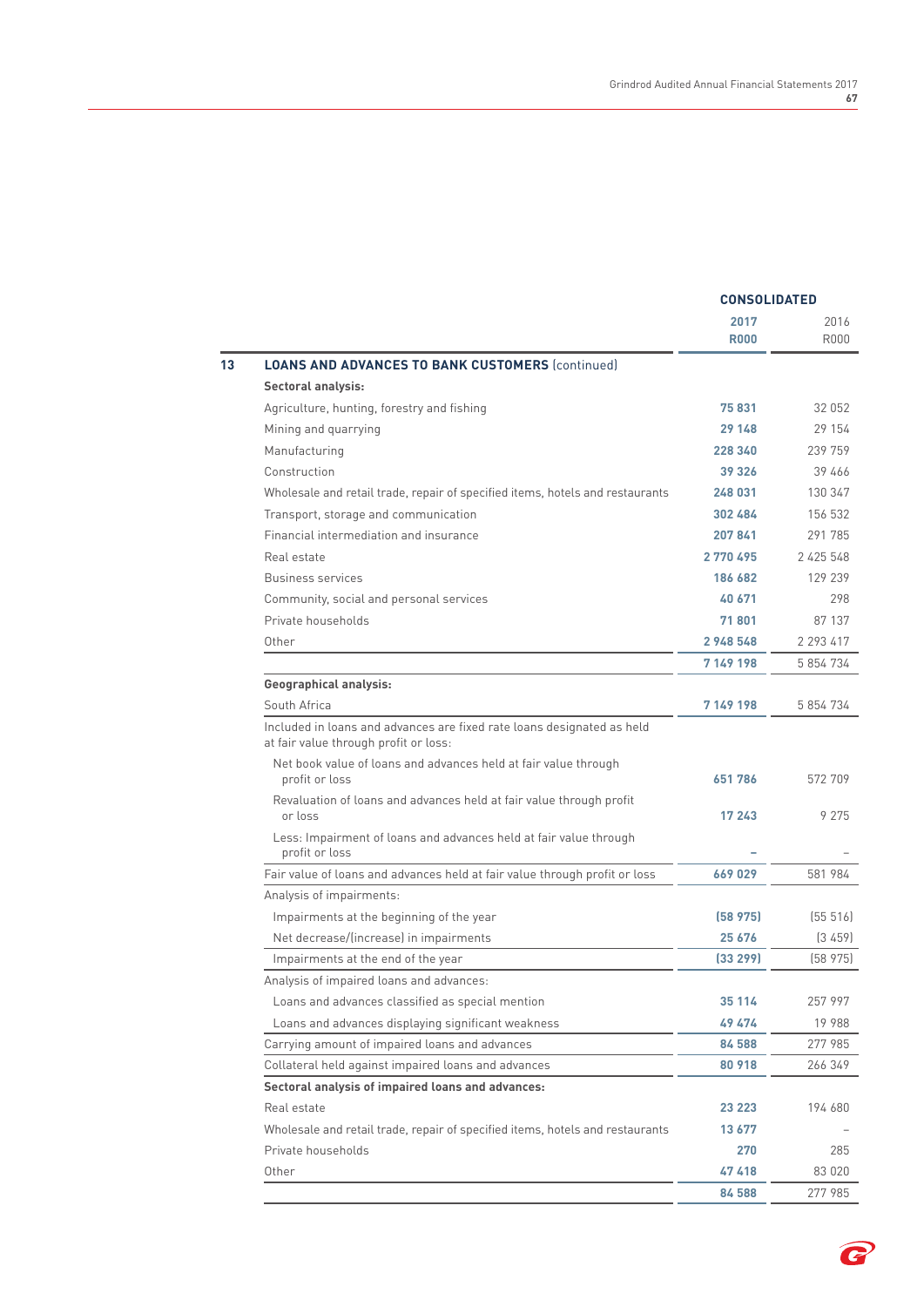**for the year ended 31 December 2017**

|                                                                         |             | <b>CONSOLIDATED</b> |  |  |
|-------------------------------------------------------------------------|-------------|---------------------|--|--|
|                                                                         | 2017        | 2016                |  |  |
|                                                                         | <b>R000</b> | R000                |  |  |
| <b>LIQUID ASSETS AND SHORT-TERM NEGOTIABLE SECURITIES</b>               |             |                     |  |  |
| Measured at amortised cost                                              |             |                     |  |  |
| Preference shares                                                       | 33 491      | 149 168             |  |  |
| Statutory liquid assets                                                 |             |                     |  |  |
| Negotiable certificates of deposit                                      | 910 316     | 517 735             |  |  |
| Money market investments and debentures                                 | 820 068     | 1 134 162           |  |  |
|                                                                         | 1763875     | 1801065             |  |  |
|                                                                         |             |                     |  |  |
|                                                                         |             | <b>CONSOLIDATED</b> |  |  |
|                                                                         | 2017        | $2016*$             |  |  |
|                                                                         | <b>R000</b> | R000                |  |  |
| <b>INVENTORIES</b>                                                      |             |                     |  |  |
| Bunkers and other consumables                                           | 119 136     | 158 275             |  |  |
| Merchandise and containers                                              | 49857       | 832 228             |  |  |
| Transferred to non-current assets classified as held-for-sale (note 17) | (112 483)   | [786 404]           |  |  |
| Prior period measurement adjustment                                     |             |                     |  |  |
|                                                                         | 56 510      | 204 099             |  |  |
|                                                                         |             |                     |  |  |

The cost of inventories recognised as an expense includes R885 000 (2016: R21 712 000) in respect of write-downs of inventory to net realisable value.

No inventories were ceded to financial institutions in the current or prior year.

kestated for ships held-for-sale, previously disclosed under inventory, have been reclassified to ships, property, terminals, \*<br>machinery, vehicles and equipment in terms of IAS 16 Property, plant and equipment. Refer to n

|                                                                            | <b>CONSOLIDATED</b> |               | <b>COMPANY</b> |             |
|----------------------------------------------------------------------------|---------------------|---------------|----------------|-------------|
|                                                                            | 2017                | 2016          | 2017           | 2016        |
|                                                                            | <b>R000</b>         | R000          | <b>R000</b>    | <b>R000</b> |
| <b>TRADE AND OTHER RECEIVABLES</b>                                         |                     |               |                |             |
| Trade debtors                                                              | 1031021             | 1 234 318     |                |             |
| Less: Allowances for doubtful debts                                        | (170363)            | (171595)      |                |             |
| Net trade debtors                                                          | 860 658             | 1 062 723     |                |             |
| Prepayments                                                                | 78 561              | 93 0 92       |                |             |
| Amounts due from group subsidiaries                                        |                     |               | 559 756        | 3 346 884   |
| Receivables from joint ventures                                            | 1 278 424           | 1 716 798     |                |             |
| Current portion of finance lease<br>receivable                             |                     | 183           |                |             |
| Current portion of derivative financial<br>assets (note 11.7)              | 1618                | 3 2 5 6       |                |             |
| Other receivables                                                          | 891 235             | 1 0 6 1 2 4 5 | 20 000         | 20 000      |
|                                                                            | 3 110 496           | 3 937 297     | 579 756        | 3 366 884   |
| Transferred to non-current assets<br>classified as held-for-sale (note 17) | (733 267)           | (188836)      |                |             |
|                                                                            | 2 377 229           | 3748461       | 579 756        | 3 366 884   |

Trade and other receivables, other than the current portion of financial assets, are classified as loans and receivables at amortised cost and their carrying amount approximates fair value. Trade and other receivables are predominantly non-interest bearing.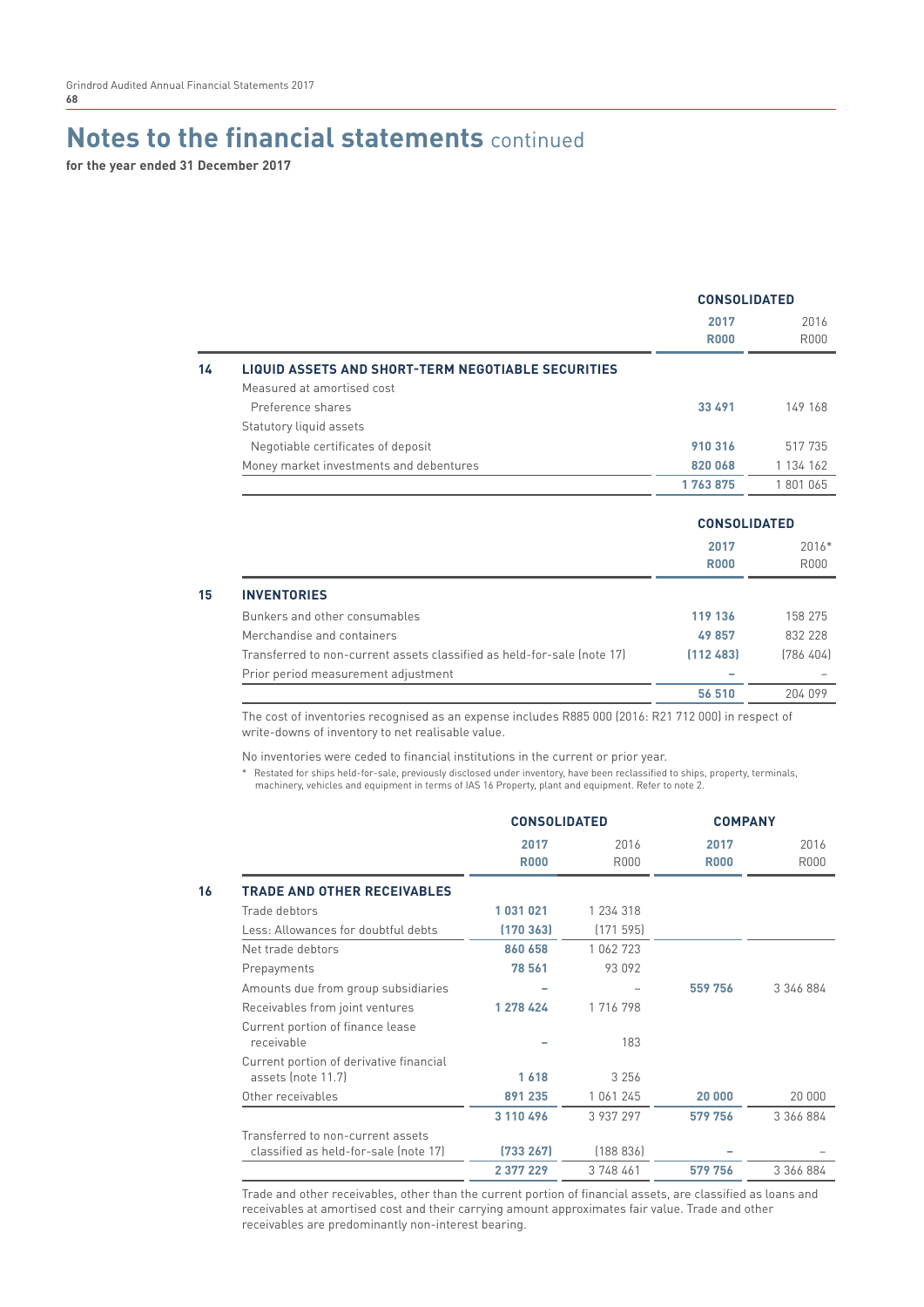|                                                                                                                                                                                                                                                                                                                                                                       |                             | <b>CONSOLIDATED</b> |  |
|-----------------------------------------------------------------------------------------------------------------------------------------------------------------------------------------------------------------------------------------------------------------------------------------------------------------------------------------------------------------------|-----------------------------|---------------------|--|
|                                                                                                                                                                                                                                                                                                                                                                       | 2017<br><b>R000</b>         | 2016<br>R000        |  |
| <b>TRADE AND OTHER RECEIVABLES (continued)</b>                                                                                                                                                                                                                                                                                                                        |                             |                     |  |
| Included in the current portion of financial assets are:                                                                                                                                                                                                                                                                                                              |                             |                     |  |
| Forward freight agreements                                                                                                                                                                                                                                                                                                                                            | 1618                        | 3 2 5 6             |  |
| Reconciliation of allowances for doubtful debts                                                                                                                                                                                                                                                                                                                       |                             |                     |  |
| Opening balance                                                                                                                                                                                                                                                                                                                                                       | 110741                      | 279 565             |  |
| Increase in allowance                                                                                                                                                                                                                                                                                                                                                 | 91829                       | 60 132              |  |
| Allowance utilised                                                                                                                                                                                                                                                                                                                                                    | (32 207)                    | (168102)            |  |
|                                                                                                                                                                                                                                                                                                                                                                       | 170 363                     | 171 595             |  |
| Transferred to non-current assets classified as held-for-sale                                                                                                                                                                                                                                                                                                         |                             | (60854)             |  |
|                                                                                                                                                                                                                                                                                                                                                                       | 170 363                     | 110 741             |  |
| Concentrations of credit risk are limited due to the group's customer base<br>being large and unrelated. Due to this, the directors believe there is no<br>further credit risk provision required in excess of the allowance for<br>doubtful debts.<br>Trade debtors have been ceded to financial institutions in order to secure<br>overdraft facilities as follows: |                             |                     |  |
| Group                                                                                                                                                                                                                                                                                                                                                                 |                             | 1468                |  |
|                                                                                                                                                                                                                                                                                                                                                                       | <b>CONSOLIDATED</b><br>2017 | 2016                |  |
|                                                                                                                                                                                                                                                                                                                                                                       | <b>R000</b>                 | <b>R000</b>         |  |
| NON-CURRENT ASSETS CLASSIFIED AS HELD-FOR-SALE                                                                                                                                                                                                                                                                                                                        |                             |                     |  |
| Ships, property, terminals, machinery, vehicles and equipment                                                                                                                                                                                                                                                                                                         |                             |                     |  |
| Freehold and leasehold properties                                                                                                                                                                                                                                                                                                                                     | 10 263                      | 16 444              |  |
| Property under construction                                                                                                                                                                                                                                                                                                                                           | 1459                        | 11 773              |  |
| Terminals, machinery, vehicles and equipment                                                                                                                                                                                                                                                                                                                          | 640788                      | 225 245             |  |
| Ships                                                                                                                                                                                                                                                                                                                                                                 | 3 139 156                   |                     |  |
| Intangible assets                                                                                                                                                                                                                                                                                                                                                     | 103 031                     | 549                 |  |
| Investment in joint venture and associates                                                                                                                                                                                                                                                                                                                            | 1 145 858                   | 46 383              |  |
| Other investments                                                                                                                                                                                                                                                                                                                                                     |                             | 2986                |  |
| Finance lease receivables                                                                                                                                                                                                                                                                                                                                             |                             | 58 472              |  |
| Taxation                                                                                                                                                                                                                                                                                                                                                              | 21 010                      | 2856                |  |
| Inventory                                                                                                                                                                                                                                                                                                                                                             | 128 290                     | 786 404             |  |
| Bank and cash                                                                                                                                                                                                                                                                                                                                                         | 657 967                     | 98 282              |  |
| Deferred taxation                                                                                                                                                                                                                                                                                                                                                     | 44 469                      | 110 842             |  |
| Trade and other receivables                                                                                                                                                                                                                                                                                                                                           | 749 108                     | 188 836             |  |
|                                                                                                                                                                                                                                                                                                                                                                       | 6 641 399                   | 1 549 072           |  |
| Non-current liabilities associated with assets classified as held-for-sale                                                                                                                                                                                                                                                                                            |                             |                     |  |
| Investment in joint venture                                                                                                                                                                                                                                                                                                                                           |                             |                     |  |

Short term borrowings and bank overdraft **49 912** 49 912 Taxation **56 028** 2 094 Deferred taxation **77 782** 27 931 Interest-bearing debt **1 753 600** 414 045 Financial liabilities **1 804** 9 510

Trade and other liabilities **418 206** 516 033

Post retirement medial aid **27 014** Provisions **11 165**

**2 395 511** 1 223 109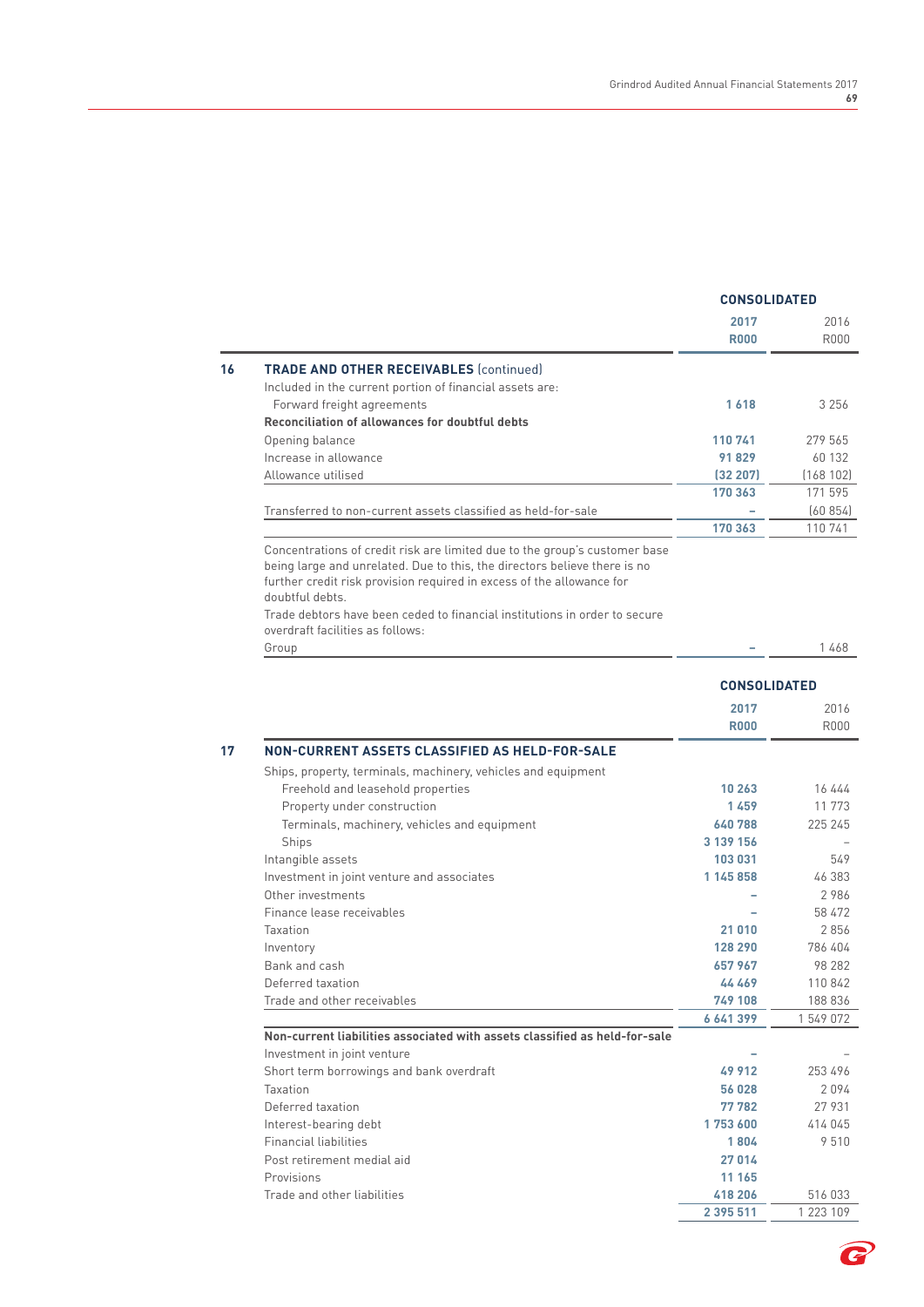**for the year ended 31 December 2017**

# **17 NON-CURRENT ASSETS CLASSIFIED AS HELD-FOR-SALE** (continued)

### **Business disposals**

In 2017 the board approved the strategy to unlock shareholder value which identified the spin-off of the Shipping division as a separate listed entity. This resulted in the entire Shipping business being classified as held-for-sale in term of IFRS 5 Non-current assets held-for-sale and discontinued operations.

In addition, the board also approved the exit of the remaining rail businesses following the decision, in the prior year, to exit the rail assembly businesses. The locomotive assembly businesses were sold piecemeal during 2017 with the remaining activities closed by year end. All related balances as at 31 December 2017 have been transferred back to the relevant balance sheet categories. Grindrod Rail Construction Group was disposed in the current year.

#### **Current year movement in non-current assets and non-current liabilities associated with assets held-for-sale**

|                                                                     | IFRS <sub>5</sub>  |                  |                    |                 |                     |             |                           |
|---------------------------------------------------------------------|--------------------|------------------|--------------------|-----------------|---------------------|-------------|---------------------------|
|                                                                     | Opening<br>balance | Trans-<br>lation | Impair-<br>ment    | Transfer<br>Out | Transfer<br>in      | Disposal    | <b>Closing</b><br>balance |
| Ships, property,<br>terminals, machinery,<br>vehicles and equipment |                    |                  |                    |                 |                     |             |                           |
| Freehold and leasehold<br>properties                                | 16 444             |                  |                    |                 | 10 263              | (16, 444)   | 10 263                    |
| Property under<br>construction                                      | 11 773             |                  |                    |                 | 1459                | $(11\ 773)$ | 1459                      |
| Terminals, machinery,<br>vehicles and<br>equipment<br>Ships         | 225 245            | [83 126]         | 612819<br>(53 832) |                 | 10 805<br>3 192 988 | (124955)    | 640788<br>3 139 156       |
| Intangible assets                                                   | 549                |                  |                    |                 | 103 031             | [549]       | 103 031                   |
| Investment in joint                                                 |                    |                  |                    |                 |                     |             |                           |
| venture and associates                                              | 46 383             | 16766            | (75807)            |                 | 1 177 949           | (19, 433)   | 1 145 858                 |
| Other investments                                                   | 2986               |                  |                    |                 |                     | [2986]      |                           |
| Finance lease receivables                                           | 58 472             |                  |                    |                 |                     | [58 472]    |                           |
| Taxation                                                            | 762                |                  |                    |                 | [35 199]            | (581)       | (35018)                   |
| Inventory                                                           | 786 404            | [46 251]         |                    | (6298)          | 112 483             | [718048]    | 128 290                   |
| Bank and cash                                                       | 98 28 2            | [37 172]         |                    | [41792]         | 657 590             | [18941]     | 657967                    |
| Deferred taxation                                                   | 82 911             | (134)            |                    | (65082)         | (30573)             | [20 435]    | (33313)                   |
| Trade and other<br>receivables                                      | 188 836            | 13 576           |                    | [129059]        | 733 267             | [57 512]    | 749 108                   |
| Short term borrowings<br>and bank overdraft                         | [253 496]          | 253 496          |                    |                 | [49912]             |             | (49912)                   |
| Investment in joint<br>venture                                      |                    |                  |                    |                 |                     |             |                           |
| Interest-bearing debt                                               | [414045]           | 101 999          |                    |                 | [1446582]           | 5028        | (1753600)                 |
| <b>Financial liabilities</b>                                        | (9510)             |                  |                    |                 | (1804)              | 9510        | (1804)                    |
| Post retirement<br>medical aid                                      |                    |                  |                    |                 | [27014]             |             | (27014)                   |
| Provisions                                                          |                    |                  |                    |                 | [11 165]            |             | (11165)                   |
| Trade and other liabilities                                         | [516033]           | 236 378          |                    | 193 791         | [371654]            | 39 312      | [418 206]                 |
|                                                                     | 325 963            | 455 532          | 483 180            | [48, 440]       | 4025932             | [996 279]   | 4 245 888                 |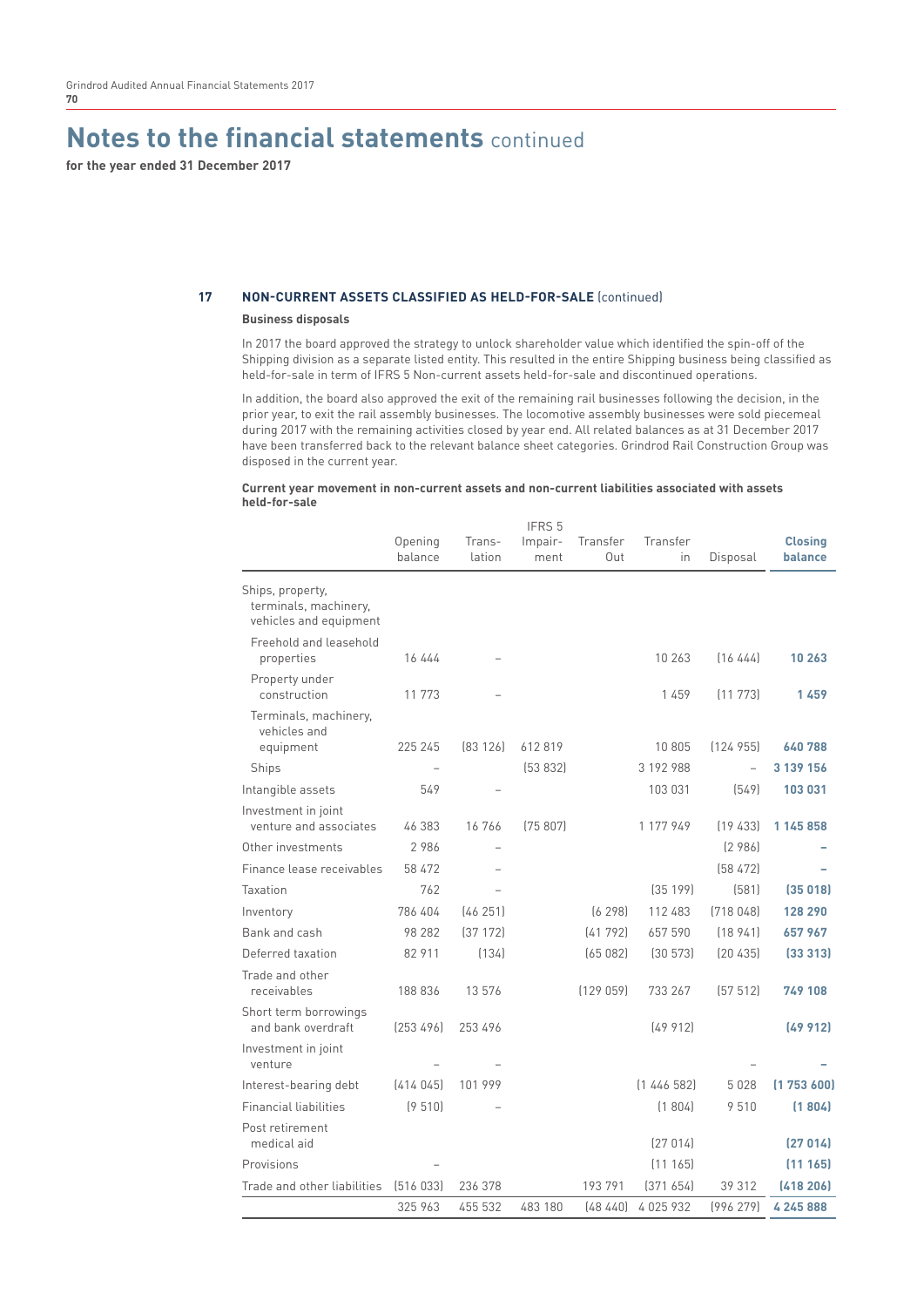|                                                                                                                                                                                                                                         | <b>CONSOLIDATED</b> |                     |                     | <b>COMPANY</b>      |  |
|-----------------------------------------------------------------------------------------------------------------------------------------------------------------------------------------------------------------------------------------|---------------------|---------------------|---------------------|---------------------|--|
|                                                                                                                                                                                                                                         | 2017<br><b>R000</b> | 2016<br><b>R000</b> | 2017<br><b>R000</b> | 2016<br><b>R000</b> |  |
| <b>SHARE CAPITAL AND PREMIUM</b>                                                                                                                                                                                                        |                     |                     |                     |                     |  |
| <b>Authorised</b>                                                                                                                                                                                                                       |                     |                     |                     |                     |  |
| 2 750 000 000 ordinary shares of 0.002<br>cents each (2016: 2 750 000 000<br>ordinary shares of 0.002 cents each)                                                                                                                       | 55                  | 55                  | 55                  | 55                  |  |
| 20 000 000 cumulative, non-redeemable,<br>non-participating and non-convertible<br>preference shares of 0.031 cents each<br>(2016: 20 000 000 cumulative,<br>non-redeemable, non-participating<br>and non-convertible preference shares |                     |                     |                     |                     |  |
| of 0.031 cents each)                                                                                                                                                                                                                    | 6                   | 6                   | 6                   | 6                   |  |
|                                                                                                                                                                                                                                         | 61                  | 61                  | 61                  | 61                  |  |
| <b>Issued</b>                                                                                                                                                                                                                           |                     |                     |                     |                     |  |
| 762 553 314 ordinary shares of 0.002<br>cents each (2016: 762 553 314 shares<br>of 0.002 cents eachl                                                                                                                                    | 15                  | 15                  | 15                  | 15                  |  |
| 7 400 000 cumulative, non-redeemable,<br>non-participating and non-convertible<br>preference shares of 0.031 cents each<br>(2016: 7 400 000 cumulative, non-<br>redeemable, non-participating and                                       |                     |                     |                     |                     |  |
| non-convertible preference shares of<br>0.031 cents each)                                                                                                                                                                               | $\overline{2}$      | $\overline{2}$      | $\overline{2}$      | $\overline{2}$      |  |
|                                                                                                                                                                                                                                         | 17                  | 17                  | 17                  | 17                  |  |
| Share premium                                                                                                                                                                                                                           | 5992739             | 5 971 704           | 6 407 357           | 6 407 357           |  |
| Balance at beginning of year                                                                                                                                                                                                            | 5 971 704           | 5 970 712           | 6 407 357           | 6 407 357           |  |
| Share options vested                                                                                                                                                                                                                    | 22 4 21             | 6892                |                     |                     |  |
| Shares repurchased                                                                                                                                                                                                                      | (1386)              | [8671]              |                     |                     |  |
| Treasury shares sold                                                                                                                                                                                                                    |                     | 2 7 7 1             |                     |                     |  |
| Total issued share capital and premium                                                                                                                                                                                                  | 5992756             | 5 971 721           | 6 407 374           | 6 407 374           |  |

1 192 722 ordinary shares relating to the Grindrod Forfeitable Share Plan vested during the current year (2016: 500 961).

In the current year 100 000 (2016: 912 400) ordinary shares were repurchased by a subsidiary for R1 386 989 (2016: R8 671 719).

At 31 December 2017 10 913 062 (2016: 12 005 784) ordinary shares are held by subsidiaries of the group. Of these shares 4 625 668 (2016: 3 172 656) have been allocated to the group forfeitable share plan. The unissued shares, to the extent of a maximum of 10% of the issued shares, are under the control of the directors until the forthcoming annual general meeting.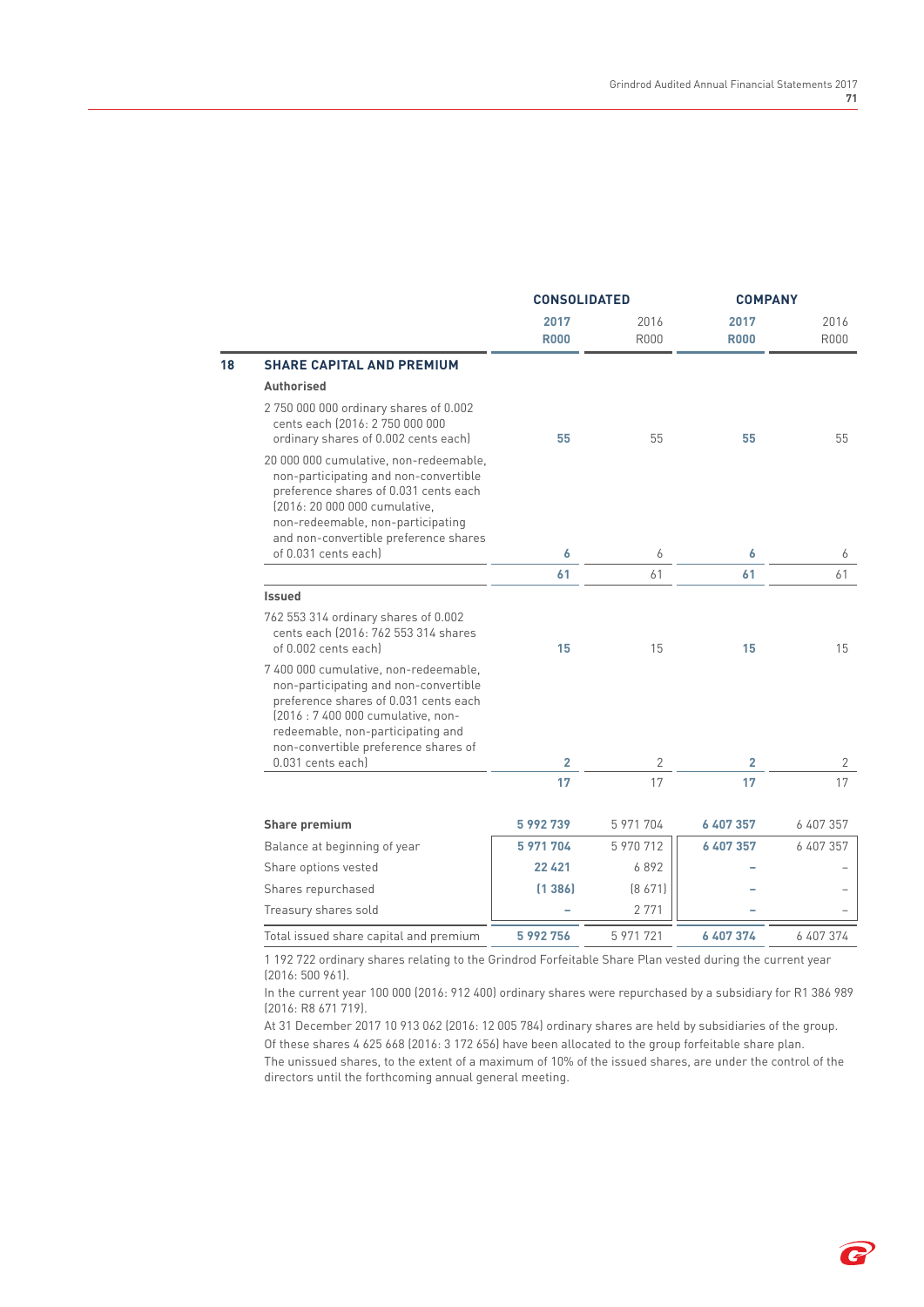**for the year ended 31 December 2017**

|                                                                         | <b>CONSOLIDATED</b> |              |
|-------------------------------------------------------------------------|---------------------|--------------|
|                                                                         | 2017<br><b>R000</b> | 2016<br>R000 |
| <b>LONG TERM BORROWINGS</b>                                             |                     |              |
| Unsecured                                                               |                     |              |
| Financial services funding instruments (note 20)                        | 1 373 617           | 905 946      |
| Secured                                                                 |                     |              |
| Long and medium-term financing                                          | 2 155 249           | 2 471 624    |
| Financial services funding instruments (note 20)                        | 85 473              | 88 730       |
| Total amounts repayable within one year                                 | [2 017 345]         | [895966]     |
| Long term loans                                                         | 1596994             | 2 570 334    |
| Current portion of long-term loans                                      | 2017345             | 895 966      |
|                                                                         | 3614339             | 3 466 300    |
| Transferred to non-current assets classified as held-for-sale (note 17) | (1753600)           | [414045]     |
| Long term loans                                                         | 1860739             | 3 052 255    |
|                                                                         | 243 661             | 274 797      |
| Short-term borrowings and overdraft                                     | 293 573             | 528 293      |
| Transferred to non-current assets classified as held-for-sale (note 17) | [49912]             | (253 496)    |
|                                                                         | 2 104 400           | 3 327 052    |
| Interest-bearing borrowings are disclosed as follows:                   | 2 104 400           | 3 327 052    |
| Long-term borrowings                                                    | 295 429             | 1 423 339    |
| Financial services funding instruments                                  | 720 137             | 803 489      |
| Current portion of long-term borrowings                                 | 106 220             | 634 240      |
| Current portion of financial services funding instruments               | 738 953             | 191 187      |
| Short-term borrowings and overdraft                                     | 243 661             | 274 797      |

Group assets of R3 556 813 000 (2016: R4 665 109 000), inclusive of non-current assets held-for-sale, are pledged as security for loans of R2 154 546 000 (2016: R2 430 155 000).

The group determines its availability of funds and assesses its cash requirements on a weekly basis. Consideration is given to the most appropriate form of funding prior to any acquisitions. Group treasury determines the amount of unutilised facilities in assessing the funds available to the group. The net cash balances included in current assets and current liabilities are included in the determination of the headroom available.

Full details of the long and medium-term financing, their fair values and interest rate profiles are detailed on the schedule of loan funds on page 122.

#### **Available facilities**

Interest bearing debt is raised to fund ships, locomotives, property, terminals, machinery, vehicles, equipment and inventory. The facilities are fixed based on specific loan agreements and the specific assets against which the loans are secured.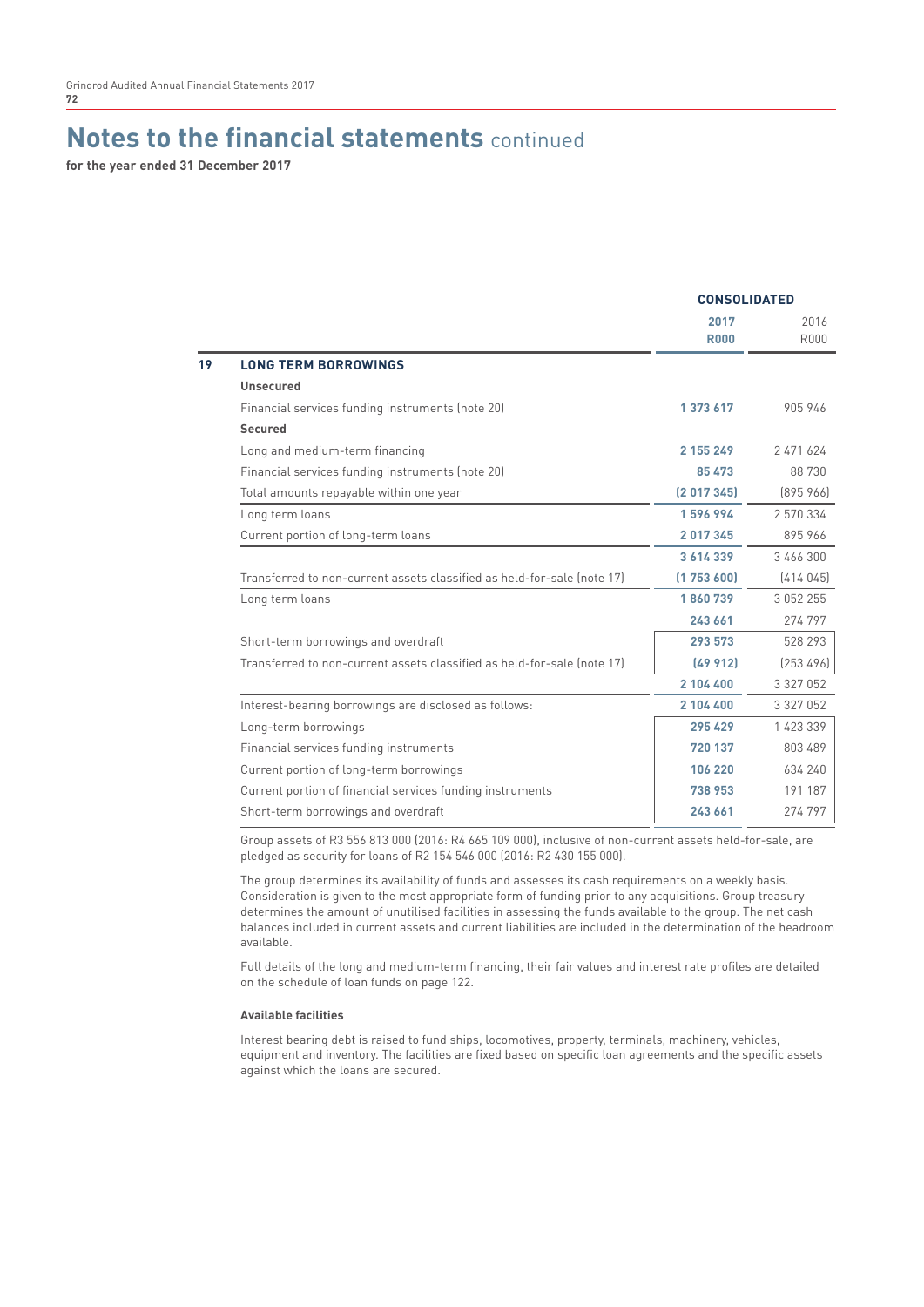## **19 LONG TERM BORROWINGS** (continued)

The group has undrawn committed facilities as at 31 December 2017, as follows:

|                                                                              |                 |               | 2017        | 2016                |
|------------------------------------------------------------------------------|-----------------|---------------|-------------|---------------------|
|                                                                              | Expiry category | Currency      | <b>R000</b> | <b>R000</b>         |
| Long-term debt facilities                                                    | 1-2 Years       | <b>USD</b>    |             | 68 450              |
| Short-term borrowing facilities                                              | 0-3 months      | ZAR           |             |                     |
|                                                                              | 3-6 months      | <b>USD</b>    |             | 19 508              |
|                                                                              | 3-6 months      | ZAR           | 250 000     | 248 785             |
|                                                                              | $6-9$ months    | <b>USD</b>    | 61950       |                     |
|                                                                              | $6-9$ months    | ZAR           |             | 300 000             |
|                                                                              | 9-12 months     | <b>USD</b>    |             | 361862              |
|                                                                              | 9-12 months     | ZAR           | 365 000     | 253 491             |
|                                                                              |                 |               | 676 950     | 1 252 096           |
| The maturity profile of the group's borrowings is as follows:                |                 |               |             |                     |
|                                                                              | 1 year          | $2 - 5$ years | >5 years    | <b>Consolidated</b> |
|                                                                              | <b>R000</b>     | <b>R000</b>   | <b>R000</b> | <b>R000</b>         |
| 2017                                                                         |                 |               |             |                     |
| Interest-bearing debt repayable as<br>follows before transfer to non current |                 |               |             |                     |
| assets held-for-sale                                                         | 2 3 1 0 9 1 8   | 1 446 633     | 150 361     | 3 907 912           |
| Transferred to non-current assets<br>held-for-sale (note 17)                 | (1222084)       | (581428)      |             | (1803512)           |
| Freight                                                                      | (62360)         | (245 271)     |             | (307631)            |
| Shipping                                                                     | (1159724)       | (336 157)     |             | (1495881)           |
| Interest-bearing debt repayable                                              | 1088834         | 865 205       | 150 361     | 2 104 400           |
| 2016                                                                         |                 |               |             |                     |
| Interest-bearing debt repayable as<br>follows before transfer to non-current |                 |               |             |                     |
| assets held-for-sale                                                         | 1 424 257       | 2 301 451     | 268 885     | 3 994 593           |
| Transferred to non-current assets<br>classified as held-for-sale (note 17)   |                 |               |             |                     |
| Freight                                                                      | [324 035]       | [277 176]     | [66 330]    | [667541]            |
| Interest-bearing debt repayable                                              | 1 100 222       | 2 0 2 4 2 7 5 | 202 555     | 3 327 052           |

Trading trade debtors of Rnil (2016: R1 467 550) are ceded to financial institutions in order to secure overdraft facilities.

|                                               | <b>CONSOLIDATED</b> |           |
|-----------------------------------------------|---------------------|-----------|
|                                               | 2017                | 2016      |
|                                               | <b>R000</b>         | R000      |
| <b>FINANCIAL SERVICES FUNDING INSTRUMENTS</b> |                     |           |
| Loans secured by property                     | 85 473              | 88 730    |
| Total secured funding                         | 85 473              | 88 730    |
| Loans secured by quarantee                    | 207 519             | 296 708   |
| Listed corporate bond secured by quarantee    | 371 392             | 163 184   |
| Redeemable preference shares                  | 794 706             | 446 054   |
| Total unsecured funding                       | 1 373 617           | 905 946   |
| Aggregate funding                             | 1459090             | 994 676   |
| Amount repayable within one year              | (738953)            | [191 187] |
|                                               | 720 137             | 803 489   |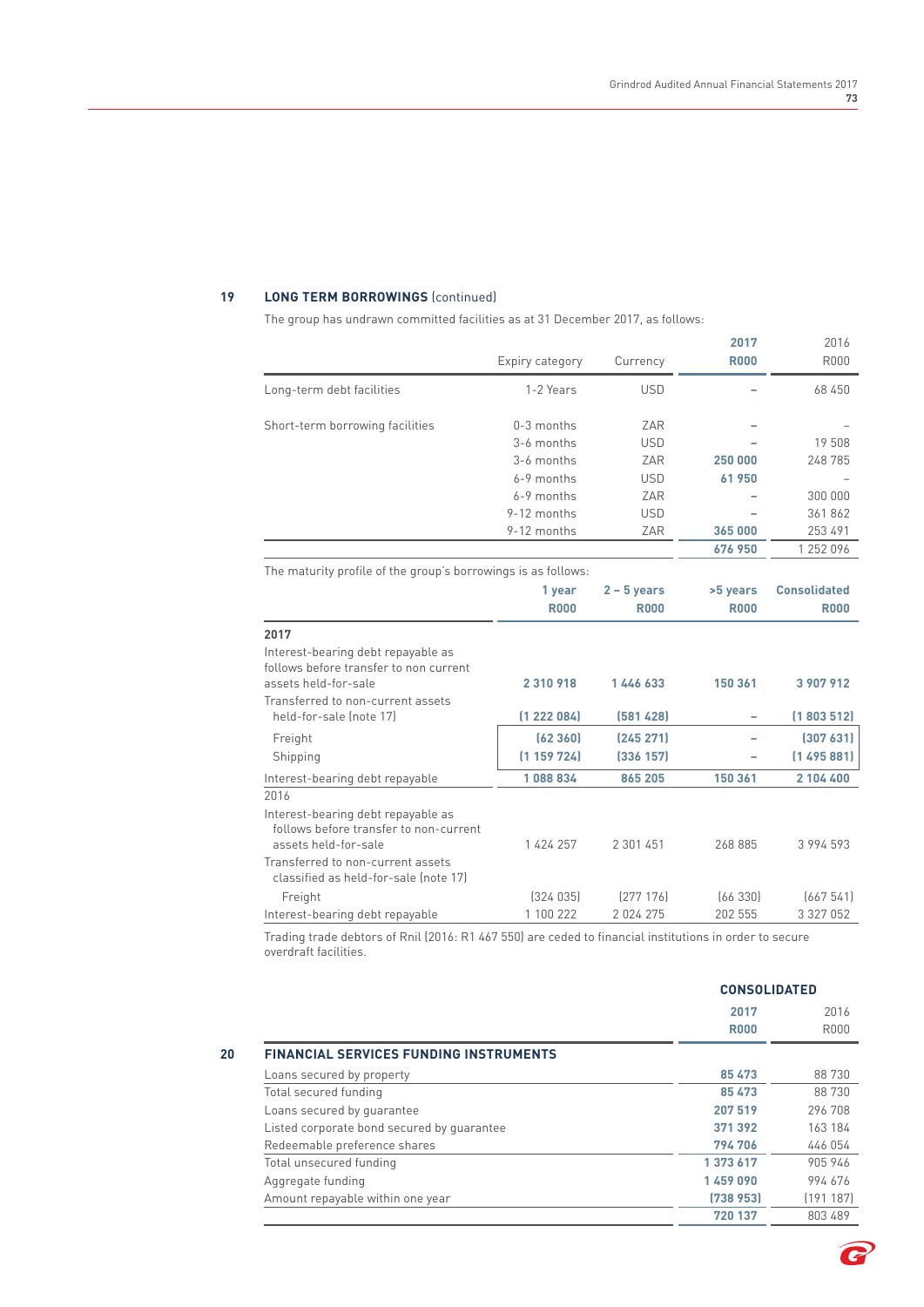**for the year ended 31 December 2017**

### **21 EMPLOYEE BENEFIT OBLIGATIONS**

#### **21.1 PROVISION FOR POST-RETIREMENT MEDICAL AID**

The group subsidises the medical aid contributions of certain retired employees and has an obligation to subsidise contributions of certain current employees when they reach retirement.

In prior periods, the group undertook to offer pensioners a voluntary benefit in lieu of their current medical subsidy in order to close out the liability on the statement of financial position. The proposed offer had three options, namely an annuity offer, a cash offer or to remain in the scheme. A number of employees chose the annuity and cash offer. The provision has been calculated on the remaining individuals in the scheme.

The risks typically faced by the group as a result of the post-retirement medical aid are risks relating to inflation, longevity, future changes in legislation, future changes in tax environment, perceived inequality by non-eligible employee, administration of fund and enforcement of eligibility criteria and rules.

During December 2017 an actuarial valuation was performed by Alexander Forbes.

Apart from paying costs of entitlement, the group is not liable to pay additional contributions in the case the fund does not hold sufficient assets. In that case, the fund would take other measures to restore solvency.

**CONSOLIDATED**

The amounts recognised in the annual financial statements in this respect are as follows:

|                                                                                             | UNJULIUMI LU        |                     |
|---------------------------------------------------------------------------------------------|---------------------|---------------------|
|                                                                                             | 2017<br><b>R000</b> | 2016<br><b>R000</b> |
| Recognised liability at beginning of the year                                               | 55 373              | 61099               |
| Recognised in other comprehensive income in the current year                                | 595                 | (2244)              |
| Interest on obligation                                                                      | 5347                | 5 5 4 1             |
| Current service cost                                                                        | 106                 | 769                 |
| Actuarial loss arising from changes in experience assumptions                               | (3007)              | (6633)              |
| Other                                                                                       | (1851)              | (1921)              |
| Contributions paid                                                                          | (3551)              | (3, 482)            |
| Present value of unfunded obligations recognised as a liability at end of<br>the year       | 52 417              | 55 373              |
| Transferred to non-current assets classified as held-for-sale (note 17)                     | (27014)             |                     |
| Long-term portion of provision for post-retirement medical aid                              | 25 403              | 55 373              |
| There are no unrecognised actuarial gains or losses.                                        |                     |                     |
| The principal actuarial assumptions applied in the determination of fair<br>values include: |                     |                     |
| Health care cost inflation                                                                  | 9.1%                | 9.4%                |
| Discount rate                                                                               | 10.5%               | 10.0%               |
| Continuation at retirement                                                                  | 79.5%               | 84.0%               |
|                                                                                             |                     |                     |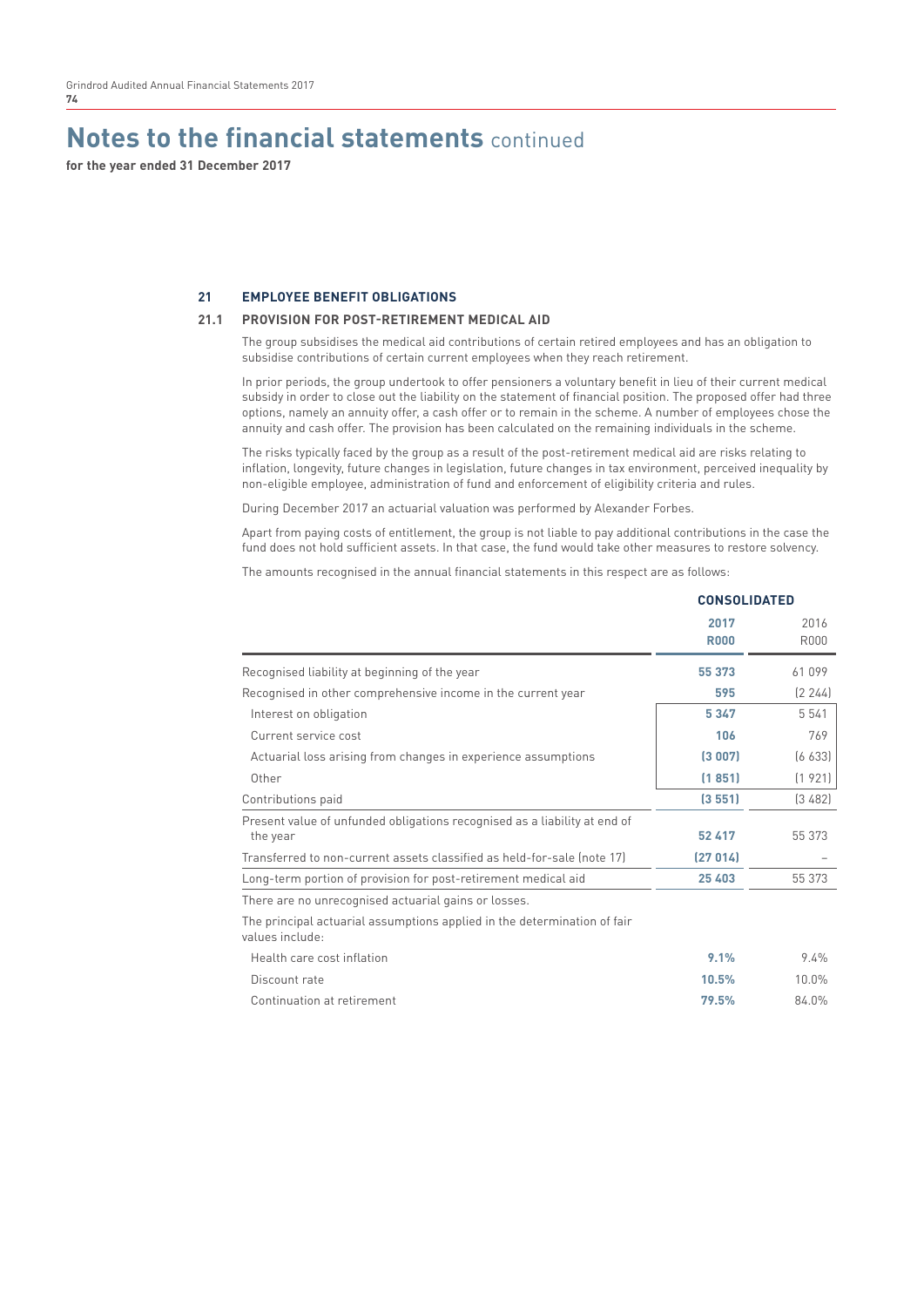# **21 EMPLOYEE BENEFIT OBLIGATIONS** (continued)

### **21.1 PROVISION FOR POST-RETIREMENT MEDICAL AID** (continued)

The effect of an increase or decrease of 1% in the assumed medical cost trend rates is as follows:

|                                                                                                   | 2017            |                       |       | 2016           |            |
|---------------------------------------------------------------------------------------------------|-----------------|-----------------------|-------|----------------|------------|
|                                                                                                   |                 | <b>Effect of a 1%</b> |       | Effect of a 1% |            |
|                                                                                                   | <b>Increase</b> | (Decrease)            |       | Increase       | (Decrease) |
| Aggregate of the current service cost and<br>interest cost                                        | 10.9%           | (9.4%                 |       | 11.7%          | $(10.0\%)$ |
| Accrued liability at year-end                                                                     | 10.4%           | (8.9%                 |       | 11.2%          | $(9.5\%)$  |
| The effect of an increase or decrease of 1% in the assumed discount rates is as follows:          |                 |                       |       |                |            |
|                                                                                                   |                 | 2017                  |       | 2016           |            |
|                                                                                                   |                 | Effect of a 1%        |       | Effect of a 1% |            |
|                                                                                                   | <b>Increase</b> | (Decrease)            |       | Increase       | (Decrease) |
| Accrued liability at year-end                                                                     | (9.1%           | 10.8%                 |       | $[9.8\%]$      | 11.7%      |
| The effect of an increase or decrease of 1% in the assumed expected retirement age is as follows: |                 |                       |       |                |            |
|                                                                                                   |                 | 2017                  |       | 2016           |            |
|                                                                                                   |                 | Effect of a 1%        |       | Effect of a 1% |            |
|                                                                                                   | <b>Increase</b> | (Decrease)            |       | Increase       | (Decrease) |
| Accrued liability at year-end                                                                     | 0.5%            | $(0.5\%)$             |       | 0.4%           | $[0.4\%]$  |
| The history of experience adjustments is as follows:                                              |                 |                       |       |                |            |
|                                                                                                   | 2017            | 2016                  | 2015  | 2014           | 2013       |
| Present value of obligations                                                                      | 25 403          | 55 373                | 61099 | 75 823         | 60 230     |
| Fair value of plan assets                                                                         |                 |                       |       |                |            |
| Present value of obligations in excess<br>of plan assets                                          | 25 403          | 55 373                | 61099 | 75 823         | 60 230     |
| Experience adjustments on obligations                                                             | 465             | 7848                  | 815   | [9,642]        | [13 707]   |
|                                                                                                   |                 |                       |       |                |            |

The sensitivity analysis presented above may not be representative of the actual change in the obligation as it is unlikely that the above change in assumptions would occur in isolation of one another.

There was no change in the methods and assumptions used in preparing the sensitivity analysis from the prior year.

The average duration of the benefit obligation as at 31 December 2017 is 12.1 years.

The group expects to make a contribution of R3 709 000 (2016: R3 551 000) to the post-retirement medical aid fund during the next financial year.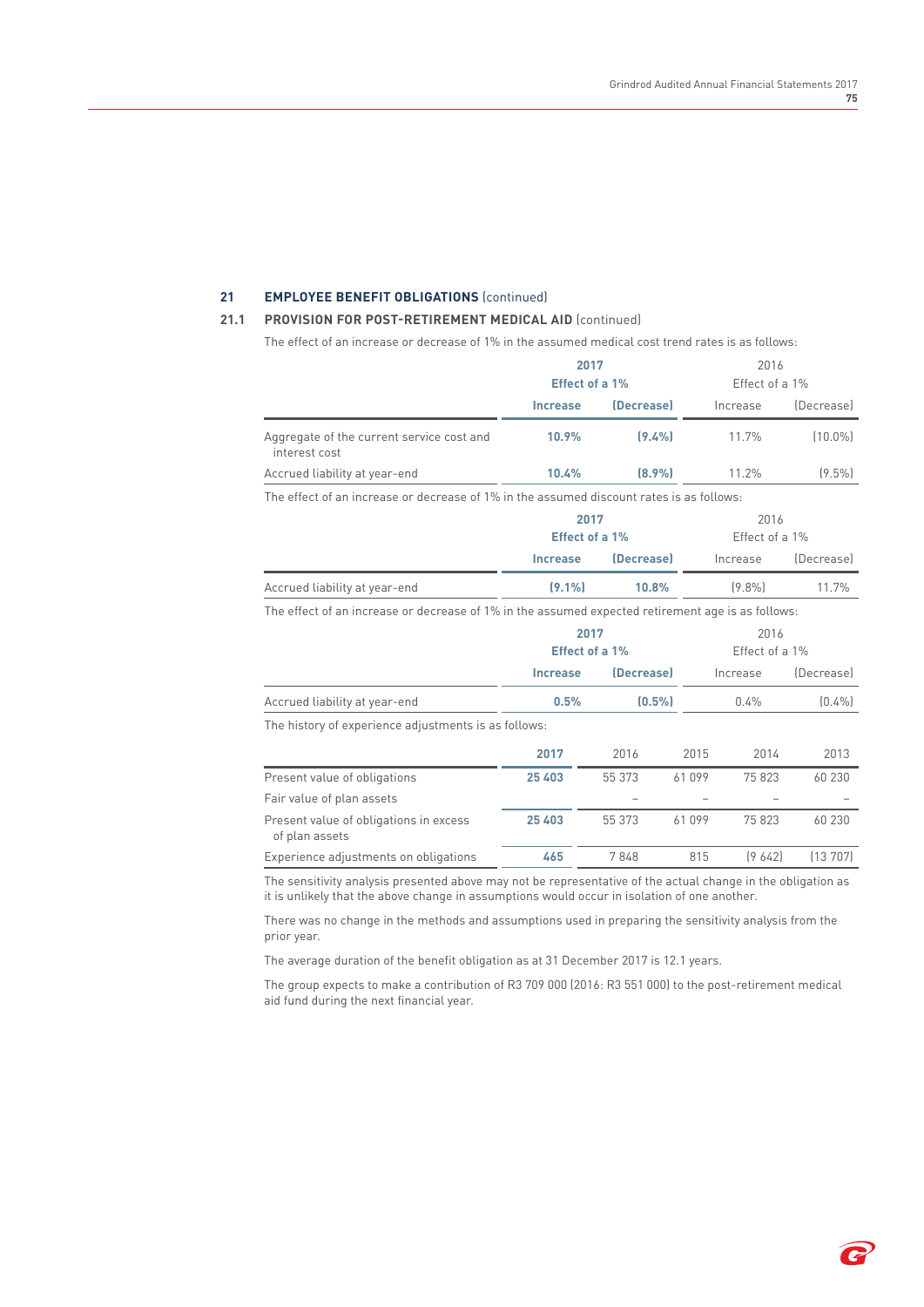**for the year ended 31 December 2017**

### **21 EMPLOYEE BENEFIT OBLIGATIONS** (continued)

### **21.2 RETIREMENT BENEFIT PLANS**

The group provides privately administered pension and provident funds for all permanent employees except those who belong to an external fund, industry pension fund or provident scheme. All eligible employees are members of either defined benefit or defined contribution plans which are governed by the South African Pension Funds Act, 1956.

The risks faced by the group as a result of the retirement benefit plan are actuarial risks relating to:

- Longevity risk
- Investment risk
- Market risk
- Liquidity risk
- Salary risk
- Foreign exchange rate risk

### **Longevity risk**

The pensioners have been outsourced in the name of the Fund (GN12), thus presently the Fund is exposed to the risk that the insurer might default on pension payments. The outsource removes the longevity risk from the Fund i.e. the risk that pensioners live longer than expected, and passes this risk on to the insurer.

#### **Investment risk**

The plan assets are primarily invested in equities and bonds (with a majority in equities). This exposes the Fund to a slight concentration of market risk. If the plan assets are not adequate or suitable to fund the liabilities of the Fund (and the nature thereof) the entity will be required to fund the balance, hence exposing it to risks on the investment return.

#### **Market risk**

In order to reduce market risk, the investment portfolio is diversified by investing in equities of different companies and in different issues of bonds and deposits. Cash deposits are also invested with different institutions as well as in different geographical markets. The risk is further reduced by investing in well-researched companies and by investing in bonds with high credit ratings.

#### **Liquidity risk**

Liquidity risk, the risk of not having liquid assets to meet liabilities as they fall due, is reduced by investing in liquid assets and highly tradeable assets.

#### **Salary risk**

Salaries are assumed to depend on inflation, which means the active member liability is also exposed to inflation risk.

#### **Foreign exchange risk**

The great majority of Member's retirement fund liabilities are denominated in Rands. A currency mis-match is therefore introduced when investing in foreign investments. The risk is due to the fact that the currency invested could weaken against the Rand. However, since inflation in South Africa is likely to be higher than in most developed countries, it is expected that the Rand would weaken against the major investment currencies in the long-term.

The volatility risk associated with foreign investments is reduced when only a limited portion of the portfolio's assets is invested offshore as is currently required in terms of Regulation 28 and the South African Reserve Bank requirements.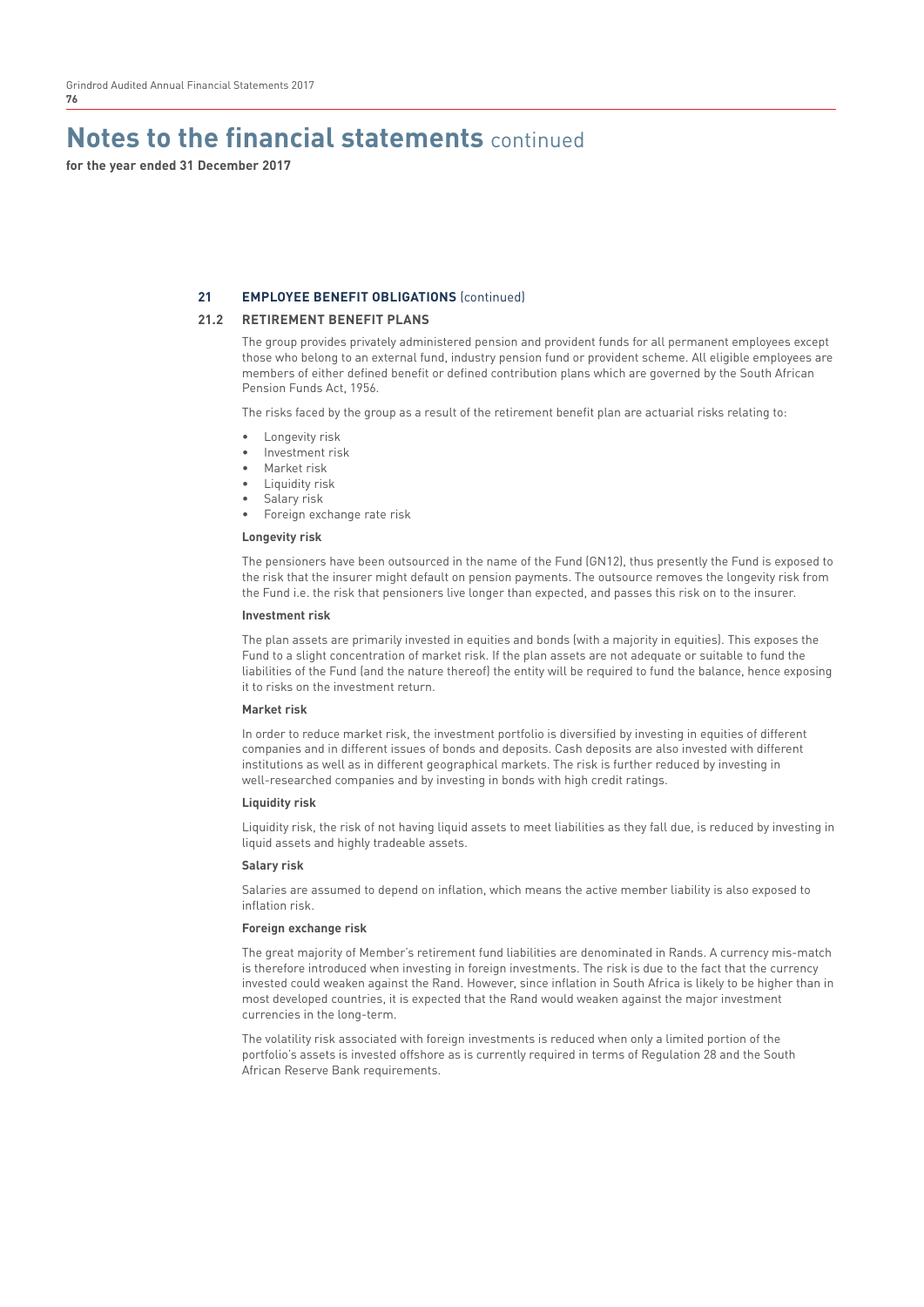# **21 EMPLOYEE BENEFIT OBLIGATIONS** (continued)

### **21.2 RETIREMENT BENEFIT PLANS** (continued)

The funded status of the pension fund is as follows:

|                                                                                           | 2017        | 2016        |
|-------------------------------------------------------------------------------------------|-------------|-------------|
|                                                                                           | <b>R000</b> | <b>R000</b> |
| Actuarial value of assets                                                                 | 180 132     | 181 972     |
| Present value of liabilities                                                              | (37744)     | (55478)     |
| Actuarial surplus (note 9)                                                                | 142 388     | 126 494     |
| The amounts recognised in the annual financial statements in this respect are as follows: |             |             |
| Recognised asset at beginning of the year                                                 | 126 494     | 123 477     |
| Recognised in the income statement in the current year                                    | 11799       | 8779        |
| Interest on obligation                                                                    | (3911)      | (4610)      |
| Current service cost                                                                      | (3095)      | (1377)      |
| Settlement cost                                                                           | 4 188       |             |
| Expected return on plan assets                                                            | 14617       | 14766       |
| Recognised in other comprehensive income in the current year                              | 4095        | (5762)      |
| Actuarial gain arising from changes in financial assumptions                              | 2 2 7 0     | 1918        |
| Actuarial gain/(loss) arising from changes in experience assumptions                      | 1825        | (7680)      |
|                                                                                           | 142 388     | 126 494     |
| The assets of the fund were invested as follows:                                          |             |             |
|                                                                                           | 2017        | 2016        |
| Cash and cash equivalents                                                                 | 1.8%        | 4.4%        |
| Equity instruments                                                                        | 48.8%       | 49.9%       |
| Debt instruments                                                                          | 11.0%       | 5.3%        |
| Real estate                                                                               | 18.4%       | 18.4%       |
| International instruments                                                                 | 19.9%       | 17.6%       |
| Other                                                                                     | 0.1%        | 4.4%        |
|                                                                                           |             |             |

The fair value of the above equity and debt instruments are determined based on quoted market prices in active markets.

An actuarial valuation was performed on 31 December 2017. The employer's contributions to all retirement benefit plans are charged against income when incurred.

The principal actuarial assumptions applied in the determination of fair values include:

| Discount rate      | 10.4% | $8.6\%$ |
|--------------------|-------|---------|
| Salary increase    | 8.2%  | $7.0\%$ |
| Pension increase   | 7.2%  | $6.0\%$ |
| Inflation increase | 7.2%  | $6.0\%$ |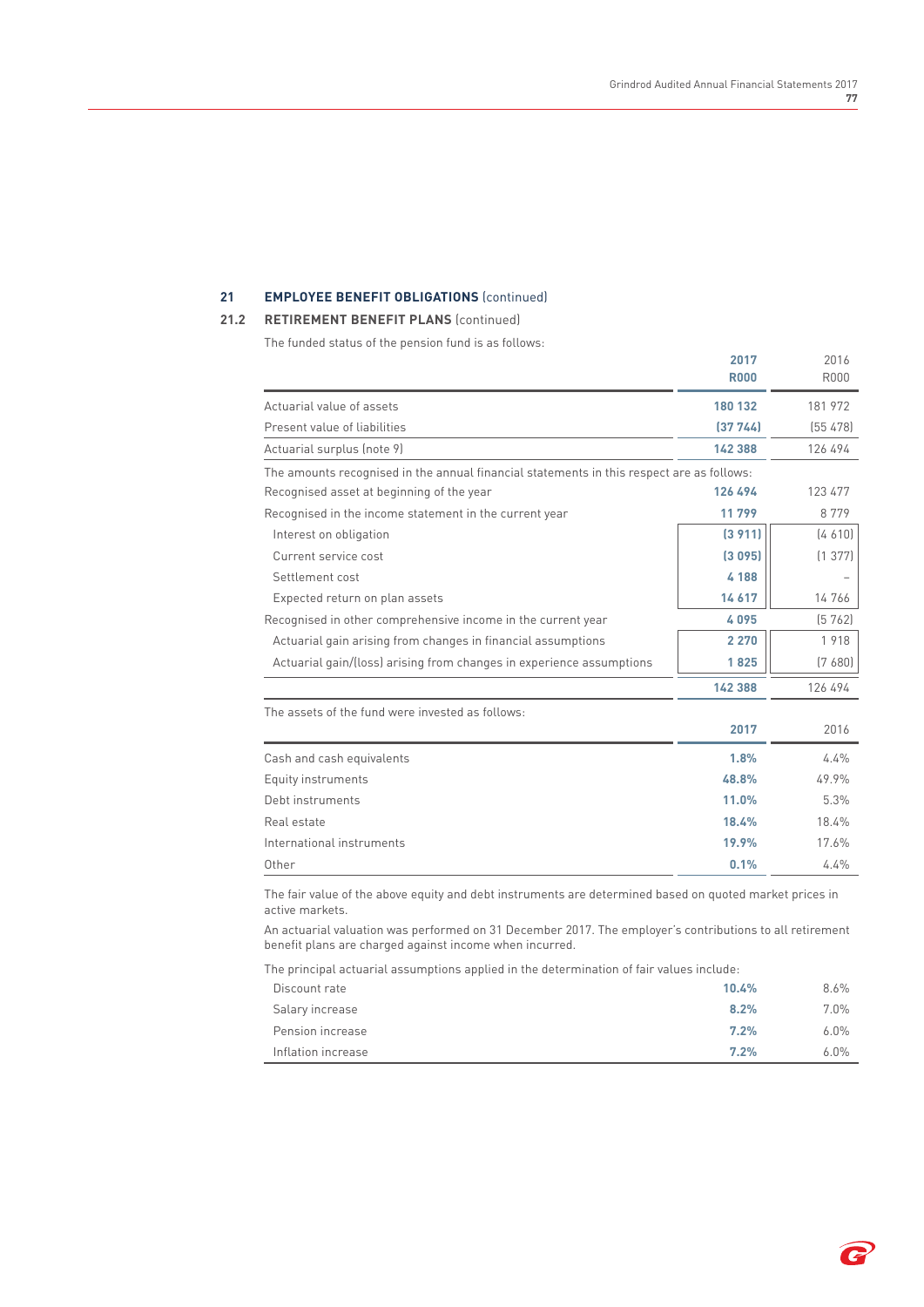**for the year ended 31 December 2017**

# **21 EMPLOYEE BENEFIT OBLIGATIONS** (continued)

### **21.2 RETIREMENT BENEFIT PLANS** (continued)

The effect of an increase or decrease of 1% in the assumed discount rates are as follows:

|                                                                                            | 2017                  |            | 2016           |            |
|--------------------------------------------------------------------------------------------|-----------------------|------------|----------------|------------|
|                                                                                            | <b>Effect of a 1%</b> |            | Effect of a 1% |            |
|                                                                                            | <b>Increase</b>       | (Decrease) | Increase       | (Decrease) |
|                                                                                            | $(1.9\%)$             | 2.3%       | $(7.4\%)$      | $9.4\%$    |
| The effect of an increase or decrease of 1% in the assumed inflation rates are as follows: |                       |            |                |            |
|                                                                                            | 2017                  |            | 2016           |            |
|                                                                                            | Effect of a 1%        |            | Effect of a 1% |            |
|                                                                                            | <b>Increase</b>       | (Decrease) | Increase       | (Decrease) |
|                                                                                            | 2.2%                  | $(1.8\%)$  | $9.0\%$        | $[7.2\%]$  |

The sensitivity analysis presented above may not be representative of the actual change in the obligation as it is unlikely that the above changes in assumptions would occur in isolation of one another.

There was no change in the methods and assumptions used in preparing the sensitivity analysis from the prior year.

The group and employees expect to make a contribution of R25 000 (2016: R108 000) to the retirement benefit plan during the next financial year.

#### **Description of Risk Management**

There has been no change in the process used by the group to manage its risks from prior periods.

|                                                                         | <b>CONSOLIDATED</b> |             |
|-------------------------------------------------------------------------|---------------------|-------------|
|                                                                         | 2017                | 2016        |
|                                                                         | <b>R000</b>         | <b>R000</b> |
| <b>PROVISIONS</b>                                                       |                     |             |
| Provision for onerous contracts                                         |                     |             |
| Opening balance                                                         | 98 246              | 39 730      |
| (Released)/charged to income statement                                  | (5840)              | 68 194      |
| Foreign exchange loss                                                   | (3 200)             | [9678]      |
| Utilisation of provision                                                | (78588)             |             |
| Balance at 31 December                                                  | 10 618              | 98 246      |
| Current portion included under current liabilities                      | (10618)             | [87 520]    |
| Non-current portion of onerous contract provisions                      |                     | 10 726      |
| Provision for share price linked option scheme                          |                     |             |
| Opening balance                                                         | 44826               | 36 028      |
| Charged to income statement                                             | 5660                | 8844        |
| Foreign exchange loss                                                   |                     | [46]        |
| Utilisation of provision                                                | (7460)              |             |
| Balance at 31 December                                                  | 43026               | 44826       |
| Current portion included under current liabilities                      | (10004)             |             |
| Non-current portion of share price linked option scheme                 | 33 022              | 44826       |
| Transferred to non-current assets classified as held-for-sale (note 17) | (11165)             |             |
| Total                                                                   | 21857               | 55 552      |
|                                                                         |                     |             |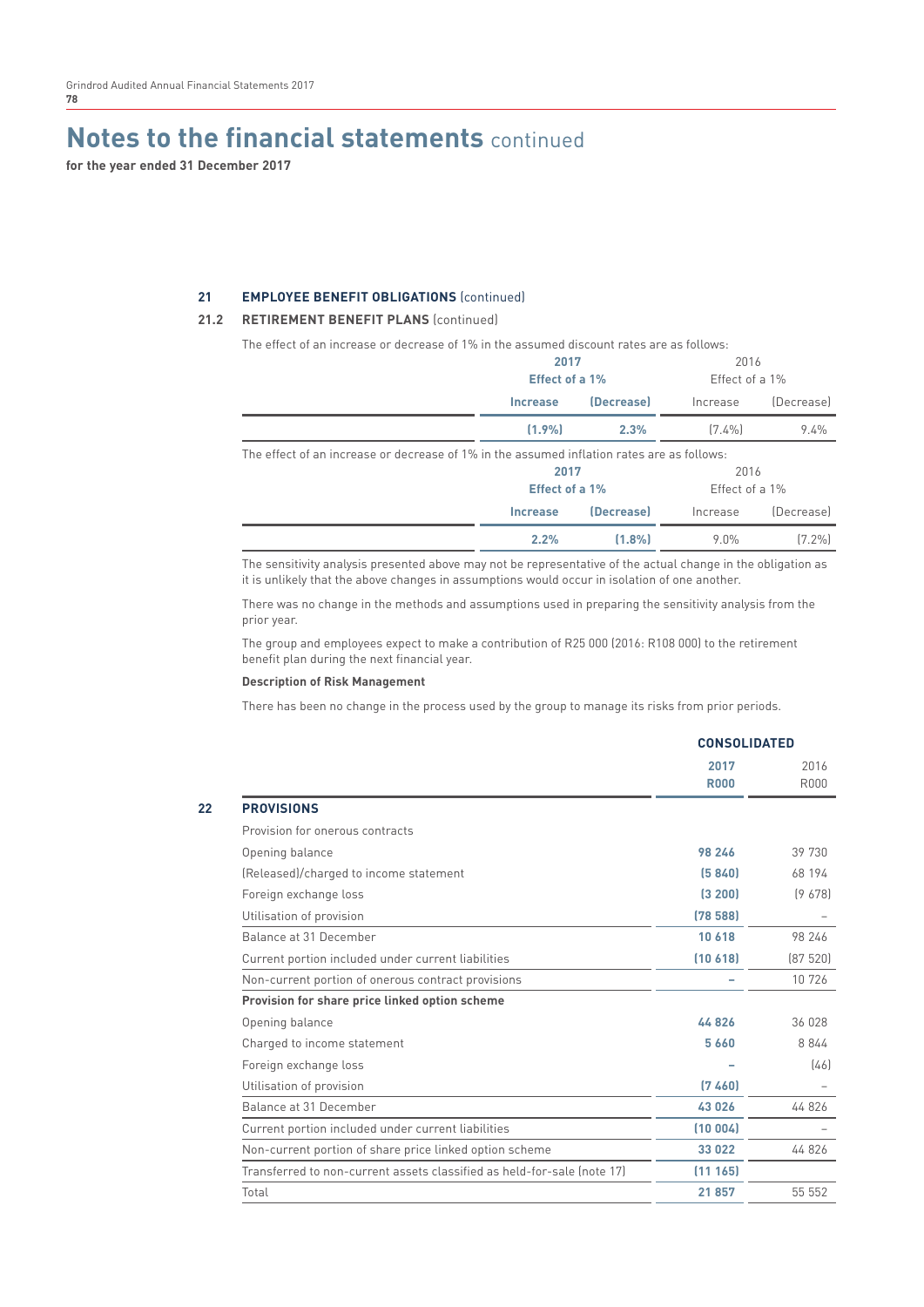# **22 PROVISIONS** (continued)

#### **Provision for onerous contracts**

Provision for onerous contract represents the present value of the future charter payments that the group is presently obligated to make under non-cancellable onerous operating charter agreements and contracts of affreightment, less charter revenue expected to be earned on the charter. The estimate may vary as a result of changes to ship running costs and charter and freight revenue. The rate used to discount the future charter payments is 7.55% (2016: 7.55%).

#### **Provision for share price linked option scheme**

The share price linked option provision relates to a remuneration scheme whereby certain employees of Grindrod Limited are entitled to receive a cash settlement based on the excess of the market price of shares over an agreed upon strike price. Refer to note 32.

#### **Cash settled share based payment scheme**

The Financial Services division has offered share appreciation rights linked to the growth in value of Grindrod Financial Holdings Ltd and GFS Holdings (Pty) Ltd. In terms of the plan participants are allocated notional shares at an approved allocation price and the division is required to pay a share appreciation bonus equal to the difference between the fair market value and the allocation price of the shares to the participant at each vesting date. The share appreciation rights vest in equal tranches after three, four and five years. An employee's right to participate in the scheme terminates upon leaving the employment of the division.

#### **Current portion of provisions included under current liabilities**

|                                                                         | <b>CONSOLIDATED</b> |              |
|-------------------------------------------------------------------------|---------------------|--------------|
|                                                                         | 2017<br><b>R000</b> | 2016<br>R000 |
| Onerous contract provisions                                             | (10618)             | [87 520]     |
| Provision for share price linked option scheme                          | (10004)             |              |
| Transferred to non-current assets classified as held-for-sale (note 17) | 10 618              |              |
|                                                                         | (10004)             | [87 520]     |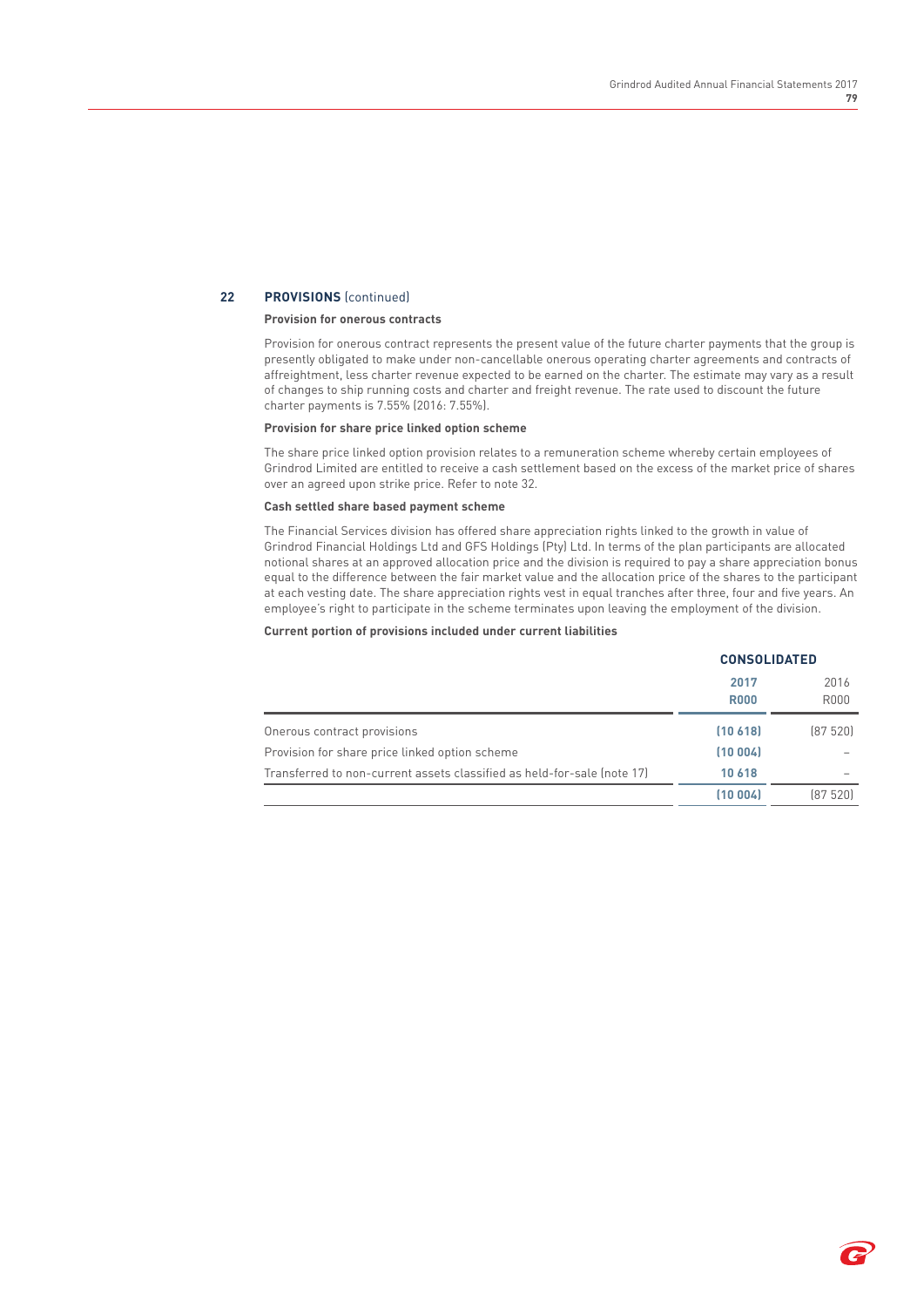**for the year ended 31 December 2017**

|                                                                                                                           | <b>CONSOLIDATED</b> |               |
|---------------------------------------------------------------------------------------------------------------------------|---------------------|---------------|
|                                                                                                                           | 2017<br><b>R000</b> | 2016<br>R000  |
| <b>DEPOSITS FROM BANK CUSTOMERS</b>                                                                                       |                     |               |
| Measured at amortised cost                                                                                                |                     |               |
| Call deposits                                                                                                             | 10 565 662          | 10 594 132    |
| Notice and fixed deposits                                                                                                 | 4074701             | 3016008       |
|                                                                                                                           | 14 640 363          | 13 610 140    |
| Amounts owed to corporate banking<br>depositors                                                                           | 7717084             | 6 0 6 9 3 4 5 |
| Amounts owed to retail banking<br>depositors                                                                              | 6804322             | 7 345 145     |
| Amounts owed to banks                                                                                                     | 118 957             | 195 650       |
|                                                                                                                           | 14 640 363          | 13 610 140    |
| <b>Contractual maturity analysis</b>                                                                                      |                     |               |
| Withdrawable on demand                                                                                                    | 10 565 662          | 10 594 132    |
| Maturing within one month                                                                                                 | 1 413 312           | 405 220       |
| Maturing after one month but within six<br>months                                                                         | 1844358             | 2 216 323     |
| Maturing after six months                                                                                                 | 817031              | 394 465       |
|                                                                                                                           | 14 640 363          | 13 610 140    |
| The maturity analysis of deposits is based on their remaining contractual periods to maturity from the<br>reporting date. |                     |               |
| Sectoral analysis:                                                                                                        |                     |               |
| <b>Banks</b>                                                                                                              | 118956              | 195 650       |
| Government and public sector                                                                                              | 73761               | 72 552        |
| Individuals                                                                                                               | 7543268             | 8 180 351     |
| <b>Business sector</b>                                                                                                    | 6 904 378           | 5 161 587     |
|                                                                                                                           | 14 640 363          | 13 610 140    |
| Geographical analysis:                                                                                                    |                     |               |
| South Africa                                                                                                              | 14 640 363          | 13 610 140    |
| Included in deposits are funds from related parties earning interest at market related rates:                             |                     |               |
| Directors (directly or indirectly)                                                                                        | 13564               | 8792          |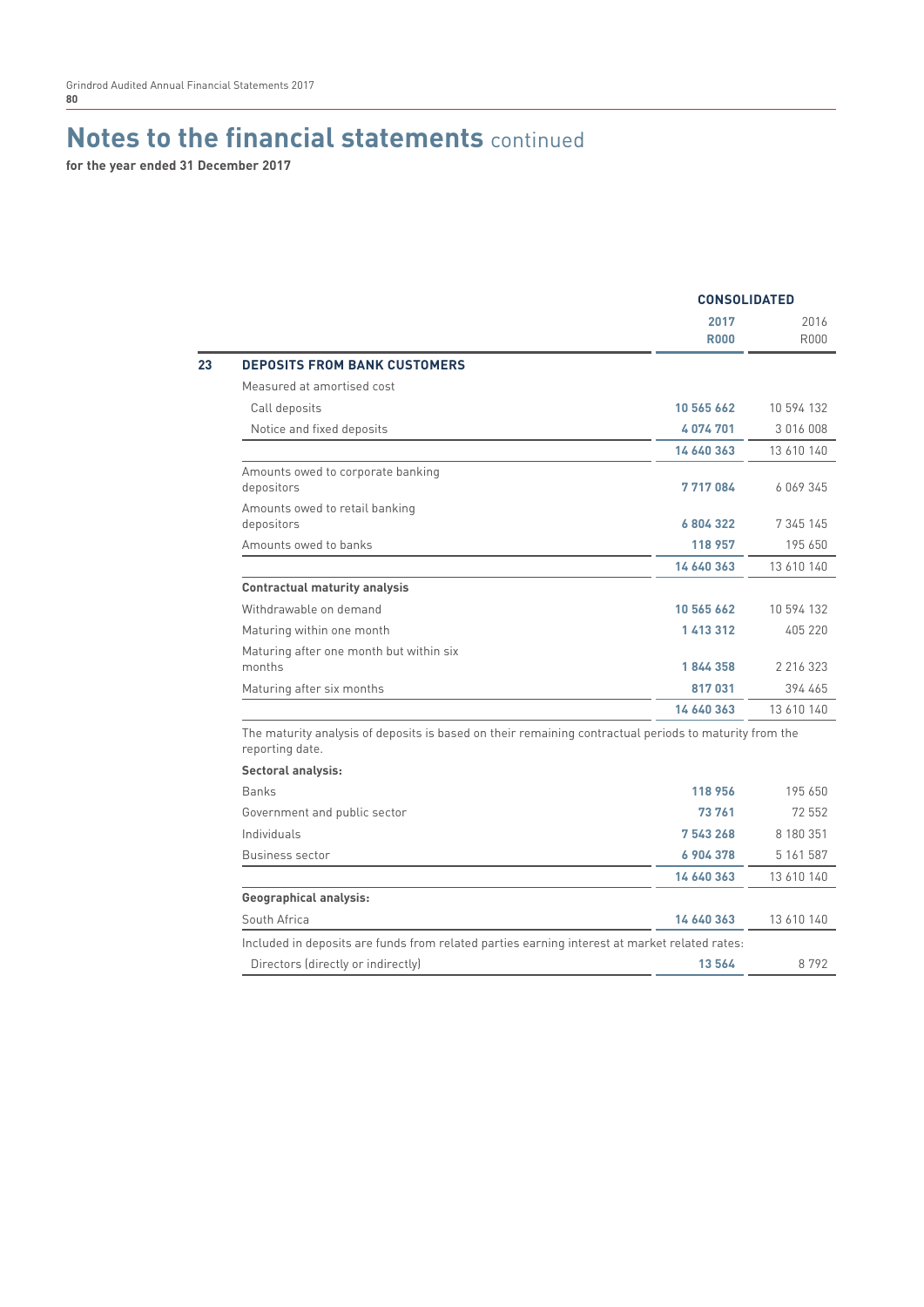|    |                                                                            | <b>CONSOLIDATED</b> |             | <b>COMPANY</b> |             |
|----|----------------------------------------------------------------------------|---------------------|-------------|----------------|-------------|
|    |                                                                            | 2017                | 2016        | 2017           | 2016        |
|    |                                                                            | <b>R000</b>         | <b>R000</b> | <b>R000</b>    | <b>R000</b> |
| 24 | <b>TRADE AND OTHER PAYABLES</b>                                            |                     |             |                |             |
|    | Trade creditors                                                            | 509 021             | 640 080     |                |             |
|    | Accrued expenses                                                           | 694 489             | 721 522     | 23 713         | 14 578      |
|    | Operating lease accrual                                                    | 23 992              | 19 930      |                |             |
|    | Other payables                                                             | 365804              | 720 599     | 486            | 1 2 0 5     |
|    | Shareholders for dividends                                                 | 34 781              | 34 469      | 34 753         | 34 469      |
|    | Amounts due to subsidiaries                                                |                     |             | 12 481         | 84 329      |
|    | Current portion of derivative financial<br>liabilities (note 11.7)         | 1804                | 6 3 3 4     |                |             |
|    | Transferred to non-current assets<br>classified as held-for-sale (note 17) | (373, 458)          | [516033]    |                |             |
|    |                                                                            | 1 256 433           | 1 626 901   | 71 433         | 134 581     |

Trade and other payables, other than the current portion of derivative financial liabilities, are measured at amortised cost and their carrying amount approximates fair value. Trade and other payables are predominantly non-interest bearing.

Included in the current portion of financial liabilities are the following:

|                            | <b>CONSOLIDATED</b> |                     |  |
|----------------------------|---------------------|---------------------|--|
|                            | 2017<br><b>R000</b> | 2016<br><b>R000</b> |  |
| Forward freight agreements | 1804                | 6 3 3 4             |  |
|                            | 1804                | 6 334               |  |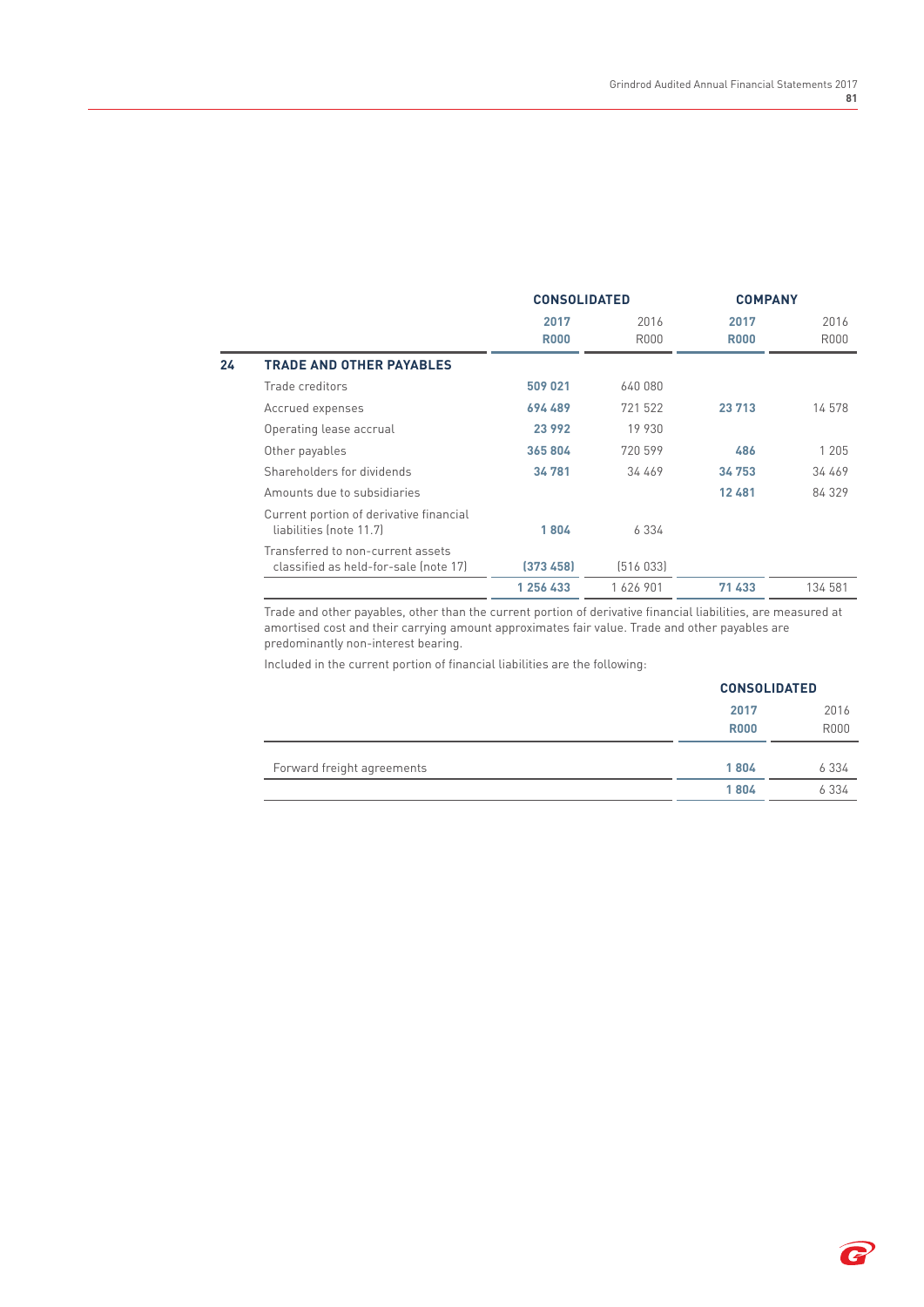**for the year ended 31 December 2017**

|                                                                                                                                                                                                                                                                                                                                                                                                                   |             | <b>CONSOLIDATED</b>   | <b>COMPANY</b> |         |
|-------------------------------------------------------------------------------------------------------------------------------------------------------------------------------------------------------------------------------------------------------------------------------------------------------------------------------------------------------------------------------------------------------------------|-------------|-----------------------|----------------|---------|
|                                                                                                                                                                                                                                                                                                                                                                                                                   | 2017        | 2016*<br>Re-presented | 2017           | 2016*   |
|                                                                                                                                                                                                                                                                                                                                                                                                                   | <b>R000</b> | R000                  | <b>R000</b>    | R000    |
| <b>REVENUE</b>                                                                                                                                                                                                                                                                                                                                                                                                    |             |                       |                |         |
| Revenue comprises the net invoiced<br>value of clearing and forwarding,<br>shipping and transport services, gross<br>revenue earned from ship and<br>locomotive sales, sea freight,<br>chartering, warehousing, depot<br>operations, net interest and fee<br>income of the financial institution,<br>ancillary services, investment income<br>and revenue from sale of commodities<br>and is analysed as follows: |             |                       |                |         |
| Freight revenue                                                                                                                                                                                                                                                                                                                                                                                                   | 603 166     | 666 902               |                |         |
| Sale of commodities                                                                                                                                                                                                                                                                                                                                                                                               | 60869       | 87808                 |                |         |
| Net interest income of the financial<br>institution                                                                                                                                                                                                                                                                                                                                                               | 173 103     | 156 594               |                |         |
| Fee income of the financial institution                                                                                                                                                                                                                                                                                                                                                                           | 202 945     | 254 598               |                |         |
| Dividends received                                                                                                                                                                                                                                                                                                                                                                                                | 94714       | 89 770                | 679 587        | 120 366 |
| Handling revenue                                                                                                                                                                                                                                                                                                                                                                                                  | 1821954     | 1 940 192             |                |         |
| Other revenue                                                                                                                                                                                                                                                                                                                                                                                                     | 102 671     | 91956                 |                |         |
|                                                                                                                                                                                                                                                                                                                                                                                                                   | 3 059 422   | 3 287 820             | 679 587        | 120 366 |
| Analysis of the financial institution's<br>net interest income included above:                                                                                                                                                                                                                                                                                                                                    |             |                       |                |         |
| Interest income                                                                                                                                                                                                                                                                                                                                                                                                   | 888 359     | 742 071               |                |         |
| Advances                                                                                                                                                                                                                                                                                                                                                                                                          | 678 370     | 556 858               |                |         |
| Balances at banks and short-term<br>funds                                                                                                                                                                                                                                                                                                                                                                         | 156 656     | 142 094               |                |         |
| Preference share dividends, negotiable<br>securities portfolio                                                                                                                                                                                                                                                                                                                                                    | 8747        | 7696                  |                |         |
| Other short-term securities                                                                                                                                                                                                                                                                                                                                                                                       | 50 222      | 40 312                |                |         |
| Paid on derivative instruments                                                                                                                                                                                                                                                                                                                                                                                    | (5636)      | (4889)                |                |         |
| Interest expense                                                                                                                                                                                                                                                                                                                                                                                                  | 715 256     | 585 477               |                |         |
| Call deposits                                                                                                                                                                                                                                                                                                                                                                                                     | 304 512     | 264 204               |                |         |
| Notice and fixed deposits                                                                                                                                                                                                                                                                                                                                                                                         | 128 832     | 91818                 |                |         |
| Other interest expense                                                                                                                                                                                                                                                                                                                                                                                            | 107 990     | 84 512                |                |         |
| Prime linked notice deposits                                                                                                                                                                                                                                                                                                                                                                                      | 173 922     | 144 943               |                |         |
| Net interest income                                                                                                                                                                                                                                                                                                                                                                                               | 173 103     | 156 594               |                |         |
| Interest income calculated using the<br>effective interest method                                                                                                                                                                                                                                                                                                                                                 | 173 103     | 156 594               |                |         |
| Interest income at fair value through<br>profit or loss                                                                                                                                                                                                                                                                                                                                                           |             |                       |                |         |
|                                                                                                                                                                                                                                                                                                                                                                                                                   | 173 103     | 156 594               |                |         |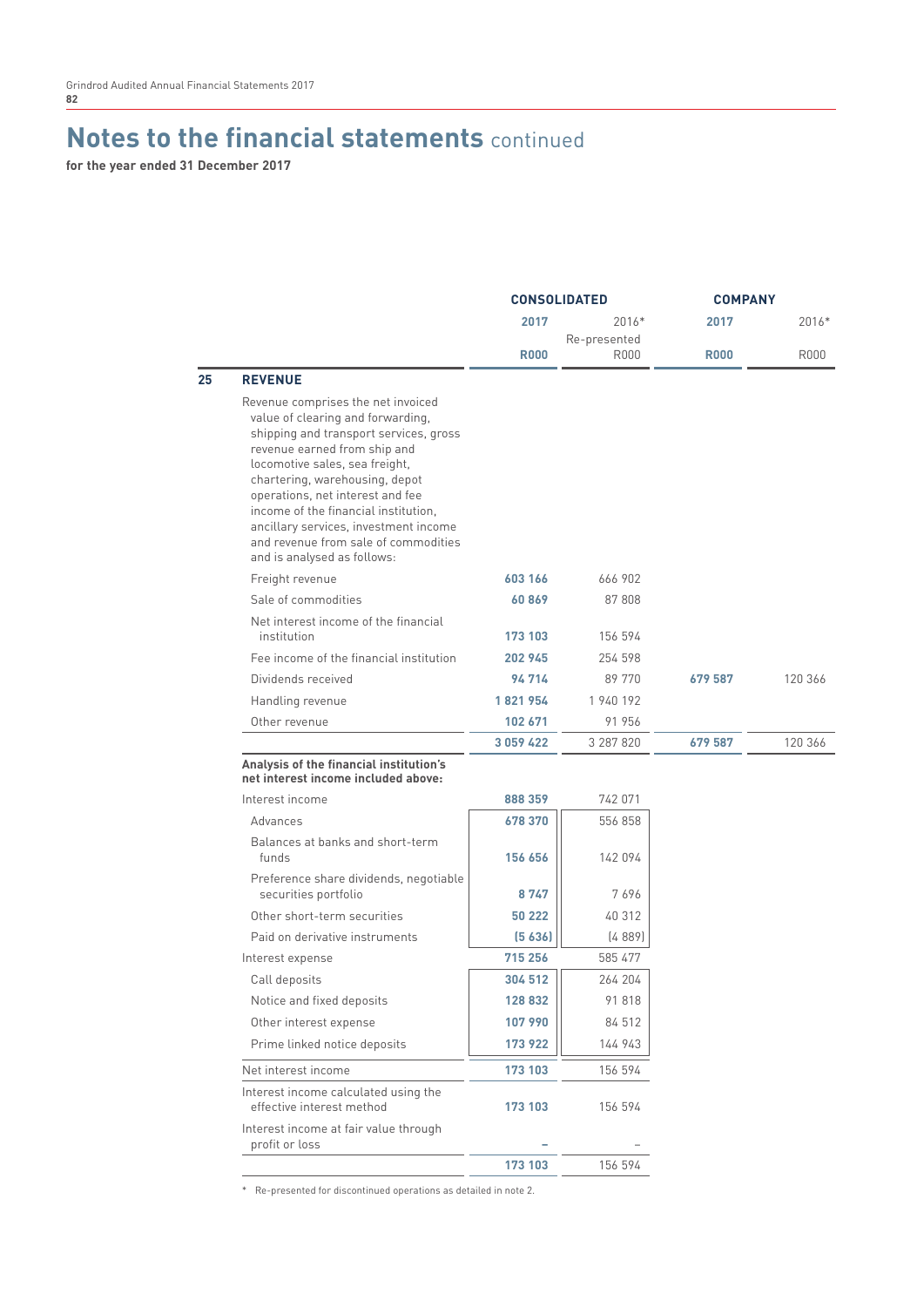|                                                                          |             | <b>CONSOLIDATED</b> | <b>COMPANY</b> |             |
|--------------------------------------------------------------------------|-------------|---------------------|----------------|-------------|
|                                                                          | 2017        | 2016*               | 2017           | 2016*       |
|                                                                          |             | Re-presented        |                |             |
|                                                                          | <b>R000</b> | <b>R000</b>         | <b>R000</b>    | <b>R000</b> |
| OPERATING PROFIT FROM CONTINUING OPERATIONS BEFORE INTEREST AND TAXATION |             |                     |                |             |
| Operating profit before interest and                                     |             |                     |                |             |
| taxation includes the following:                                         |             |                     |                |             |
| Other income                                                             |             |                     |                |             |
| Net foreign exchange gains                                               | 18 4 8 4    | 43816               | 5              | 16          |
| On foreign currency exposure                                             | 18 4 8 4    | 43816               | 5              | 16          |
| Pension fund surplus recognised                                          | 11877       | 8779                |                |             |
| Other sundry income                                                      | 196 121     | 193 634             |                | 10 692      |
| Net gain on financial instruments                                        | 130 345     | 28 100              |                |             |
| <b>Operating expenses</b>                                                |             |                     |                |             |
| Voyage expenses                                                          | 105 845     | 129 970             |                |             |
| Fuel                                                                     | 15          |                     |                |             |
| Port expenses                                                            | 43 061      | 46 797              |                |             |
| Other voyage expenses                                                    | 62769       | 83 173              |                |             |
| Cost of sales                                                            | 798 960     | 789 512             |                |             |
| Bunker fuels                                                             | 75 064      | 58 081              |                |             |
| Container handling and logistics                                         | 597708      | 614 085             |                |             |
| Merchandise                                                              | 136         | 69 451              |                |             |
| Other commodities                                                        | 126 052     | 47895               |                |             |
| Distribution and selling costs                                           | 80 362      | 80 037              | 734            | 4 4 3 2     |
| Staff costs                                                              | 986 461     | 1 0 2 7 7 8 8       | 12 957         | 15 833      |
| Provision for bad debt on intercompany#                                  |             |                     | 1050695        |             |
| Other operating expenses                                                 | 822 640     | 846 994             | 3496           | 3657        |
| <b>Depreciation and amortisation</b>                                     |             |                     |                |             |
| Amortisation                                                             |             |                     |                |             |
| Leasehold properties                                                     | 13766       | 14 647              |                |             |
| Depreciation - owned assets                                              |             |                     |                |             |
| Other                                                                    | 144 393     | 158 604             |                |             |
| Depreciation - capitalised leased assets                                 |             |                     |                |             |
| Other                                                                    | 422         | 5748                |                |             |
| Amortisation of intangible assets                                        | 37 263      | 52 136              |                |             |
|                                                                          | 195 844     | 231 135             |                |             |
| The above costs are arrived at after                                     |             |                     |                |             |
| including:                                                               |             |                     |                |             |
| Auditors' remuneration                                                   |             |                     |                |             |
| Audit fees - current year provision                                      | 14722       | 16822               | 4293           | 2 1 0 0     |
| Prior year under provision                                               | 4828        | 74                  |                |             |
| Fees for other services                                                  | 2 725       | 1 1 8 1             | 1055           | 43          |
| Expenses                                                                 | 11          | 173                 |                |             |
| Operating lease rentals                                                  |             |                     |                |             |
| Land and buildings                                                       | 162 996     | 194 281             |                |             |
| Ships                                                                    | 164 262     | 195 329             |                |             |
| Other                                                                    | 36 149      | 12866               |                |             |
| Professional fees                                                        |             |                     |                |             |
| Administrative and managerial                                            | 13 118      | 18 353              | 1574           |             |
| Technical/projects                                                       | 31463       | 18 551              |                |             |
| Share-based expenses                                                     | 12 272      | 11 762              |                |             |
|                                                                          |             |                     |                |             |

\* Re-presented for discontinued operations as detailed in note 2.<br># Due to the discontinuance of the Rail and Shipping businesses, intercompany receivables have had to be written off

 $\widehat{G}$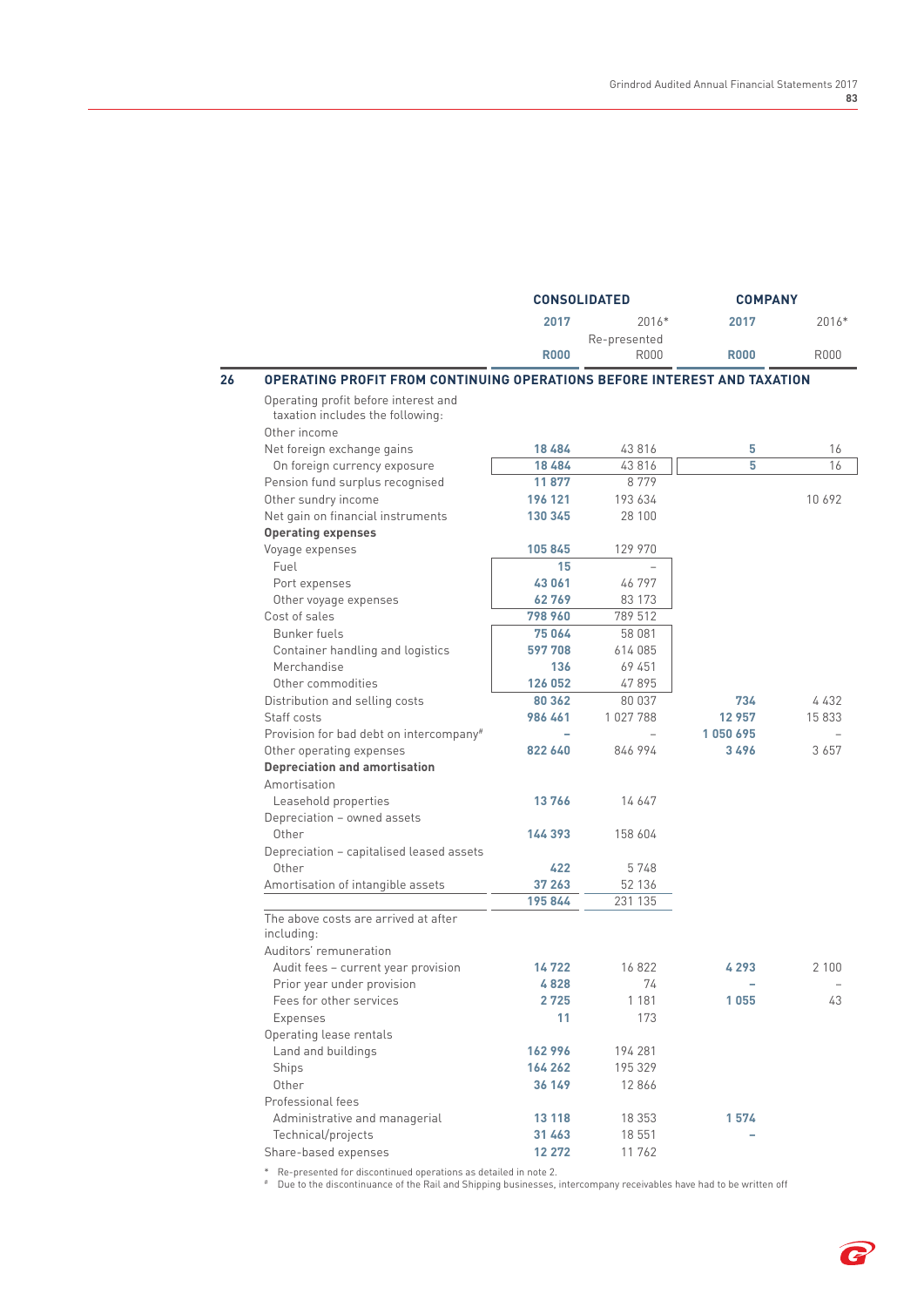**for the year ended 31 December 2017**

|    |                                                                                                      | <b>CONSOLIDATED</b> |                         | <b>COMPANY</b> |      |
|----|------------------------------------------------------------------------------------------------------|---------------------|-------------------------|----------------|------|
|    |                                                                                                      | 2017                | $2016*$<br>Re-presented | 2017           | 2016 |
|    |                                                                                                      | <b>R000</b>         | R000                    | <b>R000</b>    | R000 |
| 27 | <b>NON-TRADING ITEMS</b>                                                                             |                     |                         |                |      |
|    | Impairment of intangibles, ships,<br>property, terminals, machinery,<br>vehicles and equipment       | (8503)              |                         |                |      |
|    | Impairment of goodwill                                                                               |                     | (7632)                  |                |      |
|    | Impairment of intangible assets                                                                      |                     | [2946]                  |                |      |
|    | Profit/(loss) on disposal of investments                                                             | 1 2 2 6             | (18, 425)               |                |      |
|    | Impairment of other financial assets/<br>investments                                                 | [126 479]           | (155932)                | (1432048)      |      |
|    | Profit on disposal of property, terminals,<br>machinery, vehicles and equipment                      | 17372               | 5 0 0 2                 |                |      |
|    | Foreign currency translation reserve<br>recycled on cessation of operations<br>following restructure | 245 656             | 120 261                 |                |      |
|    |                                                                                                      | 129 272             | (59, 672)               | (1432048)      |      |

Due to the discontinuance of the Rail and Shipping businesses, investments of R1 432 048 000 have had to be written off in company

|                                                                                                                             |             | <b>CONSOLIDATED</b>     | <b>COMPANY</b> |        |
|-----------------------------------------------------------------------------------------------------------------------------|-------------|-------------------------|----------------|--------|
|                                                                                                                             | 2017        | $2016*$<br>Re-presented | 2017           | 2016   |
|                                                                                                                             | <b>R000</b> | R000                    | <b>R000</b>    | R000   |
| <b>NET FINANCE COSTS</b>                                                                                                    |             |                         |                |        |
| Interest received                                                                                                           | 264 575     | 283 035                 | 56 424         | 46 413 |
| Interest paid                                                                                                               | (97850)     | (133580)                |                |        |
|                                                                                                                             | 166725      | 149 455                 | 56 424         | 46 413 |
| Interest received on loans and<br>receivables at amortised cost                                                             | 264 575     | 283 035                 | 56 424         | 46 413 |
| Interest paid is classified as follows:                                                                                     |             |                         |                |        |
| Financial liabilities held at amortised<br>cost                                                                             | (97850)     | (133580)                |                |        |
| Net finance costs excludes interest from<br>the financial institution of the group<br>which is shown as revenue in note 25. |             |                         |                |        |

\* Re-presented for discontinued operations as detailed in note 2.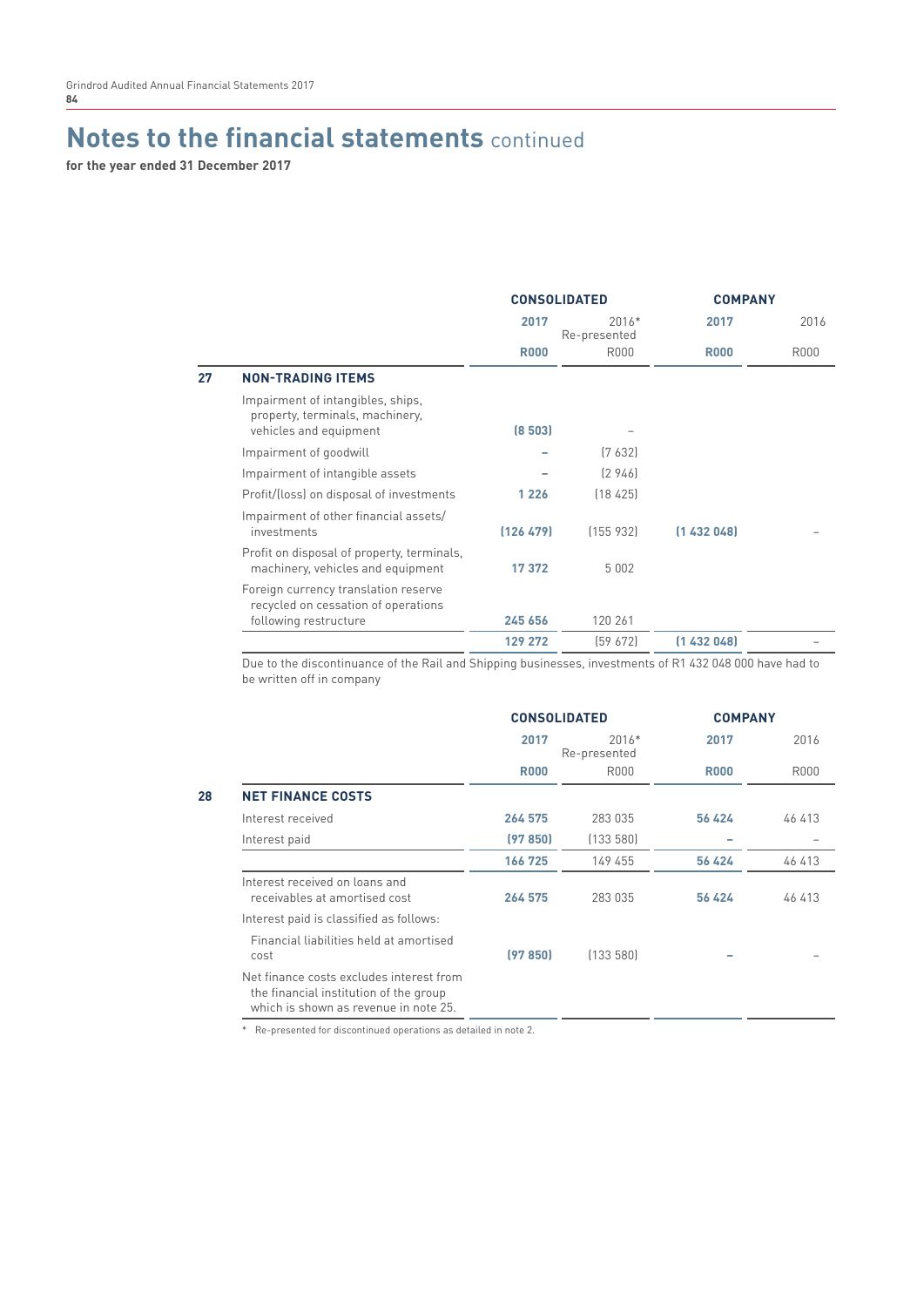|                                         |               | <b>CONSOLIDATED</b>     |               | <b>COMPANY</b> |  |
|-----------------------------------------|---------------|-------------------------|---------------|----------------|--|
|                                         | 2017          | $2016*$<br>Re-presented | 2017          | 2016           |  |
|                                         | <b>R000</b>   | <b>R000</b>             | <b>R000</b>   | <b>R000</b>    |  |
| <b>TAXATION</b>                         |               |                         |               |                |  |
| <b>South African Normal Taxation</b>    |               |                         |               |                |  |
| Current                                 |               |                         |               |                |  |
| On income for the year                  | (92321)       | (65707)                 | [2999]        | [2 713]        |  |
| Capital gains taxation                  |               | [6711]                  |               |                |  |
| Prior year                              | (2755)        | (3 206)                 |               |                |  |
| Withholding taxes                       | 129           | (1570)                  |               |                |  |
| Deferred                                |               |                         |               |                |  |
| On (income)/loss for the year           | [37 103]      | (55938)                 | 501           | 427            |  |
| Prior year                              | (4332)        | 4 1 4 5                 |               |                |  |
| Foreign                                 |               |                         |               |                |  |
| Current                                 |               |                         |               |                |  |
| On income for the year                  | [36 326]      | (27855)                 |               |                |  |
| Prior year                              | (2880)        | [3792]                  |               |                |  |
| Withholding taxes                       | (425)         | [295]                   |               |                |  |
| Deferred                                |               |                         |               |                |  |
| On income for the year                  | 2 3 6 4       | [32 716]                |               |                |  |
| Prior year                              | 712           | (1700)                  |               |                |  |
|                                         | (172937)      | (195345)                | (2498)        | [2 286]        |  |
| Effective rate of taxation**            | $\frac{0}{0}$ | $\frac{0}{0}$           | $\frac{9}{6}$ | $\frac{0}{0}$  |  |
| Normal rate of taxation                 | 28.0          | 28.0                    | (28.0)        | 28.0           |  |
| Adjusted for:                           |               |                         |               |                |  |
| Current year taxation losses not        |               |                         |               |                |  |
| utilised                                | 2.0           | 11.3                    |               |                |  |
| Exempt income                           | (20.5)        | [16.1]                  | (11.7)        | [30.3]         |  |
| Non-taxable foreign items               | 1.8           | 1.7                     |               |                |  |
| Non-allowable items                     | 8.1           | 9.9                     | 39.8          | 3.8            |  |
| Capital gains taxation                  | 3.9           | 0.4                     |               |                |  |
| Prior year                              | 1.3           | 0.5                     |               |                |  |
| Withholding taxation and investment tax |               |                         |               |                |  |
| credit                                  | (0.7)         |                         |               |                |  |
| Effective rate of taxation              | 23.9          | 35.7                    | 0.1           | 1.5            |  |
| Effective rate of taxation on profit    |               |                         |               |                |  |
| including joint ventures and associates | 24.0          | 41.8                    |               |                |  |

\* Re-presented for discontinued operations as detailed in note 2.

\*\* Effective rate of taxation is based on profit before taxation, share of associate companies' profit and share of joint venture companies' profit.

Subsidiary companies have estimated taxation losses of R883 984 000 (2016: R1 696 851 000) including discontinuing operations of which R661 551 000 (2016: R988 879 000) has been utilised in the calculation of deferred taxation.

The tax rate used in the effective rate of taxation reconciled above is the corporate tax rate of 28% payable by corporate entities in South Africa in terms of the law in South Africa.

Exempt income relate mainly to dividends received and releases from the foreign currency translation reserve. Non-allowable items mainly relate to impairments.

Non taxable foreign items mainly relate to differences on foreign subsidiaries taxation rates.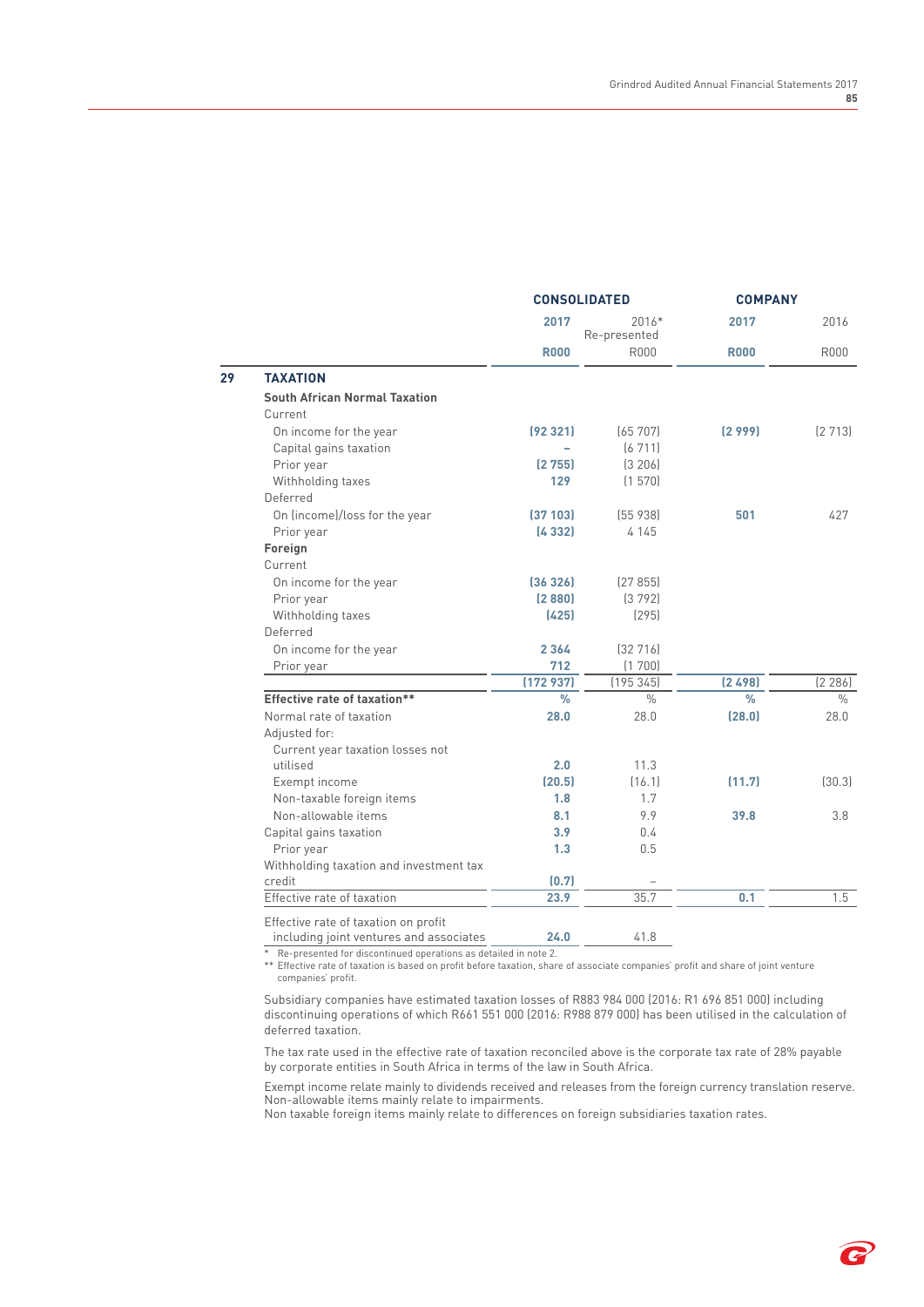**for the year ended 31 December 2017**

|      |                                                                                                                                         | <b>CONSOLIDATED</b> |                         |
|------|-----------------------------------------------------------------------------------------------------------------------------------------|---------------------|-------------------------|
|      |                                                                                                                                         | 2017                | $2016*$<br>Re-presented |
|      |                                                                                                                                         | <b>R000</b>         | <b>R000</b>             |
| 30   | <b>EARNINGS PER SHARE</b>                                                                                                               |                     |                         |
|      | Basic earnings/(loss) per share                                                                                                         |                     |                         |
|      | From continuing operations (cents)                                                                                                      | 86.0                | 19.2                    |
|      | From discontinued operations (cents)                                                                                                    | (163.6)             | (273.4)                 |
|      | Total basic earnings per share (cents)                                                                                                  | (77.6)              | (254.2)                 |
|      | Diluted earnings/(loss) per share**                                                                                                     |                     |                         |
|      | From continuing operations (cents)                                                                                                      | 85.5                | 19.2                    |
|      | From discontinued operations (cents)                                                                                                    | (163.6)             | (273.4)                 |
|      | Total diluted earnings per share<br>(cents)                                                                                             | (78.1)              | (254.2)                 |
| 30.1 | <b>BASIC EARNINGS PER SHARE</b>                                                                                                         |                     |                         |
|      | The earnings and weighted average number of ordinary shares used in the<br>calculation of basic earnings per share are as follows:      |                     |                         |
|      | Loss attributable to Grindrod Limited shareholders                                                                                      | (515050)            | (1839725)               |
|      | Less preference dividends                                                                                                               | [67645]             | (67970)                 |
|      | Loss used in the calculation of basic earnings per share                                                                                | [582 695]           | (1907695)               |
|      | Less loss for the year from discontinued operations used in the<br>calculation of basic earnings per share from discontinued operations |                     |                         |
|      | [note 31]                                                                                                                               | (1228970)           | (2052096)               |
|      | Earnings used in the calculation of basic earnings per share from<br>continuing operations                                              | 646 275             | 144 401                 |
|      | Weighted average number of shares in issue for the year (000s)                                                                          | 751 164             | 750 539                 |
| 30.2 | <b>DILUTED EARNINGS PER SHARE</b>                                                                                                       |                     |                         |
|      | The earnings used in the calculation of diluted earnings per share are<br>as follows:                                                   |                     |                         |
|      | Loss used in the calculation of basic earnings per share                                                                                | [582 695]           | [1907695]               |
|      | Less loss for the year from discontinued operations used in the<br>calculations of diluted earnings per share from discontinued         |                     |                         |
|      | operations (note 31)                                                                                                                    | (1228970)           | (2052096)               |
|      | Earnings used in the calculation of diluted earnings per share from<br>continuing operations                                            | 646 275             | 144 401                 |
|      | Diluted weighted average number of shares in issue for the year (000s)                                                                  | 755810              | 753 712                 |
|      | Reconciliation of weighted average number of shares (000s)                                                                              |                     |                         |
|      | Basic average number of shares in issue                                                                                                 | 751 164             | 750 539                 |
|      | Shares that will be issued for no value in terms of share option scheme                                                                 | 4646                | 3 1 7 3                 |
|      | Diluted average number of shares in issue                                                                                               | 755810              | 753 712                 |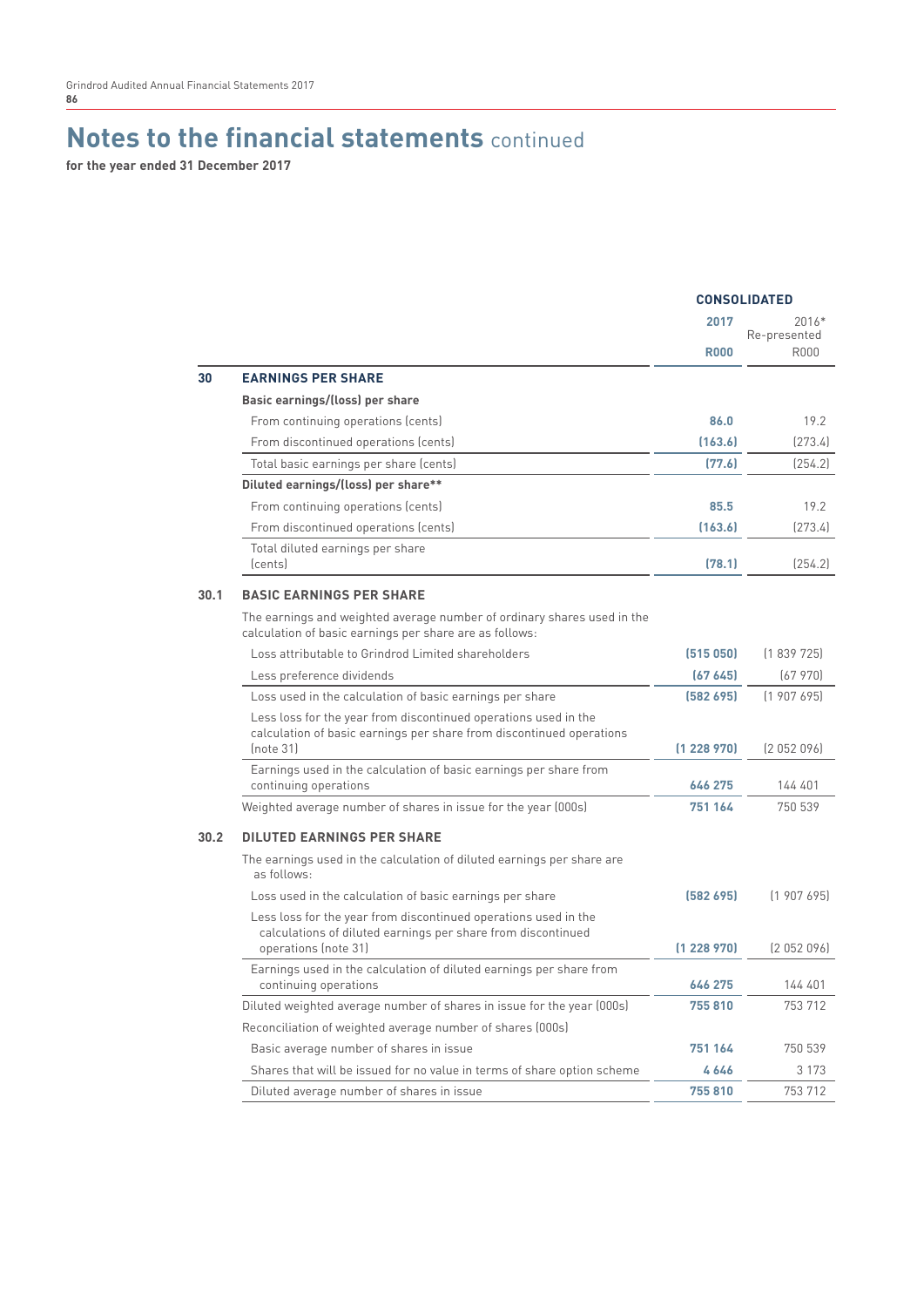|      |                                                                          |             | <b>CONSOLIDATED</b>     |
|------|--------------------------------------------------------------------------|-------------|-------------------------|
|      |                                                                          | 2017        | $2016*$<br>Re-presented |
|      |                                                                          | <b>R000</b> | R000                    |
| 30   | <b>EARNINGS PER SHARE (continued)</b>                                    |             |                         |
| 30.3 | <b>HEADLINE AND DILUTED HEADLINE EARNINGS PER SHARE (CONTINUING)</b>     |             |                         |
|      | Headline earnings per share is based on<br>headline earnings of          | 570 801     | 208 779                 |
|      | and                                                                      |             |                         |
|      | on the weighted average number of<br>shares in issue for the year (000s) | 751 164     | 750 539                 |
|      | Diluted headline earnings per share is<br>based on headline earnings of  | 570801      | 208 779                 |
|      | and                                                                      |             |                         |
|      | on the weighted average number of<br>shares in issue for the year (000s) | 755 810     | 753 712                 |
|      | Headline earnings per share (cents)                                      |             |                         |
|      | <b>Basic</b>                                                             | 76.0        | 278                     |
|      | Diluted**                                                                | 75.5        | 27.7                    |

\* Re-presented for discontinued operations as detailed in note 2.<br>\*\* Diluted earnings per share and diluted headline earnings per share were calculated on weighted average number of shares due to<br>the anti-dilutive effect o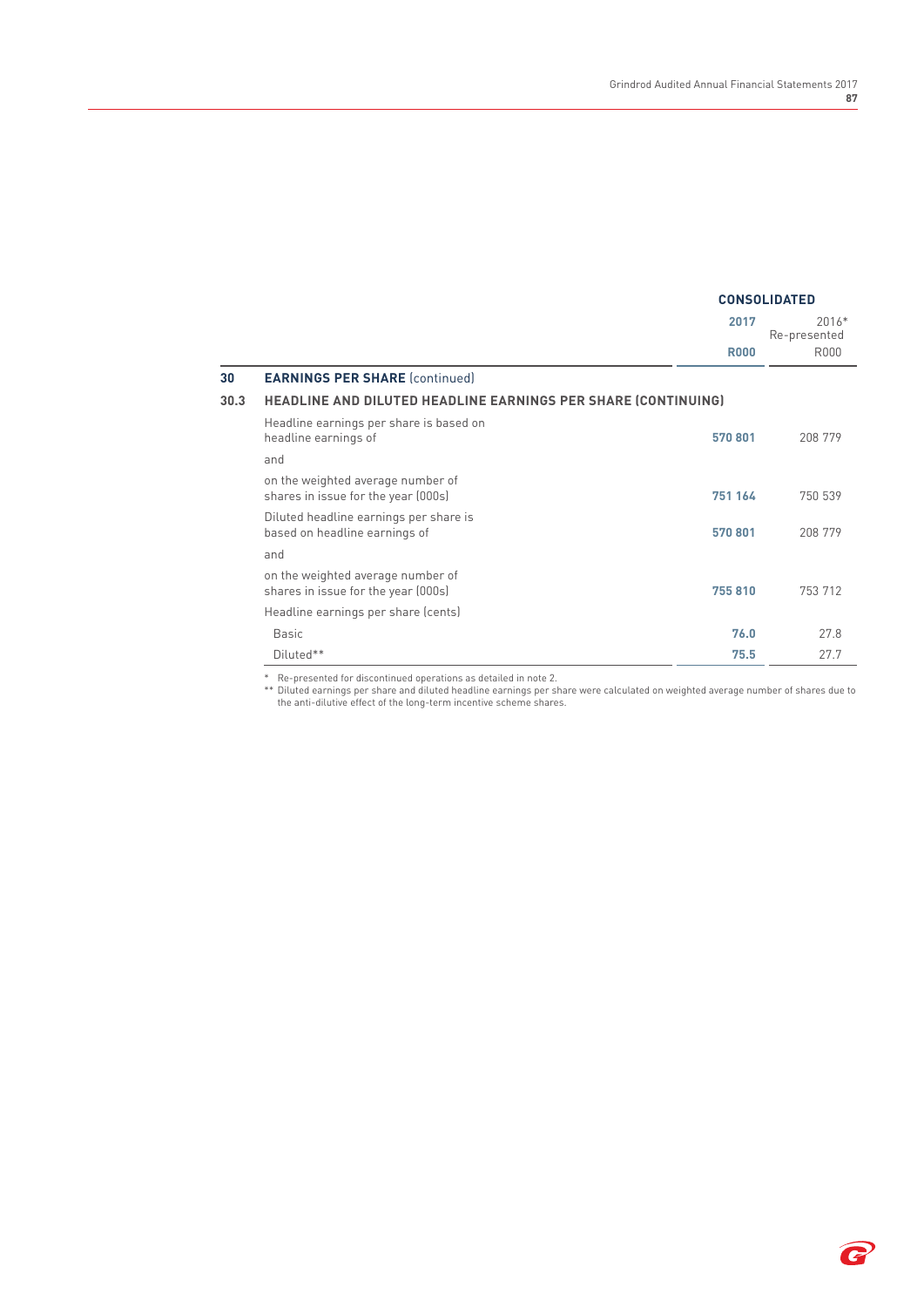**for the year ended 31 December 2017**

|                                                                                                     |             | <b>CONSOLIDATED</b>     |
|-----------------------------------------------------------------------------------------------------|-------------|-------------------------|
|                                                                                                     | 2017        | $2016*$<br>Re-presented |
|                                                                                                     | <b>R000</b> | <b>R000</b>             |
| <b>EARNINGS PER SHARE (continued)</b>                                                               |             |                         |
| <b>HEADLINE AND DILUTED HEADLINE EARNINGS PER SHARE (CONTINUING)</b> (continued)                    |             |                         |
| Headline earnings reconciliation from continuing operations:                                        |             |                         |
| Profit attributable to shareholders of the Company from continuing<br>operations                    | 646 275     | 144 401                 |
| Adjusted for:                                                                                       |             |                         |
| Impairment of intangibles, ships, property, terminals, machinery,<br>vehicles and equipment (net)   | 7797        |                         |
| Impairment of intangibles, ships, property, terminals, machinery,<br>vehicles and equipment (gross) | 8503        |                         |
| Tax effect                                                                                          | (706)       |                         |
| Impairment of goodwill                                                                              |             | 7632                    |
| Impairment of intangible assets (net)                                                               |             | 2946                    |
| IFRS 3 negative goodwill released                                                                   |             |                         |
| Impairment of intangible assets (gross)                                                             | L,          | 2946                    |
| Tax effect                                                                                          |             |                         |
| Net profit/loss on disposal of investments (net)                                                    | (1226)      | 15 463                  |
| Net (profit)/loss on disposal of investments (gross)                                                | (1226)      | 18 4 25                 |
| Non controlling interest effect                                                                     |             | [2962]                  |
| Net profit on disposal of plant and equipment (net)                                                 | (11 472)    | [767]                   |
| Net profit on disposal of plant and equipment (gross)                                               | (17372)     | (5002)                  |
| Tax effect                                                                                          | 5900        | 4 2 3 5                 |
| Impairment of other financial assets/investments                                                    | 126 479     | 155 932                 |
| Foreign currency translation reserve recycled on cessation of<br>operations following restructure   | [245 656]   | [120 261]               |
| Joint ventures:                                                                                     |             |                         |
| Net loss/(profit) on disposal of ships, plant and equipment                                         | 121         | (72)                    |
| Net profit on disposal of investments                                                               |             | [216]                   |
| Impairment/reversal of impairment) of other assets                                                  | 31748       | [12 175]                |
| Impairment of ships, property, terminals, machinery, vehicles and<br>equipment                      | 16 735      | 15896                   |
| <b>Headline earnings</b>                                                                            | 570 801     | 208 779                 |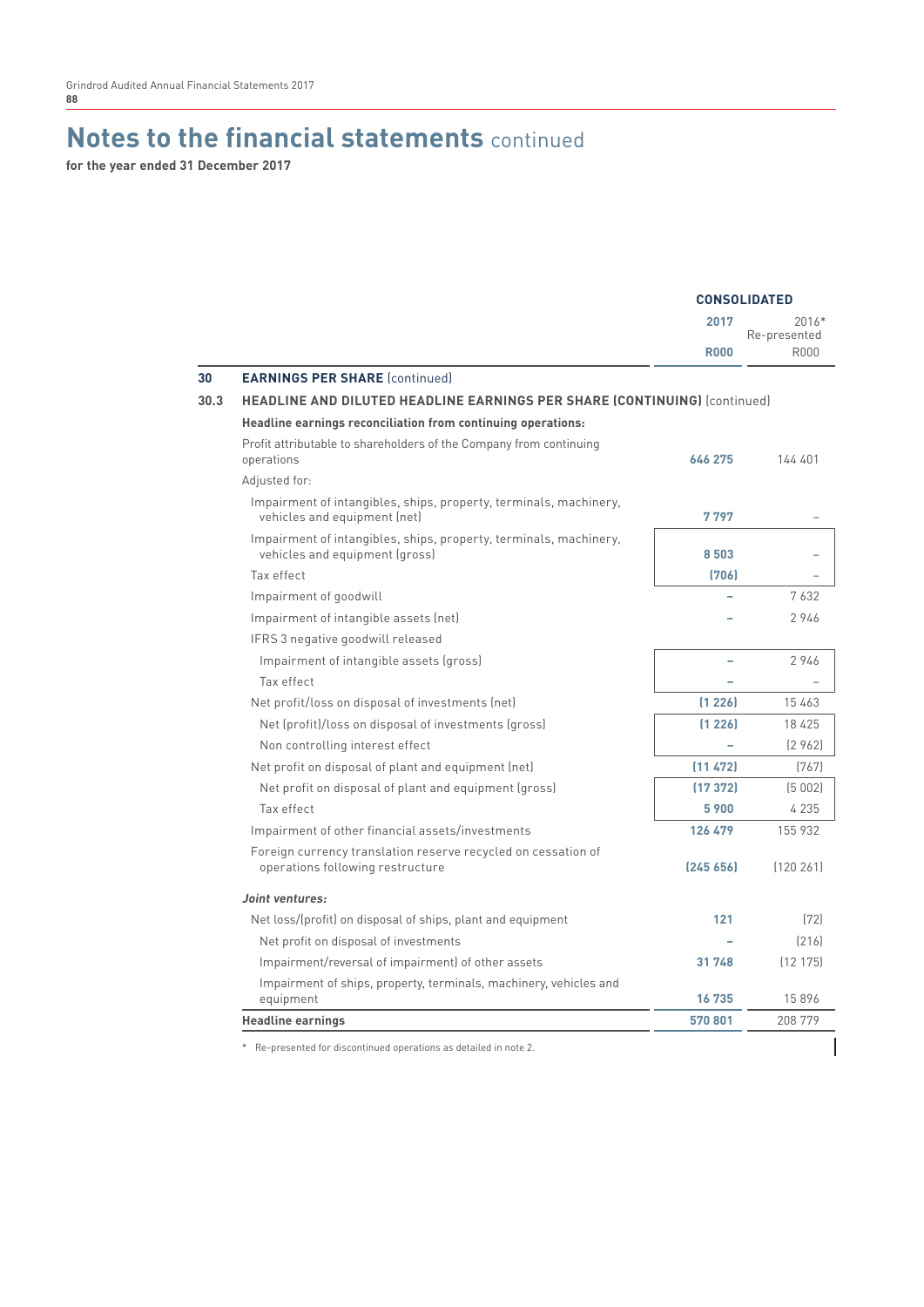### **CONSOLIDATED**

| 2017        | 2016<br>Re-presented |
|-------------|----------------------|
| <b>R000</b> | <b>R000</b>          |

#### **31 DISCONTINUED OPERATIONS**

In 2017 the board approved the strategy to unlock shareholder value which identified the spin-off of the Shipping division as a separate listed entity. In addition, the board also approved the exit of the remaining Rail businesses following the decision, in the prior year, to exit the rail assembly businesses. Consequently the Rail and Shipping segments have been classified as held-for-sale in terms of IFRS 5 Non-current Assets Held-For-Sale and Discontinued Operations.

**Income statement – discontinued operations** 

| Revenue                                                                                                                                                                                                                                                                                                                                                              | 5 432 486   | 5743891     |
|----------------------------------------------------------------------------------------------------------------------------------------------------------------------------------------------------------------------------------------------------------------------------------------------------------------------------------------------------------------------|-------------|-------------|
| Loss before interest, taxation, depreciation and amortisation                                                                                                                                                                                                                                                                                                        | (606721)    | [218 527]   |
| Depreciation and amortisation                                                                                                                                                                                                                                                                                                                                        | [218 564]   | [352926]    |
| Operating loss before interest and taxation                                                                                                                                                                                                                                                                                                                          | [825 285]   | [571 453]   |
| Non-trading items                                                                                                                                                                                                                                                                                                                                                    | [587 770]   | (708884)    |
| (Gain)/loss on remeasurement to fair value less costs to sell                                                                                                                                                                                                                                                                                                        | 483 180     | [650686]    |
| Interest received                                                                                                                                                                                                                                                                                                                                                    | 71 646      | 70 127      |
| Interest paid                                                                                                                                                                                                                                                                                                                                                        | (117382)    | [128918]    |
| Loss before share of joint venture and associate companies' profit/(loss)                                                                                                                                                                                                                                                                                            | [975611]    | [1989814]   |
| Share of joint venture companies' loss after taxation                                                                                                                                                                                                                                                                                                                | [162 356]   | [65816]     |
| Loss before taxation                                                                                                                                                                                                                                                                                                                                                 | (1137967)   | [2 055 630] |
| Taxation                                                                                                                                                                                                                                                                                                                                                             | (91056)     | 3 4 2 7     |
| Loss for the year from discontinued operations                                                                                                                                                                                                                                                                                                                       | [1 229 023] | [2 052 203] |
| Loss for the year from discontinued operations                                                                                                                                                                                                                                                                                                                       | (1229023)   | [2 052 203] |
| Attributable to:                                                                                                                                                                                                                                                                                                                                                     |             |             |
| Owners of the parent                                                                                                                                                                                                                                                                                                                                                 | (1228970)   | [2 052 096] |
| Non-controlling interests                                                                                                                                                                                                                                                                                                                                            | (53)        | (107)       |
|                                                                                                                                                                                                                                                                                                                                                                      | (1229023)   | (2 052 203) |
| The total comprehensive income attributable to the shareholders of the<br>Company from discontinued operations was                                                                                                                                                                                                                                                   | [394397]    | [654 103]   |
| The shipping entities within the group operate under the Singapore<br>approved International Shipping Enterprise Incentive ("AIS") rules, for<br>corporate taxation purposes. The Singapore AIS regime exempts from<br>corporate income taxes to profits of qualifying activities. Non-qualifying<br>activities are taxed at normal corporate income taxation rates. |             |             |
| <b>Cash flows from discontinued operations</b>                                                                                                                                                                                                                                                                                                                       |             |             |
| Net cash inflows from operating activities                                                                                                                                                                                                                                                                                                                           | (102 409)   | [280 569]   |
| Net cash inflows from investing activities                                                                                                                                                                                                                                                                                                                           | [93169]     | [202 152]   |

| Net cash inflows from operating activities | (102, 409) | [280 569] |
|--------------------------------------------|------------|-----------|
| Net cash inflows from investing activities | [93 169]   | [202 152] |
| Net cash inflows from financing activities | (6859)     | 61 537    |
| Net cash inflows                           | (47907)    | (118873)  |
|                                            | (250344)   | [540057]  |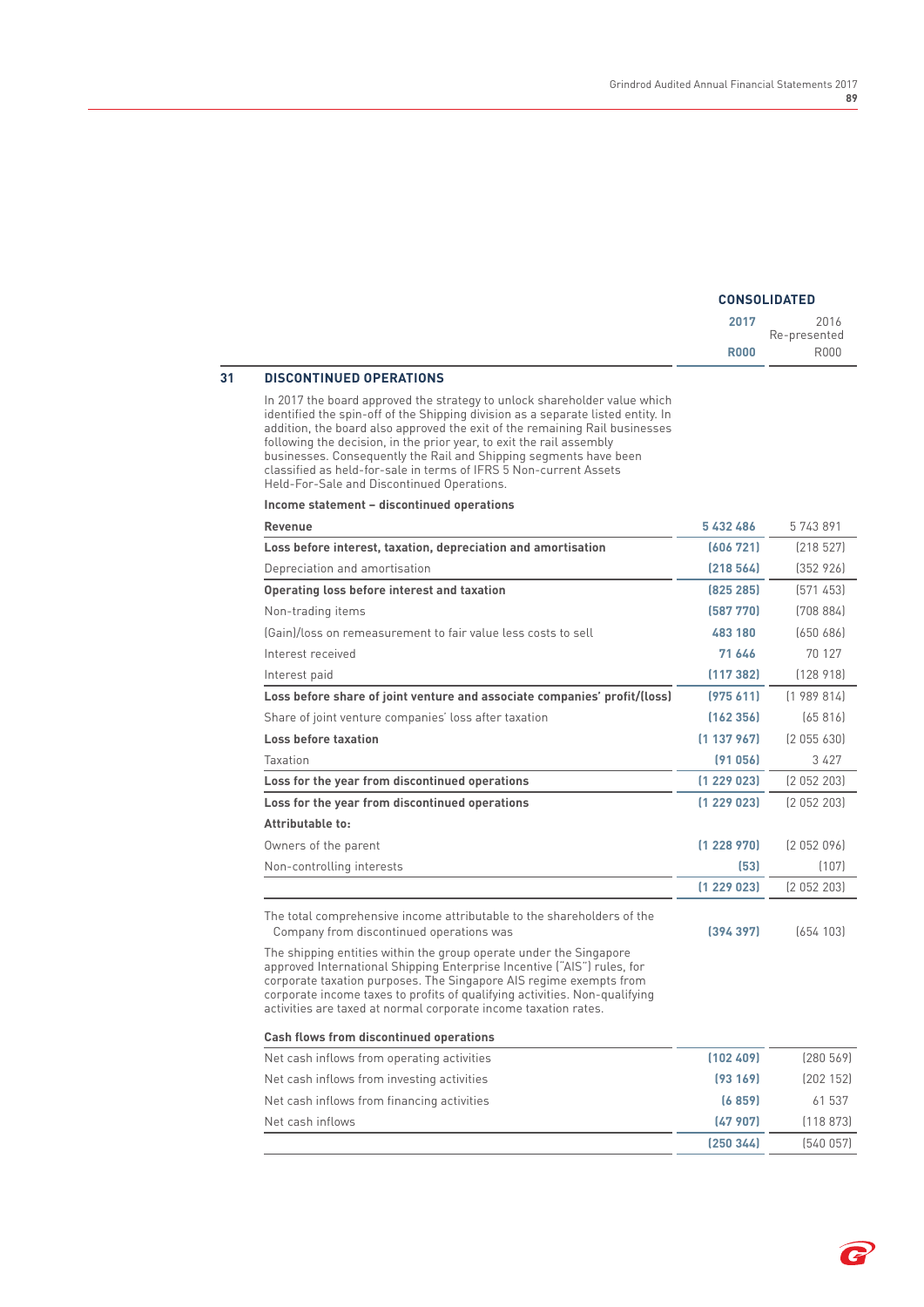**for the year ended 31 December 2017**

# **31 DISCONTINUED OPERATIONS** (continued)

#### **Leases and ship charters**

**Operating leases and ship charters**

#### **Income**

The minimum future lease and shipcharters receivable under non-cancellable operating leases and charter party agreements are as follows:

|             | 1 year<br><b>R000</b> | $2 - 5$ years<br><b>R000</b> | >5 years<br><b>R000</b> | Group<br><b>R000</b> |
|-------------|-----------------------|------------------------------|-------------------------|----------------------|
| 2017        |                       |                              |                         |                      |
| Ships       | 107 157               | 89 904                       | I                       | 197 061              |
| Locomotives | 201 775               | 807 103                      | -                       | 1 008 878            |
|             | 308 932               | 897007                       | -                       | 1 205 939            |
| 2016        |                       |                              |                         |                      |
| Ships       | 198 367               | 217 738                      |                         | 416 105              |
| Locomotives | 155 381               | 616 463                      | 63 570                  | 835 414              |
|             | 353 748               | 834 201                      | 63 570                  | 1 251 519            |

#### **Expenditure**

The minimum future lease and shipcharters payable under non-cancellable operating leases and charter party agreements are as follows:

|            | 1 year<br><b>R000</b> | $2 - 5$ years<br><b>R000</b> | >5 years<br><b>R000</b> | Group<br><b>R000</b> |
|------------|-----------------------|------------------------------|-------------------------|----------------------|
| 2017       |                       |                              |                         |                      |
| Ships      | 829 205               | 991 314                      | 76 463                  | 1896982              |
| Properties | 9 3 4 3               | 7657                         |                         | 17000                |
| Other      | 2 9 5 5               | 1078                         |                         | 4033                 |
|            | 841 503               | 1 000 049                    | 76 463                  | 1918015              |
| 2016       |                       |                              |                         |                      |
| Ships      | 950 716               | 1626 581                     | 218 826                 | 2 796 123            |
| Properties | 9542                  | 15 513                       |                         | 25 055               |
| Other      | 3749                  | 667                          |                         | 4416                 |
|            | 964 007               | 1 642 761                    | 218 826                 | 2 825 594            |

The group has the option to extend the ship charters at predetermined rates in respect of certain ships. In addition the group has the option to acquire certain ships at predetermined prices.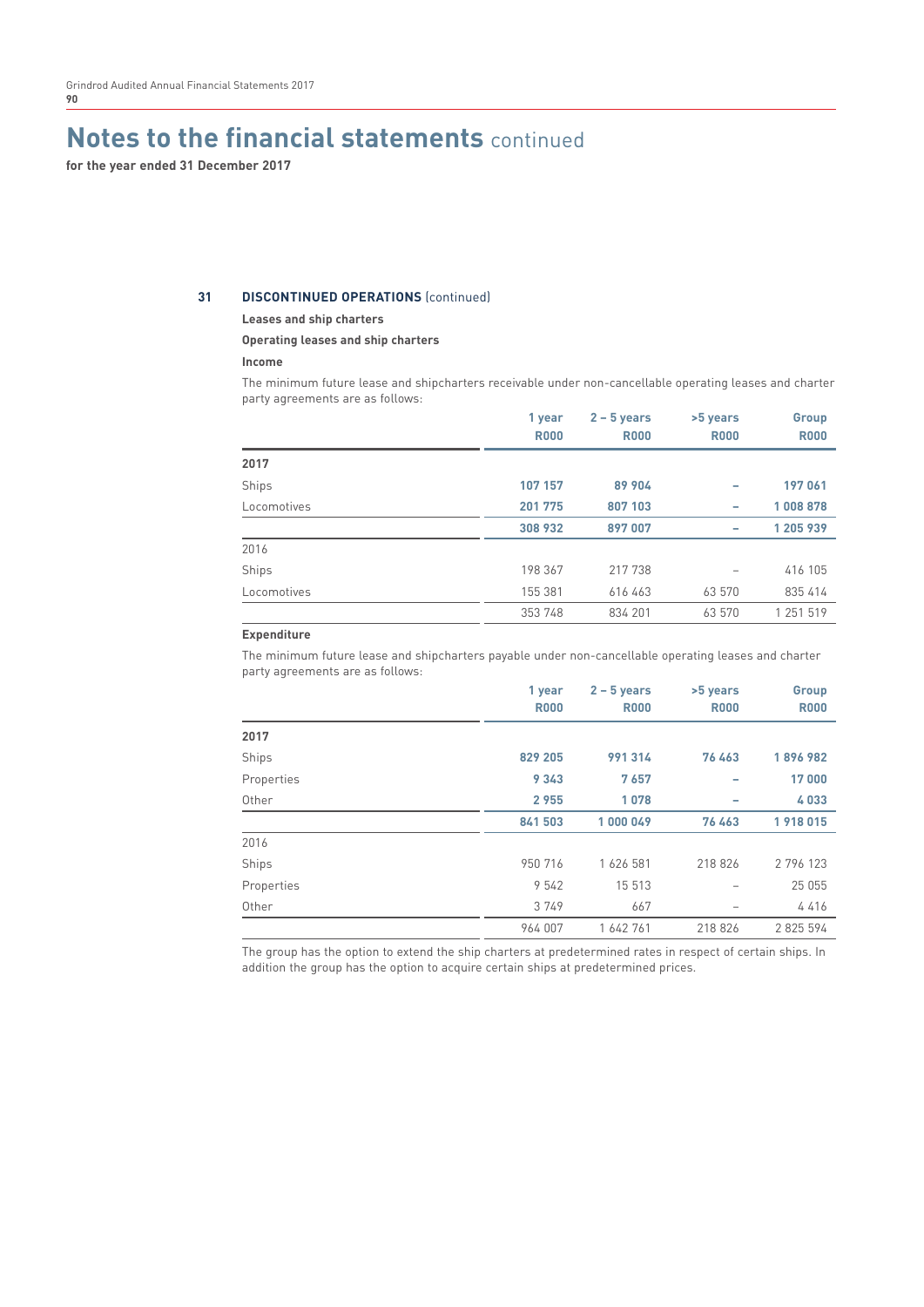# **32 SHARE-BASED PAYMENTS**

#### **Equity-settled share option plan**

The company has a share option scheme for certain employees of the group. The options vest over a total period of seven years from the option date as follows:

- a fifth of the options granted vests after three years;
- a further fifth of the options vests after four years;
- a further fifth of the options vests after five years;
- a further fifth of the options vests after six years; and
- a further fifth of the options vests after seven years.

Options are exercisable at a price equal to the average quoted market price of the company's shares on the date of grant. All options expire ten years after grant.

Options are forfeited if the employee leaves the group before the options vest.

|                                          | <b>CONSOLIDATED</b>                          |                                                  |                               |                                                          |
|------------------------------------------|----------------------------------------------|--------------------------------------------------|-------------------------------|----------------------------------------------------------|
|                                          | 2017<br><b>Number</b><br>of share<br>options | Weighted<br>average<br>exercise<br>price (cents) | Number<br>of share<br>options | 2016<br>Weighted<br>average<br>exercise<br>price (cents) |
| Outstanding at the beginning of the year | 400 000                                      | 1 2 5 1                                          | 400 000                       | 1 2 5 1                                                  |
| Lapsed during the year                   |                                              |                                                  |                               |                                                          |
| Exercised during the year                |                                              |                                                  |                               |                                                          |
| Outstanding at the end of the year       | 400 000                                      | 1 2 5 1                                          | 400 000                       | 1 2 5 1                                                  |
| Exercisable at the end of the year       | 400 000                                      |                                                  | 400 000                       |                                                          |

No share options (2016: Nil) were exercised in 2017. The weighted average share price at the date of exercise for the share options exercised during the current year was R12.51 (2016: R12.51). Details of the options outstanding at the end of the year are disclosed in the remuneration report on pages 104 to 119 of the integrated annual report.

The fair values were calculated using a stochastic model based on the standard binomial options pricing model. This model has been modified to take into account early exercise opportunities and expected employee exercise behaviour.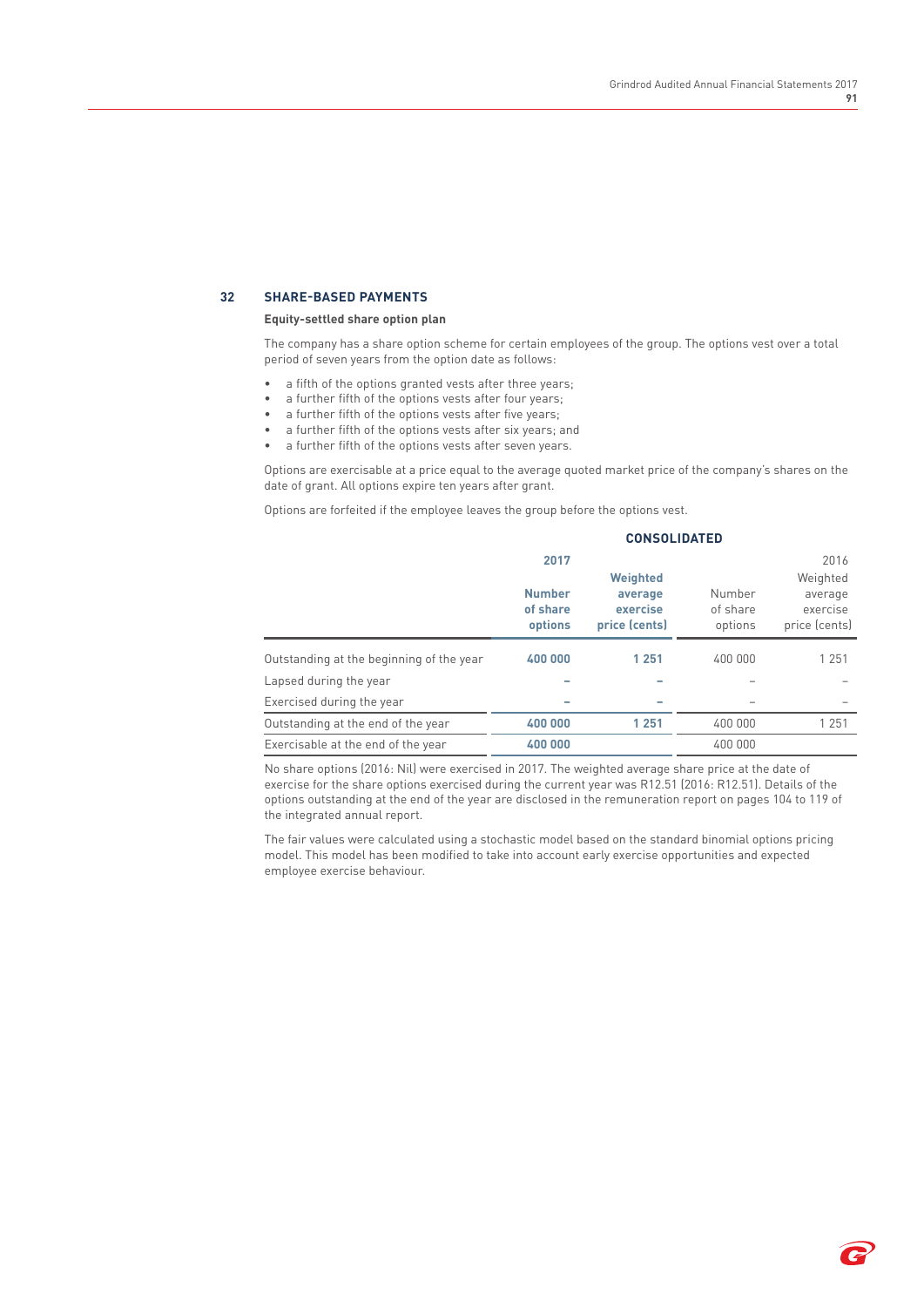**for the year ended 31 December 2017**

### **32 SHARE-BASED PAYMENTS** (continued)

**Equity-settled share option plan** (continued)

The valuation was performed by independent actuaries. The inputs into the model were as follows:

|                                                              | <b>CONSOLIDATED</b> |             |  |
|--------------------------------------------------------------|---------------------|-------------|--|
|                                                              | 2017                | 2016        |  |
|                                                              | <b>R000</b>         | <b>R000</b> |  |
| Weighted average share price                                 | 1 2 5 3             | 1 2 5 3     |  |
| Weighted average exercise price                              | 1 2 5 3             | 1 2 5 3     |  |
| Expected rolling volatility                                  |                     |             |  |
| Five year expected option lifetime %                         | 43.64               | 43.64       |  |
| Six year expected option lifetime %                          | 39.45               | 39.45       |  |
| Seven year expected option lifetime %                        | 34.82               | 34.82       |  |
| Expected option lifetime                                     |                     |             |  |
| Vesting periods three and four                               | 5 years             | 5 years     |  |
| Vesting periods five and six                                 | 6 years             | 6 years     |  |
| Vesting period seven                                         | 7 years             | 7 years     |  |
| Risk-free rate based on zero-coupon<br>government bond yield |                     |             |  |
| Five year expected option lifetime %                         | 7.41                | 7.41        |  |
| Six year expected option lifetime %                          | 7.47                | 7.47        |  |
| Seven year expected option lifetime %                        | 7.52                | 7.52        |  |
| Expected dividend yield %                                    | 3.38                | 3.38        |  |
| Forfeiture rate per annum compound %                         | 10.00               | 10.00       |  |

Expected volatility was determined by calculating an annualised standard deviation of the continuously compounded rates of return of the company's share. The expected life used in the model has been adjusted, based on management's best estimate, for the effects of employee turnover and exercise behaviour.

The group recognised expenses related to these equity-settled share based payment transactions during the year, details of which have been disclosed in note 27.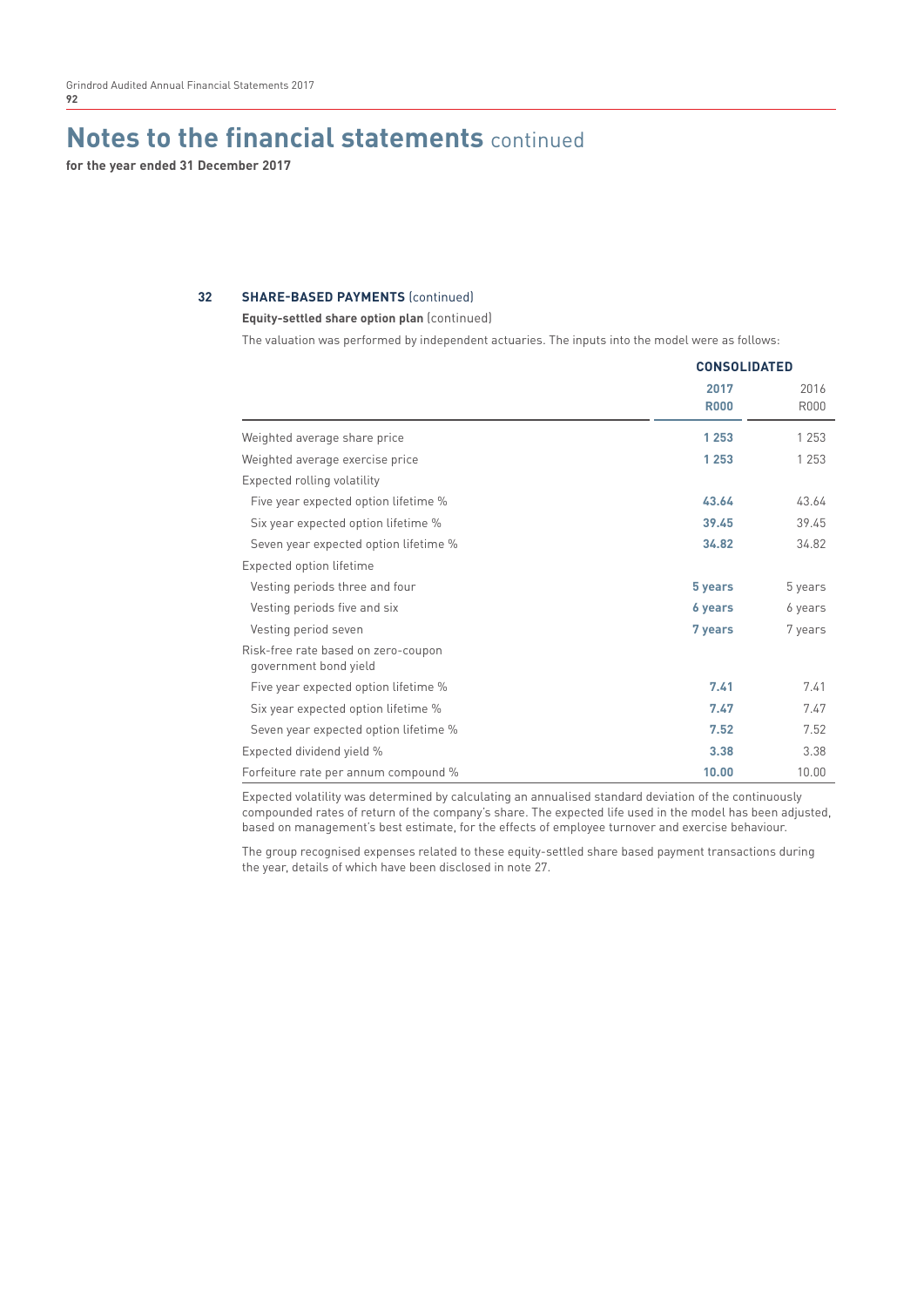# **32 SHARE-BASED PAYMENTS** (continued)

**Equity-settled forfeitable share plan** (continued)

During 2012 the group introduced the Grindrod Forfeitable Share Plan (FSP). The scheme allows executive directors and senior employees to earn a long-term incentive to assist with the retention and reward of selected employees.

Shares are granted to employees for no consideration. These shares participate in dividends and shareholder rights from grant date.

The vesting of the shares is subject to continued employment for a period of three, four and five years or the employee will forfeit the shares.

On resignation, the employee will forfeit any unvested shares. On death or retirement only a portion of the shares will vest, calculated based on the number of months worked over the total vesting period.

In terms of IFRS 2, the transaction is measured at the fair value of the equity instruments at the grant date. The fair value takes into account that the employees are entitled to dividends from the grant date.

The fair value of the equity settled shares subject to non-market conditions is the average share price at grant date.

|                                                       | 2017   |           |        | 2016                                                              |           |         |
|-------------------------------------------------------|--------|-----------|--------|-------------------------------------------------------------------|-----------|---------|
| Date of grant                                         |        |           |        | 28/02/2017 26/06/2017 26/07/2017 01/11/2017 22/02/2016 28/09/2016 |           |         |
| Number of shares granted<br>and remaining at year end | 50 000 | 2 530 000 | 80 000 | 430 000                                                           | 1 በ76 በበበ | 100 000 |
| Share price at grant date                             | 13.87  | 13.00     | 13.67  | 15.48                                                             | 9.61      | 12.00   |
| Estimated fair value per<br>share at grant date       | 13.87  | 13.00     | 13.67  | 15.48                                                             | 9.61      | 12 NO   |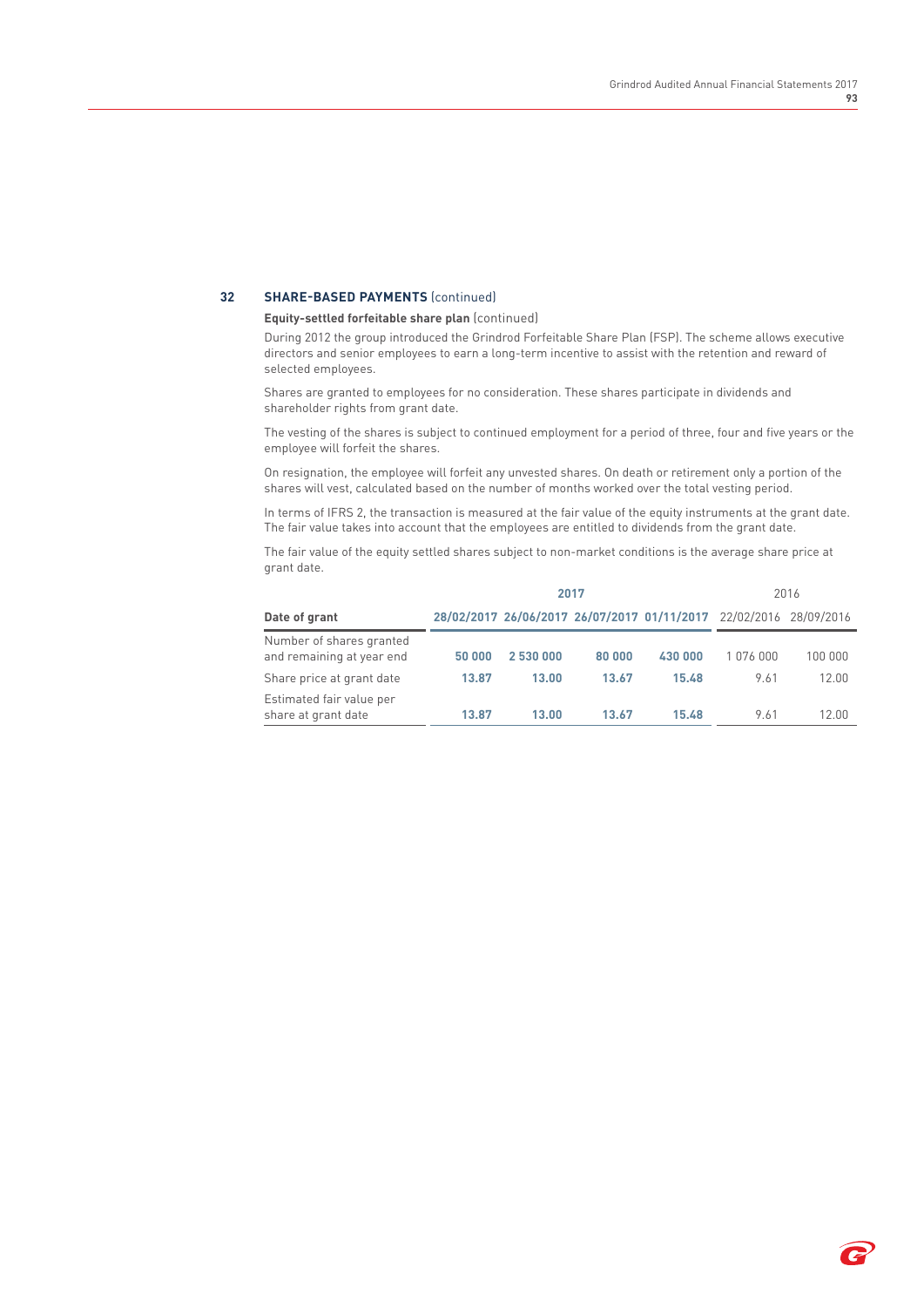**for the year ended 31 December 2017**

### **32 SHARE-BASED PAYMENTS** (continued)

#### **Cash-settled share based payments**

The group issues to certain employees share appreciation rights (SAR) that require the group to pay the intrinsic value of the SAR to the employee at the date of exercise. The group has recorded liabilities inclusive of amounts disclosed in non current assets held-for-sale of R43 026 000 (2016: R44 837 000).

The group recorded total current year expense (including discontinued operations) of R5 660 000 (2016 expenses: R44 837 000).

The fair values were calculated using a stochastic model based on the standard binomial options pricing model.

This model has been modified to take into account early exercise opportunities and expected employee exercise behaviour.

The valuation was performed by independent actuaries. The inputs into the model were as follows:

|                                                              | <b>CONSOLIDATED</b> |         |  |
|--------------------------------------------------------------|---------------------|---------|--|
|                                                              | 2017                | 2016    |  |
| Share price (cents)                                          | 1 3 6 5             | 1 3 4 5 |  |
| Expected rolling volatility                                  |                     |         |  |
| Three year expected option lifetime %                        | 34.19               | 40.15   |  |
| Four year expected option lifetime %                         | 34.37               | 38.97   |  |
| Five year expected option lifetime %                         | 34.05               | 37.95   |  |
| Expected option lifetime                                     |                     |         |  |
| Vesting periods three                                        | 3 years             | 3 years |  |
| Vesting periods four                                         | 4 years             | 4 years |  |
| Vesting periods five                                         | 5 years             | 5 years |  |
| Risk-free rate based on zero-coupon<br>government bond yield |                     |         |  |
| Three year expected option lifetime %                        | 6.92                | 7.32    |  |
| Four year expected option lifetime %                         | 6.96                | 7.37    |  |
| Five year expected option lifetime %                         | 7.02                | 7.43    |  |
| Expected dividend yield %                                    | 1.52                | 0.70    |  |
| Forfeiture rate per annum compound %                         | 10.00               | 10.00   |  |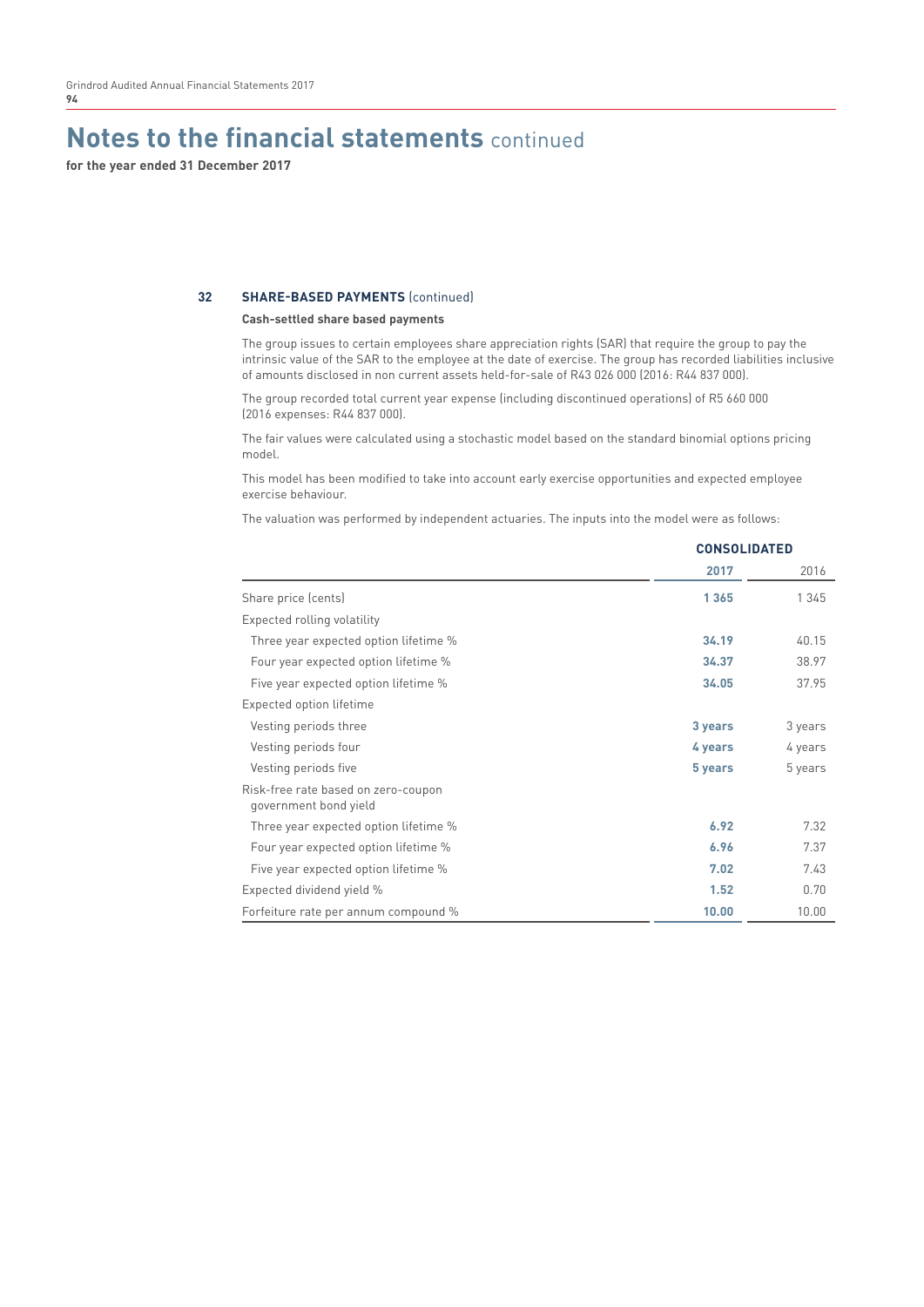|    |                                                                                                                                                    | <b>CONSOLIDATED</b> |                |         |         |
|----|----------------------------------------------------------------------------------------------------------------------------------------------------|---------------------|----------------|---------|---------|
|    |                                                                                                                                                    | 2017                | 2017           | 2016    | 2016    |
|    |                                                                                                                                                    | <b>R000</b>         | <b>US\$000</b> | R000    | US\$000 |
| 33 | <b>CAPITAL COMMITMENTS</b>                                                                                                                         |                     |                |         |         |
|    | Authorised and contracted for                                                                                                                      | 29 000              | 19 000         | 131 278 |         |
|    | Due within one year                                                                                                                                | 29 000              | 19 000         | 131 278 |         |
|    | Due between years one and two                                                                                                                      |                     |                |         |         |
|    | Due thereafter                                                                                                                                     |                     |                |         |         |
|    | Authorised and not contracted for                                                                                                                  |                     |                | 23 037  | 17582   |
|    | Total                                                                                                                                              | 29 000              | 19 000         | 154 315 | 17582   |
|    | Financing guarantees                                                                                                                               | 197 200             |                | 119 527 |         |
|    | Financing quarantees are provided<br>where lending facilities have been<br>approved and all the terms and<br>conditions of the loan have been met. |                     |                |         |         |
|    | Irrevocable unutilised facilities to be<br>advanced to Grindrod Bank customers                                                                     | 189 184             |                | 138 867 |         |

Irrevocable unutilised facilities are approved lending facilities which cannot be unconditionally withdrawn, prior to facility expiry, by the Bank.

The group's total capital commitments per category of significant assets are as follows:

|                                                           |                        | <b>CONSOLIDATED</b>    |                                     |                                |  |
|-----------------------------------------------------------|------------------------|------------------------|-------------------------------------|--------------------------------|--|
| 2017 - ZAR Commitments                                    | 2018<br><b>R000</b>    | 2019<br><b>R000</b>    | <b>Thereafter</b><br><b>R000</b>    | <b>Total</b><br><b>R000</b>    |  |
| Property, terminals, machinery, vehicles<br>and equipment | 29 000                 |                        |                                     | 29 000                         |  |
| Total                                                     | 29 000                 |                        |                                     | 29 000                         |  |
|                                                           | <b>CONSOLIDATED</b>    |                        |                                     |                                |  |
| 2017 - USD Commitments                                    | 2018<br><b>US\$000</b> | 2019<br><b>US\$000</b> | <b>Thereafter</b><br><b>US\$000</b> | <b>Total</b><br><b>US\$000</b> |  |
| Property, terminals, machinery, vehicles                  |                        |                        |                                     |                                |  |
| and equipment                                             | 19 000                 |                        |                                     | 19 000                         |  |
| Total                                                     | 19 000                 |                        |                                     | 19 000                         |  |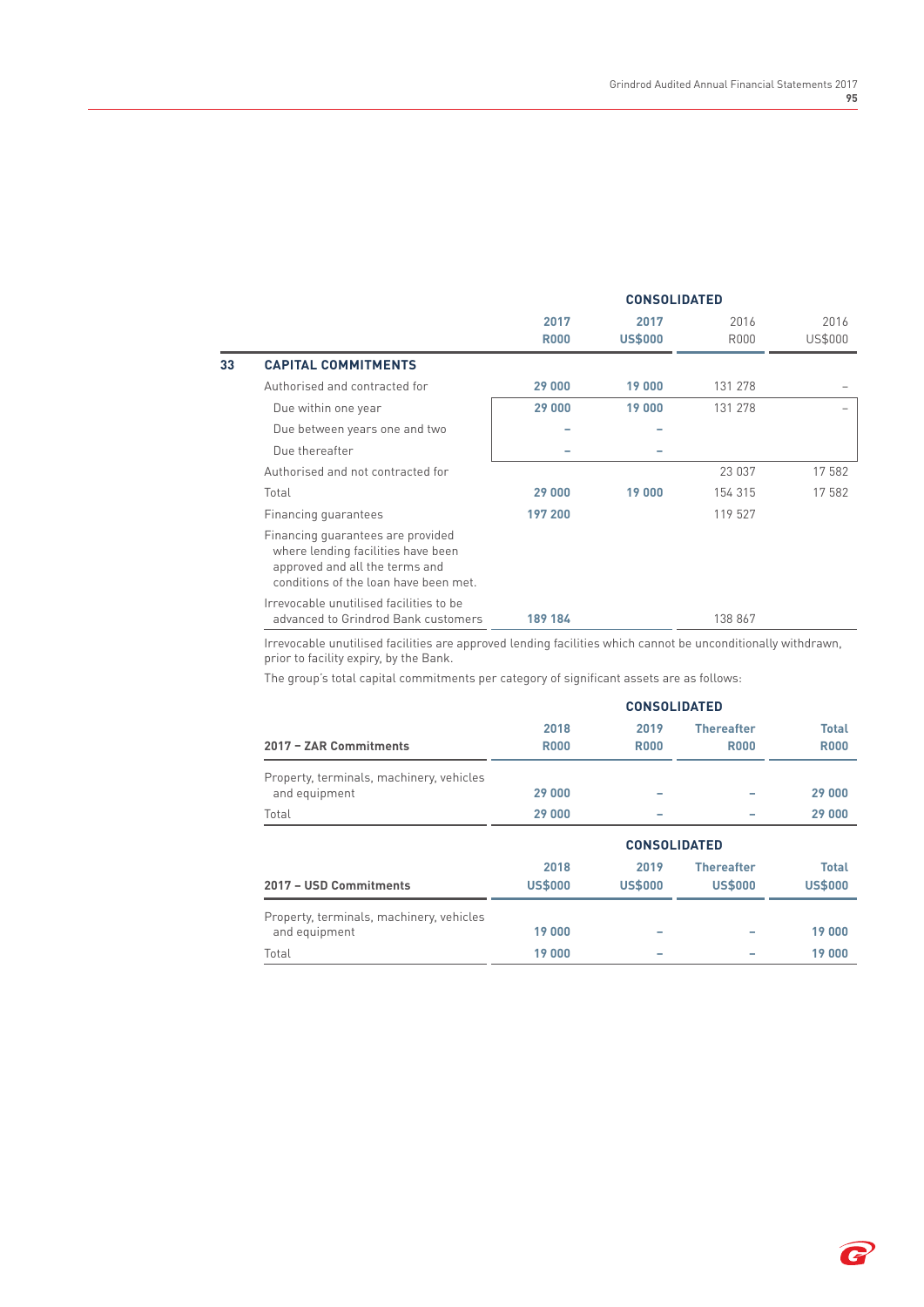**for the year ended 31 December 2017**

### **33 CAPITAL COMMITMENTS** (continued)

|                                          | <b>CONSOLIDATED</b> |                     |                          |                      |  |
|------------------------------------------|---------------------|---------------------|--------------------------|----------------------|--|
| 2016 - ZAR Commitments                   | 2017<br>R000        | 2018<br>R000        | Thereafter<br>R000       | Total<br><b>R000</b> |  |
| Property, terminals, machinery, vehicles |                     |                     |                          |                      |  |
| and equipment                            | 154 315             |                     |                          | 154 315              |  |
| Total                                    | 154 315             |                     | $\overline{\phantom{0}}$ | 154 315              |  |
|                                          |                     | <b>CONSOLIDATED</b> |                          |                      |  |
|                                          | 2017                | 2018                | Thereafter               | Total                |  |

| 2016 - USD Commitments                                    | US\$000 | US\$000 | US\$000 | US\$000 |
|-----------------------------------------------------------|---------|---------|---------|---------|
| Property, terminals, machinery, vehicles<br>and equipment | 15 602  | 1570    | 410     | 17 582  |
| Total                                                     | 15 602  | 1.570   | 410     | 17582   |

These commitments will be funded by cash resources, cash generated from operations and bank financing facilities. The group has carried out a detailed liquidity planning exercise and is confident that it has the necessary resources to meet its capital and other commitments.

#### **34 CONTINGENT ASSETS/LIABILITIES**

The company guaranteed loans and facilities of subsidiaries and joint ventures amounting to R4 739 816 846 (2016: R4 833 276 000) of which R1 731 674 528 (2016: R1 841 564 000) had been utilised at the end of the year.

Grindrod placed R190 618 106 (2016: R190 618 106) on deposit as security with the funders of the BEE consortium and provided a guarantee of R130 000 000 to secure the structure. Grindrod continues to have the ability, but no obligation, to increase its funding within the structure should the current lenders wish to exit.

Within discontinued operations, the company guaranteed loans and facilities of subsidiaries and joint ventures amounting to R404 717 302 (2016: R196 842 000) of which R404 384 302 (2016: R191 339 000) had been utilised at the end of the year.

Within discontinued operations, the company has guaranteed charter-hire payments of subsidiaries amounting to R403 475 394 (2016: R665 767 000). The charter-hire payments are due by the subsidiaries in varying amounts from 2018 to 2022.

Due to the significant restructuring, sale and disposal processes over the last few years, there are potential legal and compliance risks, which may result in potential exposures.

|    |                                           | <b>CONSOLIDATED</b>      |                  |                   |                  |
|----|-------------------------------------------|--------------------------|------------------|-------------------|------------------|
|    |                                           | 2016<br>2017             |                  |                   |                  |
|    |                                           | <b>Year End</b><br>rates | Average<br>rates | Year End<br>rates | Average<br>rates |
| 35 | <b>FOREIGN CURRENCY DENOMINATED ITEMS</b> |                          |                  |                   |                  |

All foreign currency denominated items are translated in terms of the group's policies.

At 31 December exchange rates used on conversion were:

| United States Dollar | 12.39 | 13.36 | 13.69 | 14.73 |
|----------------------|-------|-------|-------|-------|
| Euro                 | 14.85 | 15.13 | 14.46 | 16.20 |
| Pound Sterling       | 16.72 | 17.32 | 16.87 | 19.98 |
| Singapore Dollar     | 9.23  | 9.55  | 9.48  | 10.65 |
| Japanese Yen         | 0.11  | 0.12  | 0.12  | 0.13  |
| Botswana Pula        | 1.25  | 1.28  | 1.28  | 1.35  |
| Tanzanian Shilling   | 0.01  | 0.01  | 0.01  | 0.01  |
| Metical              | 0.21  | 0.20  | 0.19  | 0.24  |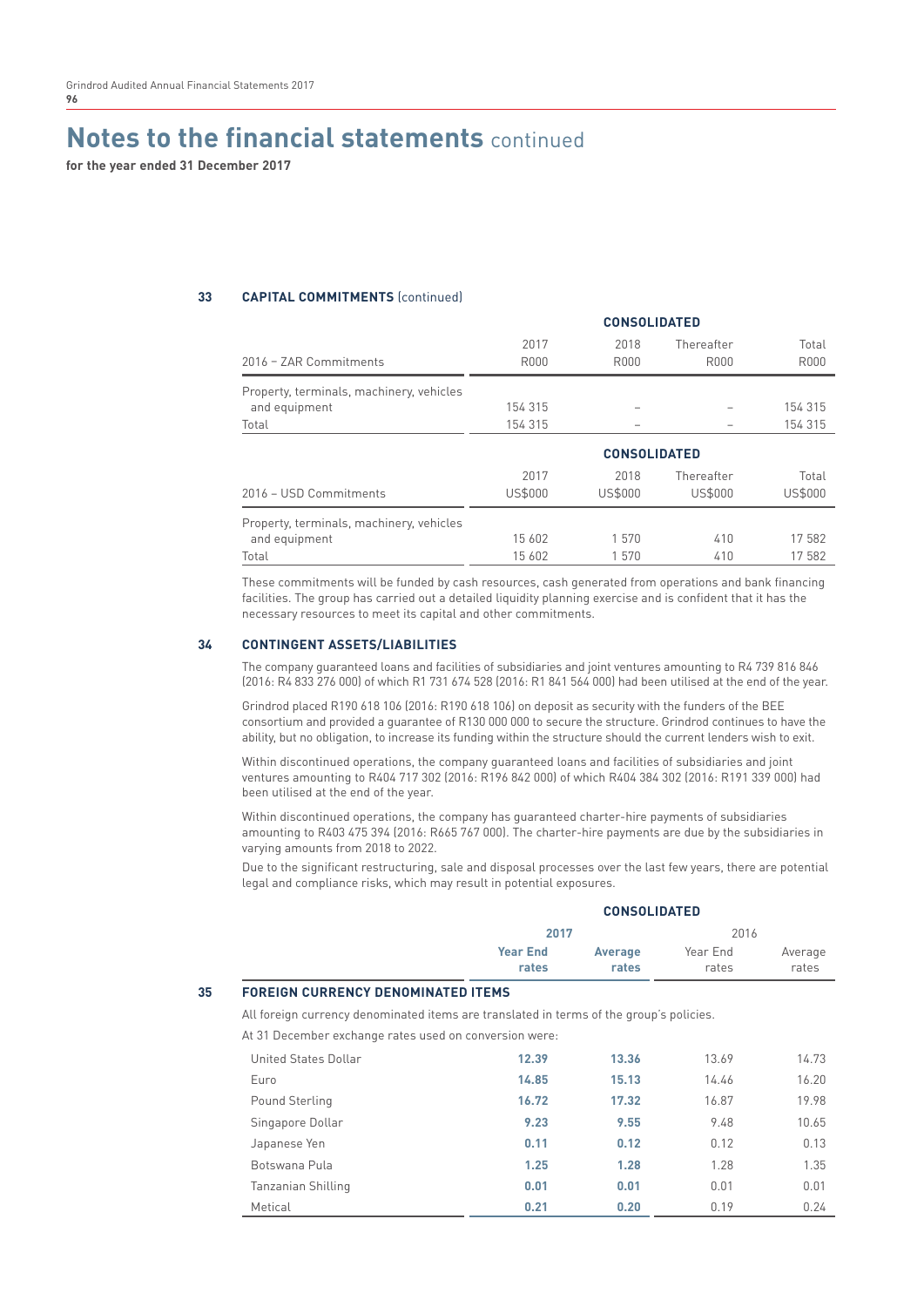### **36 LEASES AND SHIP CHARTERS**

### **36.1 Operating leases and ship charters**

#### **36.1.1 Income**

The minimum future lease and shipcharters receivable under non-cancellable operating leases and charter party agreements are as follows:

|            | 1 year<br><b>R000</b> | $2 - 5$ years<br><b>R000</b> | >5 years<br><b>R000</b>  | <b>Consolidated</b><br><b>R000</b> |
|------------|-----------------------|------------------------------|--------------------------|------------------------------------|
| 2017       |                       |                              |                          |                                    |
| Properties | 43 441                | 72793                        | $\overline{\phantom{0}}$ | 116 234                            |
|            | 43 441                | 72793                        | -                        | 116 234                            |
| 2016       |                       |                              |                          |                                    |
| Properties | 28 4 18               | 88 700                       | $\overline{\phantom{0}}$ | 117 118                            |
|            | 28 4 18               | 88 700                       | -                        | 117 118                            |

### **36.1.2 Expenditure**

The minimum future lease and shipcharters payable under non-cancellable operating leases and charter party agreements are as follows:

|            | 1 year<br><b>R000</b> | $2 - 5$ years<br><b>R000</b> | >5 years<br><b>R000</b> | <b>Consolidated</b><br><b>R000</b> |
|------------|-----------------------|------------------------------|-------------------------|------------------------------------|
| 2017       |                       |                              |                         |                                    |
| Ships      | 137 925               | 201 951                      |                         | 339 876                            |
| Properties | 122 613               | 367 167                      | 351 584                 | 841 364                            |
| Other      | 2 100                 | 612                          |                         | 2712                               |
|            | 262 638               | 569 730                      | 351 584                 | 1 183 952                          |
| 2016       |                       |                              |                         |                                    |
| Ships      | 164 884               | 376 428                      |                         | 541 312                            |
| Properties | 138 837               | 342 221                      | 272 162                 | 753 220                            |
| Other      | 949                   |                              |                         | 949                                |
|            | 304 670               | 718 649                      | 272 162                 | 1 295 481                          |

The group has the option to extend the ship charters at predetermined rates in respect of certain ships.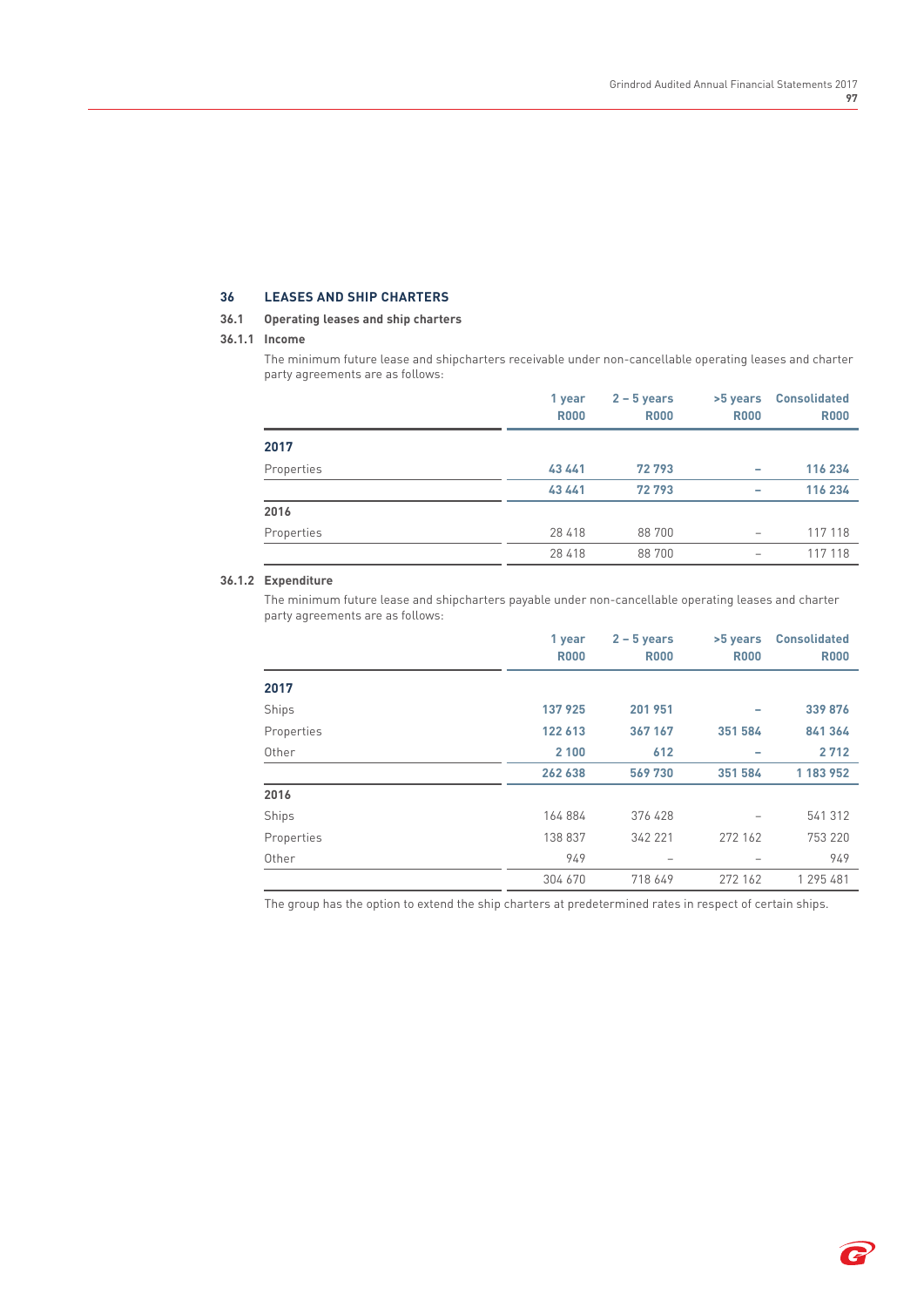**for the year ended 31 December 2017**

|      |                                                                                                                | <b>CONSOLIDATED</b> |                     | <b>COMPANY</b>      |                     |
|------|----------------------------------------------------------------------------------------------------------------|---------------------|---------------------|---------------------|---------------------|
|      |                                                                                                                | 2017<br><b>R000</b> | 2016<br><b>R000</b> | 2017<br><b>R000</b> | 2016<br><b>R000</b> |
| 37   | <b>CASH FLOW</b>                                                                                               |                     |                     |                     |                     |
| 37.1 | Reconciliation of operating (loss)/profit<br>before interest and taxation to cash<br>generated from operations |                     |                     |                     |                     |
|      | Operating (loss)/profit before interest<br>and taxation                                                        | (399148)            | [114738]            | (388291)            | 107 152             |
|      | Adjustments for:                                                                                               |                     |                     |                     |                     |
|      | Depreciation                                                                                                   | 367055              | 518 212             |                     |                     |
|      | Share option expense                                                                                           | 12 272              | 11762               |                     |                     |
|      | Dividends received                                                                                             |                     |                     | (679587)            | [120366]            |
|      | Amortisation of intangible assets and<br>drydocking                                                            | 47 353              | 65849               |                     |                     |
|      | Non-cash financial instruments and<br>foreign exchange losses/(gains)                                          | 574 333             | (13076)             |                     |                     |
|      | (Profit)/loss on sale of ships and<br>locomotives                                                              | (3311)              | 676                 |                     |                     |
|      | Fair value adjustment on financial<br>services instruments                                                     | (136902)            | (42725)             |                     |                     |
|      | Operating profit/(loss) before working<br>capital changes                                                      | 461 652             | 425 960             | (1067878)           | [13 214]            |
|      | Working capital changes                                                                                        |                     |                     |                     |                     |
|      | Increase/Idecrease) in inventories                                                                             | 116 518             | (264500)            |                     |                     |
|      | Decrease in trade and other<br>receivables                                                                     | 406845              | 341 386             | 659 626             | 113                 |
|      | (Decrease)/increase in trade and<br>other payables                                                             | (425 797)           | (11137)             | 9431                | 5346                |
|      | Cash generated from/(utilised in)<br>operations                                                                | 559 218             | 491709              | (398821)            | (7755)              |
| 37.2 | Dividends paid                                                                                                 |                     |                     |                     |                     |
|      | Dividends paid by company and group                                                                            | (76 801)            | [113 495]           | (68376)             | (113801)            |
| 37.3 | <b>Taxation paid</b>                                                                                           |                     |                     |                     |                     |
|      | Balance at the beginning of the year                                                                           | (49859)             | (36 250)            | (1735)              | (1748)              |
|      | Current year - continuing operations                                                                           | (134578)            | (120954)            | (2999)              | [2 713]             |
|      | Current year - discontinued operations                                                                         | (34667)             |                     |                     |                     |
|      | Foreign exchange translation                                                                                   | 12 958              | (5516)              |                     |                     |
|      | Businesses acquired/disposed                                                                                   |                     | 3 2 8 0             |                     |                     |
|      | Transferred to non-current assets<br>classified as held-for-sale (note 17)                                     | 35 199              | (762)               |                     |                     |
|      | Balance at the end of the year                                                                                 | 1 331               | 49859               | 1 705               | 1735                |
|      | Taxation paid                                                                                                  | (169 616)           | (110343)            | (3029)              | (2726)              |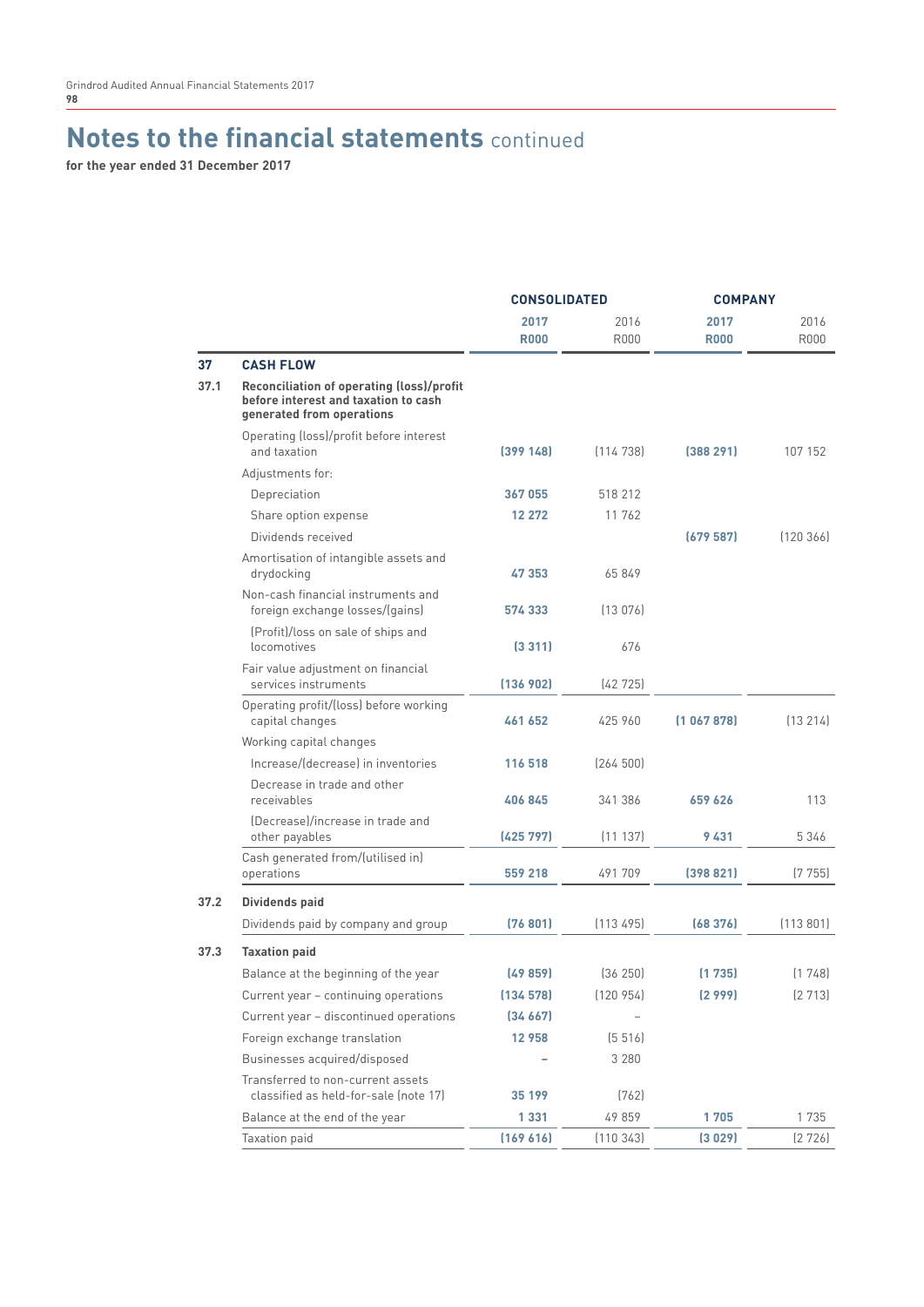|      |                                                                                                   | <b>CONSOLIDATED</b> |                     | <b>COMPANY</b>      |                     |
|------|---------------------------------------------------------------------------------------------------|---------------------|---------------------|---------------------|---------------------|
|      |                                                                                                   | 2017<br><b>R000</b> | 2016<br><b>R000</b> | 2017<br><b>R000</b> | 2016<br><b>R000</b> |
| 37   | <b>CASH FLOW (continued)</b>                                                                      |                     |                     |                     |                     |
| 37.4 | Property, plant and equipment<br>acquired                                                         |                     |                     |                     |                     |
|      | Additions - ships                                                                                 | (69753)             | [368 145]           |                     |                     |
|      | Additions - property, terminals,<br>machinery, vehicles and equipment                             | (145794)            | [233 621]           |                     |                     |
|      | Cash flow on acquisition of property,<br>terminals, machinery, vehicles and<br>equipment          | (215547)            | [601766]            |                     |                     |
| 37.5 | Acquisition of subsidiaries, joint<br>ventures and associates                                     |                     |                     |                     |                     |
|      | During the year the group acquired<br>interests in subsidiaries and joint<br>ventures as follows: |                     |                     |                     |                     |
|      | Property, plant and equipment                                                                     |                     | (12527)             |                     |                     |
|      | Investments                                                                                       | (66800)             |                     | (20568)             | (50000)             |
|      | Working capital                                                                                   |                     | [648]               |                     |                     |
|      | Cash and bank                                                                                     |                     | (57)                |                     |                     |
|      | Long-term liabilities                                                                             |                     | 7682                |                     |                     |
|      | Non-controlling interest                                                                          |                     | 1 3 8 3             |                     |                     |
|      | Intangibles                                                                                       |                     | [42 559]            |                     |                     |
|      | Total                                                                                             | (66800)             | [46726]             | [205 688]           | [50, 000]           |
|      | Earnout                                                                                           |                     | 13 690              |                     |                     |
|      | Less: disposal of investment in joint<br>ventures                                                 | 33 400              |                     |                     |                     |
|      | Total purchase consideration                                                                      | (33 400)            | [33 036]            |                     |                     |
|      | Less cash and cash equivalents                                                                    |                     | 57                  |                     |                     |
|      | Cash acquired                                                                                     | (33 400)            | (32979)             | (20568)             | (50000)             |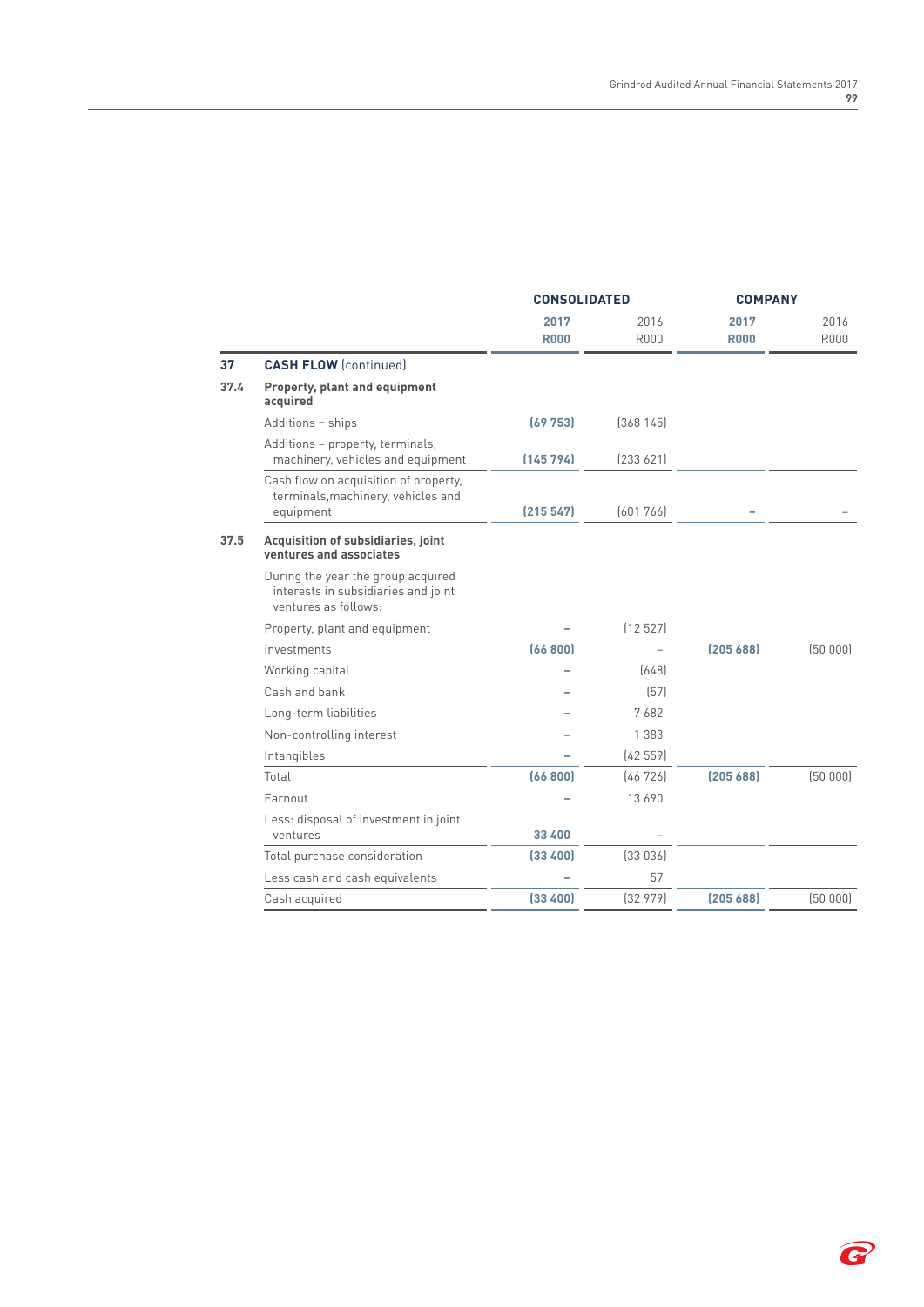**for the year ended 31 December 2017**

|      |                                                                                                                                                                                                                                                                     | <b>CONSOLIDATED</b> |                     | <b>COMPANY</b>      |              |
|------|---------------------------------------------------------------------------------------------------------------------------------------------------------------------------------------------------------------------------------------------------------------------|---------------------|---------------------|---------------------|--------------|
|      |                                                                                                                                                                                                                                                                     | 2017<br><b>R000</b> | 2016<br><b>R000</b> | 2017<br><b>R000</b> | 2016<br>R000 |
| 37   | <b>CASH FLOW</b> (continued)                                                                                                                                                                                                                                        |                     |                     |                     |              |
| 37.6 | <b>Disposal of businesses</b>                                                                                                                                                                                                                                       |                     |                     |                     |              |
|      | The group disposed of its interests in<br>subsidiaries and joint ventures as<br>follows:                                                                                                                                                                            |                     |                     |                     |              |
|      | Property, plant and equipment                                                                                                                                                                                                                                       |                     | 1 3 8 1             |                     |              |
|      | Intangibles                                                                                                                                                                                                                                                         |                     | 54 608              |                     |              |
|      | Investments                                                                                                                                                                                                                                                         |                     | 62 252              |                     |              |
|      | Working capital                                                                                                                                                                                                                                                     |                     | (20548)             |                     |              |
|      | Cash and bank                                                                                                                                                                                                                                                       |                     | 40 272              |                     |              |
|      | Taxation                                                                                                                                                                                                                                                            |                     | (3 280)             |                     |              |
|      | Business combination reserve                                                                                                                                                                                                                                        |                     | 16 605              |                     |              |
|      | Deferred taxation                                                                                                                                                                                                                                                   |                     | 6741                |                     |              |
|      |                                                                                                                                                                                                                                                                     |                     | 158 031             |                     |              |
|      | Earnout                                                                                                                                                                                                                                                             |                     | (50299)             |                     |              |
|      | Total purchase price                                                                                                                                                                                                                                                |                     | 107 732             |                     |              |
|      | Less cash and cash equivalents                                                                                                                                                                                                                                      |                     | (40272)             |                     |              |
|      | Cash flow on disposal net of cash<br>disposed of                                                                                                                                                                                                                    |                     | 67460               |                     |              |
| 37.7 | <b>Cash and cash equivalents</b>                                                                                                                                                                                                                                    |                     |                     |                     |              |
|      | Cash and cash equivalents included in<br>the statement of cash flows comprise<br>the following statement of financial<br>position amounts:                                                                                                                          |                     |                     |                     |              |
|      |                                                                                                                                                                                                                                                                     | 8 970 274           | 9 478 073           | 7 1 5 4             | 3 1 5 4      |
|      | Deposits with the SA Reserve Bank                                                                                                                                                                                                                                   |                     |                     |                     |              |
|      | (SARB)                                                                                                                                                                                                                                                              | 241 093             | 169 218             |                     |              |
|      | Interbank call deposits                                                                                                                                                                                                                                             | 7404205             | 7 257 267           |                     |              |
|      | Bank balances and cash                                                                                                                                                                                                                                              | 1324976             | 2 051 588           | 7154                | 3 1 5 4      |
|      | Bank and cash balances included in<br>non-current assets held-for-sale<br>[note 17]                                                                                                                                                                                 | 608 055             | (155214)            |                     |              |
|      | Bank overdrafts (note 19)                                                                                                                                                                                                                                           | (19947)             | (28, 402)           |                     |              |
|      |                                                                                                                                                                                                                                                                     | 9 558 382           | 9 294 457           | 7 1 5 4             | 3 1 5 4      |
|      | Amounts included in cash and cash<br>equivalents relating to financial<br>services subsidiaries where the<br>balances form part of the reserving<br>requirements as required by the Banks<br>Act. Reserving requirements do not<br>include all liquidity with SARB. | 7 645 298           | 7426485             |                     |              |
|      |                                                                                                                                                                                                                                                                     |                     |                     |                     |              |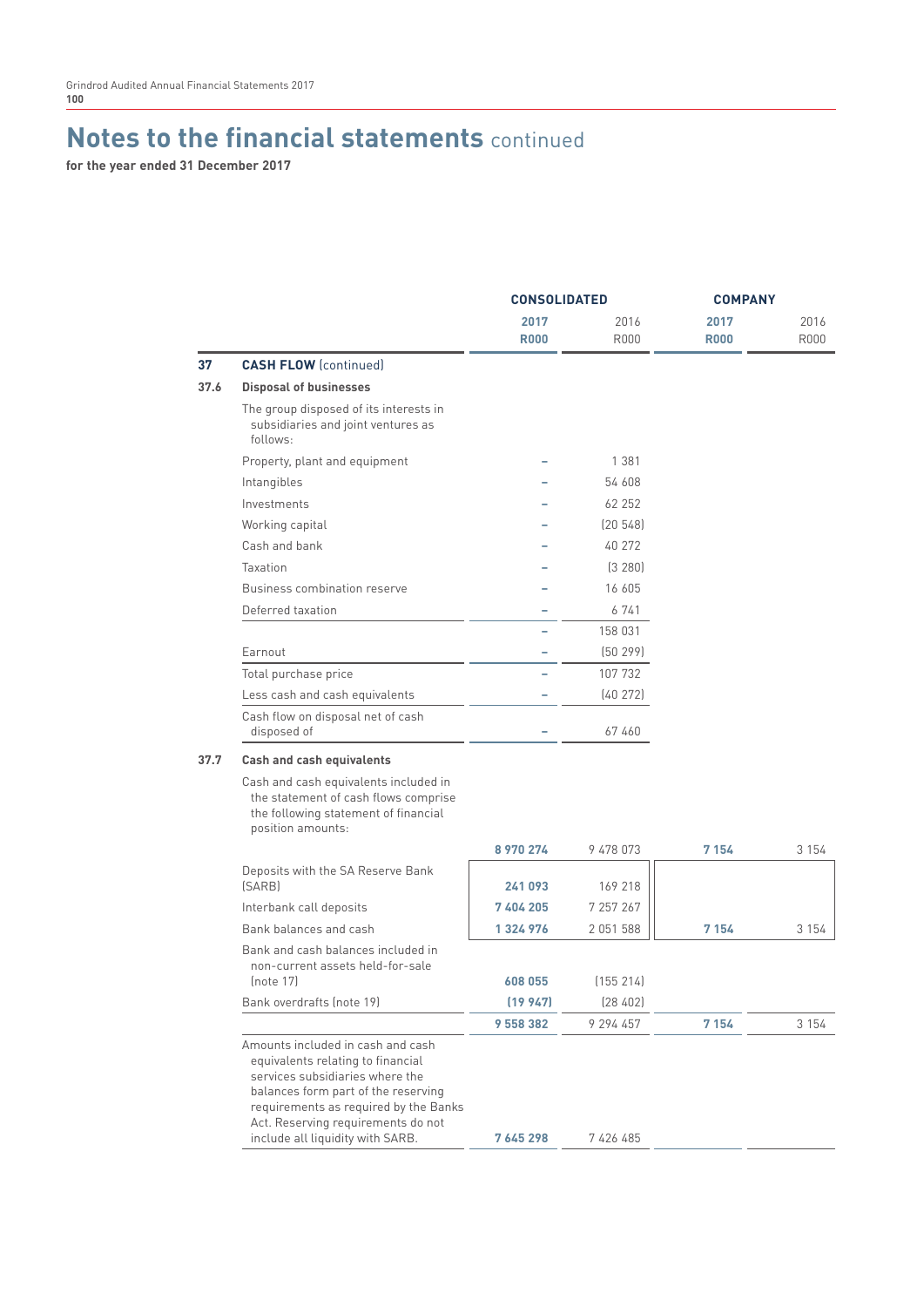### **38 BUSINESS COMBINATIONS**

### **Acquisition of subsidiaries**

During the year the group acquired the following interest:

| <b>Company acquired</b>         | Nature of<br><b>business</b> | Percentage<br>acquired | <b>Interest</b><br>acquired | <b>Purchase</b><br><b>consideration</b><br><b>R000s</b> |
|---------------------------------|------------------------------|------------------------|-----------------------------|---------------------------------------------------------|
| New Limpopo Bridge Projects Ltd | <b>Rail operations</b>       | 50                     | $01 -$ May-17               | 33 400                                                  |
| Total purchase consideration    |                              |                        |                             | 33 400                                                  |

#### **Reasons for acquisition**

The reason for the acquisition was to increase the group's shareholding in the North South Rail corridor.

Impact of the acquisition on the results of the group:

From the dates of their acquisition, the acquired businesses contributed additional losses of R4.9 million.

Net assets acquired in the subsidiaries transactions and the goodwill/intangible assets arising, are as follows:

| Net assets acquired                                                                        |        | Acquirees'<br>carrying<br>amount<br>before<br>combination<br>at fair value<br><b>R000</b> |
|--------------------------------------------------------------------------------------------|--------|-------------------------------------------------------------------------------------------|
| Investment in joint venture                                                                |        | 33 400                                                                                    |
| Total purchase consideration                                                               | 33 400 | 33 400                                                                                    |
| Cash acquired                                                                              |        |                                                                                           |
| Net assets acquired                                                                        |        | 33 400                                                                                    |
|                                                                                            |        | <b>Consolidated</b><br><b>R000</b>                                                        |
| The above transaction has the following<br>impact on the consolidated income<br>statement: |        | 139 965                                                                                   |
| Impairment of investment                                                                   |        | (123 275)                                                                                 |
| Foreign currency translation<br>reserve release                                            |        | 263 240                                                                                   |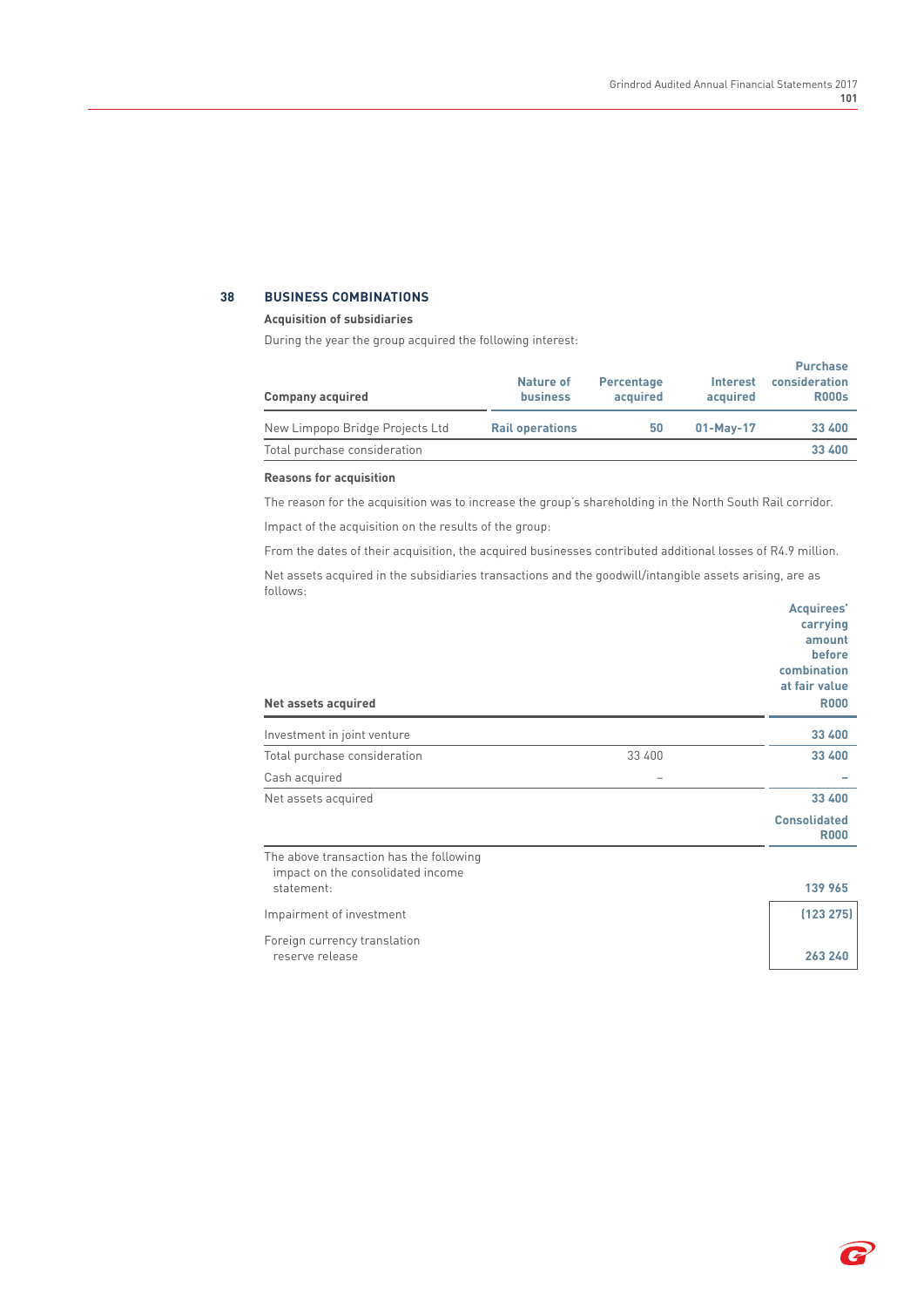**for the year ended 31 December 2017**

### **39 RELATED PARTY TRANSACTIONS**

During each period the group, in the ordinary course of business, enters into various transactions with related parties. Parties are considered to be related if one party has the ability to control or exercise significant influence over the other party in making financial and operating decisions. These transactions occurred under terms that are no more or less favourable than those arranged with third parties.

|                                        | <b>CONSOLIDATED</b>                         |                   |                          |                                                |  |
|----------------------------------------|---------------------------------------------|-------------------|--------------------------|------------------------------------------------|--|
|                                        | <b>R000</b>                                 |                   |                          |                                                |  |
|                                        | <b>Influence</b><br>holders in<br>the group | <b>Associates</b> | <b>Joint</b><br>ventures | <b>Amounts due</b><br>by/(to)<br>related party |  |
| 2017                                   |                                             |                   |                          |                                                |  |
| Goods and services sold to:            |                                             |                   |                          |                                                |  |
| Cockett Marine Oil Pte Ltd             |                                             |                   | 6869                     | 34 073                                         |  |
| IM Shipping (Pte) Ltd                  |                                             |                   | 40                       | 58 853                                         |  |
| GPR Leasing Africa (Pty) Ltd           |                                             |                   | 63                       | 2998                                           |  |
| GPR Leasing SA (Pty) Ltd               |                                             |                   | 529                      | 682                                            |  |
| Moneyline 992 (Pty) Ltd                |                                             | 2598              |                          |                                                |  |
| Maputo Port Development Company        |                                             | $\overline{2}$    |                          | 462                                            |  |
| Maputo Intermodal Container Depot, S.A |                                             |                   | 565                      | 308                                            |  |
| Newshelf 1279 (Pty) Ltd                | 56099                                       |                   |                          | 548 954                                        |  |
| RBT Resources (Pty) Ltd                | 14 14 2                                     |                   |                          | 143 297                                        |  |
| <b>NWK Ltd</b>                         |                                             | 1 1 7 8           |                          | 3860                                           |  |
| Leopard Tankers Pte Ltd                |                                             |                   |                          | 243800                                         |  |
| Leopard Tankers (Pty) Ltd              |                                             |                   |                          | 2726                                           |  |
| Petrochemical Shipping Ltd             |                                             |                   | 4675                     | 4852                                           |  |
| RBT Grindrod Terminals (Pty) Ltd       |                                             |                   | 52 165                   | 27 429                                         |  |
| Rohlig-Grindrod (Pty) Ltd              |                                             |                   | 79 114                   | 4 1 8 4                                        |  |
| Senwes Ltd                             |                                             | 27 252            |                          |                                                |  |
| Terminal De Carvo da Matola Ltda       |                                             |                   | 1 3 5 5                  | 5486                                           |  |
| Tri-view Shipping Pte Ltd              |                                             |                   | 3 3 2 7                  | 30839                                          |  |
| Vitol Shipping Singapore Pte Ltd       |                                             |                   | 111 163                  |                                                |  |
| <b>IVS Bulk Pte Ltd</b>                |                                             |                   | 51 423                   | 283 632                                        |  |
| Adopt-A-School Foundation              |                                             |                   |                          |                                                |  |
| Island Bulk Carriers Pte Ltd           |                                             |                   | 2405                     | 10036                                          |  |
|                                        | 70 241                                      | 31 030            | 313 693                  | 1 406 471                                      |  |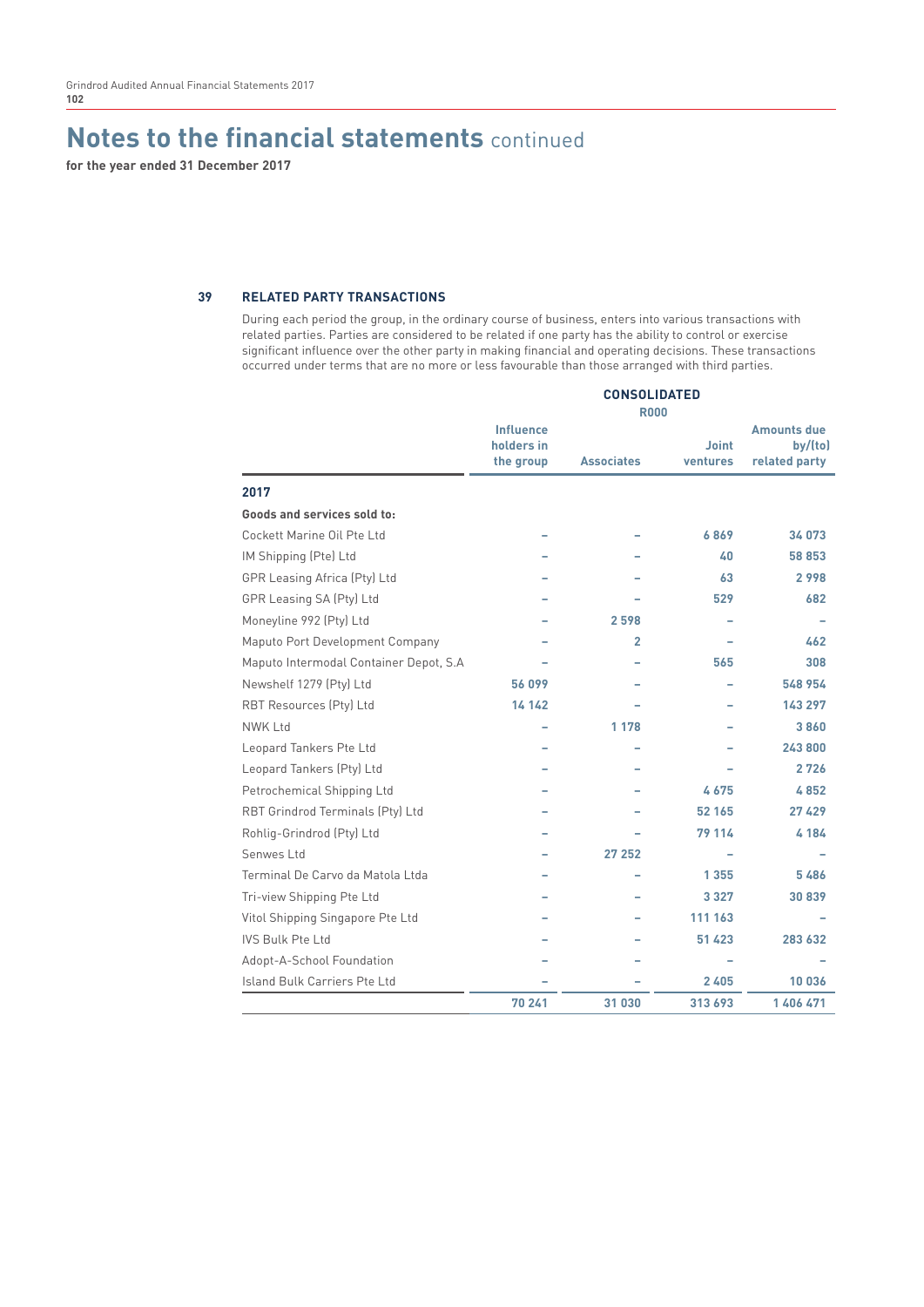|                                               | <b>CONSOLIDATED</b><br><b>R000</b>          |                   |                          |                                                |
|-----------------------------------------------|---------------------------------------------|-------------------|--------------------------|------------------------------------------------|
|                                               | <b>Influence</b><br>holders in<br>the group | <b>Associates</b> | <b>Joint</b><br>ventures | <b>Amounts due</b><br>by/(to)<br>related party |
| 2017                                          |                                             |                   |                          |                                                |
| Goods and services purchased from:            |                                             |                   |                          |                                                |
| Cockett Marine Oil Pte Ltd                    |                                             |                   | (723 787)                | [23964]                                        |
| IM Shipping Pte Ltd                           |                                             |                   | [99 626]                 |                                                |
| Maputo Port Development Company               |                                             |                   | (3087)                   | (1547)                                         |
| Terminal De Carvo da Matola Ltda              |                                             |                   |                          | (9)                                            |
| Petromoc – Petroleos de Mocambique<br>S.A.R.L |                                             |                   |                          | (48)                                           |
| Rohlig Grindrod (Pty) Ltd                     |                                             |                   | (99)                     | (11)                                           |
| <b>NLPILtd</b>                                |                                             |                   |                          | (3348)                                         |
|                                               |                                             |                   | (826 599)                | (28927)                                        |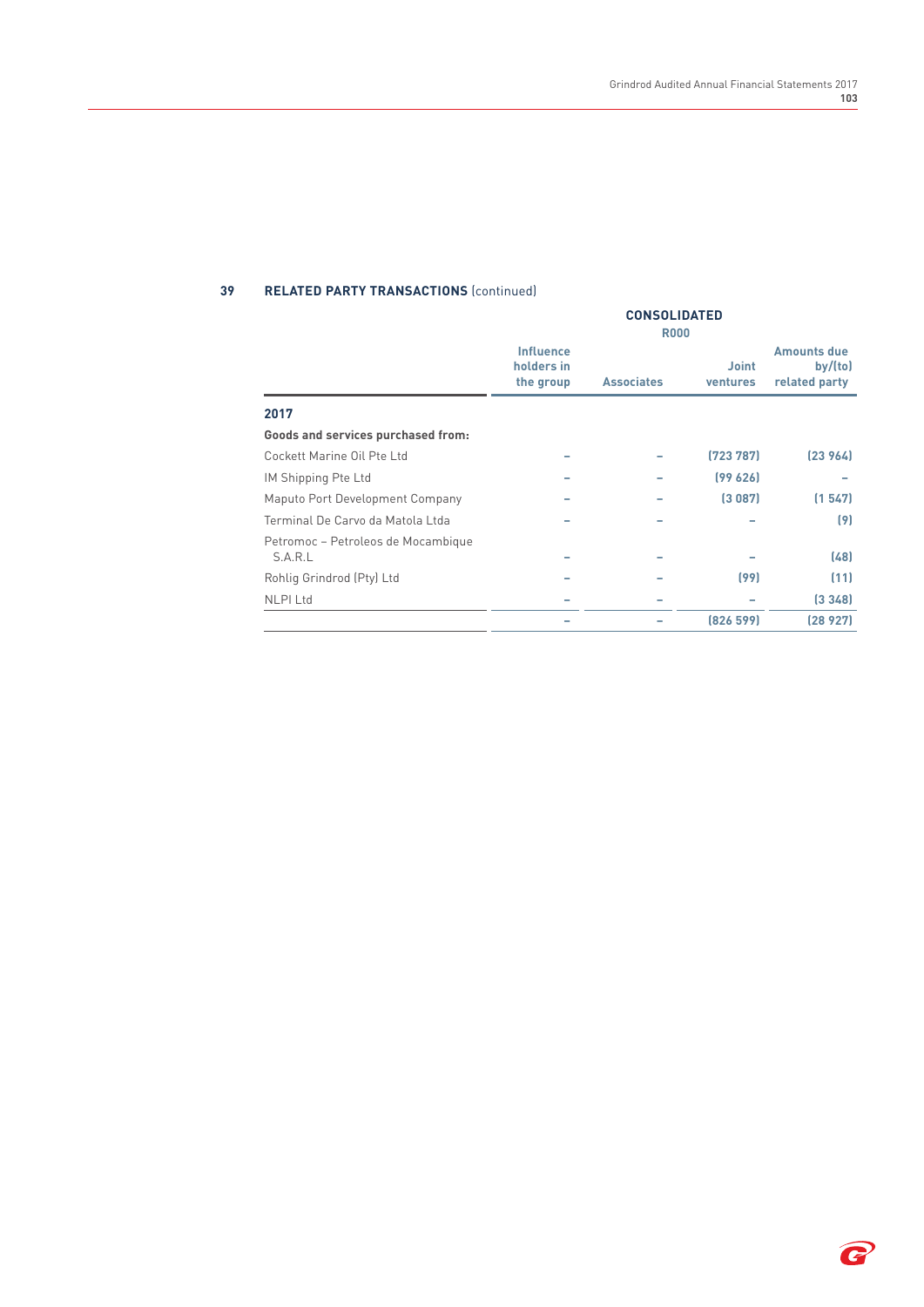**for the year ended 31 December 2017**

|                                               | <b>CONSOLIDATED</b><br>R000                                                                                        |        |         |           |  |
|-----------------------------------------------|--------------------------------------------------------------------------------------------------------------------|--------|---------|-----------|--|
|                                               | Influence<br>Amounts due<br>holders in<br>Joint<br>by/(to)<br>the group<br>Associates<br>related party<br>ventures |        |         |           |  |
| 2016                                          |                                                                                                                    |        |         |           |  |
| Goods and services sold to:                   |                                                                                                                    |        |         |           |  |
| Beitbridge Bulowayo Railway BEI001            |                                                                                                                    |        | 12 201  | 17 113    |  |
| Cockett Marine South Africa (Pty) Ltd         |                                                                                                                    |        | 9 3 5 7 | 6026      |  |
| IM Shipping (Pte) Ltd                         |                                                                                                                    |        | 95892   | 146 894   |  |
| Kapele Freight & Logistics (Pty) Ltd          |                                                                                                                    |        | 7 3 0 4 | 545       |  |
| Gear Africa Ltd                               |                                                                                                                    |        |         | 8 2 2 4   |  |
| GPR Leasing Africa (Pty) Ltd                  |                                                                                                                    |        | 262     | 435 735   |  |
| GPR Leasing SA (Pty) Ltd                      |                                                                                                                    |        |         | 684 653   |  |
| RBT Resources (Pty) Ltd                       | 15 511                                                                                                             |        |         | 129 785   |  |
| Moneyline 992 (Pty) Ltd                       |                                                                                                                    | 50 881 |         | 2         |  |
| Maputo Port Development Company               |                                                                                                                    |        |         | 1 2 2 2   |  |
| Maputo Intermodal Container Depot, S.A        |                                                                                                                    |        | 920     | 210       |  |
| Newshelf 1279 (Pty) Ltd                       | 46 032                                                                                                             |        |         | 492 855   |  |
| New Limpopo Bridge Projects Ltd               |                                                                                                                    |        |         |           |  |
| <b>NWK Ltd</b>                                |                                                                                                                    | 1414   |         | 11 580    |  |
| Oreport (Pty) Ltd                             |                                                                                                                    |        | 401     | 6 3 1 2   |  |
| OTGC Holdings (Pty) Ltd Group                 |                                                                                                                    |        | 2 337   | 55 193    |  |
| Petrochemical Shipping Ltd                    |                                                                                                                    |        | 2 5 7 7 | 9060      |  |
| Petromoc - Petroleos de Mocambique<br>S.A.R.L |                                                                                                                    | 25 651 |         |           |  |
| RBT Grindrod Terminals (Pty) Ltd              |                                                                                                                    |        | 66 737  | 61948     |  |
| Rohlig Grindrod (Pty) Ltd                     |                                                                                                                    |        | 103 052 | 132 763   |  |
| Senwes Ltd                                    |                                                                                                                    | 7964   |         | 228       |  |
| Shakespeare Masiza                            | 1937                                                                                                               |        |         |           |  |
| Terminal De Carvo da Matola Ltda              |                                                                                                                    |        | 33 019  | 14        |  |
| Tri-view Shipping Pte Ltd                     |                                                                                                                    |        | 41760   | 35 019    |  |
| Vitol Shipping Singapore Pte Ltd              |                                                                                                                    |        | 331 705 |           |  |
| IVS Bulk Pte Ltd                              |                                                                                                                    |        |         | 279 098   |  |
| Engen Petroleum Ltd                           |                                                                                                                    |        |         | 6 3 1 3   |  |
| <b>NLPI Ltd</b>                               |                                                                                                                    |        | 13 290  | 2 2 8 2   |  |
| ADOPT-A-SCHOOL FOUNDATION                     |                                                                                                                    |        |         | 20 000    |  |
| Island Bulk Carriers Pte Ltd                  |                                                                                                                    |        |         | 27        |  |
| Corr-Line Steel & Roof (Pty) Ltd              |                                                                                                                    |        | 433     | 8 2 0 4   |  |
|                                               | 63 480                                                                                                             | 85 910 | 721 247 | 2 551 305 |  |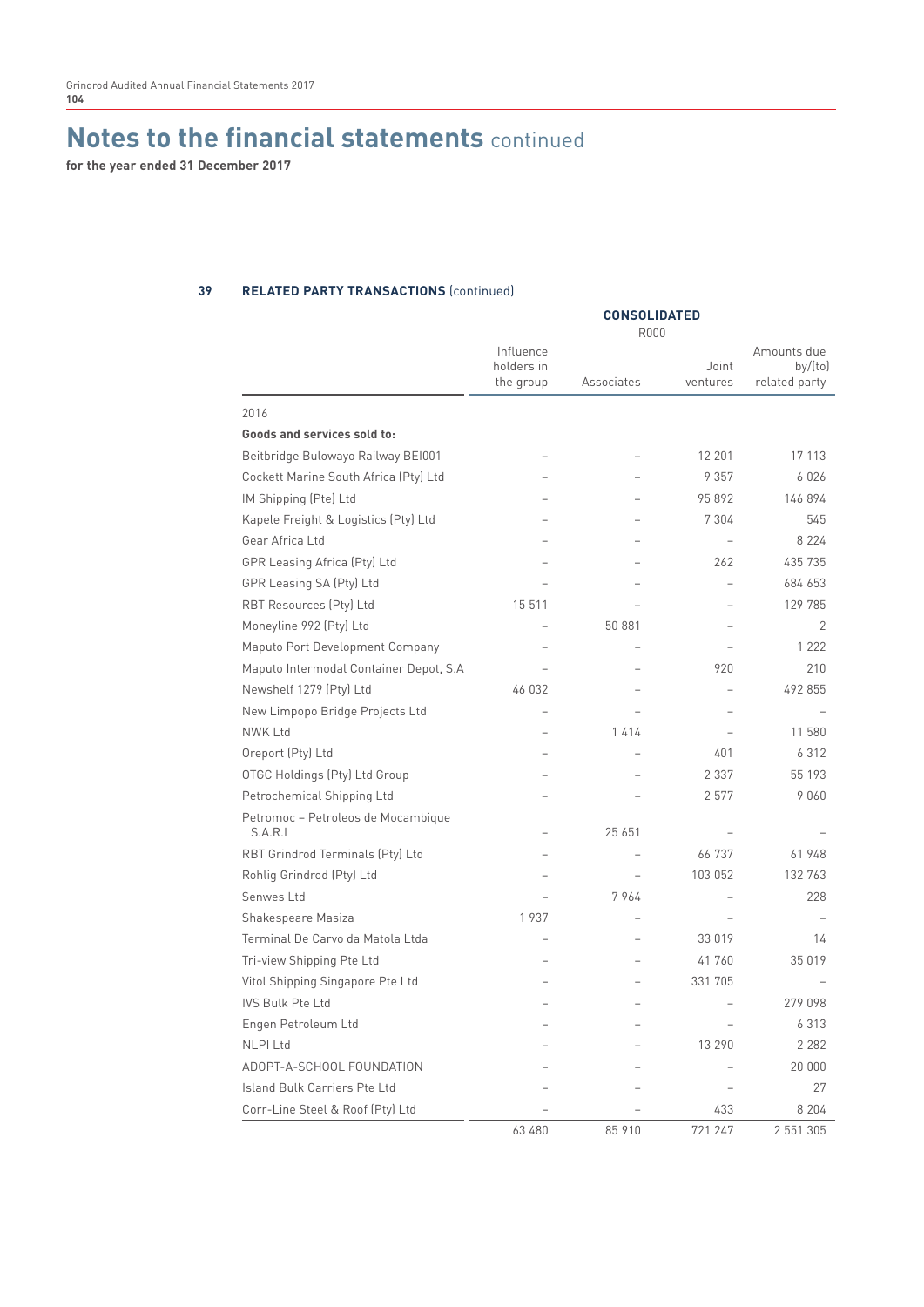| <b>R000</b><br>Influence<br>holders in<br>Joint<br>the group<br>Associates<br>ventures<br>2016<br>Goods and services purchased from:<br>(69277)<br>Cockett Marine South Africa (Pty) Ltd<br>Cockett Marine Oil Pte Ltd<br>[584 201] | Amounts due              |
|-------------------------------------------------------------------------------------------------------------------------------------------------------------------------------------------------------------------------------------|--------------------------|
|                                                                                                                                                                                                                                     |                          |
|                                                                                                                                                                                                                                     | bv/ftol<br>related party |
|                                                                                                                                                                                                                                     |                          |
|                                                                                                                                                                                                                                     |                          |
|                                                                                                                                                                                                                                     | (5799)                   |
|                                                                                                                                                                                                                                     | [57, 402]                |
| (91)<br>Gear South Africa (Pty) Ltd                                                                                                                                                                                                 | [1867]                   |
| Island Bulk Carriers Pte Ltd<br>[2 651]                                                                                                                                                                                             |                          |
| [48 447]<br><b>IVS Bulk Pte Ltd</b>                                                                                                                                                                                                 |                          |
| [3969]<br>GPR Leasing Africa (Pty) Ltd                                                                                                                                                                                              | $\left[3\right]$         |
| (1871)<br>Tri-view Shipping Pte Ltd                                                                                                                                                                                                 |                          |
| (74)<br>IM Shipping Pte Ltd                                                                                                                                                                                                         |                          |
| [21 603]<br>Maputo Port Development Company                                                                                                                                                                                         | [12691]                  |
| OTGC Holdings (Pty) Ltd Group                                                                                                                                                                                                       | [221]                    |
| Petromoc - Petroleos de Mocambique<br>[826]<br>S.A.R.L                                                                                                                                                                              |                          |
| RBT Grindrod Terminals (Pty) Ltd                                                                                                                                                                                                    | [221]                    |
| (6545)<br>Rohlig Grindrod (Pty) Ltd                                                                                                                                                                                                 | [77081]                  |
| Corr-Line Steel & Roof (Pty) Ltd<br>$\overline{\phantom{0}}$                                                                                                                                                                        | [398]                    |
| [826]<br>[738 729]                                                                                                                                                                                                                  |                          |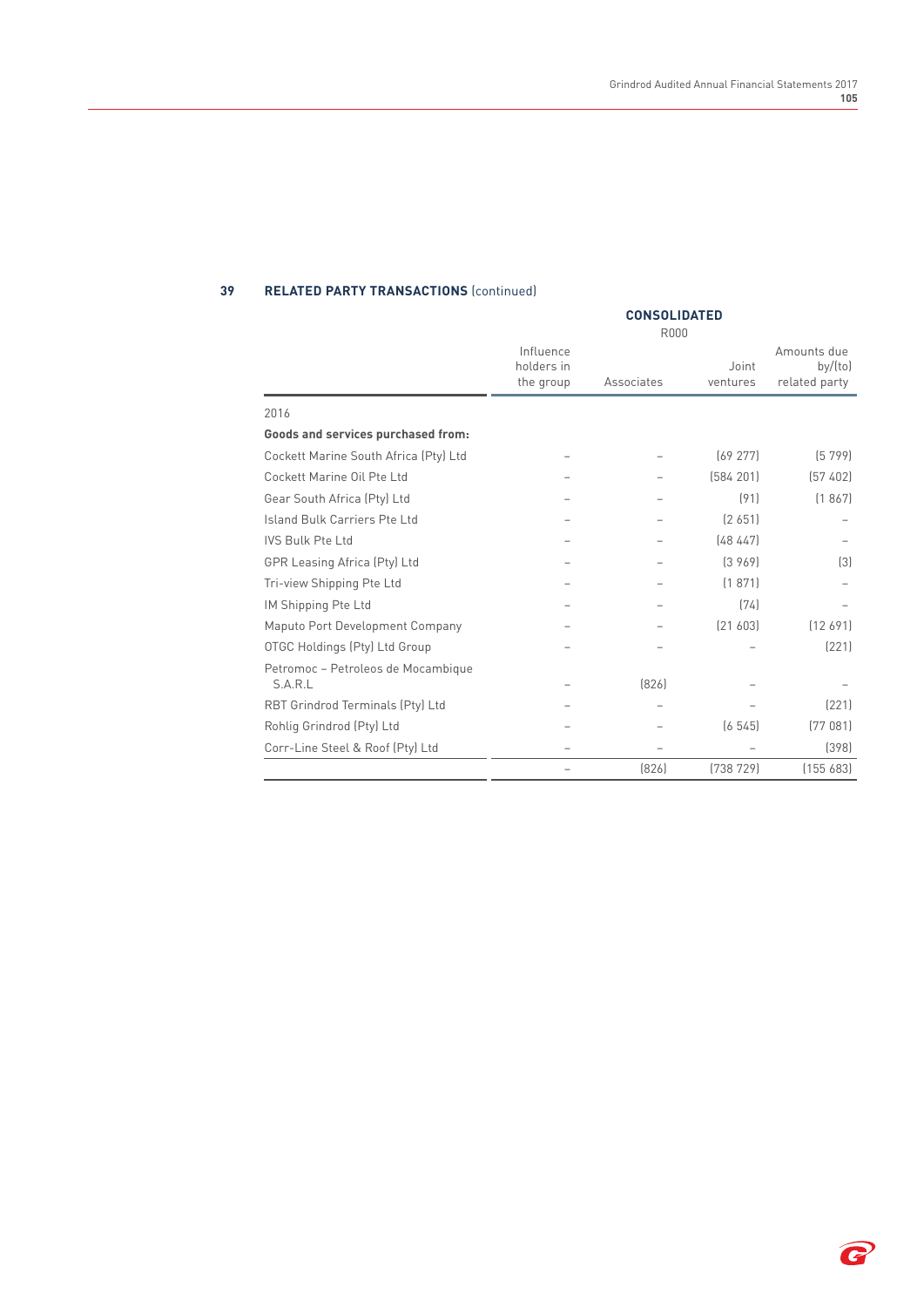**for the year ended 31 December 2017**

|                                            | <b>COMPANY</b>               |                                       |                                                |  |
|--------------------------------------------|------------------------------|---------------------------------------|------------------------------------------------|--|
|                                            |                              | <b>R000</b>                           |                                                |  |
|                                            | <b>Dividends</b><br>received | <b>Net guarantee</b><br>fees received | <b>Amounts due</b><br>by/(to)<br>related party |  |
| 2017                                       |                              |                                       |                                                |  |
| <b>Subsidiaries</b>                        |                              |                                       |                                                |  |
| Grindrod Freight Services (Pty) Ltd        | 216 791                      |                                       |                                                |  |
| Grindrod Financial Holdings Ltd            | 82 695                       | 6681                                  | 8491                                           |  |
| Grindrod Freight Investments (Pty) Ltd     | 241 617                      |                                       |                                                |  |
| Grindrod South Africa (Pty) Ltd            |                              | 31                                    | 1591177                                        |  |
| <b>Grindrod Property Holdings Ltd</b>      |                              | 88                                    | (936)                                          |  |
| Grindrod Property Leasing (Pty) Ltd        |                              | 87                                    | 21                                             |  |
| Canosa Holdings Ltd                        |                              |                                       | (2176)                                         |  |
| Grindrod Shipping Pte Ltd                  |                              | 1661                                  | 427                                            |  |
| Grindrod Shipping South Africa (Pty) Ltd   | 21 793                       | 47                                    | 12                                             |  |
| Calulo Logistics Holdings (Pty) Ltd        |                              |                                       | [6 986]                                        |  |
| Unicorn Calulo Bunker Services (Pty) Ltd   |                              | 597                                   |                                                |  |
| <b>Sturrock Grindrod Maritime Holdings</b> |                              | 885                                   | 257                                            |  |
| Grindrod Trading Holdings (Pty) Ltd        | 12 3 8 8                     |                                       |                                                |  |
| Grindrod Management Services (Pty) Ltd     | 104 303                      |                                       |                                                |  |
| Grindrod Trading Asia Pte Ltd              |                              | 695                                   | 703                                            |  |
|                                            | 679 587                      | 10772                                 | 1590990                                        |  |
| 2016                                       |                              |                                       |                                                |  |
| <b>Subsidiaries</b>                        |                              |                                       |                                                |  |
| Grindrod Freight Services (Pty) Ltd        | 11049                        |                                       | 726 084                                        |  |
| Grindrod Financial Holdings Ltd            | 89 230                       | 5786                                  | 1 2 6 8                                        |  |
| Grindrod Freight Investments (Pty) Ltd     |                              |                                       | (31086)                                        |  |
| Grindrod South Africa (Pty) Ltd            |                              | (41)                                  | 2 561 566                                      |  |
| Grindrod Holdings (SA) (Pty) Ltd           |                              |                                       | (752)                                          |  |
| <b>Grindrod Property Holdings Ltd</b>      |                              |                                       | (570)                                          |  |
| Grindrod Property Holdings (Pty) Ltd       |                              | 263                                   | 48                                             |  |
| Grindrod Property Leasing (Pty) Ltd        |                              | 123                                   | 27                                             |  |
| Canosa Holdings Ltd                        |                              |                                       | (1975)                                         |  |
| Swallow Enterprises Incorporated           |                              |                                       | 4576                                           |  |
| Grindrod Shipping Pte Ltd                  |                              | 393                                   | 7436                                           |  |
| Calulo Logistics Holdings (Pty) Ltd        |                              |                                       | (6986)                                         |  |
| Unicorn Calulo Bunker Services (Pty) Ltd   |                              | 674                                   | 153                                            |  |
| Sturrock Grindrod Maritime Holdings        |                              | 885                                   | 221                                            |  |
| Grindrod Trading Asia Pte Ltd              |                              | 2566                                  | 2 545                                          |  |
| Grindrod Shipping South Africa (Pty) Ltd   |                              | 2                                     |                                                |  |
| Grindrod Trading Holdings (Pty) Ltd        | 20 087                       |                                       |                                                |  |
|                                            | 120 366                      | 10 651                                | 3 262 555                                      |  |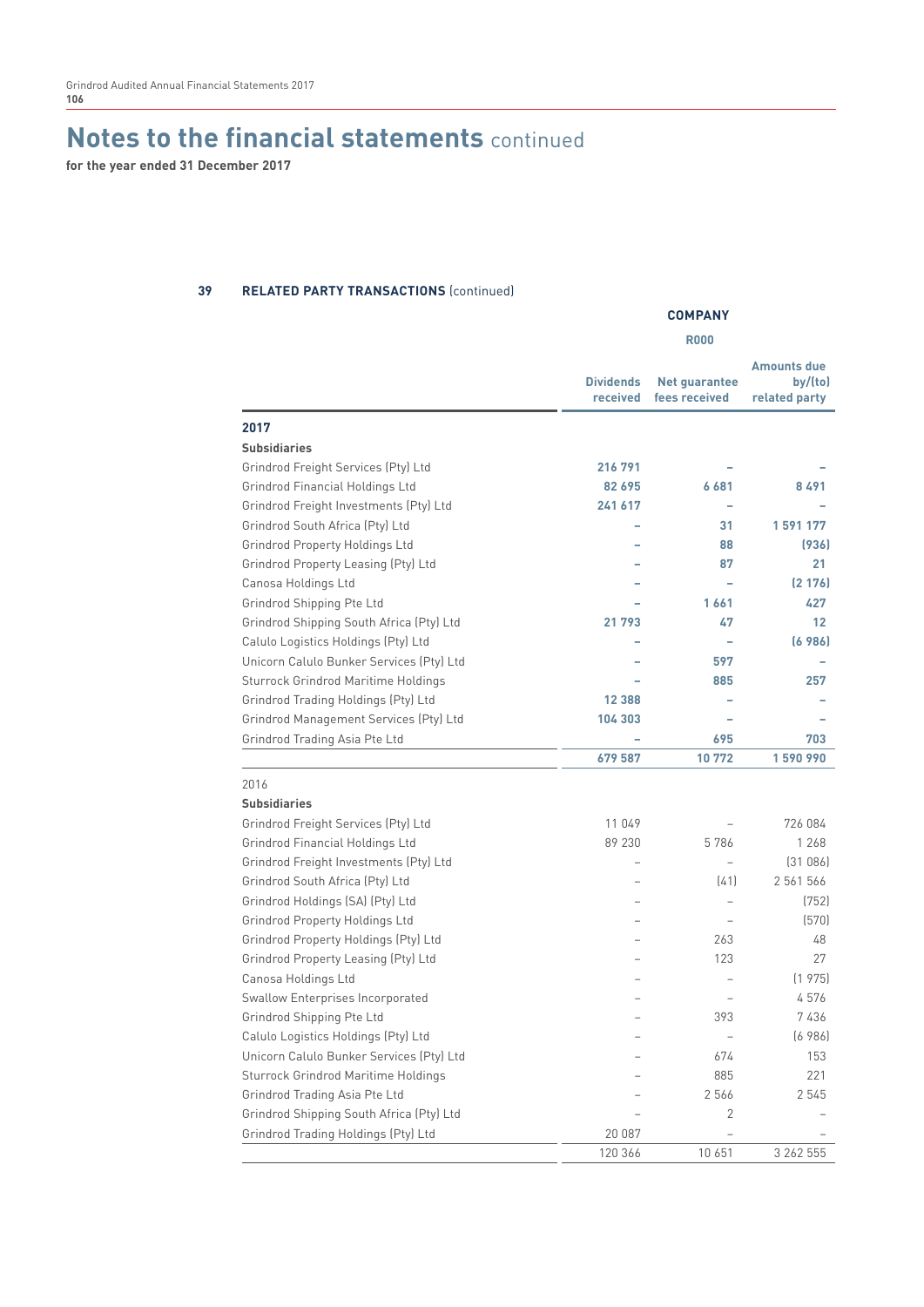## **39 RELATED PARTY TRANSACTIONS** (continued)

## **Associates**

Details of material investments in associates are set out in note 7.

## **Joint ventures**

Details of interests in joint ventures are set out in note 6.

### **Subsidiaries**

Details of investments in subsidiaries are set out in note 4 and in the schedule of interest in subsidiaries on pages 120 to 121.

## **Directors**

Details of directors' interests in the company and directors' emoluments are set out in the remuneration report on pages 104 to 119 of the integrated annual report.

## **Shareholders**

The principal shareholders of the company are detailed in the share analysis schedule on pages 139 to 140 of the integrated annual report.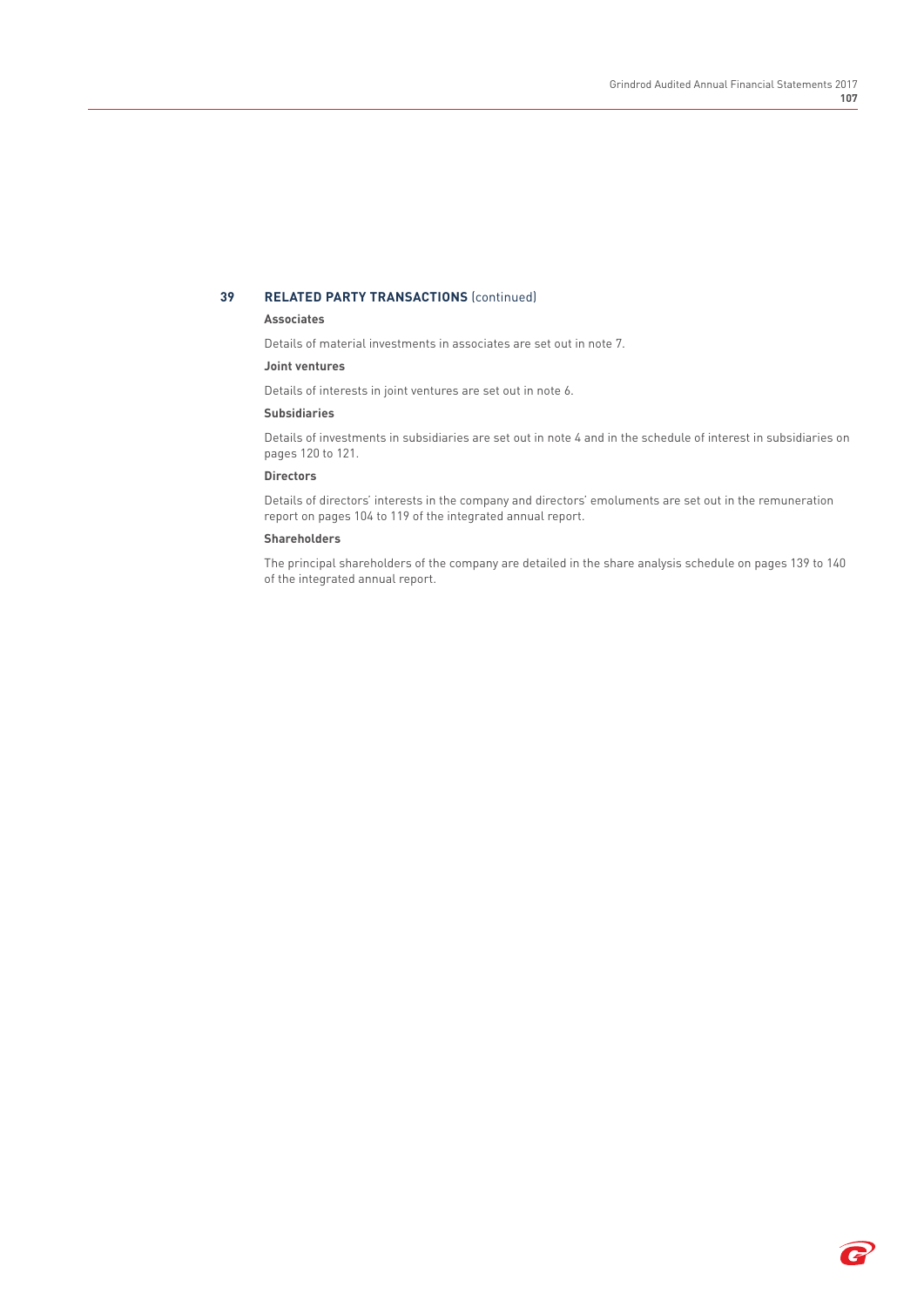**for the year ended 31 December 2017**

## **40 FINANCIAL INSTRUMENTS RISK MANAGEMENT OBJECTIVES AND POLICIES**

The principal risks to which the group is exposed through financial instruments are:

- Foreign currency risk;
- Commodity risk;
- Shipping market risk;
- Interest rate risk;
- Credit risk;
- Counterparty risk;
- Liquidity risk; and
- Solvency risk.

The group's overall strategy with regard to liquidity and financial risk is guided by the corporate objective to maximise the group's cash flow, actively manage its risk and reduce earnings volatility in a cost effective manner.

Divisional and group treasury aim to negotiate better rates for borrowings and avoid restrictive covenants, which limit the board's flexibility to act. The group also aims to minimise transaction charges from the company's banks, maximise interest income and minimise interest cost through efficient cash management practices.

Commodity price exposure is managed by senior management. Main risk exposures are thermal coal, iron ore and copper.

#### **Treasury function**

The treasury function incorporates the following main sections:

- foreign exchange management;
- cash management;
- funding and liquidity management;
- counterparty and credit risk management;
- interest rate exposure management; and
- bank relationship management.

#### **Treasury risk management**

Treasury risks are managed through the implementation of effective policies and regular interactions between the Group and Divisional Treasuries. In addition Group Treasury performs the following functions:

- forecast liquidity and funding requirements;
- foreign exchange cover levels based on the exchange rate views;
- performance of market risk management;
- interest rate exposure and cover levels; and
- reporting on divisional treasury positions.

#### **Financial Director**

The group financial director together with the divisional executives are responsible for the ultimate approval of day-to-day treasury activities, and reporting on treasury matters.

#### **Executive committee**

The executive committee reviews all treasury related proposals and strategies that require Board approval prior to submission.

#### **Board of Directors**

The Board of Directors is the highest approval authority for all treasury matters. A formal treasury review performed by the treasury department is tabled biannually. Material changes to the policies and urgent treasury matters as determined by the group's limits of authority are required to be submitted to the board.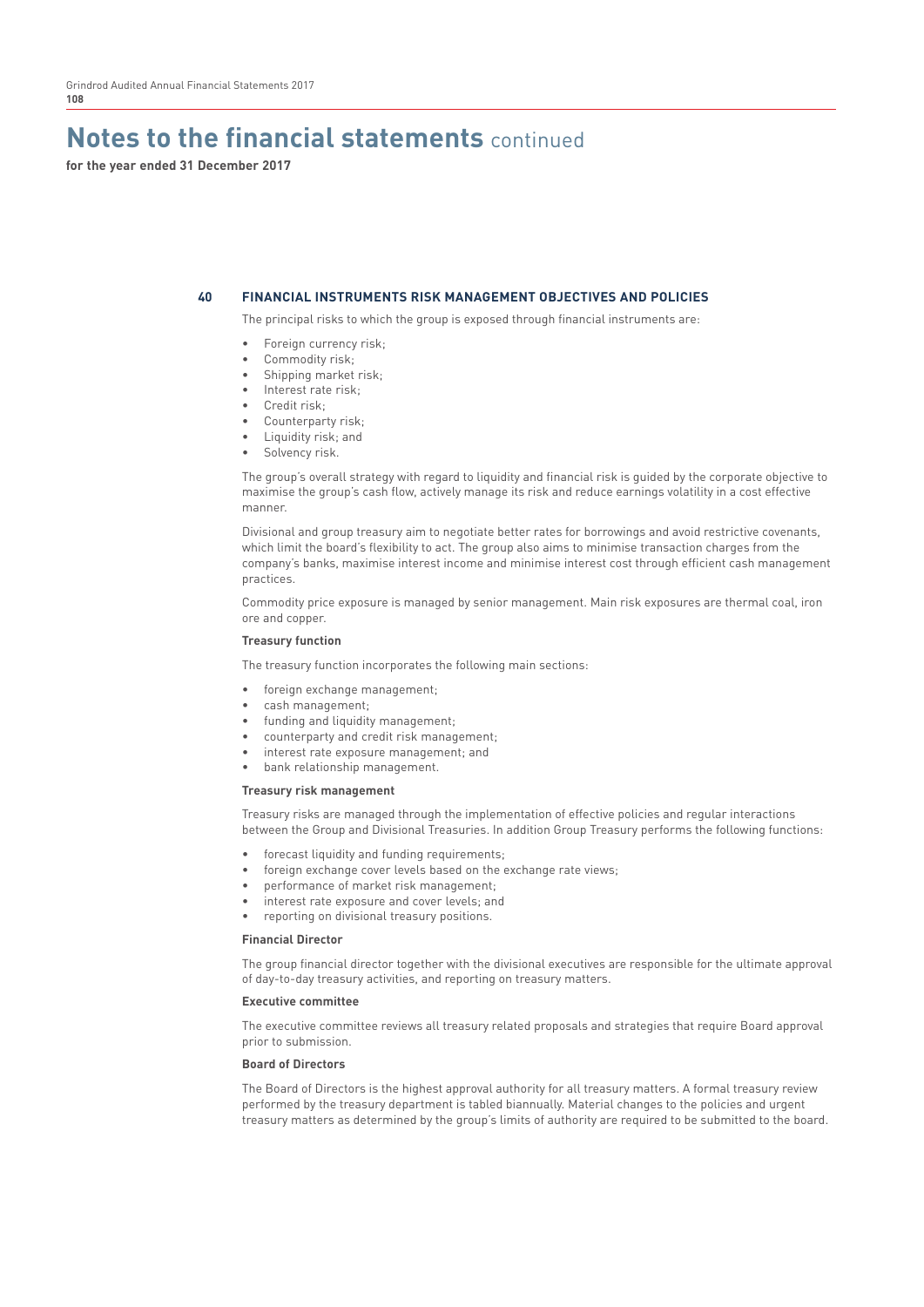## **40.1 Foreign currency risk**

The objective of the foreign exchange exposure management policy is to ensure that all foreign exchange exposures are identified as early as possible and that the identified exposures are actively managed to reduce risk. All exposures are to reflect underlying foreign currency commitments arising from trade and, or foreign currency finance. Under no circumstances are speculative positions, not supported by normal trade flows, permitted.

The group is subject to economic exposure, transaction exposure and translation exposure.

- Economic exposure consists of planned net foreign currency trade in goods and services not yet manifested in the form of actual invoices and orders. Economic exposure is initially identified at the time of budget preparation and is progressively reviewed on a quarterly basis at the time of each budget revision.
- Transaction exposure consists of all transactions entered into which will result in a flow of cash in foreign currency at a future time, such as payments under foreign currency, long and short term loan liabilities, purchases and sales of goods and services (from invoice date to cash payment or receipt), capital expenditure (from approval date until cash payment) and dividends (from declaration date to payment date). Commercial transactions shall only be entered in currencies that are readily convertible by means of formal external forward contracts.
- Translation exposure relates to the group's investments and earnings in non-ZAR currencies which are translated in the ZAR reporting currency. Translation exposure is not hedged.

In terms of group policy, foreign loan liabilities are not covered using forward exchange contracts as these are covered by a natural hedge against the underlying assets.

The group's policy is to forward cover all trade commitments that are not hedged by a foreign currency revenue stream and to cover the Rand funded element of capital commitments.

Monetary items are converted to Rands at the rate of exchange ruling at the financial reporting date. Derivative instruments are valued with reference to forward exchange rates from the year end to settlement date, as provided by independent financial institutions.

#### Foreign currency balances

The uncovered foreign currency denominated balances at 31 December were as follows:

|                                     | <b>CONSOLIDATED</b>    |                     |                 |              |  |
|-------------------------------------|------------------------|---------------------|-----------------|--------------|--|
|                                     | 2017<br><b>US\$000</b> | 2017<br><b>R000</b> | 2016<br>US\$000 | 2016<br>R000 |  |
| Loans                               | (158344)               | (1961880)           | [149368]        | [2044849]    |  |
| Trade and other receivables         | 132 506                | 1641744             | 177 011         | 2 423 280    |  |
| Trade and other payables            | [40167]                | [497663]            | [89 080]        | [1 219 511]  |  |
| Bank balances                       | 78 553                 | 973 272             | 82 183          | 1 125 085    |  |
| Bank overdraft                      |                        |                     | [20390]         | (279 142)    |  |
| Subtotal                            | 12548                  | 155 473             | 356             | 4863         |  |
| Less: Non-current liabilities held- |                        |                     |                 |              |  |
| for-sale                            | (45516)                | [563938]            | (38447)         | (526 342)    |  |
|                                     | 58 064                 | 719 411             | 38 803          | 531 205      |  |

#### Sensitivity analysis

At year-end the sensitivity of the net open exposure on the operating profit is as follows:

|                  | <b>CONSOLIDATED</b> |                   |
|------------------|---------------------|-------------------|
| Net exposure     | 2017<br><b>R000</b> | 2016<br>R000      |
| $+10%$<br>$-10%$ | 7549<br>(7549)      | 15 475<br>(16899) |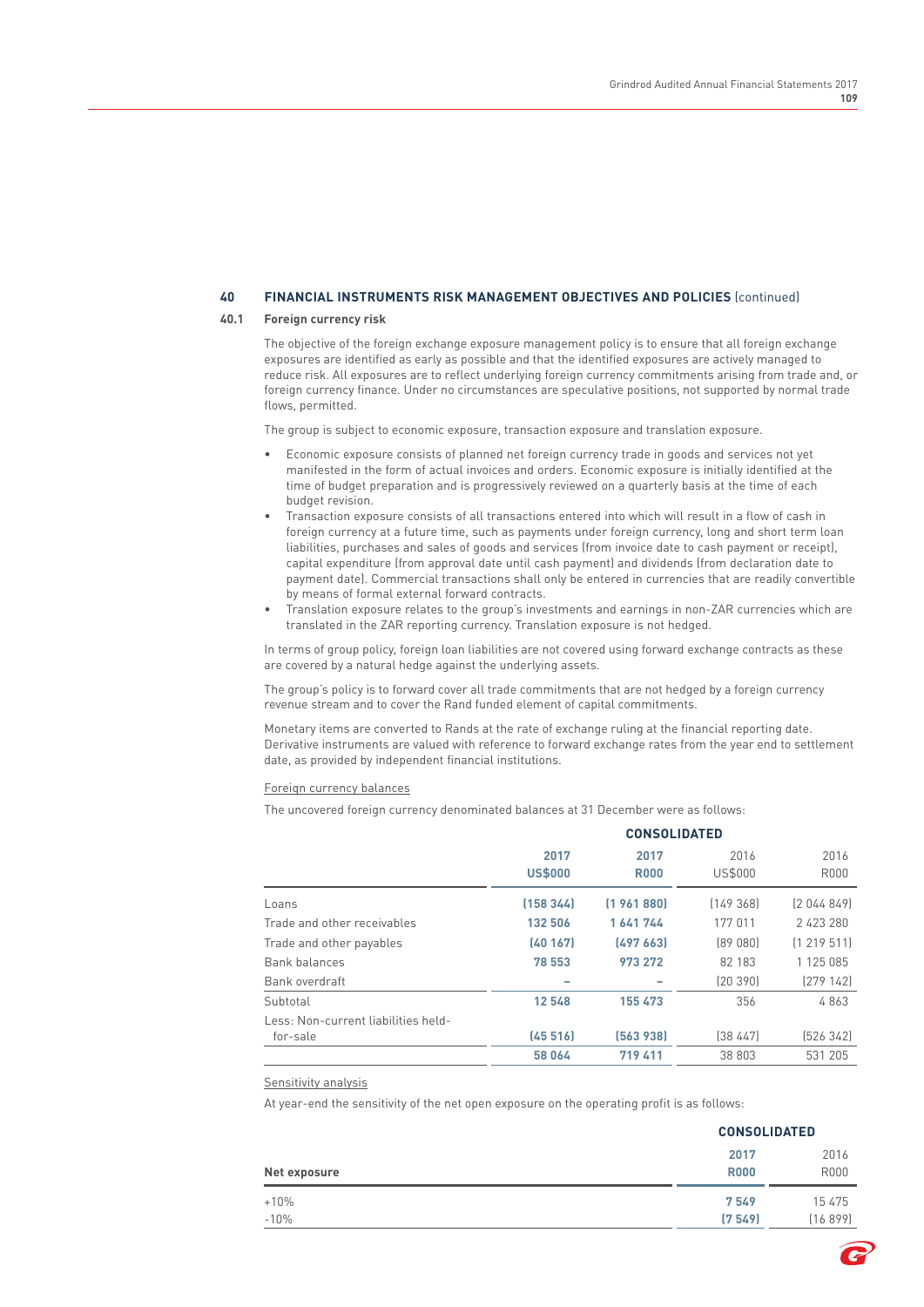**for the year ended 31 December 2017**

## **40 FINANCIAL INSTRUMENTS RISK MANAGEMENT OBJECTIVES AND POLICIES** (continued)

#### **40.2 Commodity risk**

The group uses commodity futures and options to manage exposure to commodity price risk where the positions are not naturally economically hedged through the combination of holding inventory, forward sales contracts and forward purchase contracts. In instances where the commodity prices are traded in foreign currency, the foreign exchange exposure is covered by forward exchange contracts.

#### Sensitivity analysis

At year-end the sensitivity of the net open exposure on the operating profit is as follows:

|              | <b>CONSOLIDATED</b> |             |  |  |  |
|--------------|---------------------|-------------|--|--|--|
|              | 2017                | 2016        |  |  |  |
| Net exposure | <b>R000</b><br>. .  | <b>R000</b> |  |  |  |
| $+10%$       | 131                 | 304         |  |  |  |
| $-10%$       | (131)               | (304)       |  |  |  |

### **40.3 Shipping market risk**

The group is exposed to the fluctuations in market conditions in the shipping industry. Management continually assesses shipping markets through the use of a detailed shipping model using their experience and detailed research. Risks are managed by fixing tonnage on longer term charters, contracts of affreightment and entering into forward freight agreements. Refer to the risk management policies in the sustainability report for further details.

#### **40.4 Interest rate risk**

#### **40.4.1 Interest rate risk of the group (excluding Financial Institution)**

The group monitors its exposure to fluctuating interest rates and generally enters into contracts that are linked to market rates relative to the currency of the asset or liability. The group makes use of derivative instruments, such as interest rate swaps to manage this exposure, from time to time.

The interest rate profile of the group is summarised as follows:

|                                               | 2017<br><b>R000</b> | 2016<br><b>R000</b> |
|-----------------------------------------------|---------------------|---------------------|
| Loans linked to LIBOR                         | 1758434             | 1989 659            |
| Loans linked to SA prime rate                 | 1 275 192           | 962 107             |
| Loans linked to JIBAR                         | 578 911             | 494 539             |
| Loans linked to Mozambique FPC                | 1455                | 19 345              |
| Short-term borrowings linked to LIBOR         | 231856              | 314 336             |
| Short-term borrowings linked to SA prime rate | 61717               | 213 957             |
| Loans with a fixed interest rate              | 348                 | 649                 |
| Subtotal                                      | 3 907 913           | 3 994 592           |
| Less: Non-current liabilities held-for-sale   | (1803512)           | (667541)            |
| Total                                         | 2 104 401           | 3 327 051           |

Full details of the interest rate profile of long-term borrowings is set out in the schedule of loan funds on page 122.

The range of interest rates in respect of all non-current borrowings comprising both fixed and floating rate obligations at 31 December 2017 is as follows: local rates are between 7.25% and 13.50% (2016: 7.25% and 13.5%), foreign rates are between 3.81% and 29.00% (2016: 3.12% and 29.25%). Floating rates of interest are based on LIBOR (London inter-bank offered rate – for USD borrowings) and on JIBAR (Johannesburg inter-bank agreed rate – for SA borrowings). Fixed rates of interest are based on contract rates. Interest rate swaps are taken in order to fix interest rates on certain loans.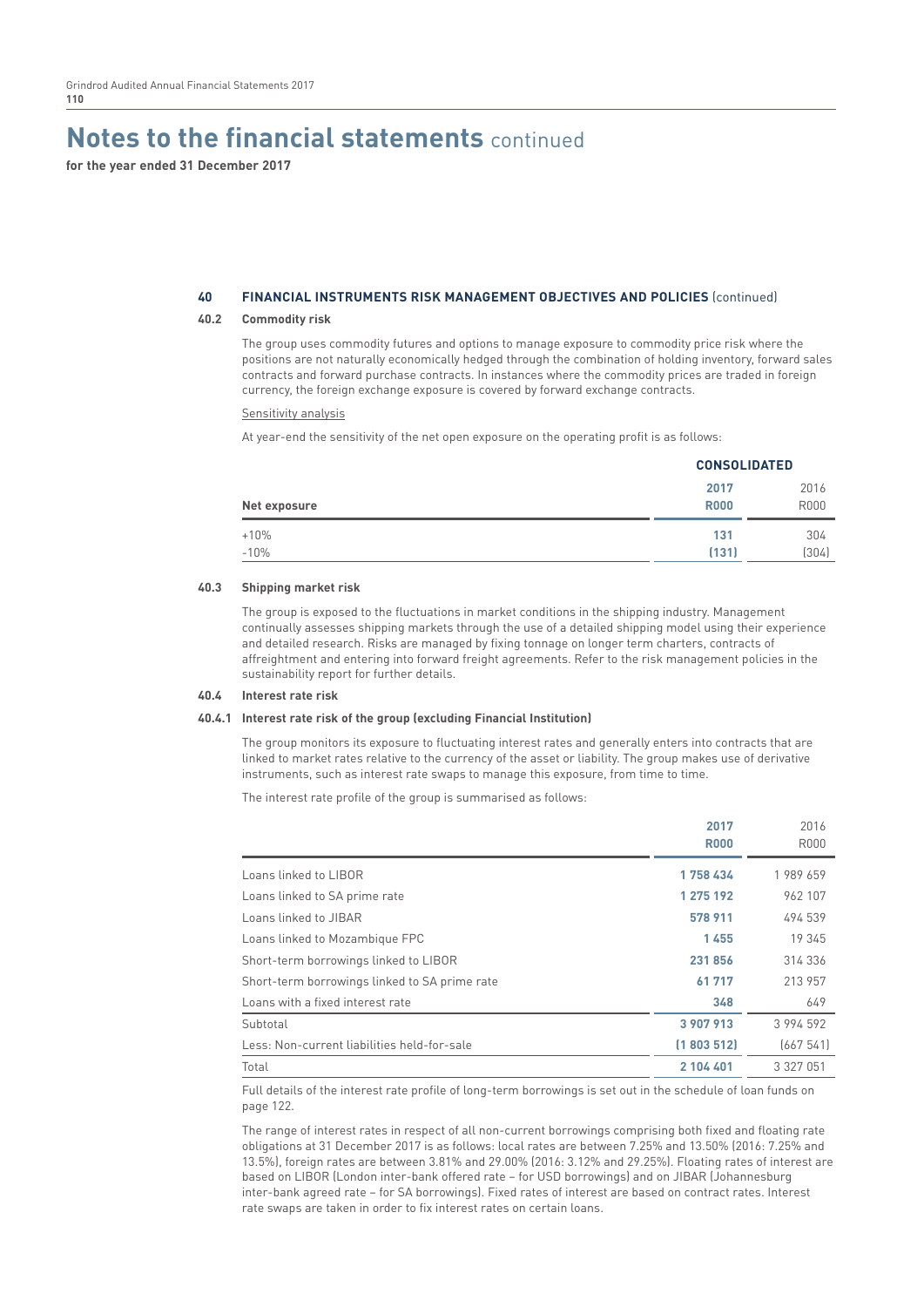**40.4 Interest rate risk** (continued)

#### **40.4.1 Interest rate risk of the group (excluding Financial Institution)** (continued)

### Sensitivity analysis

At year-end the sensitivity of the net open exposure of floating interest rates on the operating profit is as follows:

|                         | <b>CONSOLIDATED</b> |              |  |
|-------------------------|---------------------|--------------|--|
| Net exposure            | 2017<br><b>R000</b> | 2016<br>R000 |  |
| +50 BPS (2016: +50 BPS) | 3574                | 1852         |  |
| -50 BPS (2016: -50 BPS) | (3574)              | (1852)       |  |

The interest rate sensitivity results in higher income as there was a greater impact in interest received compared to interest paid.

#### **40.4.2 Interest rate risk of the Financial Institution**

There is a risk that fluctuating interest rates will unfavourably affect a financial institution's earnings and the value of its assets, liabilities and capital. The risk is due to assets and liabilities maturing or repricing at different times, or against different base rates. The amount at risk is a function of the magnitude and direction of interest rate changes, and the size and maturity structure of the mismatch position.

#### Interest rate risk management

Traditional gap analysis is used to measure interest rate exposure. The Bank has a conservative policy on interest rate risk arising from gapping and the duration of this exposure is limited to three months for material aggregated positions or hedged using derivative instruments. The static interest rate gap report is prepared monthly for review by the Asset and Liability Committee and the model assumes each asset class will reprice in full in the relevant repricing timeband.

| Interest rate<br>repricing gap                                                       | $\leq$ 3 months $\leq$ 6 months<br><b>R000</b> | <b>R000</b> | $> 3$ months $> 6$ months<br>< 1 year<br><b>R000</b> | > 1 year<br>< 5 years<br><b>R000</b> | > 5 years<br><b>R000</b> | Non-rate<br>sensitive<br><b>R000</b> | <b>Total</b><br><b>R000</b>  |
|--------------------------------------------------------------------------------------|------------------------------------------------|-------------|------------------------------------------------------|--------------------------------------|--------------------------|--------------------------------------|------------------------------|
| 2017                                                                                 |                                                |             |                                                      |                                      |                          |                                      |                              |
| Assets                                                                               | 15 174 106                                     | 503 064     |                                                      | 369812                               | 281 974                  | 350 599                              | 16 679 555                   |
| Equity and<br>liabilities                                                            | (14162619)                                     | (363591)    | (667684)                                             | (144347)                             |                          |                                      | $-$ (1 341 314) (16 679 555) |
| Interest rate<br>hedging<br>activities                                               | 647001                                         |             |                                                      | (396029)                             | (250972)                 |                                      |                              |
| Repricing profile                                                                    | 1658489                                        | 139 473     | (667684)                                             | (170565)                             | 31 002                   | (990715)                             |                              |
| Cumulative<br>repricing profile                                                      | 1658489                                        | 1797962     | 1 130 278                                            | 959 713                              | 990 715                  |                                      |                              |
| Expressed as a<br>percentage of<br>total assets of<br>the financial<br>institution % | 9.9                                            | 10.8        | 6.8                                                  | 5.8                                  | 5.9                      |                                      |                              |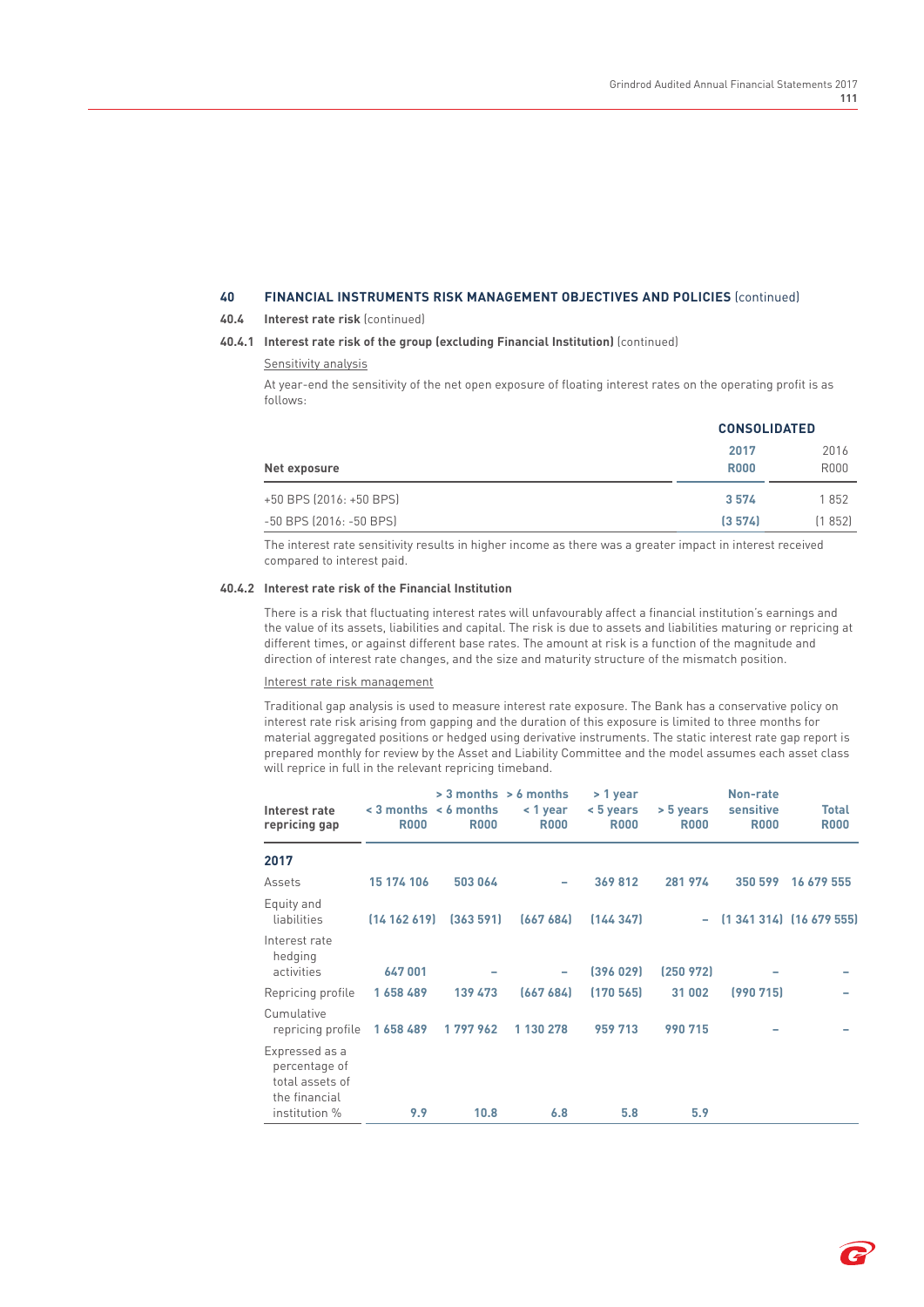**for the year ended 31 December 2017**

## **40 FINANCIAL INSTRUMENTS RISK MANAGEMENT OBJECTIVES AND POLICIES** (continued)

**40.4 Interest rate risk** (continued)

## **40.4.2 Interest rate risk of the Financial Institution** (continued)

| Interest rate<br>repricing gap                                                      | < 3 months < 6 months<br><b>R000</b> | <b>R000</b> | $> 3$ months $> 6$ months<br>< 1 year<br><b>R000</b> | > 1 year<br>< 5 years<br>R000            | > 5 years<br>R000                                    | Non-rate<br>sensitive<br><b>R000</b> | Total<br><b>R000</b>                 |
|-------------------------------------------------------------------------------------|--------------------------------------|-------------|------------------------------------------------------|------------------------------------------|------------------------------------------------------|--------------------------------------|--------------------------------------|
| 2016                                                                                |                                      |             |                                                      |                                          |                                                      |                                      |                                      |
| Assets                                                                              | 14 074 349                           | 190 184     |                                                      | 357868                                   | 204 342                                              | 329 848                              | 15 156 591                           |
| Equity and<br>liabilities                                                           | (12859955)                           | (757065)    | [244386]                                             | (143657)                                 | $\overline{\phantom{0}}$                             |                                      | $(1\;151\;528)\;\;$ $(15\;156\;591)$ |
| Interest rate<br>hedging<br>activities                                              | 557 289                              |             |                                                      | [383 809]                                | [173 480]                                            |                                      |                                      |
| Repricing profile                                                                   | 1 771 683                            | [566 881]   | [244386]                                             | (169598)                                 | 30 862                                               | [821 680]                            |                                      |
| Cumulative<br>repricing profile                                                     | 1 771 683                            | 1 204 802   | 960 416                                              | 790 818                                  | 821 680                                              |                                      |                                      |
| Expressed as a<br>percentage of<br>total assets of<br>the financial<br>institution% | 11.7                                 | 7.9         | 6.3                                                  | 5.2                                      | 5.4                                                  |                                      |                                      |
| Interest income sensitivity                                                         |                                      |             | <b>R000</b>                                          | $<$ 3 months $<$ 6 months<br><b>R000</b> | $> 3$ months $> 6$ months<br>< 1 year<br><b>R000</b> | <b>Total</b><br><b>R000</b>          |                                      |
| 2017                                                                                |                                      |             |                                                      |                                          |                                                      |                                      |                                      |
| 2% interest rate increase                                                           |                                      |             |                                                      | 8517                                     | 13 105                                               | 28 935                               | 50 557                               |

## 2% interest rate decrease **(8 139) (13 113) (28 503) (49 755)** 2016 2% interest rate increase 5 553 7 182 17 113 29 848 2% interest rate decrease (5 532) (7 122) (16 636) (29 290)

#### **Hedging**

Hedging is a technique used to reduce risk by simultaneously entering into a transaction to be hedged and a transaction with equivalent characteristics in terms of size, duration and interest rate but with opposite financial effect.

All fixed rate transactions are required to be hedged, either within the book or synthetically with derivative instruments, whenever a 1% parallel shift in the yield curve could result in a loss exceeding the amounts specified in the policy matrix (maximum loss tolerance R200 000).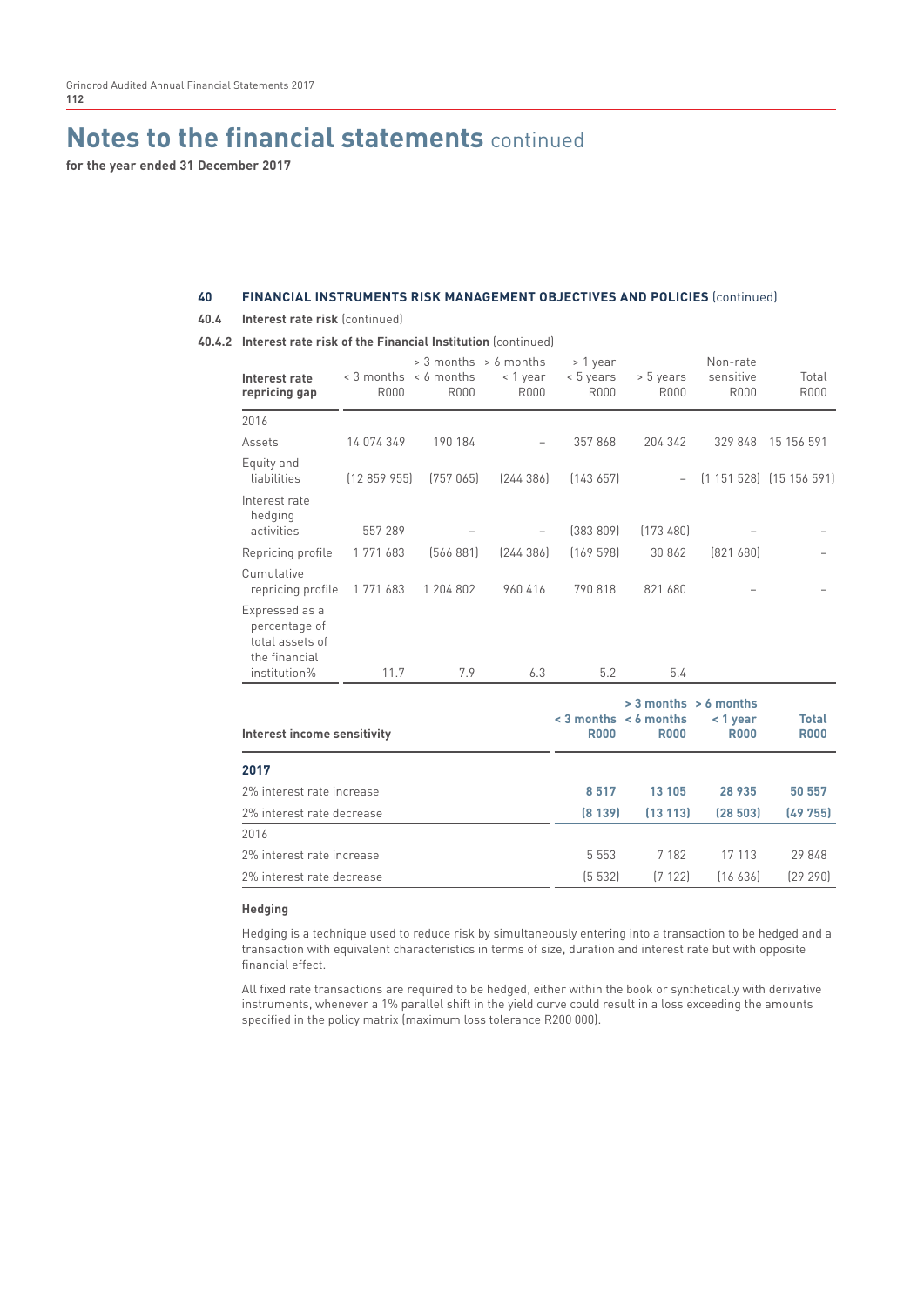#### **40.5 Credit risk**

Credit risk refers to the risk of financial loss resulting from failure of a counterparty to an asset, for any reason, to fully honour its financial and contractual obligations. Potential areas of credit risk consist of cash and cash equivalents, bank advances, trade debtors and other receivables. The group limits its exposure in relation to cash balances by only dealing with well established financial institutions of high quality credit standing. Credit risk management applied by the group involves prudently managing the risk and reward relationship and controlling and minimising credit risks across a variety of dimensions, such as quality, concentration, maturity and security. These procedures help to ensure the credit quality of the group's financial assets. The spread of risk in relation to trade and other debtors is summarised as follows:

|                  |                                                    | Ports and |                                                         |             |                                |                      | <b>Total</b>                                        |             |                                | <b>Total</b><br><b>Discontinued</b> |
|------------------|----------------------------------------------------|-----------|---------------------------------------------------------|-------------|--------------------------------|----------------------|-----------------------------------------------------|-------------|--------------------------------|-------------------------------------|
|                  | <b>Terminals</b><br><b>Number</b><br>οf<br>debtors |           | <b>Logistics</b><br><b>Number</b><br>0f<br>R000 debtors | <b>R000</b> | <b>Number</b><br>οf<br>debtors | Group<br><b>R000</b> | <b>Continuing</b><br><b>Number</b><br>0f<br>debtors | <b>R000</b> | <b>Number</b><br>οf<br>debtors | <b>R000</b>                         |
| 2017             |                                                    |           |                                                         |             |                                |                      |                                                     |             |                                |                                     |
| Trade<br>debtors | 48                                                 | 37 103    | 2428                                                    | 365356      | $\overline{1}$                 | 67 038               | 2477                                                | 469 497     |                                | 214 353 859                         |
| 2016             |                                                    |           |                                                         |             |                                |                      |                                                     |             |                                |                                     |
| Trade<br>debtors | 44                                                 | 31 450    | 1 7 2 4                                                 | 642469      | 14                             | 228 938              | 1782                                                | 902 857     |                                | 245 379 167                         |

### **Credit risk management**

#### **Trade debtors**

The group aims to minimise loss caused by default of our customers through specific group wide policies and procedures. Compliance with these policies and procedures is the responsibility of the divisional and other financial managers. Monitoring of compliance with these policies is done by internal audit. All known risks are required to be fully disclosed and accounted for and are provided against as doubtful debts. Certain divisions have obtained Credit Guarantee Insurance Cover to manage the risk of default by debtors.

#### **Granting credit**

The group assesses the credit worthiness of potential and existing customers by obtaining trade references, credit references and evaluating the business acumen of the client. Once this review has been performed, the applied credit limit is reviewed and approved.

#### **Credit risk management**

Sound credit risk management involves prudently managing the risk and reward relationship and controlling and minimising credit risks across a variety of dimensions, such as quality, concentration, maturity and security. The Credit Committee is responsible for ensuring that credit approval processes are stringent and for monitoring large exposures, associated exposures, sectoral exposure and any irregular or problem loans.

#### **Credit risk mitigation**

The Bank does not have material netting arrangements.

The Bank actively manages and monitors risk concentrations resulting from credit mitigation activities and these tend to arise where guarantees have been taken in addition to other classes of security. The Bank tends to deal with small to medium size corporates and guarantees and suretyships tend to come from similar types of entities.

#### **Monitoring exposure**

The group monitors exposures on an ongoing basis utilising the various reporting tools and flagging potential risks. The following reports are used to monitor credit risk: overdue report, age analysis and late payment history.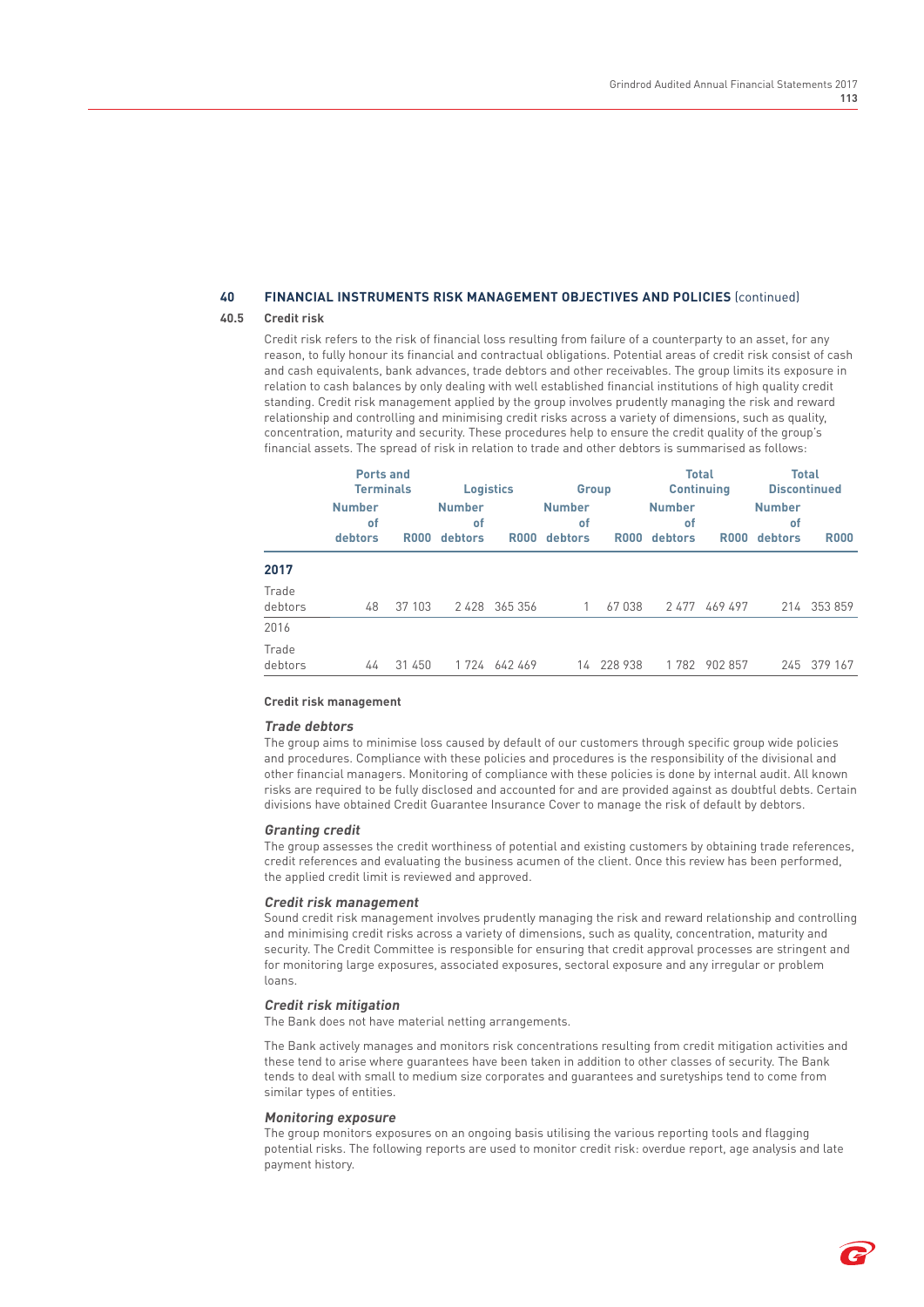**for the year ended 31 December 2017**

|                                                                                                 | <b>CONSOLIDATED</b> |                     |  |
|-------------------------------------------------------------------------------------------------|---------------------|---------------------|--|
|                                                                                                 | 2017<br><b>R000</b> | 2016<br><b>R000</b> |  |
| <b>FINANCIAL INSTRUMENTS RISK MANAGEMENT OBJECTIVES AND POLICIES (continued)</b>                |                     |                     |  |
| Credit risk (continued)                                                                         |                     |                     |  |
| Carrying amount of financial assets<br>impaired during the year                                 | 51843               | 80 683              |  |
| Maximum credit risk exposure to the<br>group is                                                 |                     |                     |  |
| Other investments                                                                               | 2 121 181           | 1 692 613           |  |
| Finance lease receivables                                                                       |                     | 730                 |  |
| Loans and advances                                                                              | 7 149 198           | 5 854 734           |  |
| Trade and other receivables before<br>allowance for doubtful debts                              | 2 002 435           | 2 391 911           |  |
| Liquid assets and short-term<br>negotiable securities                                           | 1763875             | 1801065             |  |
| Cash and cash equivalents                                                                       | 8 970 274           | 9 478 073           |  |
|                                                                                                 | 22 006 963          | 21 219 126          |  |
| Analysis of the ageing of financial assets<br>which are past due but have not been<br>impaired: |                     |                     |  |
| Current                                                                                         | 10924               | 124 633             |  |
| 30 days                                                                                         | 43 669              | 62 776              |  |
| 60 days                                                                                         | 15 281              | 25 0 71             |  |
| 90 days                                                                                         | 3 1 8 9             | 43 125              |  |
| $120 + days$                                                                                    | 122 715             | 174 628             |  |
| Total                                                                                           | 195 778             | 430 233             |  |

Refer to note 13 for analysis of ageing of loans and advances.

## **40.6 Counterparty risk**

The risk that a counterparty to a transaction fails to perform in terms of the contract resulting in a potential cost to replace the cash flows or the risk that a counterparty fails to honour an undertaking for payment or delivery in terms of unsettled transactions.

The group is extremely cautious when selecting counterparties to transactions and formal limits are established for counterparties to asset or hedging transactions.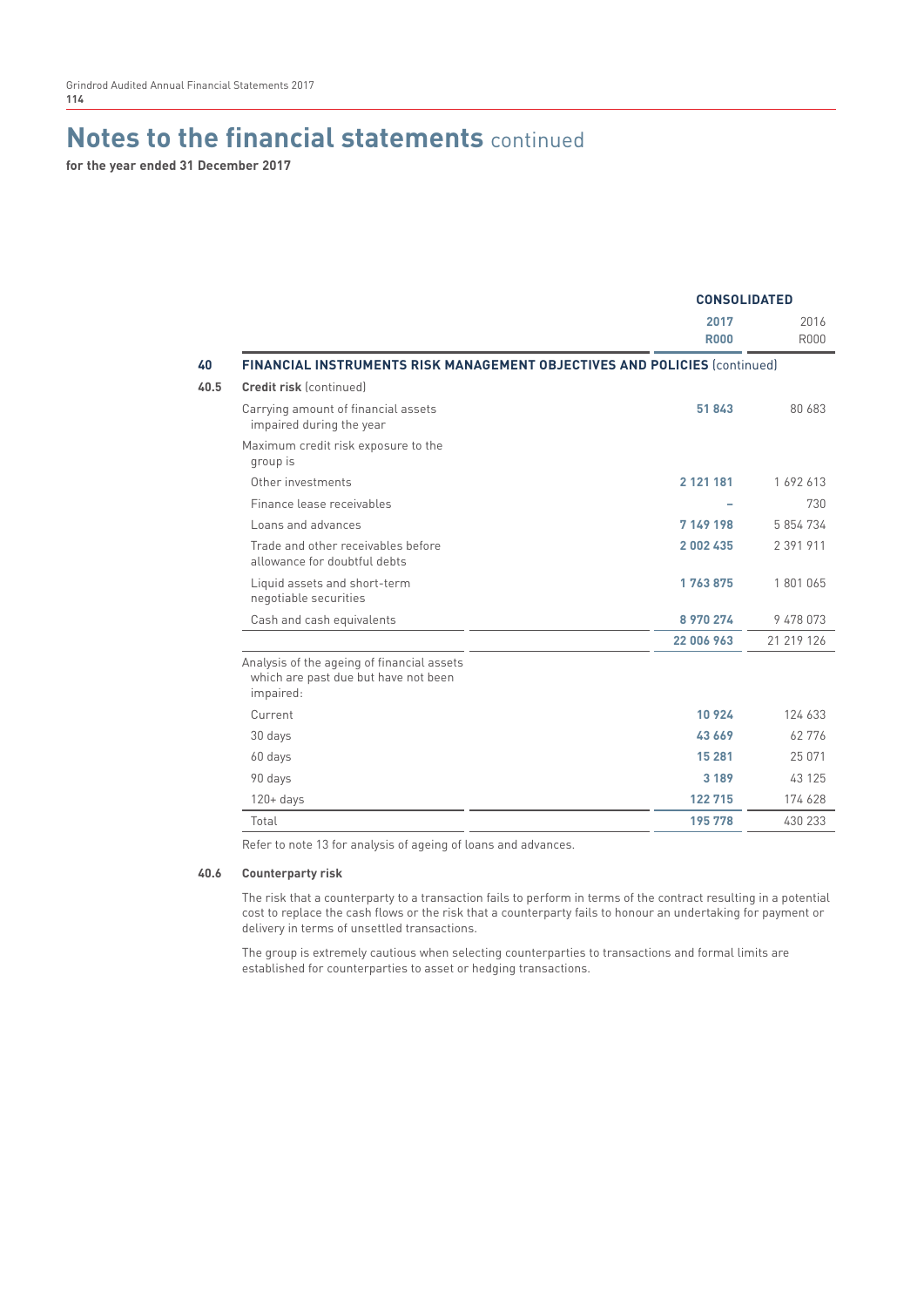### **40.7 Liquidity risk**

The group manages liquidity risk by monitoring forecast cash flows and ensuring that adequate borrowing facilities are maintained. The directors may from time to time at their discretion raise or borrow monies for the purpose of the group as they deem fit. There are no borrowing limits in the memorandum of incorporation of the company or its subsidiaries.

Daily cash management systems are in place with the three local banks in order to optimise the group's short-term net cash position. The divisions maintain rolling liquidity forecasts including operational and divisional capital expenditure and operating expenditure budgets. These forecasts are regularly updated so as to identify future funding requirements and assess the adequacy of existing and committed funding facilities. Different scenarios are built into the rolling forecasts in order to stress test the divisional and group liquidity positions. The rolling liquidity forecasts are consolidated and reviewed at a board level on a quarterly basis. Each quarter a five year balance sheet liquidity gap analysis is performed on the forecast balance sheet and reported to the board. This exercise highlights any potential liquidity gaps that may arise over the next five-year period.

To ensure access to additional funding and hedging facilities, Grindrod maintains relationships with a number of existing and potential funding banks and procures additional facilities where required. Negotiations of facilities are considered carefully to limit the potential restrictions imposed as a result of financial covenants and margining requirements. Contingency funding capacity in the form of committed but undrawn on-demand facilities is maintained.

In the banking environment liquidity risk may be defined as the risk of a bank not being able to repay its maturing deposits or meet its obligations under a loan agreement. Liquidity risk in a bank includes the risk of incurring excessively high interest costs or being forced to sell assets at a loss in order to meet its obligations.

Grindrod Bank has a prudent liquidity management policy and the Asset and Liability Committee is responsible for monitoring the stability of funding, surplus cash or near cash assets, anticipated cash outflows, exposure to large depositors and exposure to connected parties. The Bank is exposed to a maturity mismatch due to the duration of the lending book when compared against the duration of the funding book. To date the Bank has been well served by its prudent liquidity management policy, the stability of its deposit base and the high quality of the advances book. The Bank intends to continue to adopt a conservative liquidity policy in the future.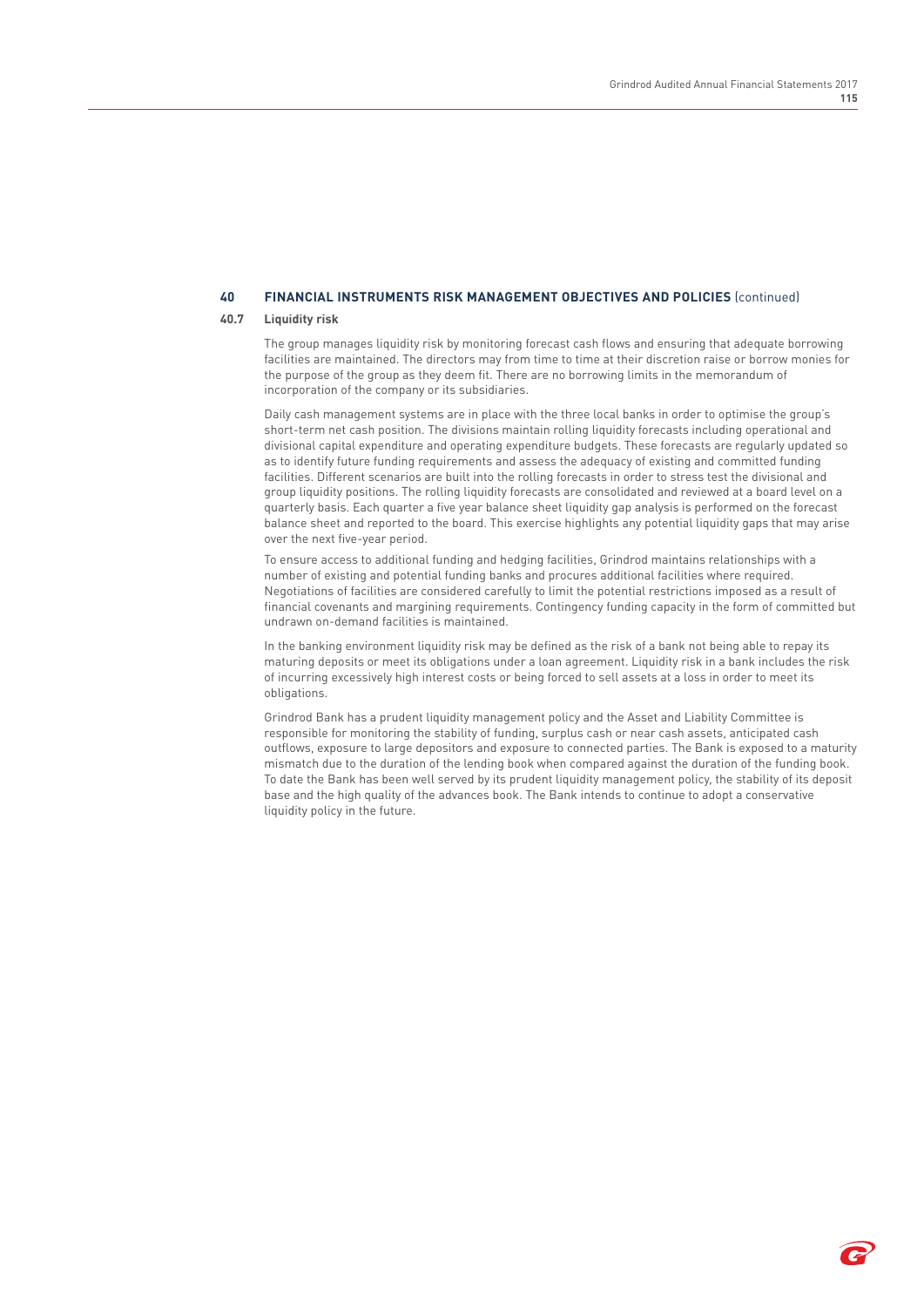**for the year ended 31 December 2017**

## **40 FINANCIAL INSTRUMENTS RISK MANAGEMENT OBJECTIVES AND POLICIES** (continued)

## **40.7 Liquidity risk** (continued)

**Group liquidity analysis**

The contractual maturities of the group's (including the Bank) financial liabilities are as follows:

|                                          |             | $<$ 3 months $<$ 6 months                | $> 3$ months $> 6$ months<br>< 1 year                | > 1 year<br>< 5 years                |                          | Non-<br>> 5 years contractual                | <b>Total</b>                |
|------------------------------------------|-------------|------------------------------------------|------------------------------------------------------|--------------------------------------|--------------------------|----------------------------------------------|-----------------------------|
|                                          | <b>R000</b> | <b>R000</b>                              | <b>R000</b>                                          | <b>R000</b>                          | <b>R000</b>              | <b>R000</b>                                  | <b>R000</b>                 |
| 2017                                     |             |                                          |                                                      |                                      |                          |                                              |                             |
| <b>Liabilities</b>                       |             |                                          |                                                      |                                      |                          |                                              |                             |
| Provisions                               |             |                                          |                                                      | 21857                                |                          |                                              | 21857                       |
| Trade and other<br>payables              | 1 178 074   |                                          | 4846                                                 |                                      |                          | 163869                                       | 1 346 789                   |
| Post retirement<br>medical aid           |             |                                          |                                                      | 25 403                               |                          |                                              | 25 403                      |
| Financial<br>liabilities                 |             |                                          |                                                      | 102 417                              | 8611                     |                                              | 111 028                     |
| Deposits                                 | 13 450 848  | 305725                                   | 750 741                                              | 133049                               |                          |                                              | 14 640 363                  |
|                                          | 14 628 922  | 305725                                   | 755 587                                              | 282726                               | 8611                     | 163869                                       | 16 145 440                  |
| 2016                                     |             |                                          |                                                      |                                      |                          |                                              |                             |
| <b>Liabilities</b>                       |             |                                          |                                                      |                                      |                          |                                              |                             |
| Provisions                               |             |                                          |                                                      | 55 552                               |                          |                                              | 55 552                      |
| Trade and other<br>payables              | 1 523 986   |                                          | 6462                                                 |                                      |                          | 96 453                                       | 1 626 901                   |
| Post retirement<br>medical aid           |             |                                          |                                                      | 55 373                               |                          |                                              | 55 373                      |
| Financial<br>liabilities                 | 94          |                                          |                                                      | 8099                                 | 2 3 2 8                  |                                              | 10 521                      |
| Deposits                                 | 12 348 754  | 847 127                                  | 264 181                                              | 150 078                              |                          |                                              | 13 610 140                  |
|                                          | 13 872 834  | 847 127                                  | 270 643                                              | 269 102                              | 2 3 2 8                  | 96 453                                       | 15 358 487                  |
| <b>Bank Liquidity</b><br><b>Analysis</b> | <b>R000</b> | $<$ 3 months $<$ 6 months<br><b>R000</b> | $> 3$ months $> 6$ months<br>< 1 year<br><b>R000</b> | > 1 year<br>< 5 years<br><b>R000</b> | <b>R000</b>              | Non-<br>> 5 years contractual<br><b>R000</b> | <b>Total</b><br><b>R000</b> |
| 2017<br><b>Liabilities</b>               |             |                                          |                                                      |                                      |                          |                                              |                             |
| Financial<br>liabilities                 |             |                                          |                                                      | 10 328                               | 8611                     |                                              | 18 939                      |
| Deposits                                 | 13 450 848  | 305 725                                  | 750 741                                              | 133049                               | $\overline{\phantom{0}}$ | $\overline{\phantom{0}}$                     | 14 640 363                  |
|                                          | 13 450 848  | 305725                                   | 750 741                                              | 143 377                              | 8611                     | ۰                                            | 14 659 302                  |
| 2016<br><b>Liabilities</b><br>Financial  |             |                                          |                                                      |                                      |                          |                                              |                             |
| liabilities                              | 94          |                                          |                                                      | 8099                                 | 2 3 2 8                  |                                              | 10 521                      |
| Deposits                                 | 12 348 754  | 847 127                                  | 264 181                                              | 150 078                              | $\overline{\phantom{a}}$ | $\overline{\phantom{0}}$                     | 13 610 140                  |
|                                          | 12 348 848  | 847 127                                  | 264 181                                              | 158 177                              | 2 3 2 8                  | -                                            | 13 620 661                  |

The holding company has guaranteed a facility of R810 703 500 (2016: R517 600 000) to the bank as additional liquidity.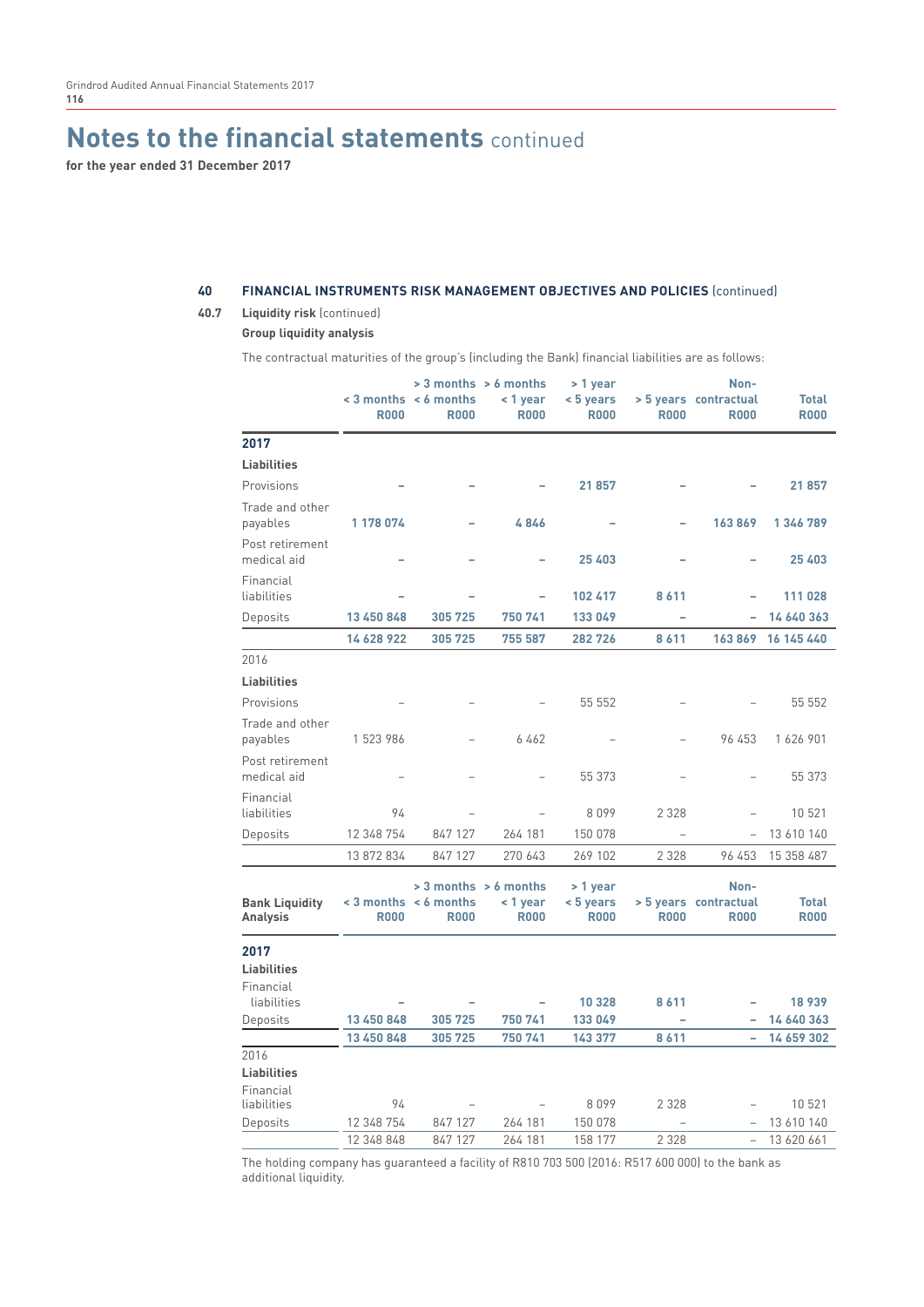## **40.8 Solvency risk**

Capital adequacy refers to the risk that a bank will not have adequate capital and reserve funds to absorb losses, resulting in depositors having to absorb these losses and losing confidence in the bank and/or the banking sector.

The capital adequacy risk asset ratio of the bank at 31 December 2017 was 13.40% (2016: 13.74%). The bank will raise additional capital as and when capital is required to support asset growth and to ensure that a prudent risk asset ratio is maintained.

#### **40.9 Capital risk management**

The group manages its capital to ensure that entities in the group will be able to continue as a going concern while maximising the return to stakeholders through the optimisation of the debt to equity balance. The group's overall strategy remains unchanged from the prior year.

The capital structure of the group consists of debt, which includes the borrowings disclosed in note 19, cash and cash equivalents and equity attributable to equity holders of Grindrod, comprising ordinary and preference share capital, reserves and accumulated profit as disclosed in the statement of changes in equity.

## Gearing ratio

The group reviews the capital structure on a quarterly basis. As part of the review the group considers the cost of capital and the risks associated with each class of capital. The group has a target gearing ratio of 75% determined as the proportion of net debt to equity.

The group defines net debt as being comprised of borrowings, less cash and cash equivalents and assets classified as held-for-sale. The gearing ratio at year-end was:

|                                                    | <b>CONSOLIDATED</b> |               |  |
|----------------------------------------------------|---------------------|---------------|--|
|                                                    | 2017<br><b>R000</b> | 2016<br>R000  |  |
| Debt                                               | 2 104 400           | 3 3 2 7 0 5 2 |  |
| Deposits from bank customers                       | 14 640 363          | 13 610 140    |  |
| Cash and cash equivalents                          | (8970274)           | [9, 478, 073] |  |
| Loans and advances to bank customers               | [7 149 198]         | (5854734)     |  |
| Liquid assets and short-term negotiable securities | (1763875)           | (1801065)     |  |
| Net non current assets classified as held-for-sale | 1 145 549           | 569 259       |  |
| Net debt                                           | 6965                | 372 579       |  |
| Equity (including minority interest)               | 14 197 482          | 15 810 356    |  |
| Net debt to equity ratio %                         | 0.0                 | 2.4           |  |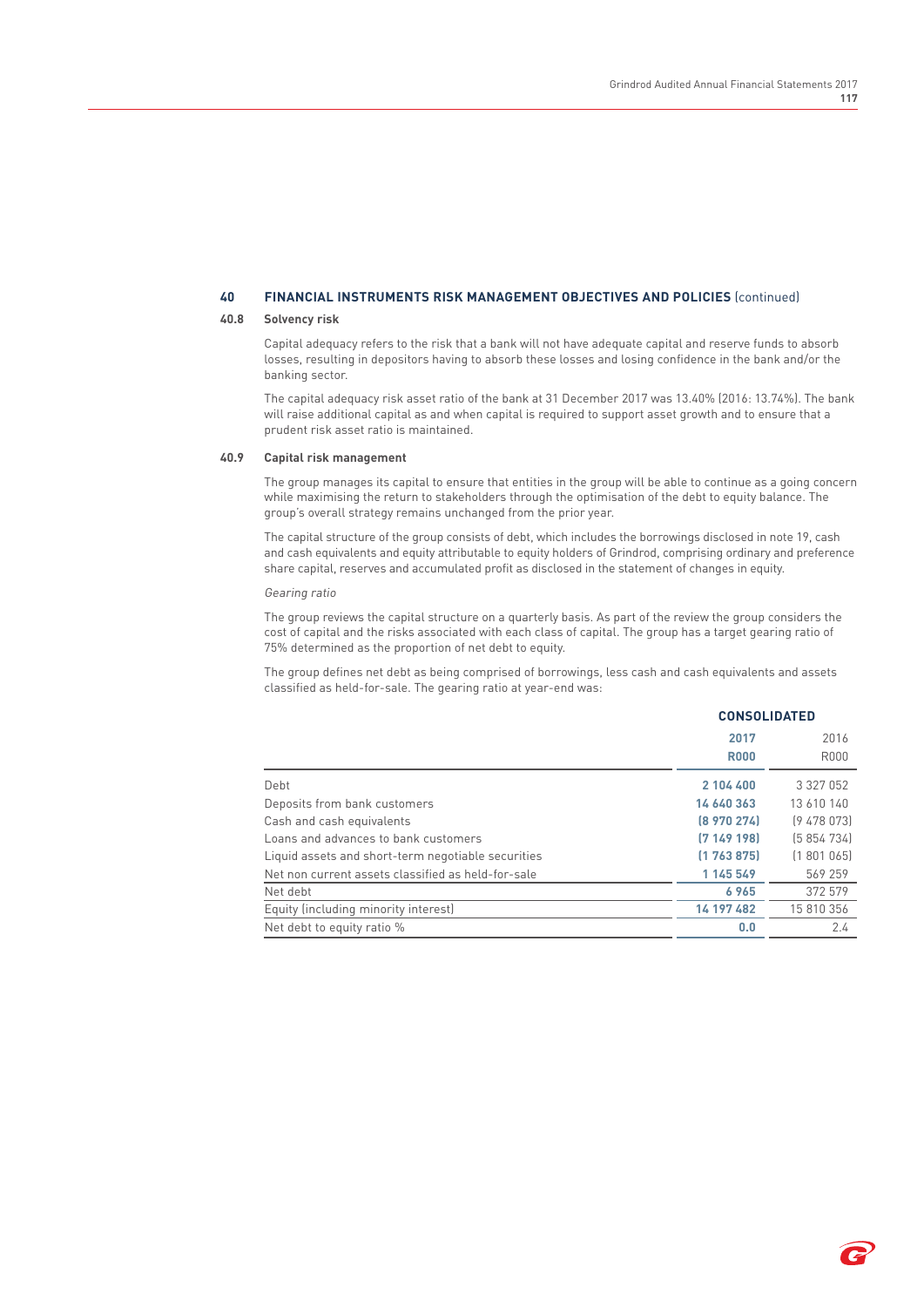**for the year ended 31 December 2017**

## **40 FINANCIAL INSTRUMENTS RISK MANAGEMENT OBJECTIVES AND POLICIES** (continued)

#### **40.10 Fair value measurement recognised in the consolidated statement of financial position**

The following table provides an analysis of financial instruments that are measured subsequent to initial recognition at fair value, grouped into Levels 1 to 3 based on the degree to which the fair value is observable:

Level 1 – quoted prices (unadjusted) in active markets for identical assets or liabilities

Level 2 – inputs other than quoted prices included within level 1 that are observable for the asset or liability, either directly (i.e. as prices) or indirectly (i.e. derived from prices)

Level 3 – inputs for the asset or liability that are not based on observable market data (unobservable inputs).

Level 2 and 3 fair values was determined by applying a combination or one of the following valuation techniques:

- market related interest rate yield curves to discount expected future cash flows; and/or
- projected unit method; and/or
- market value, and/or
- the net asset value of the underlying investments; and/or
- a price earnings multiple or a discounted projected income/present value approach.

The fair value measurement for income approach valuation is based on significant inputs that are not observable in the market. Key inputs used in the valuation include discount rates and future profit assumptions based on historical performance but adjusted for expected growth. Management reassess the earnings or yield multiples at least annually based on their assessment of the macro and micro economic environment.

|                                                                     | Level 1<br><b>R000</b>   | Level 2<br><b>R000</b> | Level <sub>3</sub><br><b>R000</b> | <b>Total</b><br><b>R000</b> |
|---------------------------------------------------------------------|--------------------------|------------------------|-----------------------------------|-----------------------------|
| 2017                                                                |                          |                        |                                   |                             |
| <b>Financial Assets</b>                                             |                          |                        |                                   |                             |
| Derivative financial assets                                         | $\overline{\phantom{0}}$ | 1617                   |                                   | 1617                        |
| Financial assets designated at fair value<br>through profit or loss | -                        | 811 417                | 1 426 302                         | 2 237 719                   |
| <b>Total</b>                                                        |                          | 813034                 | 1 426 302                         | 2 2 3 9 3 3 6               |
| <b>Financial Liabilities</b>                                        |                          |                        |                                   |                             |
| Derivative financial instruments                                    |                          | (20744)                |                                   | (20744)                     |
| Other liabilities                                                   | $\overline{\phantom{0}}$ | (92132)                | -                                 | (92132)                     |
| <b>Total</b>                                                        |                          | (112876)               |                                   | [112 876]                   |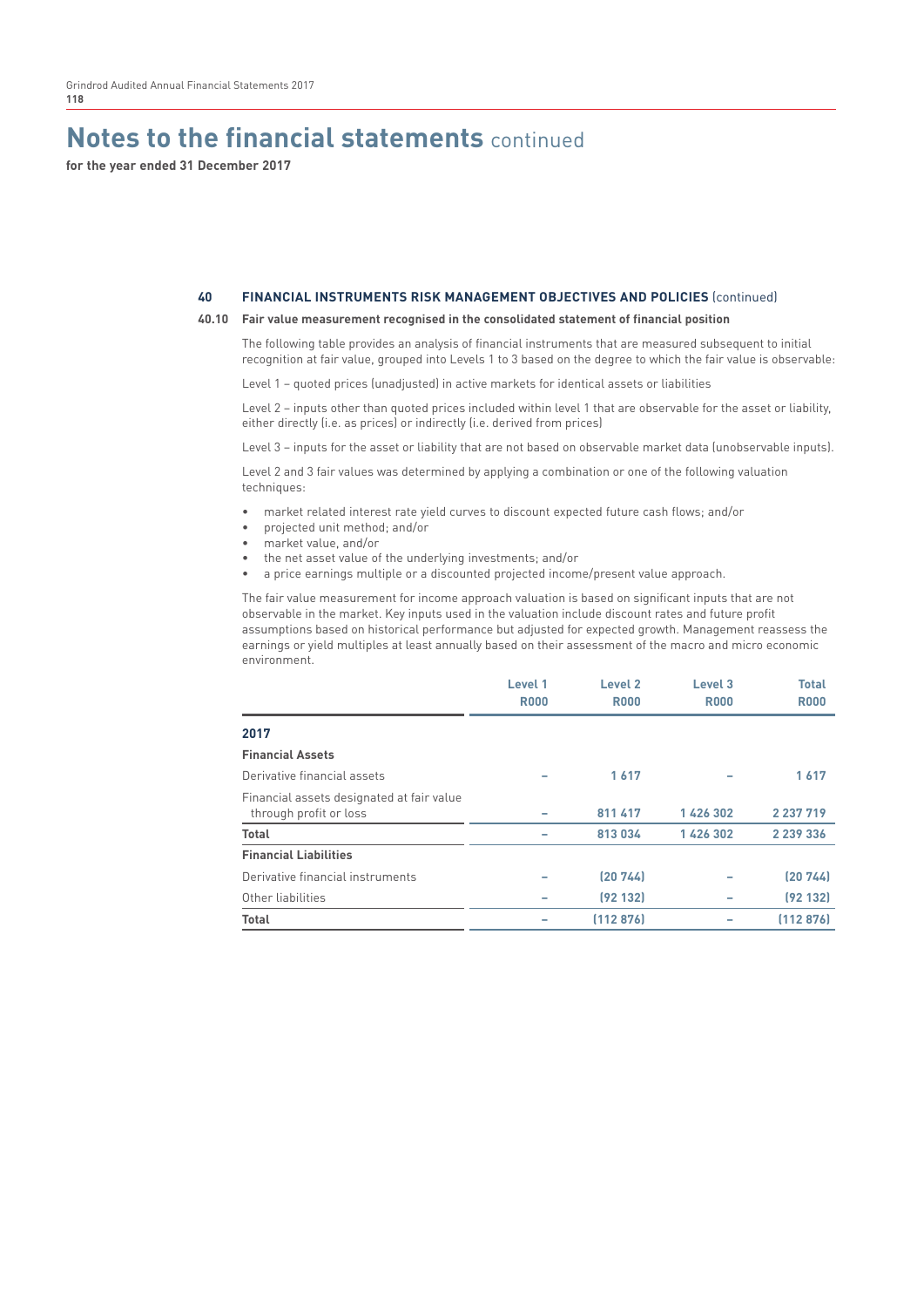P

## **40 FINANCIAL INSTRUMENTS RISK MANAGEMENT OBJECTIVES AND POLICIES** (continued)

**40.10 Fair value measurement recognised in the consolidated statement of financial position** (continued)

|                                                                     | Level 1<br><b>R000</b> | Level 2<br><b>R000</b> | Level 3<br><b>R000</b> | Total<br>R000 |
|---------------------------------------------------------------------|------------------------|------------------------|------------------------|---------------|
| 2016                                                                |                        |                        |                        |               |
| <b>Financial Assets</b>                                             |                        |                        |                        |               |
| Derivative financial assets                                         |                        | 3 2 5 5                |                        | 3 2 5 5       |
| Financial assets designated at fair value<br>through profit or loss |                        | 753 752                | 1084948                | 1838700       |
| <b>Total</b>                                                        |                        | 757 007                | 1084948                | 1841955       |
| <b>Financial Liabilities</b>                                        |                        |                        |                        |               |
| Derivative financial instruments                                    |                        | [26 365]               |                        | [26 365]      |
| Other liabilities                                                   |                        | (100 200)              |                        | (100200)      |
| <b>Total</b>                                                        |                        | [126 565]              |                        | (126 565)     |

## **Reconciliation of Level 3 fair value measurements of financial assets**

|                                                                                | 2017               | 2016        |
|--------------------------------------------------------------------------------|--------------------|-------------|
|                                                                                | Level <sub>3</sub> | Level 3     |
|                                                                                | <b>R000</b>        | <b>R000</b> |
| Opening balance                                                                | 1084948            | 888 133     |
| Additions                                                                      | 236 750            | 158 499     |
| Disposals                                                                      | (21018)            | (993)       |
| Losses recognised – in consolidated statement of other<br>comprehensive income | (1221)             | (3770)      |
| Gains recognised - in consolidated income statement                            | 126843             | 43 0 79     |
| Closing balance                                                                | 1 426 302          | 1084948     |

## **41 SUBSEQUENT EVENTS**

Except for the impact to separately list the shipping business, no material change has taken place in the affairs of the group between the end of the financial year and the date of this report.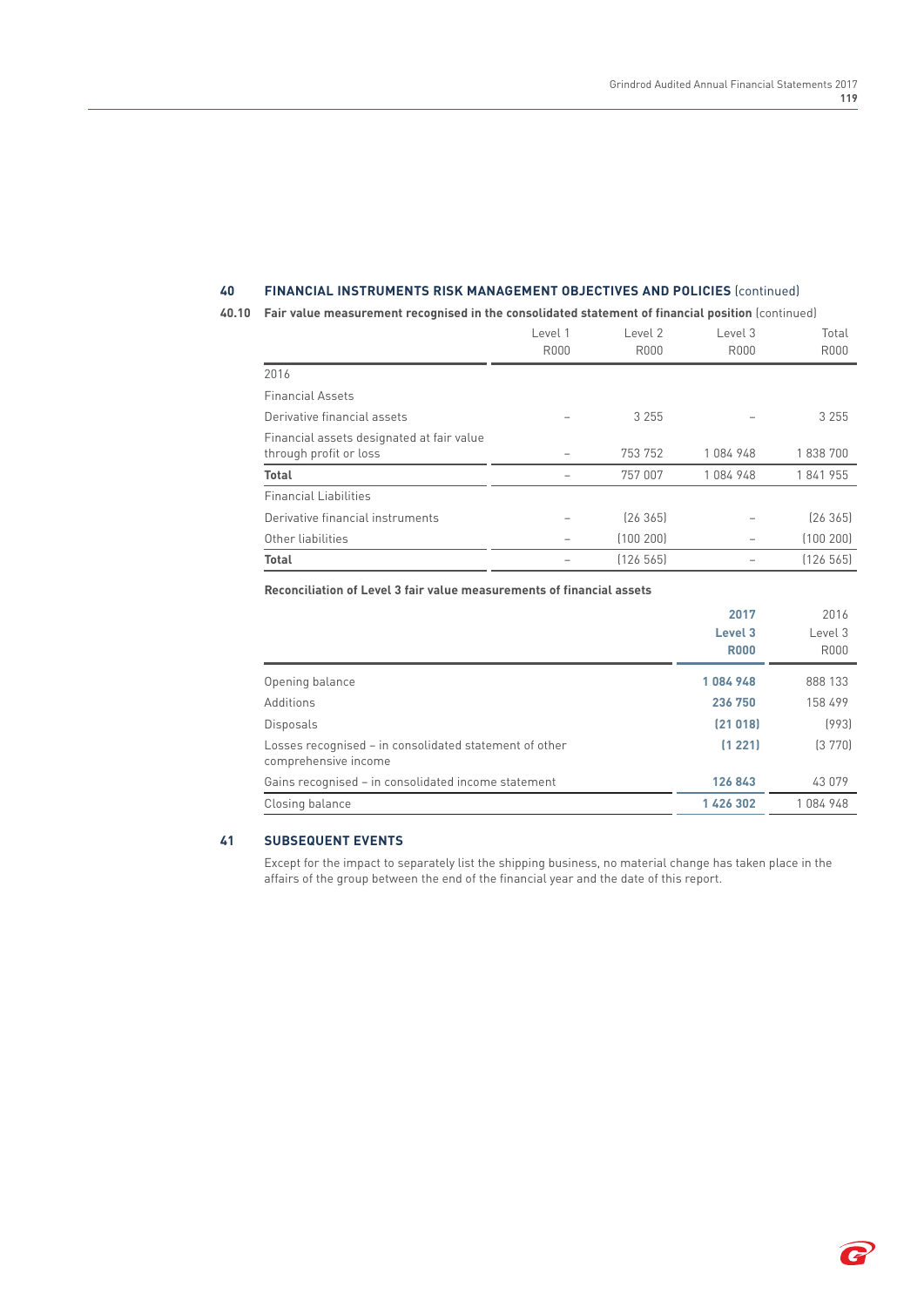# **Interests in subsidiaries**

**for the year ended 31 December 2017**

At 31 December 2017, the company had the following subsidiaries carrying on business which principally affected the profits and assets of the group.

They have the same year-end date as the company and have been included in the consolidated financial statements.

|                                               |       |                     | <b>Share</b><br>capital |                          | <b>Effective</b><br>holding |  |
|-----------------------------------------------|-------|---------------------|-------------------------|--------------------------|-----------------------------|--|
|                                               | Notes | 2017<br><b>R000</b> | 2016<br><b>R000</b>     | 2017<br>$\%$             | 2016<br>$\%$                |  |
| <b>Incorporated in South Africa</b>           |       |                     |                         |                          |                             |  |
| Grindrod Freight Investments (Pty) Ltd        | F     | 1495                | 1495                    | 100                      | 100                         |  |
| Grindrod Management Services (Pty) Ltd        | G     |                     |                         | $\overline{\phantom{a}}$ | 100                         |  |
| Grincor Shipping Holdings Ltd                 | D     | 53                  | 53                      | 100                      | 100                         |  |
| Grindrod Shipping South Africa (Pty) Ltd      | S     | 5                   | 5                       | 100                      | 100                         |  |
| Unilog (Pty) Ltd                              | E     |                     |                         | 100                      | 100                         |  |
| Unicorn Shipping Holdings Limited             | D     | 15 0 20             | 15 0 20                 | 100                      | 100                         |  |
| Unicorn Shipping Operations (Pty) Ltd         | D     |                     |                         | 100                      | 100                         |  |
| Grindrod Financial Holdings Limited           | B     | 1923                | 1923                    | 96                       | 96                          |  |
| Grindrod Trading Holdings (Pty) Ltd           |       |                     |                         | 100                      | 100                         |  |
| Grindrod Freight Services (Pty) Ltd           |       | -1                  |                         | 100                      | 100                         |  |
| AAS Logistics (Pty) Ltd                       |       |                     |                         | 100                      | 100                         |  |
| Calulo Logistics Holdings (Pty) Ltd           |       |                     |                         | 100                      | 100                         |  |
| <b>Incorporated in British Virgin Islands</b> |       |                     |                         |                          |                             |  |
| Swallow Enterprises Incorporated              | G     |                     | 415                     | 100                      | 100                         |  |
| Canosa Holdings Limited                       | G     |                     |                         | 100                      | 100                         |  |
| <b>Incorporated in Isle of Man</b>            |       |                     |                         |                          |                             |  |
| <b>Grindrod Shipping Limited</b>              | S     |                     |                         | 100                      | 100                         |  |
| Grindrod Property Holdings Limited            | G     |                     |                         | 100                      | 100                         |  |
| Singapore                                     |       |                     |                         |                          |                             |  |
| Grindrod Shipping Pte Limited                 | S     | 4 606 077           | 4 405 677               | 100                      | 100                         |  |
| Impairments                                   |       |                     |                         |                          |                             |  |
| Interest in subsidiaries (note 5)             |       |                     |                         |                          |                             |  |

Nature of Business B – Bank

D – Dormant F – Freight and Property Services G – Group Services S – Shipping Services T – Trading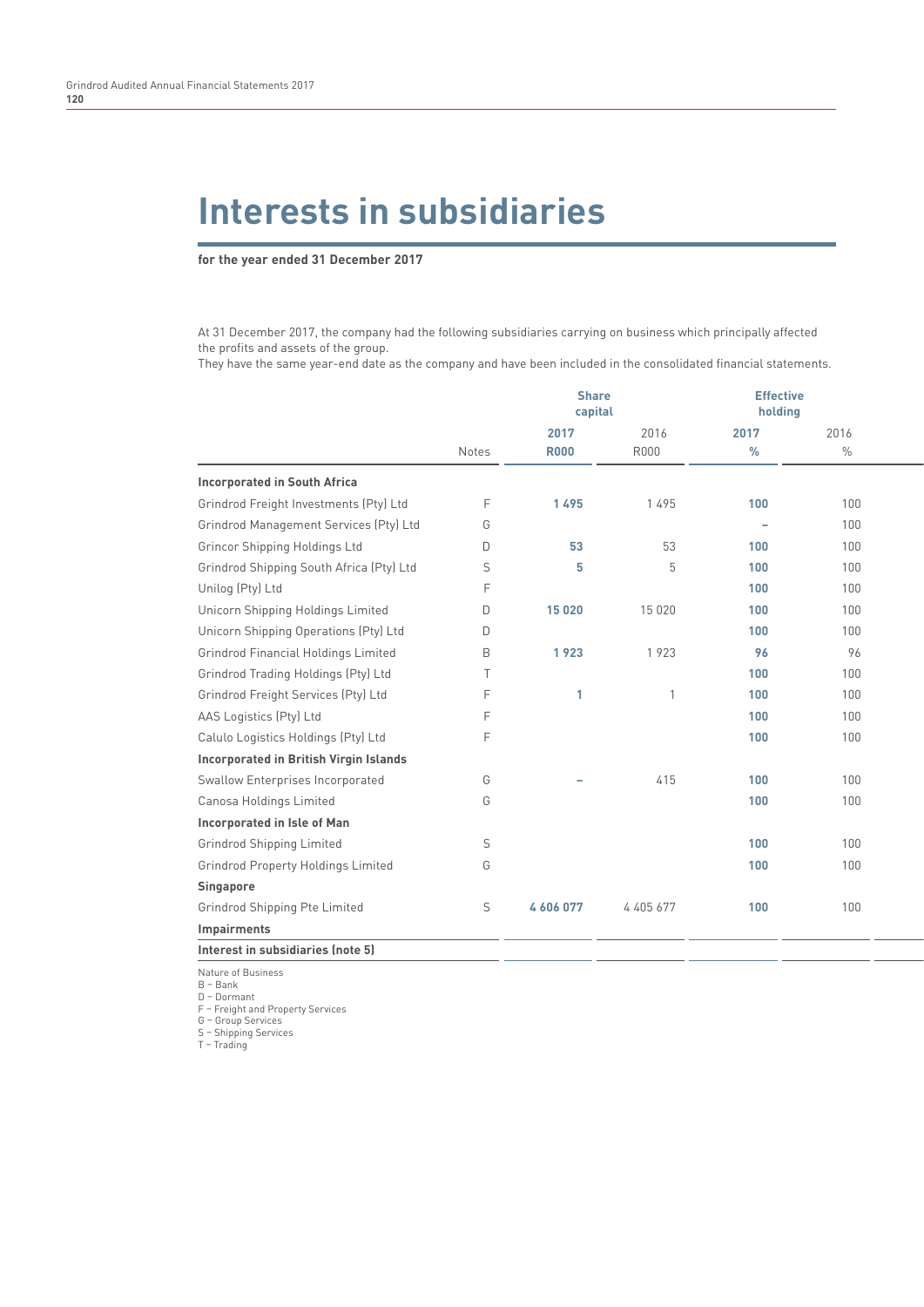| Investments<br><b>Shares at original cost</b> |                          | <b>Share-based payments</b><br>to employees |                     | <b>Loans to</b><br>subsidiary |                                 |
|-----------------------------------------------|--------------------------|---------------------------------------------|---------------------|-------------------------------|---------------------------------|
| 2017<br><b>R000</b>                           | 2016<br><b>R000</b>      | 2017<br><b>R000</b>                         | 2016<br><b>R000</b> | 2017<br><b>R000</b>           | 2016<br><b>R000</b>             |
|                                               |                          |                                             |                     |                               |                                 |
| 203 500                                       | 203 500                  | 610                                         | 610                 |                               |                                 |
|                                               |                          | 3 5 8 5                                     | 3 5 8 5             | $\overline{\phantom{a}}$      | 3 0 7 0 1 3 5                   |
| $\overline{1}$                                | $\overline{1}$           |                                             |                     |                               |                                 |
| 506 308                                       | 506 308                  | 1090                                        | 1 0 9 0             |                               |                                 |
|                                               |                          |                                             |                     |                               |                                 |
|                                               |                          |                                             |                     |                               |                                 |
|                                               |                          |                                             |                     |                               |                                 |
| 1 097 765                                     | 837 764                  |                                             |                     | ÷                             | $\hspace{0.1mm}-\hspace{0.1mm}$ |
| 1 408 343                                     | 1 408 343                |                                             |                     | ۰                             | $\hspace{0.1mm}-\hspace{0.1mm}$ |
| 4 984 536                                     | 3 186 0 14               | 10753                                       | 10 753              | $\sim$                        | 726 084                         |
| $\sim$                                        | $\overline{\phantom{a}}$ |                                             |                     |                               |                                 |
| -                                             |                          |                                             |                     |                               |                                 |
|                                               |                          |                                             |                     |                               |                                 |
| $\overline{\phantom{a}}$                      | 415                      |                                             |                     | $\overline{\phantom{a}}$      | 4576                            |
| 23 290                                        | 23 290                   |                                             |                     |                               |                                 |
|                                               |                          |                                             |                     |                               |                                 |
| $\sim$                                        | $\overline{\phantom{0}}$ |                                             |                     |                               |                                 |
| 34 344                                        |                          |                                             |                     |                               |                                 |
|                                               |                          |                                             |                     |                               |                                 |
| 4 289 364                                     | 4 083 677                | 911                                         | 911                 |                               |                                 |
| (1432048)                                     |                          |                                             |                     |                               |                                 |
| 11 115 403                                    | 10 283 656               | 16 949                                      | 16 949              | $\sim$                        | 3 800 795                       |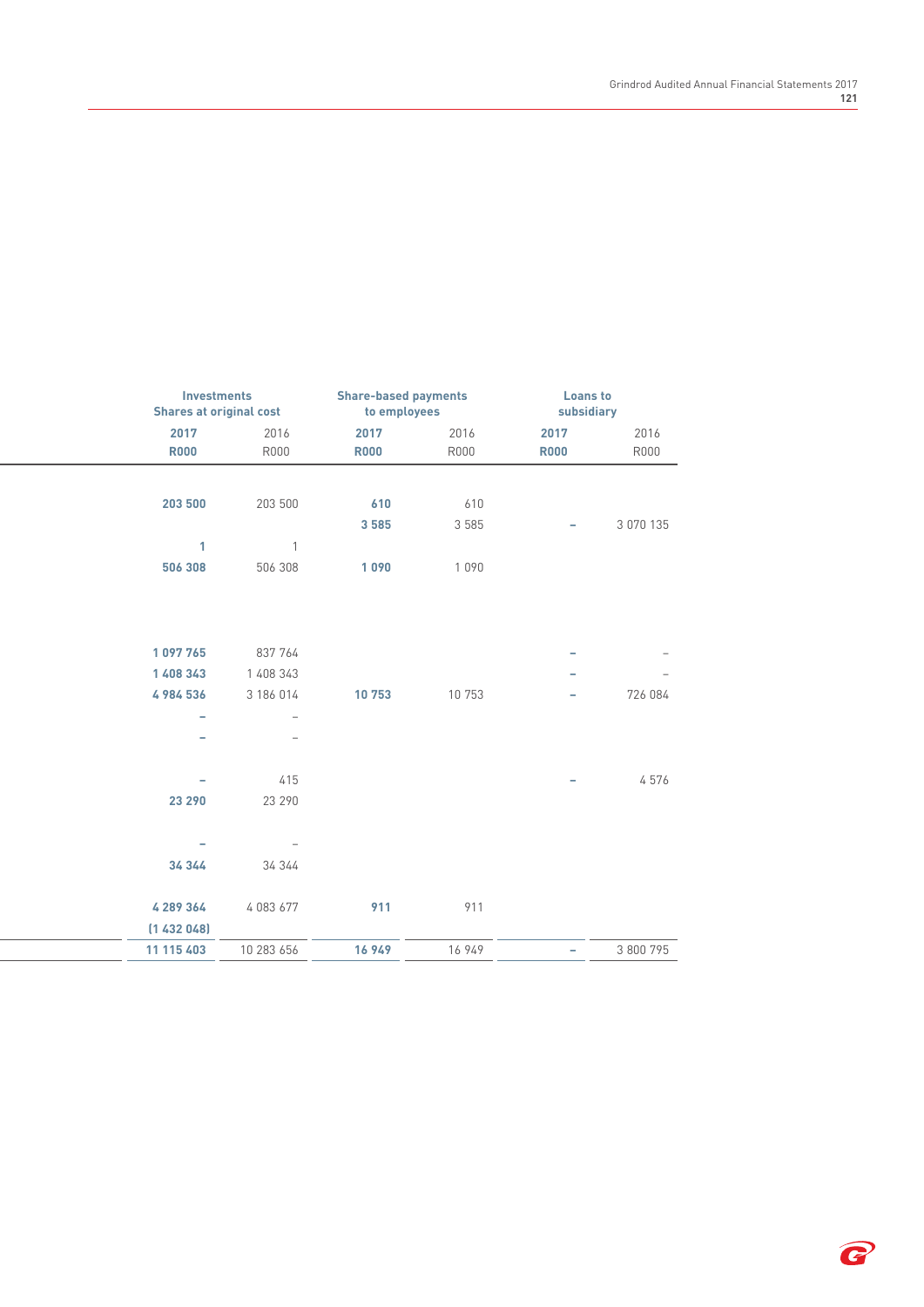# **Loan funds**

**at 31 December 2017**

|                                                                                      | Current<br>rate of<br>interest |                        | 31 December 2017<br><b>Carrying Value</b> |                | 31 December 2016<br>Carrying Value |         |
|--------------------------------------------------------------------------------------|--------------------------------|------------------------|-------------------------------------------|----------------|------------------------------------|---------|
|                                                                                      | Date of<br>redemption          | per annum<br>(% )      | <b>R000</b>                               | <b>US\$000</b> | R000                               | US\$000 |
| <b>SECURED</b>                                                                       |                                |                        |                                           |                |                                    |         |
| <b>Foreign currency funding</b>                                                      |                                |                        |                                           |                |                                    |         |
| Financial liabilities measured at<br>amortised cost                                  |                                |                        |                                           |                |                                    |         |
| Loans secured by mortgage<br>bonds over ships                                        | $03/2018 -$<br>11/2022         | $3.81 - 4.57$          | 1445969                                   | 116 705        | 1 540 730                          | 112 544 |
| Loans secured by guarantee                                                           | 06/2018                        | 4.48                   | 1002                                      | 81             | 41 470                             | 3029    |
| Asset finance and capitalised<br>finance leases secured by<br>vehicles and equipment | $01/2018 -$                    | $06/2022$ 4.00 - 29.00 | 315761                                    | 25 485         | 436 030                            | 31 850  |
| <b>Local currency funding</b>                                                        |                                |                        |                                           |                |                                    |         |
| Financial liabilities measured at<br>amortised cost                                  |                                |                        |                                           |                |                                    |         |
| Loans secured by mortgage bond<br>over property, terminals and<br>locomotives        | $09/2021 -$<br>04/2024         | 9.00                   | 238 093                                   |                | 305 852                            |         |
| Asset finance and capitalised<br>finance leases secured by<br>vehicles and equipment | $01/2018 -$<br>12/2033         | $7.25 - 13.5$          | 154 424                                   |                | 147 542                            |         |
| <b>AGGREGATE SECURED LONG</b>                                                        |                                |                        |                                           |                |                                    |         |
| <b>TERM BORROWINGS</b>                                                               |                                |                        | 2 155 249                                 |                | 2 471 624                          |         |
| Unsecured foreign currency<br>funding                                                |                                |                        |                                           |                |                                    |         |
| Included non-current liabilities<br>associated with assets held-<br>for-sale         |                                |                        | (1753600)                                 |                | (414045)                           |         |
| Amount repayable within one year                                                     |                                |                        | (106 220)                                 |                | (634 240)                          |         |
| <b>NET LONG-TERM</b><br><b>BORROWINGS</b>                                            |                                |                        | 295 429                                   |                | 1 423 339                          |         |
| Closing Rand/USD exchange rate<br>at 31 December 2017                                |                                |                        | 12.39                                     |                | 13.69                              |         |
| <b>SECURITY</b>                                                                      |                                |                        |                                           |                |                                    |         |
| Net book values of assets<br>encumbered to secure<br>long-term loans are as follows: |                                |                        |                                           |                |                                    |         |
|                                                                                      |                                |                        | 4 254 320                                 |                | 4 663 641                          |         |
| Ships                                                                                |                                |                        | 3 143 189                                 |                | 3 3 3 6 7 4 8                      |         |
| Land and buildings                                                                   |                                |                        | 163726                                    |                | 349 967                            |         |
| Equipment, plant and vehicles                                                        |                                |                        | 947 405                                   |                | 976 926                            |         |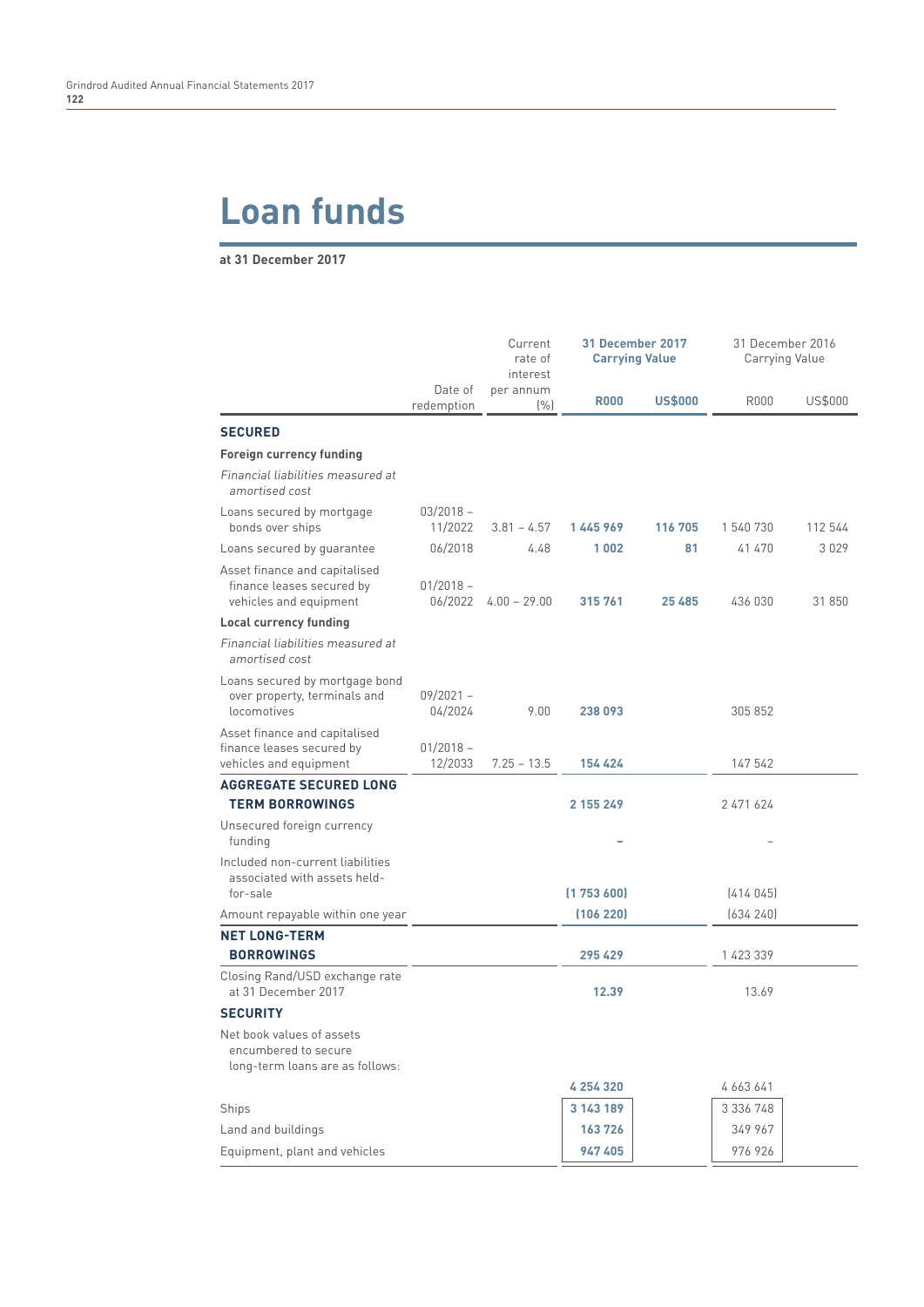P

# **Financial services funding instruments**

**at 31 December 2017**

|                                                       |                        |                                                     |             | 31 December 2017<br><b>Carrying Value</b> |          | 31 December 2016<br>Carrying Value |  |
|-------------------------------------------------------|------------------------|-----------------------------------------------------|-------------|-------------------------------------------|----------|------------------------------------|--|
|                                                       | Date of<br>redemption  | Current<br>rate of<br>interest<br>per annum<br>(% ) | <b>R000</b> | <b>US\$000</b>                            | R000     | US\$000                            |  |
| <b>SECURED</b>                                        |                        |                                                     |             |                                           |          |                                    |  |
| <b>Local funding</b>                                  |                        |                                                     |             |                                           |          |                                    |  |
| Financial liabilities measured at<br>amortised cost   |                        |                                                     |             |                                           |          |                                    |  |
| Loans secured by mortgage bond<br>over property       | 12/2023                | 9.25                                                | 85 473      |                                           | 88 730   |                                    |  |
| <b>AGGREGATE SECURED</b><br><b>FINANCIAL SERVICES</b> |                        |                                                     |             |                                           |          |                                    |  |
| <b>FUNDING INSTRUMENTS</b>                            |                        |                                                     | 85 473      |                                           | 88 730   |                                    |  |
| Loans secured by guarantee                            | $06/2018 -$<br>03/2020 | $9.07 - 9.97$                                       | 207 519     |                                           | 296 708  |                                    |  |
| Listed corporate bond secured<br>by quarantee         | $10/2018 -$<br>11/2020 | 9.57                                                | 371 392     |                                           | 163 184  |                                    |  |
| Redeemable preference shares                          | $07/2018 -$<br>09/2018 | 7.68                                                | 794 706     |                                           | 446 054  |                                    |  |
| <b>AGGREGATE FINANCIAL</b><br><b>SERVICES FUNDING</b> |                        |                                                     |             |                                           |          |                                    |  |
| <b>INSTRUMENTS</b>                                    |                        |                                                     | 1459090     |                                           | 994 676  |                                    |  |
| Amount repayable within one year                      |                        |                                                     | (738953)    |                                           | (191187) |                                    |  |
| <b>NET FINANCIAL SERVICES</b>                         |                        |                                                     |             |                                           |          |                                    |  |
| <b>FUNDING INSTRUMENTS</b>                            |                        |                                                     | 720 137     |                                           | 803 489  |                                    |  |

Rates linked to published South African market rates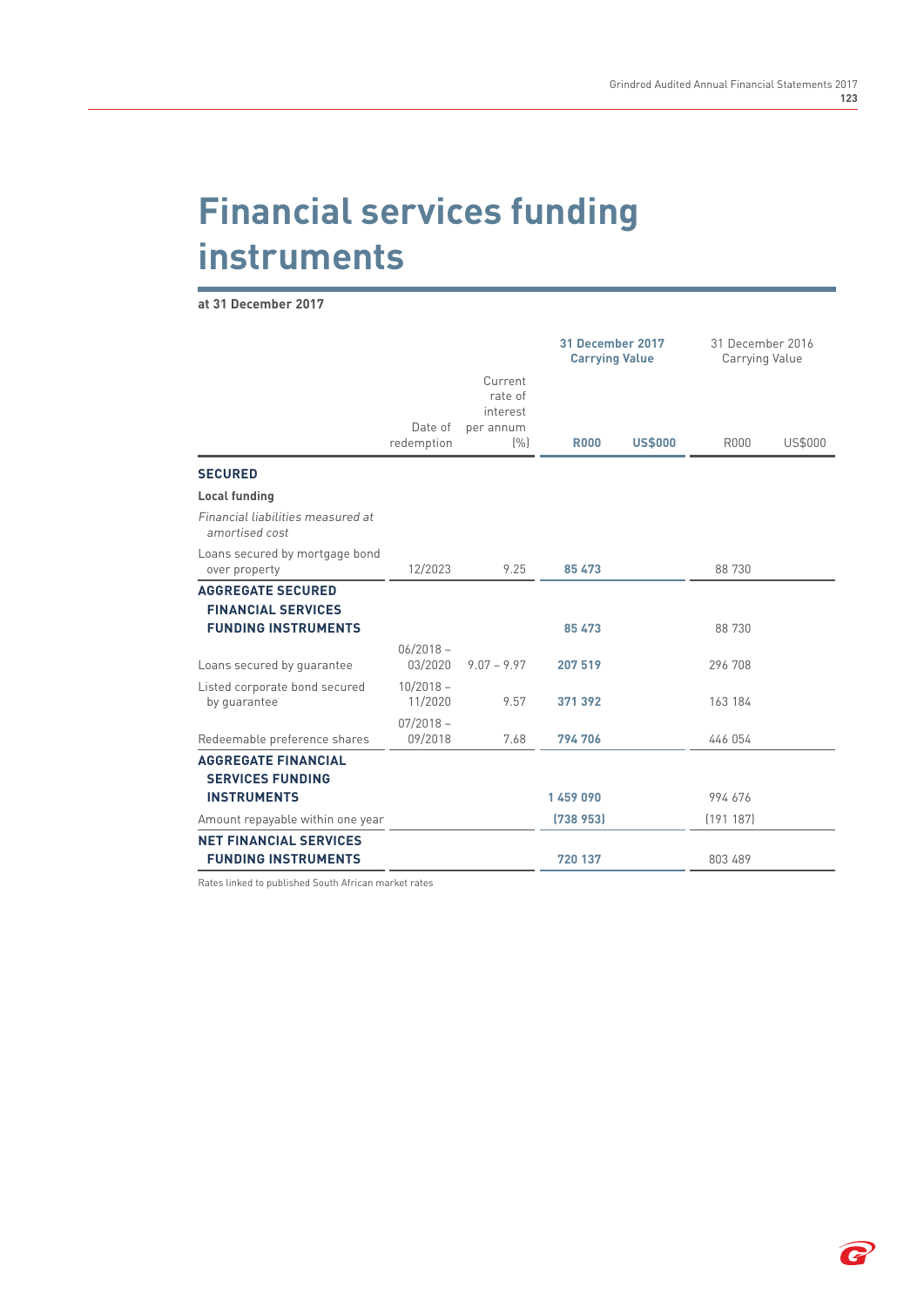# **Value added statement**

**for the year ended 31 December 2017**

|                                              | <b>CONSOLIDATED</b> |               |                      |               |  |  |
|----------------------------------------------|---------------------|---------------|----------------------|---------------|--|--|
|                                              | 2017<br><b>R000</b> | $\frac{9}{6}$ | 2016*<br><b>R000</b> | $\frac{0}{0}$ |  |  |
| Revenue                                      | 3 059 422           |               | 3 287 820            |               |  |  |
| Net cost of services                         | (963588)            |               | (1265118)            |               |  |  |
| Value added by operations                    | 2095834             |               | 2 022 702            |               |  |  |
| Non-trading items                            | 129 272             |               | [59 672]             |               |  |  |
| <b>Total value added</b>                     | 2 2 2 5 1 0 6       |               | 1855060              |               |  |  |
| Applied as follows:                          |                     |               |                      |               |  |  |
| Employees' remuneration and service benefits | 986 461             | 44.3          | 1 027 788            | 55.4          |  |  |
| Taxation on income                           | 163 386             | 7.3           | 182 216              | 9.8           |  |  |
| Providers of share capital                   | 67 645              | 3.1           | 67970                | 3.7           |  |  |
| Providers of loan capital                    | 97850               | 4.4           | 133 580              | 7.2           |  |  |
| Reinvested in the business                   |                     |               |                      |               |  |  |
| Depreciation and amortisation                | 195 844             | 8.8           | 231 135              | 12.5          |  |  |
| Retained income                              | 713 920             | 32.1          | 212 371              | 11.4          |  |  |
| Total                                        | 2 2 2 5 1 0 6       | 100.0         | 1855060              | 100.0         |  |  |

This statement represents the wealth created by adding value to the group's cost of services and shows how this wealth has been distributed.

\* Re-presented for discontinued operations as detailed in note 2.